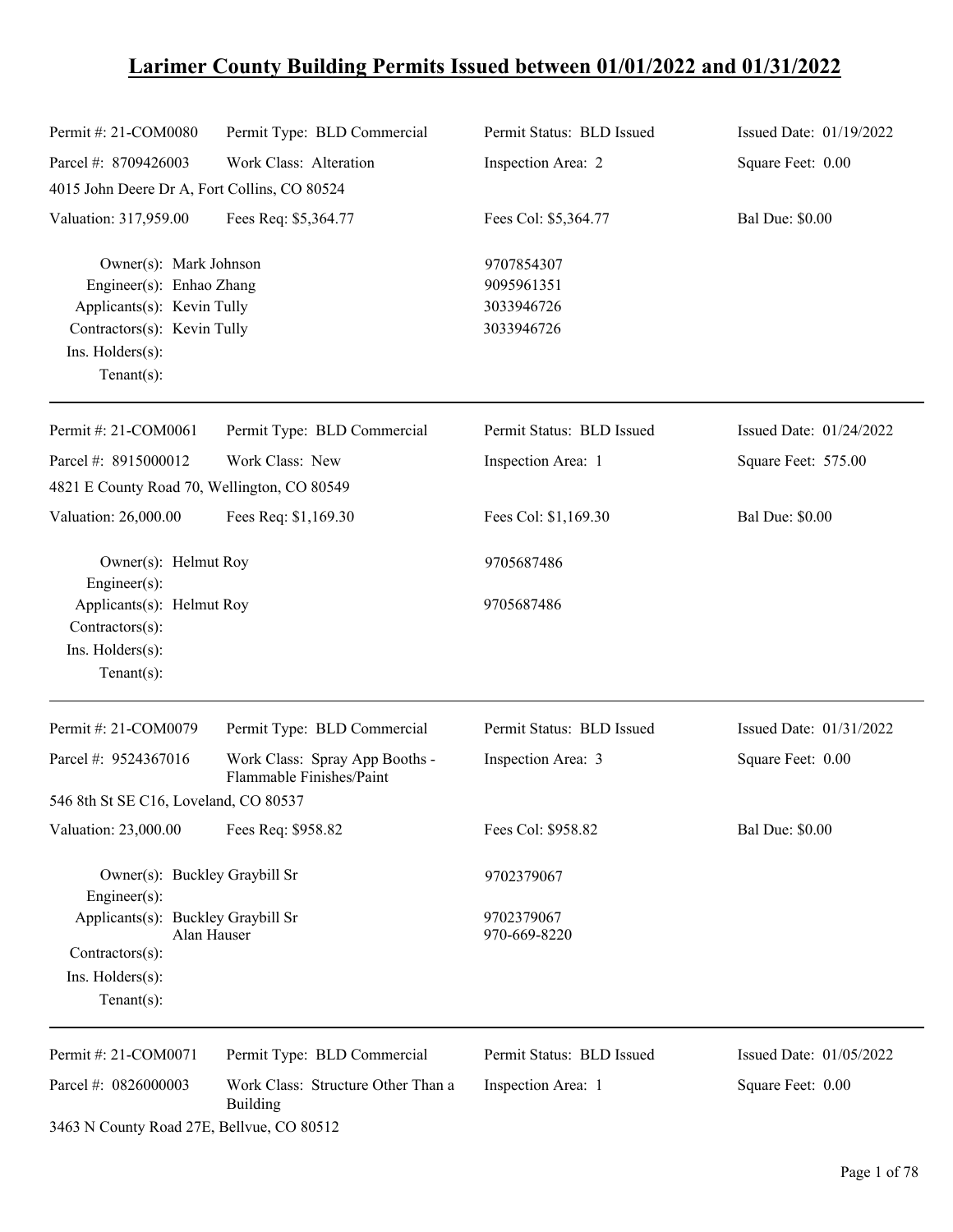| Valuation: 85,000.00                                                                                                                                                   | Fees Req: \$2,394.08                                                                                                               | Fees Col: \$2,394.08                                 | <b>Bal Due: \$0.00</b>  |  |
|------------------------------------------------------------------------------------------------------------------------------------------------------------------------|------------------------------------------------------------------------------------------------------------------------------------|------------------------------------------------------|-------------------------|--|
|                                                                                                                                                                        | Owner(s): Maxwell Floyd A Trustee (.25)/Maxwell Ethel N 9704842851<br>Engineer(s): Andrew Berglund<br>Applicants(s): Richard Gaito |                                                      |                         |  |
| Contractors(s): James Arpin<br>Ins. Holders(s):<br>Tenant $(s)$ :                                                                                                      |                                                                                                                                    | 3033583772                                           |                         |  |
| Permit #: 21-COM0076                                                                                                                                                   | Permit Type: BLD Commercial                                                                                                        | Permit Status: BLD Issued                            | Issued Date: 01/26/2022 |  |
| Parcel #: 9828000011                                                                                                                                                   | Work Class: Structure Other Than a<br>Building                                                                                     | Inspection Area: 1                                   | Square Feet: 0.00       |  |
| 2532 W County Road 54g, Fort Collins, CO 80524                                                                                                                         |                                                                                                                                    |                                                      |                         |  |
| Valuation: 50,000.00                                                                                                                                                   | Fees Req: \$1,887.26                                                                                                               | Fees Col: \$1,887.26                                 | <b>Bal Due: \$0.00</b>  |  |
| Owner(s): Mark Morgan<br>Engineer(s): Andrew Berglund<br>Applicants(s): Nefi Garcia<br>Contractors(s): Kevin Glynn<br>Ins. Holders(s):<br>$Tenant(s)$ :                |                                                                                                                                    | 5619957670<br>9196616351<br>7024290410<br>9414674118 |                         |  |
| Permit #: 21-COM0070                                                                                                                                                   | Permit Type: BLD Commercial                                                                                                        | Permit Status: BLD Issued                            | Issued Date: 01/26/2022 |  |
| Parcel #: 0613000013                                                                                                                                                   | Work Class: Structure Other Than a<br>Building                                                                                     | Inspection Area: 2                                   | Square Feet: 0.00       |  |
| 9375 Gold Mine Rd, Loveland, CO 80538                                                                                                                                  |                                                                                                                                    |                                                      |                         |  |
| Valuation: 20,500.00                                                                                                                                                   | Fees Req: \$1,028.39                                                                                                               | Fees Col: \$1,028.39                                 | <b>Bal Due: \$0.00</b>  |  |
| Owner(s): RF Towers LLC<br>Engineer(s): Krupakaran Kolandaivelu<br>Applicants(s): Zach Phillips<br>Contractors(s): Randall Hanson<br>Ins. Holders(s):<br>$Tenant(s)$ : | Tim Alexander                                                                                                                      | 8338352983703<br>5037089200<br>303-343-6544          |                         |  |
| Permit #: 21-COM0047                                                                                                                                                   | Permit Type: BLD Commercial                                                                                                        | Permit Status: BLD Issued                            | Issued Date: 01/24/2022 |  |
| Parcel #: 8716126004                                                                                                                                                   | Work Class: Tenant Finish/Change of<br>Occupancy                                                                                   | Inspection Area: 2                                   | Square Feet: 3,732.00   |  |
| 3665 Canal Dr Unit D, Fort Collins, CO 80525                                                                                                                           |                                                                                                                                    |                                                      |                         |  |
| Valuation: 176,241.72                                                                                                                                                  | Fees Req: \$4,082.78                                                                                                               | Fees Col: \$4,082.78                                 | <b>Bal Due: \$0.00</b>  |  |
| Owner(s): Donald Kloberdanz<br>Engineer(s):                                                                                                                            |                                                                                                                                    | 9702242454                                           |                         |  |
| Applicants(s): John Sailer                                                                                                                                             |                                                                                                                                    | 970-412-9605                                         |                         |  |
| Contractors(s): John Sailer                                                                                                                                            |                                                                                                                                    | 970-412-9605                                         |                         |  |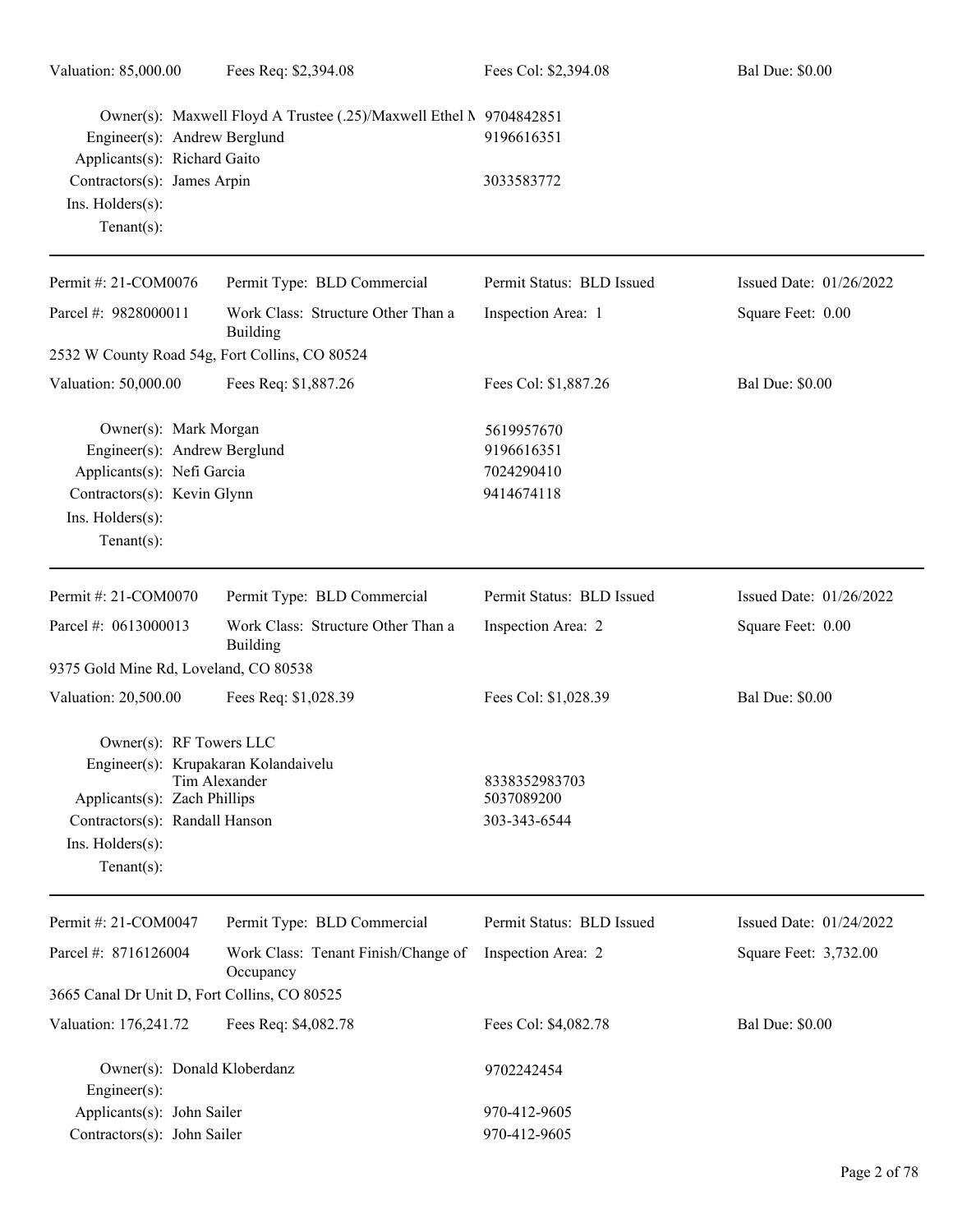| $Tenant(s)$ :                                                                                                                                                 |                               |                                                                      |                           |
|---------------------------------------------------------------------------------------------------------------------------------------------------------------|-------------------------------|----------------------------------------------------------------------|---------------------------|
| Permit #: 21-ENER0219                                                                                                                                         | Permit Type: BLD Energy       | Permit Status: BLD LOC                                               | Issued Date: 01/14/2022   |
| Parcel #: 1425106022                                                                                                                                          | Work Class: Roof/Wall Mounted | Inspection Area: 4                                                   | Square Feet: 0.00         |
| 270 Lonestar Rd, Lyons, CO 80540                                                                                                                              |                               |                                                                      |                           |
| Valuation: 30,414.00                                                                                                                                          | Fees Req: \$500.00            | Fees Col: \$500.00                                                   | <b>Bal Due: \$0.00</b>    |
| Owner(s): John Mack<br>Engineer(s): Anthony Boniface<br>Applicants(s): Flory Hamstra<br>Contractors(s):<br>Ins. Holders(s):<br>Tenant $(s)$ :                 |                               | 3038753339<br>303-443-0115<br>303-759-5777                           |                           |
| Permit #: 22-ENER0002                                                                                                                                         | Permit Type: BLD Energy       | Permit Status: BLD Issued                                            | Issued Date: $01/11/2022$ |
| Parcel #: 1836000040                                                                                                                                          | Work Class: Roof/Wall Mounted | Inspection Area: 1                                                   | Square Feet: 0.00         |
| 4111 Davis Ranch Rd, Bellvue, CO 80512                                                                                                                        |                               |                                                                      |                           |
| Valuation: 8,047.00                                                                                                                                           | Fees Req: \$337.45            | Fees Col: \$337.45                                                   | <b>Bal Due: \$0.00</b>    |
| Owner(s): Jennifer Kirkpatrick<br>Engineer(s): Brandon Little<br>Applicants(s): Leroy Brown                                                                   |                               | 5308647055                                                           |                           |
| Contractors(s): Dave Rasmussen<br>Ins. Holders(s):<br>$Tenant(s)$ :                                                                                           |                               | 8887817074                                                           |                           |
| Permit #: 21-ENER0194                                                                                                                                         | Permit Type: BLD Energy       | Permit Status: BLD Issued                                            | Issued Date: 01/28/2022   |
| Parcel #: $3027306010$                                                                                                                                        | Work Class: Roof/Wall Mounted | Inspection Area: 5                                                   | Square Feet: 0.00         |
| 86 Fir Dr, Red Feather Lakes, CO 80545                                                                                                                        |                               |                                                                      |                           |
| Valuation: 5,054.00                                                                                                                                           | Fees Req: \$265.15            | Fees Col: \$265.15                                                   | <b>Bal Due: \$0.00</b>    |
| Owner(s): Madeleine Lecocq<br>Engineer(s): Arash Zandieh<br>Applicants(s): Sandbox Solar<br>Contractors(s): Andrew Lyle<br>Ins. Holders(s):<br>Tenant $(s)$ : | Dylan Gibson                  | 303-895-7408<br>9016920431<br>9703727665<br>9706737733<br>9136608581 |                           |
| Permit #: 22-ENER0008                                                                                                                                         | Permit Type: BLD Energy       | Permit Status: BLD Issued                                            | Issued Date: 01/27/2022   |
| Parcel #: 9428200006                                                                                                                                          | Work Class: Roof/Wall Mounted | Inspection Area: 3                                                   | Square Feet: 0.00         |
| 3001 W County Road 6, Berthoud, CO 80513                                                                                                                      |                               |                                                                      |                           |

Ins. Holders(s):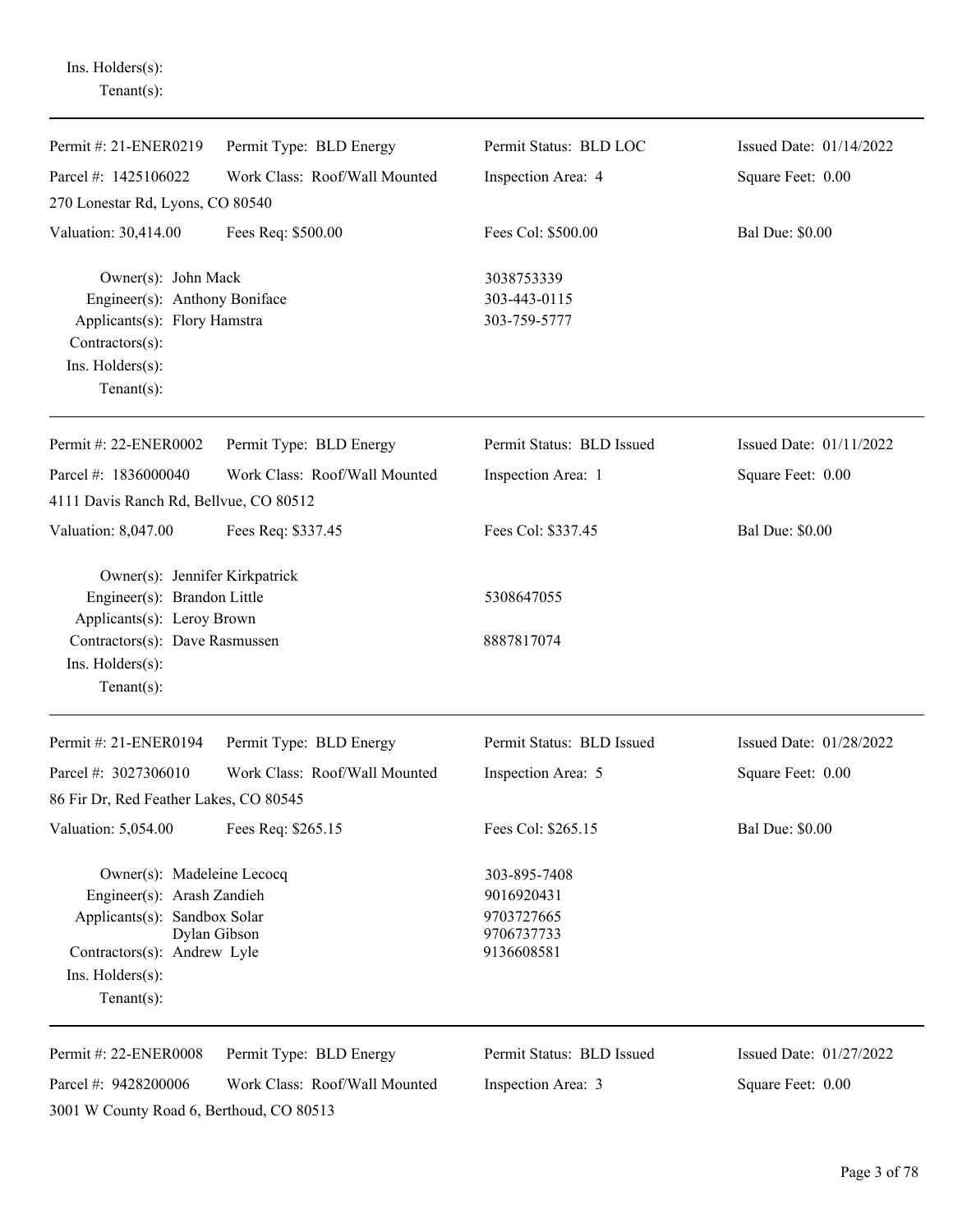| Valuation: 21,351.00                                                                                                                                 | Fees Req: \$500.00            | Fees Col: \$500.00                                   | <b>Bal Due: \$0.00</b>  |
|------------------------------------------------------------------------------------------------------------------------------------------------------|-------------------------------|------------------------------------------------------|-------------------------|
| Owner(s): Michael Marzano<br>Engineer $(s)$ :                                                                                                        |                               | 516-729-7500                                         |                         |
| Applicants(s): Jeff Lee<br>Contractors(s): Jeff Lee<br>Ins. Holders(s):<br>Tenant $(s)$ :                                                            |                               | 3854820045<br>3854820045                             |                         |
| Permit #: 21-ENER0191                                                                                                                                | Permit Type: BLD Energy       | Permit Status: BLD Issued                            | Issued Date: 01/20/2022 |
| Parcel #: 3535212024                                                                                                                                 | Work Class: Roof/Wall Mounted | Inspection Area: 4                                   | Square Feet: 0.00       |
| 1601 Lower Broadview, Estes Park, CO 80517                                                                                                           |                               |                                                      |                         |
| Valuation: 61,520.00                                                                                                                                 | Fees Req: \$500.00            | Fees Col: \$500.00                                   | <b>Bal Due: \$0.00</b>  |
| Owner(s): Kay Boyle<br>Engineer(s): James Adams<br>Applicants(s): Frank Schwartz                                                                     |                               | 3035481819<br>8447835483                             |                         |
| Contractors(s): William Earl<br>Ins. Holders(s):<br>Tenant $(s)$ :                                                                                   |                               | 3038700517                                           |                         |
| Permit #: 21-ENER0220                                                                                                                                | Permit Type: BLD Energy       | Permit Status: BLD Issued                            | Issued Date: 01/05/2022 |
| Parcel #: 9408405005<br>3202 Sparrow Hawk Ln, Berthoud, CO 80513                                                                                     | Work Class: Roof/Wall Mounted | Inspection Area: 3                                   | Square Feet: 0.00       |
| Valuation: 17,740.00                                                                                                                                 | Fees Req: \$500.00            | Fees Col: \$500.00                                   | <b>Bal Due: \$0.00</b>  |
| Owner(s): Linda Moore<br>Engineer(s): John Leesman<br>Applicants(s): Nick Hirsch<br>Contractors(s): Nick Hirsch<br>Ins. Holders(s):<br>$Tenant(s)$ : |                               | 3038807722<br>3096450999<br>3207612899<br>3207612899 |                         |
| Permit #: 21-ENER0218                                                                                                                                | Permit Type: BLD Energy       | Permit Status: BLD Issued                            | Issued Date: 01/11/2022 |
| Parcel #: 8710414001                                                                                                                                 | Work Class: Roof/Wall Mounted | Inspection Area: 2                                   | Square Feet: 0.00       |
| 4714 Ruidosa Dr, Fort Collins, CO 80524                                                                                                              |                               |                                                      |                         |
| Valuation: 30,447.00                                                                                                                                 | Fees Req: \$500.00            | Fees Col: \$500.00                                   | <b>Bal Due: \$0.00</b>  |
| Owner(s): Evan Epstein<br>Engineer(s): Josh Meade                                                                                                    |                               | 3017067265                                           |                         |
| Applicants(s): Matthew Callen<br>Contractors(s):<br>Ins. Holders(s):<br>$Tenant(s)$ :                                                                |                               | 5706876806                                           |                         |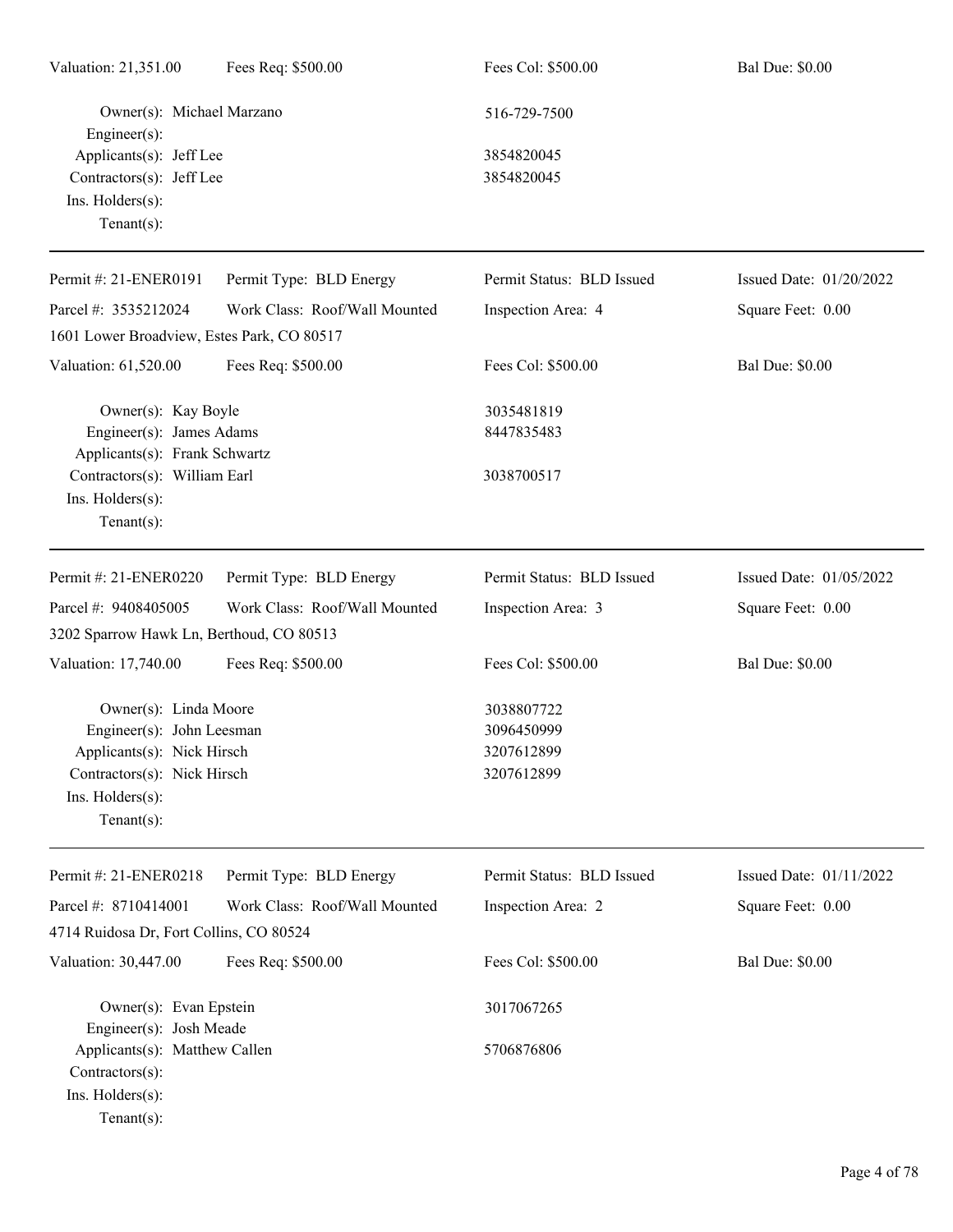| Permit #: 21-ENER0185                                                                                                                                     | Permit Type: BLD Energy       | Permit Status: BLD LOC                                             | Issued Date: 01/24/2022 |
|-----------------------------------------------------------------------------------------------------------------------------------------------------------|-------------------------------|--------------------------------------------------------------------|-------------------------|
| Parcel #: 9411206018                                                                                                                                      | Work Class: Roof/Wall Mounted | Inspection Area: 3                                                 | Square Feet: 0.00       |
| 2335 Breckenridge Ct, Berthoud, CO 80513                                                                                                                  |                               |                                                                    |                         |
| Valuation: 26,500.00                                                                                                                                      | Fees Req: \$500.00            | Fees Col: \$500.00                                                 | <b>Bal Due: \$0.00</b>  |
| Owner(s): Jason Orozco<br>Engineer(s): John Calvert<br>Applicants(s): Jason Wheeler<br>Contractors(s): Jake Dire<br>Ins. Holders(s):<br>Tenant $(s)$ :    |                               | $(520)$ 318-4279<br>3034663014<br>3036672538<br>5052500088         |                         |
| Permit #: 21-ENER0195                                                                                                                                     | Permit Type: BLD Energy       | Permit Status: BLD LOC                                             | Issued Date: 01/18/2022 |
| Parcel #: 9832105015                                                                                                                                      | Work Class: Roof/Wall Mounted | Inspection Area: 1                                                 | Square Feet: 0.00       |
| 3321 Vernon Dr, Laporte, CO 80535                                                                                                                         |                               |                                                                    |                         |
| Valuation: 16,310.00                                                                                                                                      | Fees Req: \$480.21            | Fees Col: \$480.21                                                 | <b>Bal Due: \$0.00</b>  |
| Owner(s): Martin Bates<br>Engineer(s): Arash Zandieh<br>Applicants(s): Sandbox Solar<br>Contractors(s): Andrew Lyle<br>Ins. Holders(s):<br>Tenant $(s)$ : | Dylan Gibson                  | 7856435334<br>9016920431<br>9703727665<br>9706737733<br>9136608581 |                         |
| Permit #: 22-ENER0005                                                                                                                                     | Permit Type: BLD Energy       | Permit Status: BLD Issued                                          | Issued Date: 01/26/2022 |
| Parcel #: 0830000010                                                                                                                                      | Work Class: Roof/Wall Mounted | Inspection Area: 1                                                 | Square Feet: 0.00       |
| 11430 Rist Canyon Rd, Bellvue, CO 80512                                                                                                                   |                               |                                                                    |                         |
| Valuation: 66,037.60                                                                                                                                      | Fees Req: \$500.00            | Fees Col: \$500.00                                                 | <b>Bal Due: \$0.00</b>  |
| Owner(s): Catherine Falkenburg<br>Engineer(s): Eric Sumsion<br>Applicants(s): Amy Pike<br>Contractors(s):<br>Ins. Holders(s):<br>$Tenant(s)$ :            |                               | 9704980448<br>8019901775                                           |                         |
| Permit #: 21-ENER0202                                                                                                                                     | Permit Type: BLD Energy       | Permit Status: BLD Issued                                          | Issued Date: 01/14/2022 |
| Parcel #: 3401115073                                                                                                                                      | Work Class: Roof/Wall Mounted | Inspection Area: 4                                                 | Square Feet: 0.00       |
| 1008 Hide A Way Ln, Estes Park, CO 80517                                                                                                                  |                               |                                                                    |                         |
| Valuation: 40,366.00                                                                                                                                      | Fees Req: \$500.00            | Fees Col: \$500.00                                                 | <b>Bal Due: \$0.00</b>  |
| Owner(s): Alissa Anderson                                                                                                                                 |                               | 9704812152                                                         |                         |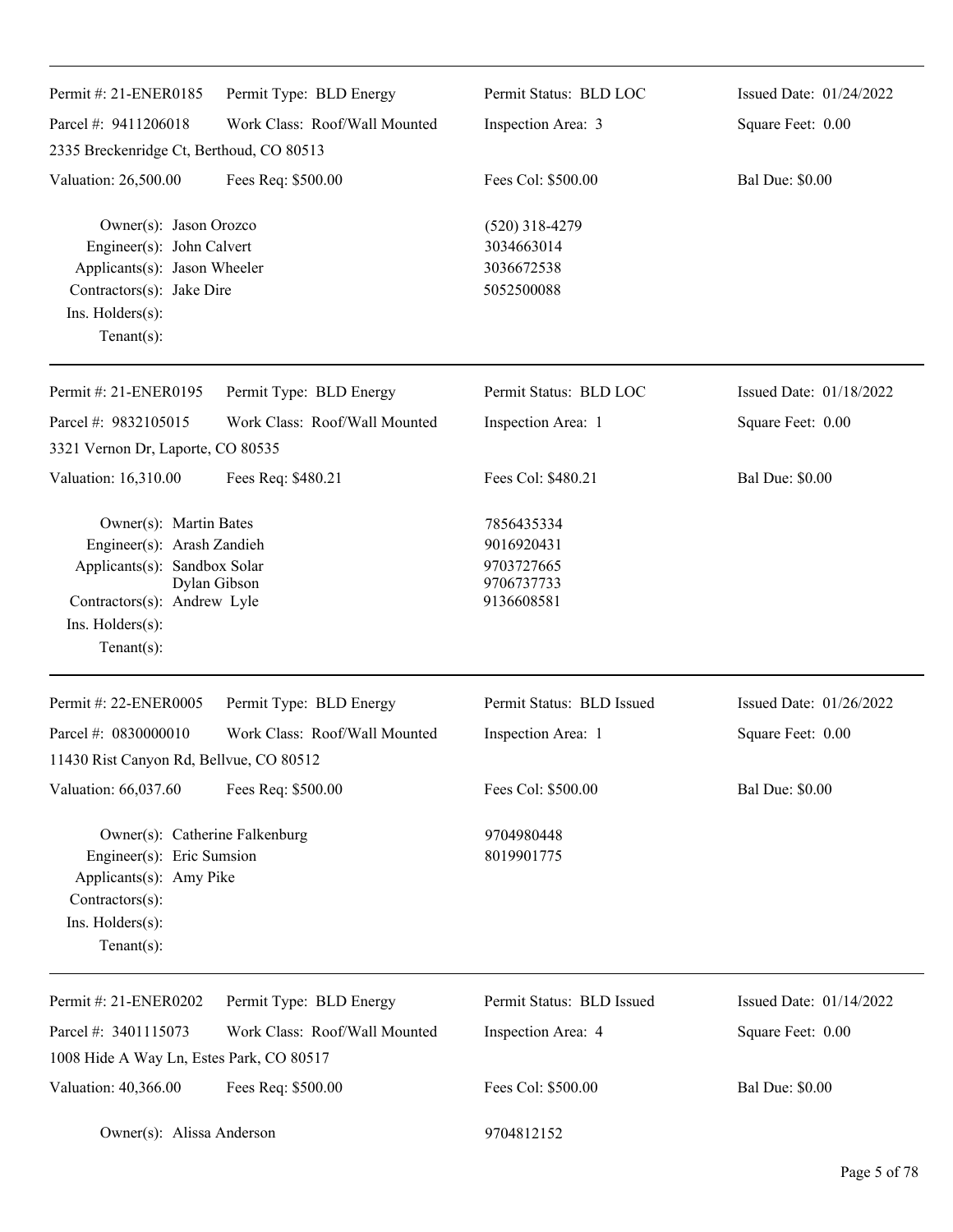Engineer(s): Anthony Boniface 303-443-0115 Applicants(s): Independent Power Systems 303-443-0115 Contractors(s): Anthony Boniface 303-443-0115 Ins. Holders(s): Tenant(s):

| Permit Status: BLD LOC                                     | Issued Date: 01/27/2022 |
|------------------------------------------------------------|-------------------------|
| Inspection Area: 1                                         | Square Feet: 0.00       |
|                                                            |                         |
| Fees Col: \$335.64                                         | <b>Bal Due: \$0.00</b>  |
| 9704200109<br>970-472-2394<br>970-482-6924<br>970-482-6924 |                         |
| Permit Status: BLD Issued                                  | Issued Date: 01/10/2022 |
| Inspection Area: 2                                         | Square Feet: 0.00       |
|                                                            |                         |
| Fees Col: \$500.00                                         | <b>Bal Due: \$0.00</b>  |
| 8176762408<br>5308647055<br>9193067955                     |                         |
| Permit Status: BLD Issued                                  | Issued Date: 01/10/2022 |
| Inspection Area: 2                                         | Square Feet: 0.00       |
|                                                            |                         |
| Fees Col: \$500.00                                         | <b>Bal Due: \$0.00</b>  |
| 8587759727                                                 |                         |
| 7206657327                                                 |                         |
| 7206657327                                                 |                         |
| Permit Status: BLD LOC                                     | Issued Date: 01/25/2022 |
|                                                            |                         |
|                                                            |                         |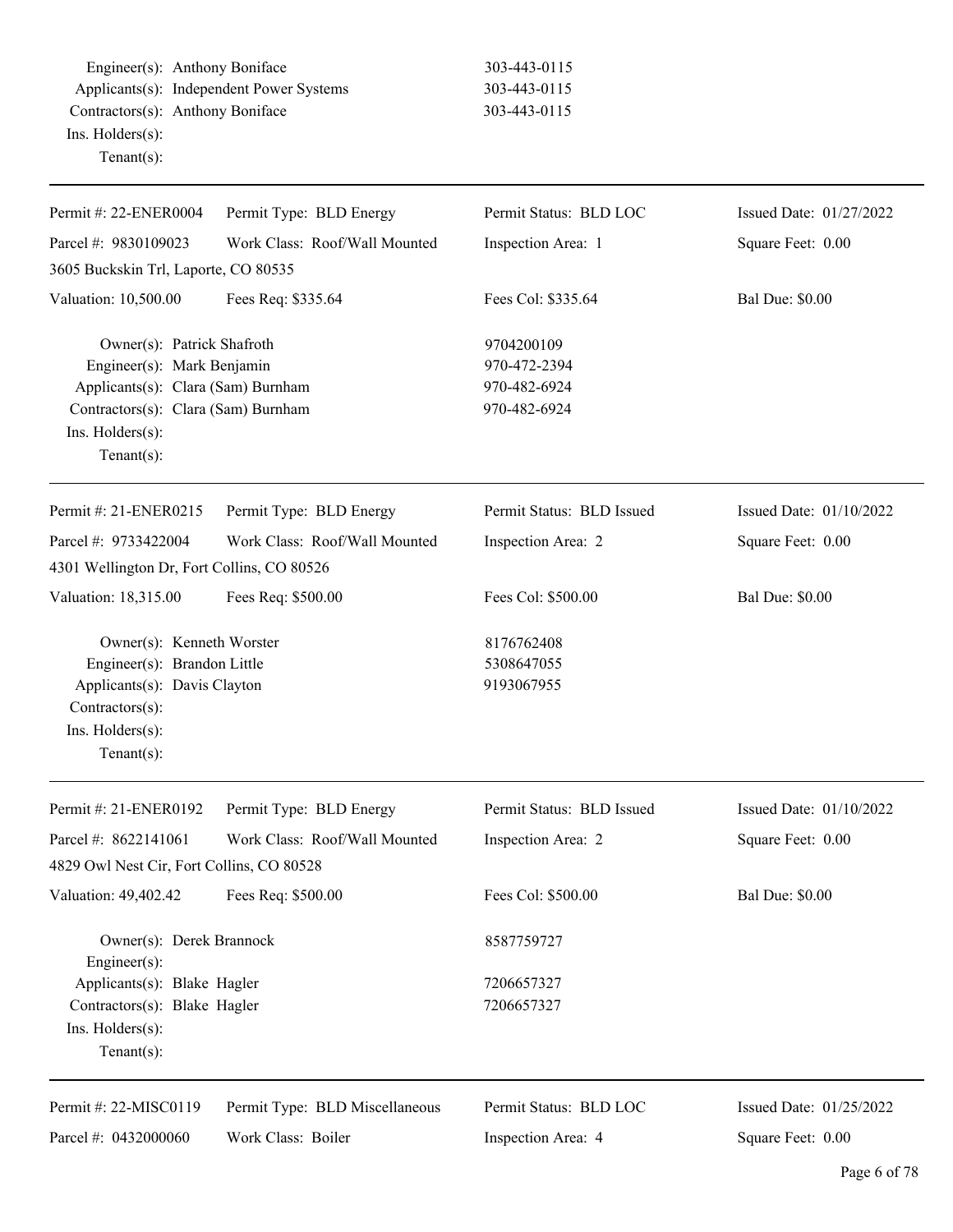| 701 Indian Mountain Rd, Longmont, CO 80503                                                          |                                                                          |                                        |                         |
|-----------------------------------------------------------------------------------------------------|--------------------------------------------------------------------------|----------------------------------------|-------------------------|
| Valuation: 5,816.00                                                                                 | Fees Req: \$124.51                                                       | Fees Col: \$124.51                     | <b>Bal Due: \$0.00</b>  |
| Owner(s): Lisanne Libner<br>Engineer(s):                                                            |                                                                          | $(303)$ 955-1947                       |                         |
| Contractors(s): Mark Lancaster<br>Ins. Holders(s):<br>Tenant $(s)$ :                                | Applicants(s): JMP Heat Inc dba Lion Home Service<br>Morgan Lopez        | 9708972337<br>9702156539<br>9705560544 |                         |
| Permit #: 22-MISC0127                                                                               | Permit Type: BLD Miscellaneous                                           | Permit Status: BLD Issued              | Issued Date: 01/26/2022 |
| Parcel #: 9733417021<br>4333 Picadilly Dr, Fort Collins, CO 80526                                   | Work Class: Boiler                                                       | Inspection Area: 2                     | Square Feet: 0.00       |
| Valuation: 8,100.00                                                                                 | Fees Req: \$186.75                                                       | Fees Col: \$186.75                     | <b>Bal Due: \$0.00</b>  |
| Owner(s): Harry Santner<br>Engineer(s):                                                             |                                                                          | $(970)$ 217-9988                       |                         |
| Applicants(s): Michael Culp<br>Contractors(s): Michael Culp<br>Ins. Holders(s):<br>Tenant $(s)$ :   |                                                                          | 970-203-9954<br>970-203-9954           |                         |
| Permit #: 22-MISC0116                                                                               | Permit Type: BLD Miscellaneous                                           | Permit Status: BLD Issued              | Issued Date: 01/25/2022 |
| Parcel #: 2924306008                                                                                | Work Class: Boiler                                                       | Inspection Area: 5                     | Square Feet: 0.00       |
| 62 Pagosa Peak Ct, Livermore, CO 80536                                                              |                                                                          |                                        |                         |
| Valuation: 31,000.00                                                                                | Fees Req: \$643.17                                                       | Fees Col: \$643.17                     | <b>Bal Due: \$0.00</b>  |
| Owner(s): Richard Stroh<br>$Engineering(s)$ :                                                       |                                                                          | 9704848391                             |                         |
| Contractors(s): Jason Shivo<br>Ins. Holders(s):<br>Tenant $(s)$ :                                   | Applicants(s): One Hour Heating & Air Conditioning dba Autl 970-663-4002 | 9707757005                             |                         |
| Permit #: 22-MISC0117                                                                               | Permit Type: BLD Miscellaneous                                           | Permit Status: BLD Issued              | Issued Date: 01/25/2022 |
| Parcel #: 8706110003                                                                                | Work Class: Boiler                                                       | Inspection Area: 1                     | Square Feet: 0.00       |
| 1825 Elm Ct, Fort Collins, CO 80524                                                                 |                                                                          |                                        |                         |
| Valuation: 6,109.40                                                                                 | Fees Req: \$145.26                                                       | Fees Col: \$145.26                     | <b>Bal Due: \$0.00</b>  |
| Owner(s): Paul Lew<br>$Engineering(s)$ :                                                            |                                                                          | 970-215-5472                           |                         |
| Applicants(s): JMP Heat Inc dba Lion Home Service<br>Morgan Lopez<br>Contractors(s): Mark Lancaster |                                                                          | 9708972337<br>9702156539<br>9705560544 |                         |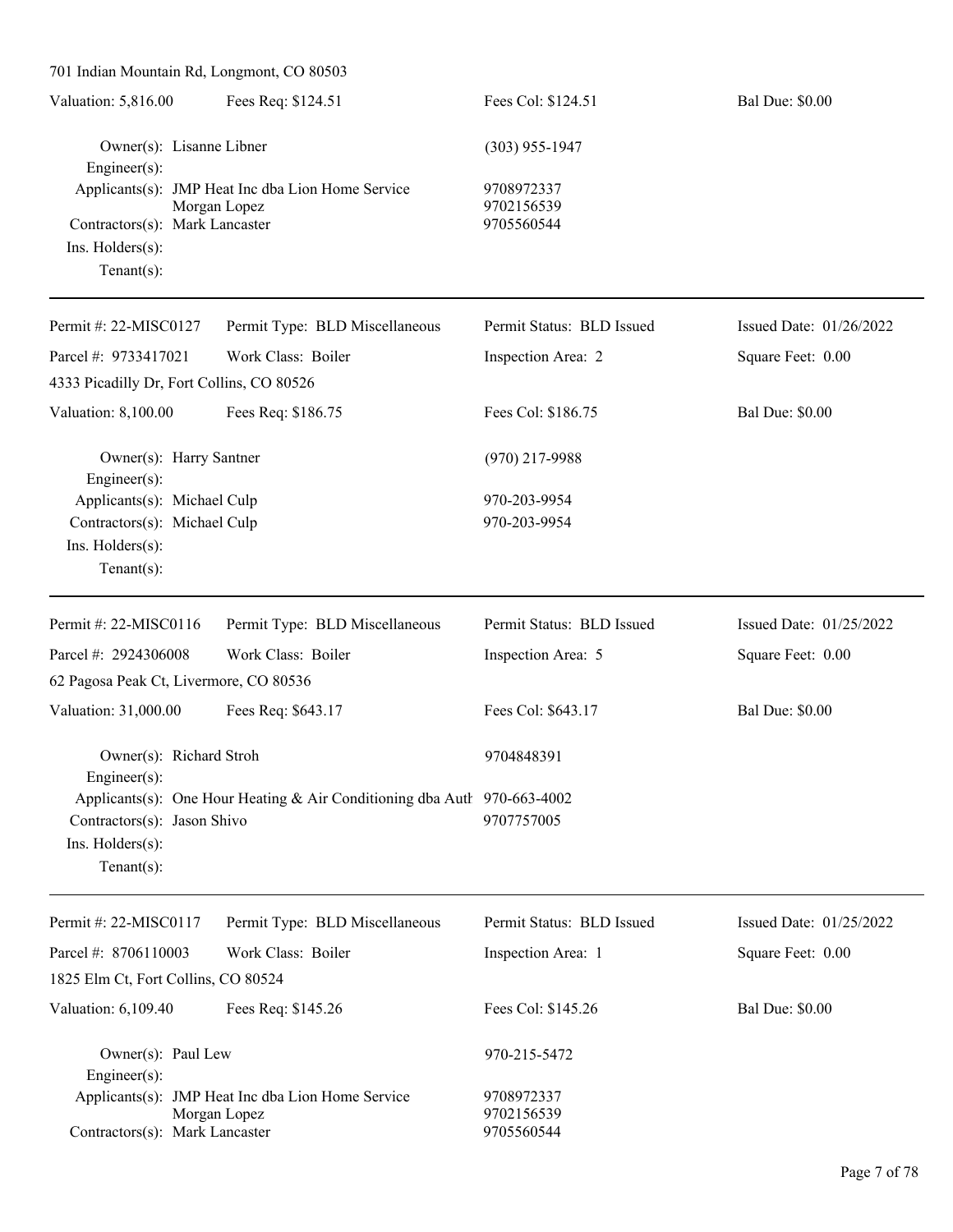Tenant(s): Permit #: 22-MISC0071 Parcel #: 9508418117 Permit Type: BLD Miscellaneous Work Class: Boiler Permit Status: BLD Issued Inspection Area: 2 Issued Date: 01/19/2022 Square Feet: 0.00 2001 Morning Dr, Loveland, CO 80538 Valuation: 12,668.00 Fees Req: \$269.74 Fees Col: \$269.74 Bal Due: \$0.00 Owner(s): Ivy Andersen (608) 461-0780 Engineer(s): Applicants(s): John Buttenback 303-466-4209 Contractors(s): John Buttenback 303-466-4209 Ins. Holders(s): Tenant(s): Permit #: 22-MISC0079 Parcel #: 9836437701 Permit Type: BLD Miscellaneous Work Class: Demolition Permit Status: BLD Issued Inspection Area: 1 Issued Date: 01/19/2022 Square Feet: 0.00 1005 Country Club Rd, Fort Collins, CO 80524 Valuation: 3,500.00 Fees Req: \$51.64 Fees Col: \$51.64 Bal Due: \$0.00 Owner(s): Pink Puma LLC Engineer(s): Applicants(s): Eric Johnson 9703817699 Contractors(s): Chandler Souther 970-381-7699 Ins. Holders(s): Tenant(s): Permit #: 22-MISC0151 Parcel #: 9827000027 Permit Type: BLD Miscellaneous Work Class: Demolition Permit Status: BLD Issued Inspection Area: 1 Issued Date: 01/31/2022 Square Feet: 0.00 2960 N County Road 19, Fort Collins, CO 80524 Valuation: 0.00 Fees Req: \$51.64 Fees Col: \$51.64 Bal Due: \$0.00 Owner(s): Ron Talarico 970-493-1121 Engineer(s): Applicants(s): Ron Talarico 970-493-1121 Contractors(s): Ins. Holders(s): Tenant(s): Permit #: 22-MISC0075 Parcel #: 8530000031 Permit Type: BLD Miscellaneous Work Class: Demolition Permit Status: BLD Issued Inspection Area: 3 Issued Date: 01/19/2022 Square Feet: 0.00 1820 E Highway 402, Loveland, CO 80537 Valuation: 40,000.00 Fees Req: \$51.64 Fees Col: \$51.64 Bal Due: \$0.00

Ins. Holders(s):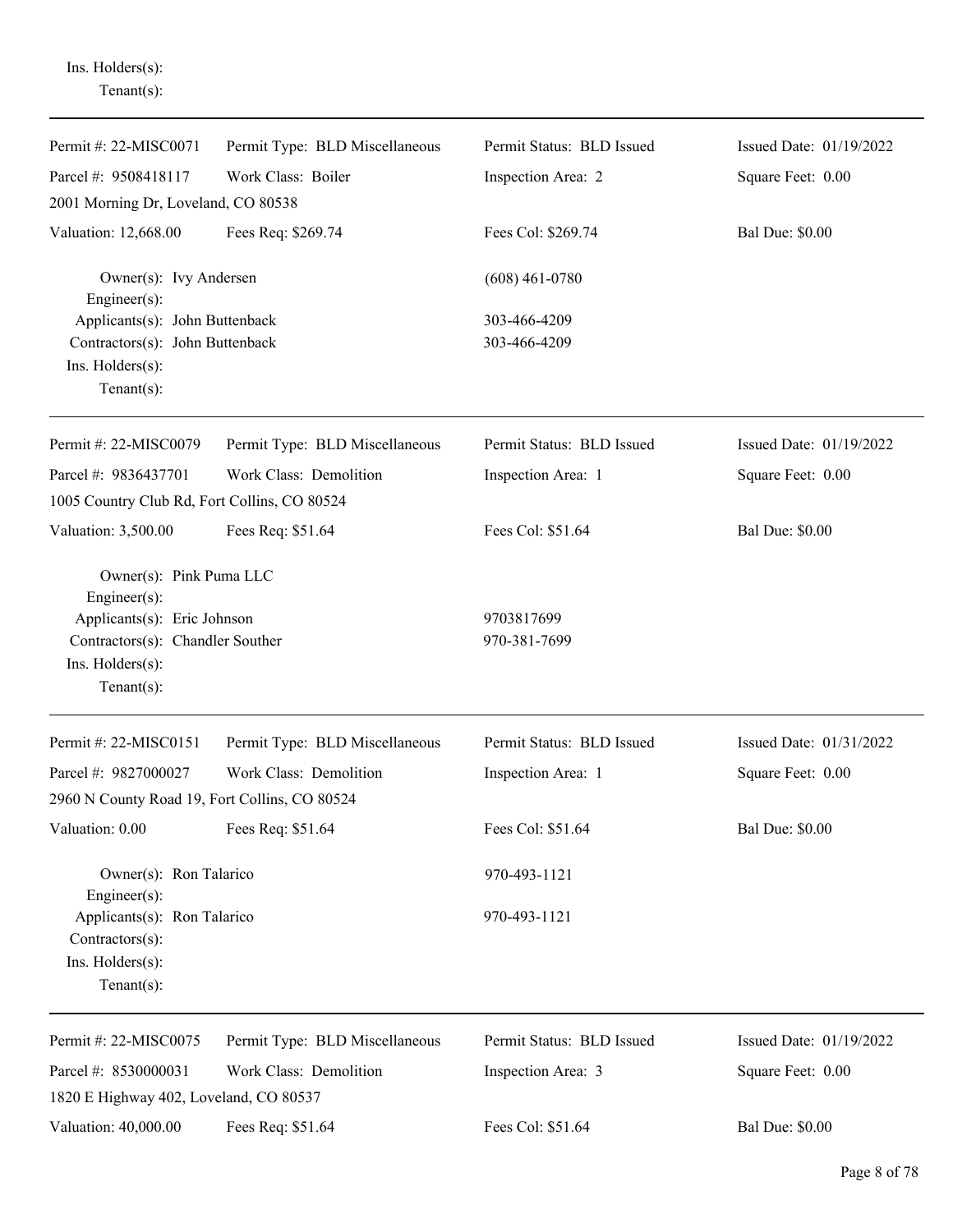| Engineer(s):                                                                           | Owner(s): Colorado Precast Concrete<br>Paul Kamnikar | 970-669-0535<br>$(602)$ 352-3502 |                         |
|----------------------------------------------------------------------------------------|------------------------------------------------------|----------------------------------|-------------------------|
| Applicants(s): Tim Fiegel<br>Contractors(s):<br>Ins. Holders(s):<br>Tenant $(s)$ :     | Michelle Warnemunde                                  | $(303) 841 - 3881$               |                         |
| Permit #: 22-MISC0145                                                                  | Permit Type: BLD Miscellaneous                       | Permit Status: BLD Issued        | Issued Date: 01/27/2022 |
| Parcel #: 8803000012                                                                   | Work Class: Demolition                               | Inspection Area: 1               | Square Feet: 0.00       |
| 4824 E County Road 60, Wellington, CO 80549                                            |                                                      |                                  |                         |
| Valuation: 4,000.00                                                                    | Fees Req: \$51.64                                    | Fees Col: \$51.64                | <b>Bal Due: \$0.00</b>  |
| Owner(s): Chad Oster<br>$Engineering(s)$ :                                             |                                                      | 9703083758                       |                         |
| Applicants(s): Douglas Landers                                                         |                                                      | 9704810897                       |                         |
| Contractors(s): Douglas Landers<br>Ins. Holders(s):<br>Tenant $(s)$ :                  |                                                      | 9704810897                       |                         |
| Permit #: 21-MISC2789                                                                  | Permit Type: BLD Miscellaneous                       | Permit Status: BLD Issued        | Issued Date: 01/10/2022 |
| Parcel #: 0914000020                                                                   | Work Class: Demolition                               | Inspection Area: 5               | Square Feet: 0.00       |
|                                                                                        | 1953 Bonner Springs Ranch Rd, Laporte, CO 80535      |                                  |                         |
| Valuation: 10,000.00                                                                   | Fees Req: \$51.64                                    | Fees Col: \$51.64                | <b>Bal Due: \$0.00</b>  |
| Owner(s): William See<br>$Engineering(s)$ :                                            |                                                      | 4144294495                       |                         |
| Applicants(s): Randy Gillen                                                            |                                                      | 9704939900                       |                         |
| Contractors(s): Randy Gillen                                                           |                                                      | 9704939900                       |                         |
| Ins. Holders(s):<br>Tenant $(s)$ :                                                     |                                                      |                                  |                         |
| Permit #: 22-MISC0088                                                                  | Permit Type: BLD Miscellaneous                       | Permit Status: BLD Issued        | Issued Date: 01/20/2022 |
| Parcel #: 3932300024                                                                   | Work Class: Electrical                               | Inspection Area: 1               | Square Feet: 0.00       |
| 14 U Bar U Ln, Bellvue, CO 80512                                                       |                                                      |                                  |                         |
| Valuation: 3,600.00                                                                    | Fees Req: \$154.56                                   | Fees Col: \$154.56               | <b>Bal Due: \$0.00</b>  |
| Owner(s): Anthony Valdez<br>$Engineering(s)$ :                                         |                                                      | $(970)$ 672-6823                 |                         |
| Applicants(s): Patrick Conway<br>Contractors(s):<br>Ins. Holders(s):<br>Tenant $(s)$ : |                                                      | 9705663803                       |                         |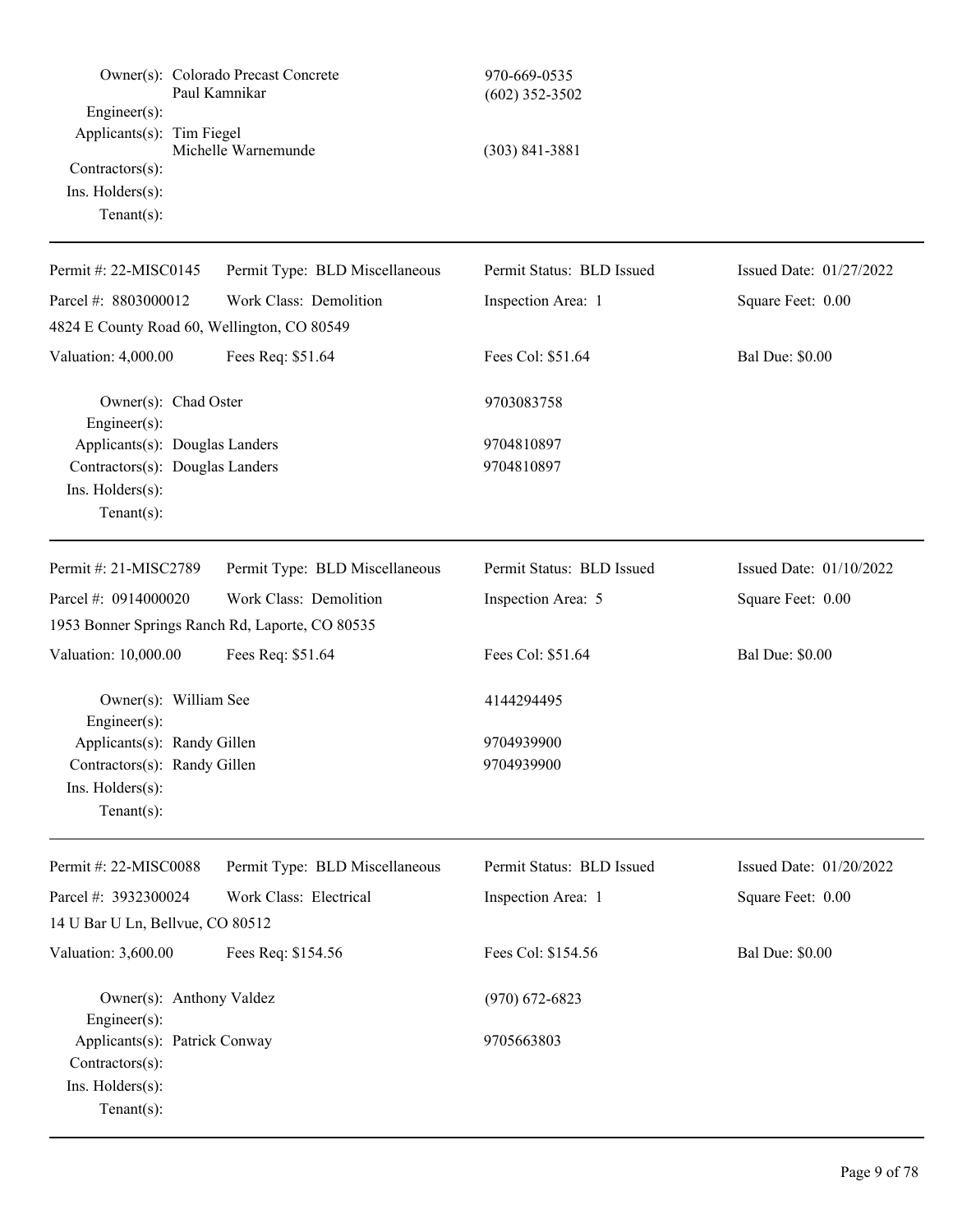| Permit #: 22-MISC0011                                                                      | Permit Type: BLD Miscellaneous            | Permit Status: BLD LOC    | Issued Date: 01/05/2022 |
|--------------------------------------------------------------------------------------------|-------------------------------------------|---------------------------|-------------------------|
| Parcel #: 9606208010                                                                       | Work Class: Electrical                    | Inspection Area: 2        | Square Feet: 0.00       |
| 4621 Canyon View Dr, Fort Collins, CO 80526                                                |                                           |                           |                         |
| Valuation: 1,000.00                                                                        | Fees Req: \$120.00                        | Fees Col: \$120.00        | <b>Bal Due: \$0.00</b>  |
| Owner(s): David<br>Engineer(s):                                                            |                                           | 9282214481                |                         |
| Applicants(s): Chris Ojeda<br>Contractors(s):<br>Ins. Holders(s):<br>Tenant $(s)$ :        |                                           | 9705152767                |                         |
| Permit #: 22-MISC0118                                                                      | Permit Type: BLD Miscellaneous            | Permit Status: BLD Issued | Issued Date: 01/25/2022 |
| Parcel #: 9731309072<br>4925 Highview Ct, Fort Collins, CO 80526                           | Work Class: Electrical                    | Inspection Area: 2        | Square Feet: 0.00       |
| Valuation: 1,500.00                                                                        | Fees Req: \$60.00                         | Fees Col: \$60.00         | <b>Bal Due: \$0.00</b>  |
| Owner(s): Ned Stankov<br>Engineer(s):                                                      |                                           | $(979)$ 420-0105          |                         |
| Applicants(s): Ned Stankov<br>Contractors(s):<br>Ins. Holders(s):<br>Tenant $(s)$ :        |                                           | $(979)$ 420-0105          |                         |
| Permit #: 22-MISC0070                                                                      | Permit Type: BLD Miscellaneous            | Permit Status: BLD LOC    | Issued Date: 01/18/2022 |
| Parcel #: 0824000009<br>3825 N County Road 25e, Bellvue, CO 80512                          | Work Class: Electrical                    | Inspection Area: 1        | Square Feet: 0.00       |
| Valuation: 0.00                                                                            | Fees Req: \$120.00                        | Fees Col: \$120.00        | <b>Bal Due: \$0.00</b>  |
| Engineer $(s)$ :                                                                           | Owner(s): Rocky Mountain Investment Group | 970-231-4731              |                         |
| Applicants(s): Shannon Mclaughlin<br>Contractors(s):<br>Ins. Holders(s):<br>Tenant $(s)$ : |                                           | 9706692464                |                         |
| Permit #: 22-MISC0070                                                                      | Permit Type: BLD Miscellaneous            | Permit Status: BLD LOC    | Issued Date: 01/18/2022 |
| Parcel #: 0824000037                                                                       | Work Class: Electrical                    | Inspection Area: 1        | Square Feet: 0.00       |
| 3825 N County Road 25e, Bellvue, CO 80512                                                  |                                           |                           |                         |
| Valuation: 0.00                                                                            | Fees Req: \$120.00                        | Fees Col: \$120.00        | <b>Bal Due: \$0.00</b>  |
| Engineer $(s)$ :                                                                           | Owner(s): Rocky Mountain Investment Group | 970-231-4731              |                         |
| Applicants(s): Shannon Mclaughlin                                                          |                                           | 9706692464                |                         |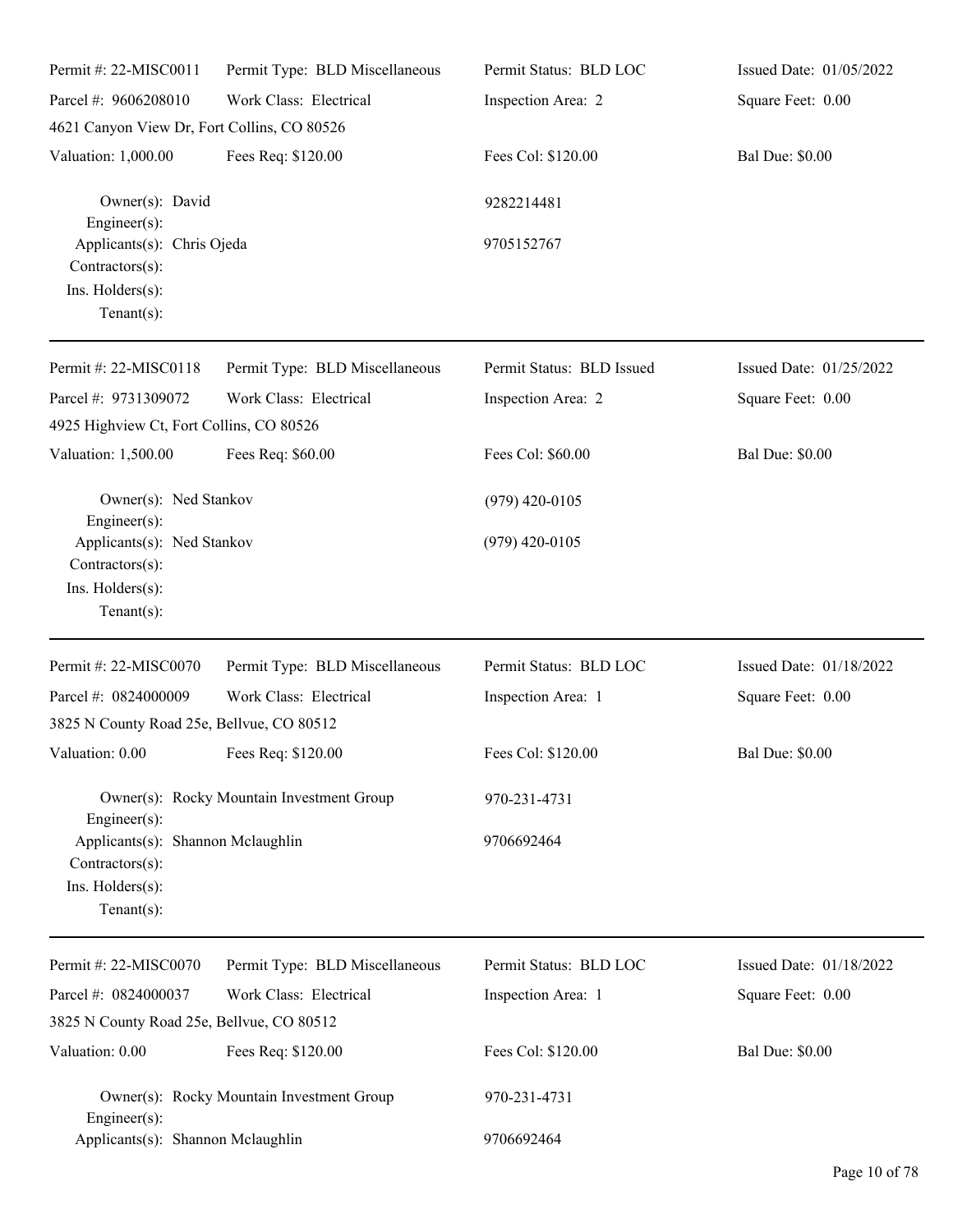Contractors(s): Ins. Holders(s): Tenant(s):

| Permit #: 22-MISC0092                                                                        | Permit Type: BLD Miscellaneous | Permit Status: BLD LOC    | Issued Date: 01/20/2022 |
|----------------------------------------------------------------------------------------------|--------------------------------|---------------------------|-------------------------|
| Parcel #: 3401424004                                                                         | Work Class: Electrical         | Inspection Area: 4        | Square Feet: 0.00       |
| 732 Sanborn Dr, Estes Park, CO 80517                                                         |                                |                           |                         |
| Valuation: 3,500.00                                                                          | Fees Req: \$153.60             | Fees Col: \$153.60        | <b>Bal Due: \$0.00</b>  |
| Owner(s): Janet Biasi<br>Engineer(s):                                                        |                                | 9705860339                |                         |
| Applicants(s): Zachary Heath<br>Contractors(s):<br>Ins. Holders(s):<br>$Tenant(s)$ :         |                                | 9704021715                |                         |
| Permit #: 22-MISC0122                                                                        | Permit Type: BLD Miscellaneous | Permit Status: BLD LOC    | Issued Date: 01/25/2022 |
| Parcel #: 9733100031<br>3717 S Taft Hill Rd 291, Fort Collins, CO 80526                      | Work Class: Electrical         | Inspection Area: 2        | Square Feet: 0.00       |
| Valuation: 650.00                                                                            | Fees Req: \$120.00             | Fees Col: \$120.00        | <b>Bal Due: \$0.00</b>  |
| Owner(s): Dora Basurto<br>Engineer(s):                                                       |                                | $(970)$ 430-8785          |                         |
| Applicants(s): Mark Taylor<br>Contractors(s):<br>Ins. Holders(s):<br>$Tenant(s)$ :           |                                | 3032630437                |                         |
| Permit #: 22-MISC0107                                                                        | Permit Type: BLD Miscellaneous | Permit Status: BLD Issued | Issued Date: 01/24/2022 |
| Parcel #: 1730305020                                                                         | Work Class: Electrical         | Inspection Area: 6        | Square Feet: 0.00       |
| 423 Granite Rd, Bellvue, CO 80512                                                            |                                |                           |                         |
| Valuation: 10,000.00                                                                         | Fees Req: \$216.00             | Fees Col: \$216.00        | <b>Bal Due: \$0.00</b>  |
| Owner(s): * Asche Living Trust<br>Engineer(s):                                               |                                | 9706851856                |                         |
| Applicants(s): * Asche Living Trust<br>Contractors(s):<br>Ins. Holders(s):<br>Tenant $(s)$ : |                                | 9706851856                |                         |
| Permit #: 22-MISC0014                                                                        | Permit Type: BLD Miscellaneous | Permit Status: BLD LOC    | Issued Date: 01/06/2022 |
| Parcel #: 9710200026<br>616 N Taft Hill Rd, Fort Collins, CO 80521                           | Work Class: Electrical         | Inspection Area: 2        | Square Feet: 0.00       |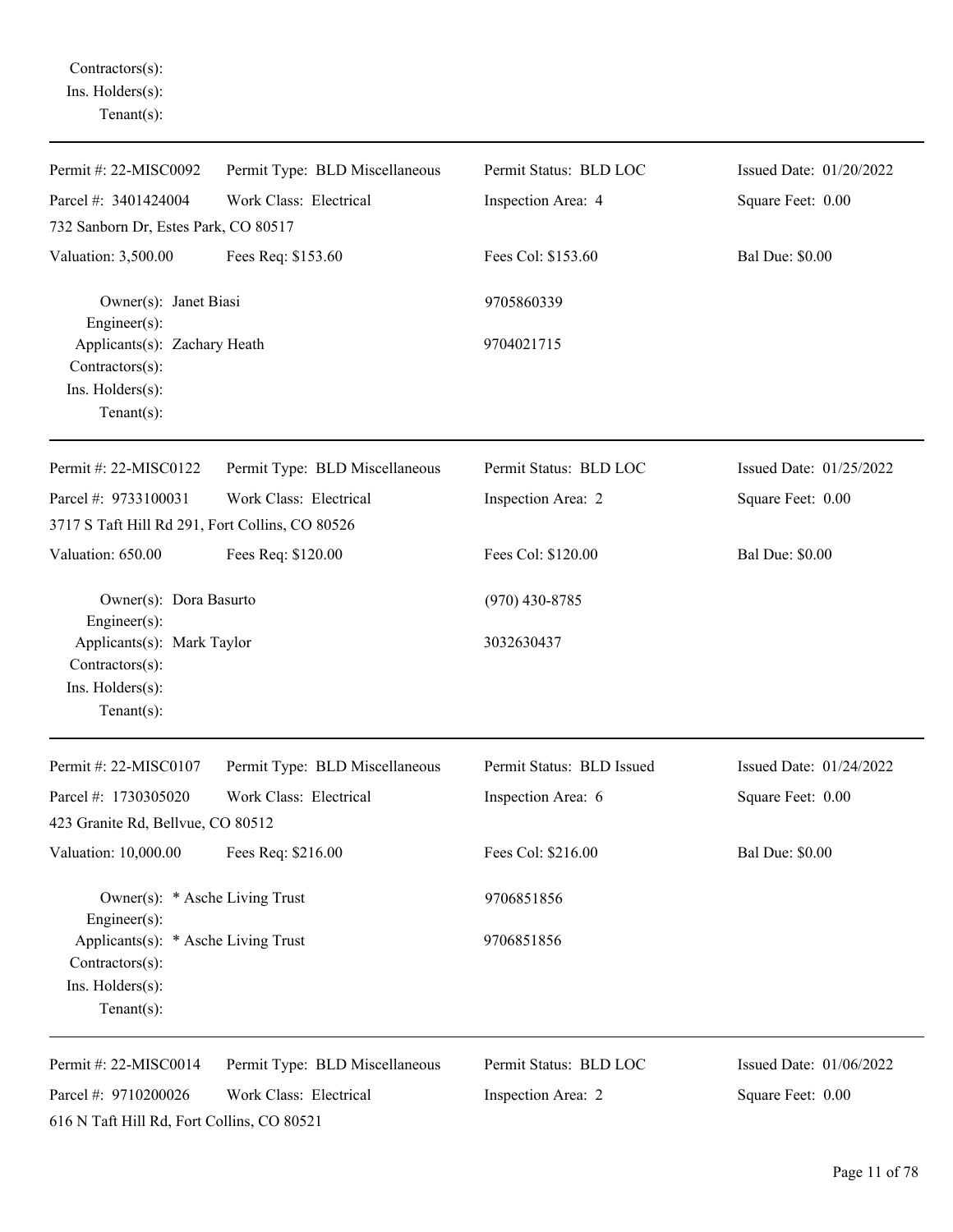| Valuation: 4,800.00                                                                      | Fees Req: \$166.08             | Fees Col: \$166.08        | <b>Bal Due: \$0.00</b>  |
|------------------------------------------------------------------------------------------|--------------------------------|---------------------------|-------------------------|
| Owner(s): Zachary Scott<br>Engineer(s):                                                  |                                | $(814) 571 - 0667$        |                         |
| Applicants(s): Daniel Harber<br>Contractors(s):<br>Ins. Holders(s):<br>$Tenant(s)$ :     |                                | 9708173159                |                         |
| Permit #: 22-MISC0113                                                                    | Permit Type: BLD Miscellaneous | Permit Status: BLD Issued | Issued Date: 01/25/2022 |
| Parcel #: 9705000005                                                                     | Work Class: Electrical         | Inspection Area: 1        | Square Feet: 0.00       |
| 3855 Michaud Ln, Fort Collins, CO 80521                                                  |                                |                           |                         |
| Valuation: 2,804.00                                                                      | Fees Req: \$146.92             | Fees Col: \$146.92        | <b>Bal Due: \$0.00</b>  |
| Owner(s): Lynn Long                                                                      | Mike Taglialavore              | 9704124242                |                         |
| Brian Long<br>Engineer $(s)$ :                                                           |                                | 970-691-2191              |                         |
| Applicants(s): Mike Taglialavore<br>Contractors(s):<br>Ins. Holders(s):<br>$Tenant(s)$ : |                                |                           |                         |
| Permit #: 22-MISC0066                                                                    | Permit Type: BLD Miscellaneous | Permit Status: BLD Issued | Issued Date: 01/26/2022 |
| Parcel #: 1523000028                                                                     | Work Class: Electrical         | Inspection Area: 3        | Square Feet: 0.00       |
| 637 Sawmill Rd, Loveland, CO 80537                                                       |                                |                           |                         |
| Valuation: 500.00                                                                        | Fees Req: \$120.00             | Fees Col: \$120.00        | <b>Bal Due: \$0.00</b>  |
| Owner(s): Joshua Campbell<br>Engineer $(s)$ :                                            |                                | 3096130866                |                         |
| Applicants(s): Joshua Campbell<br>Contractors(s):<br>Ins. Holders(s):<br>Tenant $(s)$ :  |                                | 3096130866                |                         |
| Permit #: 22-MISC0089                                                                    | Permit Type: BLD Miscellaneous | Permit Status: BLD LOC    | Issued Date: 01/20/2022 |
| Parcel #: 9432405003                                                                     | Work Class: Electrical         | Inspection Area: 3        | Square Feet: 0.00       |
| 3304 Harmony Ct, Berthoud, CO 80513                                                      |                                |                           |                         |
| Valuation: 400.00                                                                        | Fees Req: \$120.00             | Fees Col: \$120.00        | <b>Bal Due: \$0.00</b>  |
| Owner(s): Robert Gillett<br>$Engineering(s)$ :                                           |                                | 3036849214                |                         |
| Applicants(s): Robert Gillett<br>Contractors(s):<br>Ins. Holders(s):                     |                                | 3036849214                |                         |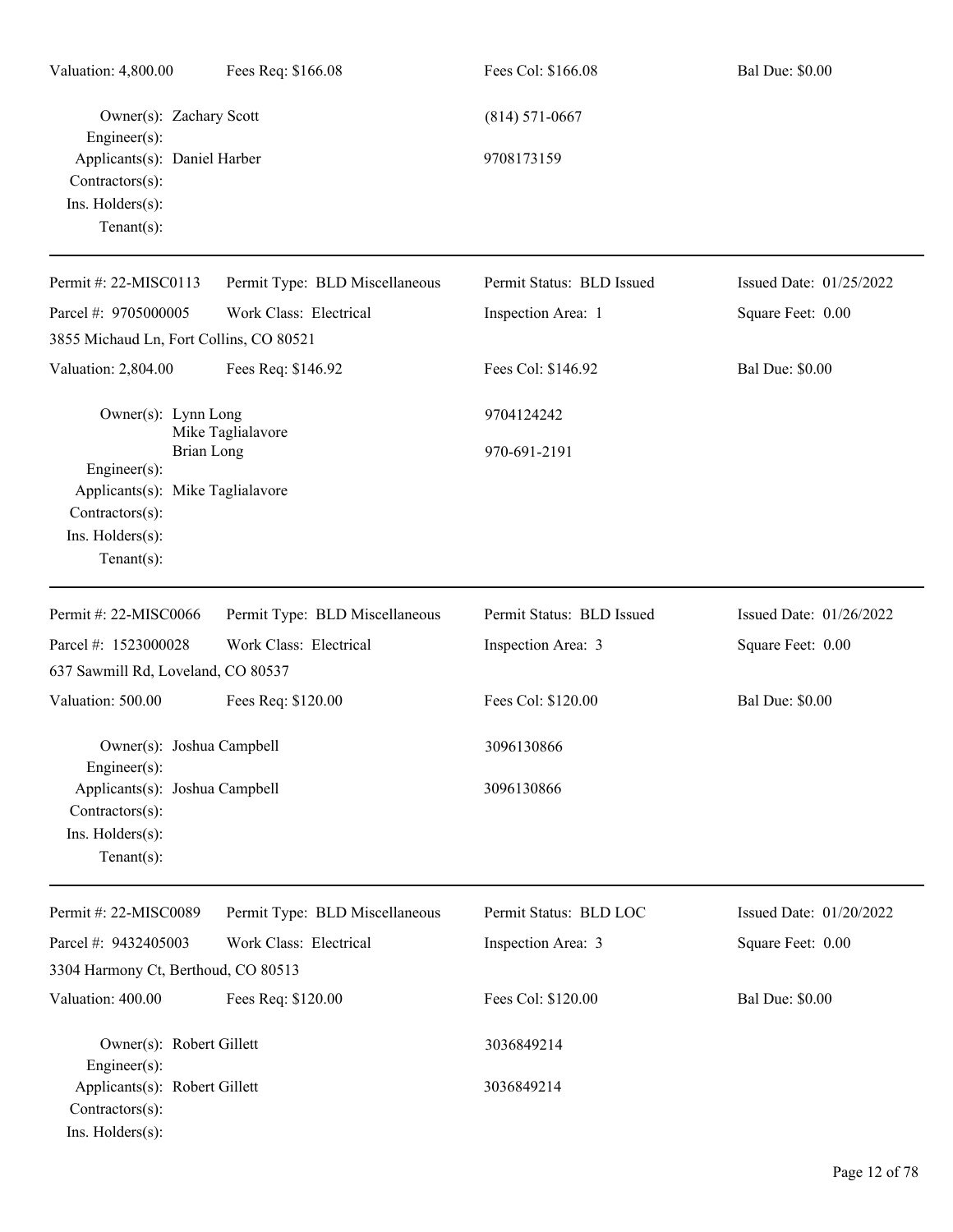| Permit #: $22-MISCO040$                                             | Permit Type: BLD Miscellaneous | Permit Status: BLD LOC    | Issued Date: 01/11/2022 |
|---------------------------------------------------------------------|--------------------------------|---------------------------|-------------------------|
| Parcel #: 2913205013                                                | Work Class: Electrical         | Inspection Area: 5        | Square Feet: 0.00       |
| 363 Green Mountain Dr, Livermore, CO 80536                          |                                |                           |                         |
| Valuation: 1,000.00                                                 | Fees Req: \$120.00             | Fees Col: \$120.00        | <b>Bal Due: \$0.00</b>  |
| Owner(s): Stuart Tolen<br>Engineer(s):<br>Applicants(s): Terry Enke |                                | 9704845085                |                         |
| Contractors(s):<br>Ins. Holders(s):<br>$Tenant(s)$ :                |                                |                           |                         |
| Permit #: 22-MISC0126                                               | Permit Type: BLD Miscellaneous | Permit Status: BLD LOC    | Issued Date: 01/26/2022 |
| Parcel #: 8825000048                                                | Work Class: Electrical         | Inspection Area: 1        | Square Feet: 0.00       |
| 3277 Hinkley Dr, Fort Collins, CO 80524                             |                                |                           |                         |
| Valuation: 300.00                                                   | Fees Req: \$120.00             | Fees Col: \$120.00        | <b>Bal Due: \$0.00</b>  |
| Owner(s): Michael Bennett<br>Engineer(s):                           |                                | 9702272714                |                         |
| Applicants(s): Derek Jackson<br>Contractors(s):                     |                                | 970-402-4443              |                         |
| Ins. Holders(s):<br>Tenant $(s)$ :                                  |                                |                           |                         |
| Permit #: 22-MISC0144                                               | Permit Type: BLD Miscellaneous | Permit Status: BLD Issued | Issued Date: 01/27/2022 |
| Parcel #: 9402406011                                                | Work Class: Electrical         | Inspection Area: 3        | Square Feet: 0.00       |
| 5006 S Iowa Ave, Loveland, CO 80537                                 |                                |                           |                         |
| Valuation: 3,125.00                                                 | Fees Req: \$150.00             | Fees Col: \$150.00        | <b>Bal Due: \$0.00</b>  |
| Owner(s): Rorey Schreibvogel<br>Engineer(s):                        |                                | $(970) 534 - 7387$        |                         |
| Applicants(s): Eric Clinton<br>Contractors(s):                      |                                | 8502926018                |                         |
| Ins. Holders(s):<br>Tenant $(s)$ :                                  |                                |                           |                         |
| Permit #: 22-MISC0054                                               | Permit Type: BLD Miscellaneous | Permit Status: BLD LOC    | Issued Date: 01/14/2022 |
| Parcel #: 9420107005<br>240 Goose Hollow Rd, Berthoud, CO 80513     | Work Class: Electrical         | Inspection Area: 3        | Square Feet: 0.00       |
| Valuation: 8,408.00                                                 | Fees Req: \$200.71             | Fees Col: \$200.71        | <b>Bal Due: \$0.00</b>  |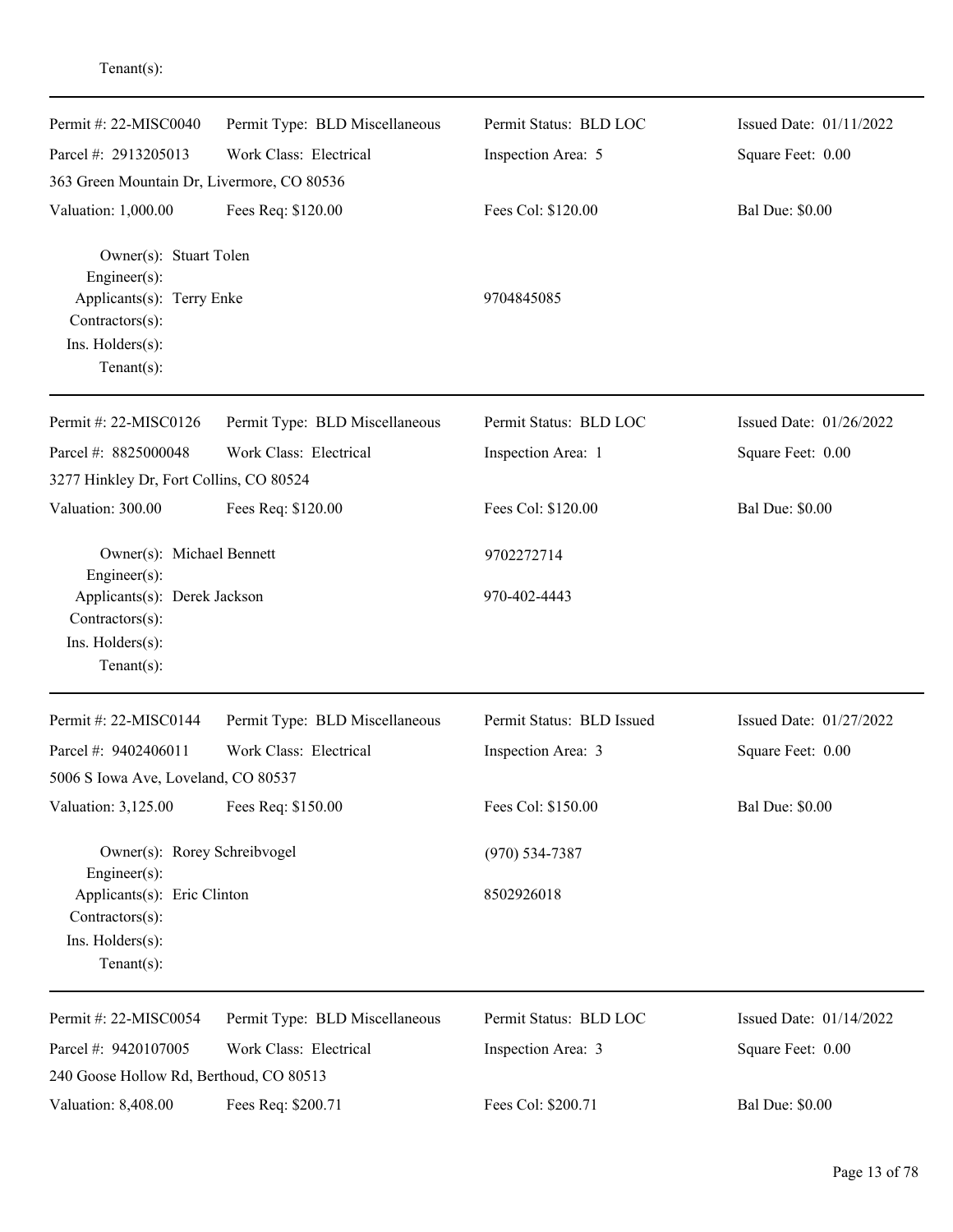| Owner(s): Joel Christensen<br>Engineer $(s)$ :                                                                                  |                                | $(970)$ 420-4341          |                         |
|---------------------------------------------------------------------------------------------------------------------------------|--------------------------------|---------------------------|-------------------------|
| Applicants(s): Gerald Palaszewski<br>Contractors(s):<br>Ins. Holders(s):<br>Tenant $(s)$ :                                      | George Stolz                   | 9702243242<br>9706697609  |                         |
| Permit #: 22-MISC0112                                                                                                           | Permit Type: BLD Miscellaneous | Permit Status: BLD LOC    | Issued Date: 01/26/2022 |
| Parcel #: 9709309030                                                                                                            | Work Class: Electrical         | Inspection Area: 2        | Square Feet: 0.00       |
| 2630 W Mulberry St, Fort Collins, CO 80521                                                                                      |                                |                           |                         |
| Valuation: 3,000.00                                                                                                             | Fees Req: \$148.80             | Fees Col: \$148.80        | <b>Bal Due: \$0.00</b>  |
| Owner(s): Audrey Weitzel<br>Engineer(s):                                                                                        | * Audrey Family Trust          | 9702227314                |                         |
| Applicants(s): James Sanders<br>Contractors(s):<br>Ins. Holders(s):<br>Tenant $(s)$ :                                           |                                | 9708524480                |                         |
| Permit #: 22-MISC0002                                                                                                           | Permit Type: BLD Miscellaneous | Permit Status: BLD LOC    | Issued Date: 01/03/2022 |
| Parcel #: 9706000905                                                                                                            | Work Class: Electrical         | Inspection Area: 2        | Square Feet: 0.00       |
| 4330 Laporte Ave, Fort Collins, CO 80521                                                                                        |                                |                           |                         |
| Valuation: 800.00                                                                                                               | Fees Req: \$120.00             | Fees Col: \$120.00        | <b>Bal Due: \$0.00</b>  |
| Owner(s): Maicie Sykes<br>Engineer(s):<br>Applicants(s): James Sanders<br>Contractors(s):<br>Ins. Holders(s):<br>Tenant $(s)$ : |                                | 9708524480                |                         |
| Permit #: 22-MISC0143                                                                                                           | Permit Type: BLD Miscellaneous | Permit Status: BLD Issued | Issued Date: 01/27/2022 |
| Parcel #: 9402406011<br>5008 S Iowa Ave, Loveland, CO 80537                                                                     | Work Class: Electrical         | Inspection Area: 3        | Square Feet: 0.00       |
| Valuation: 3,125.00                                                                                                             | Fees Req: \$150.00             | Fees Col: \$150.00        | <b>Bal Due: \$0.00</b>  |
| Owner(s): Rorey Schreibvogel<br>$Engineering(s)$ :                                                                              |                                | $(970) 534 - 7387$        |                         |
| Applicants(s): Eric Clinton<br>Contractors(s):<br>Ins. Holders(s):<br>$Tenant(s)$ :                                             |                                | 8502926018                |                         |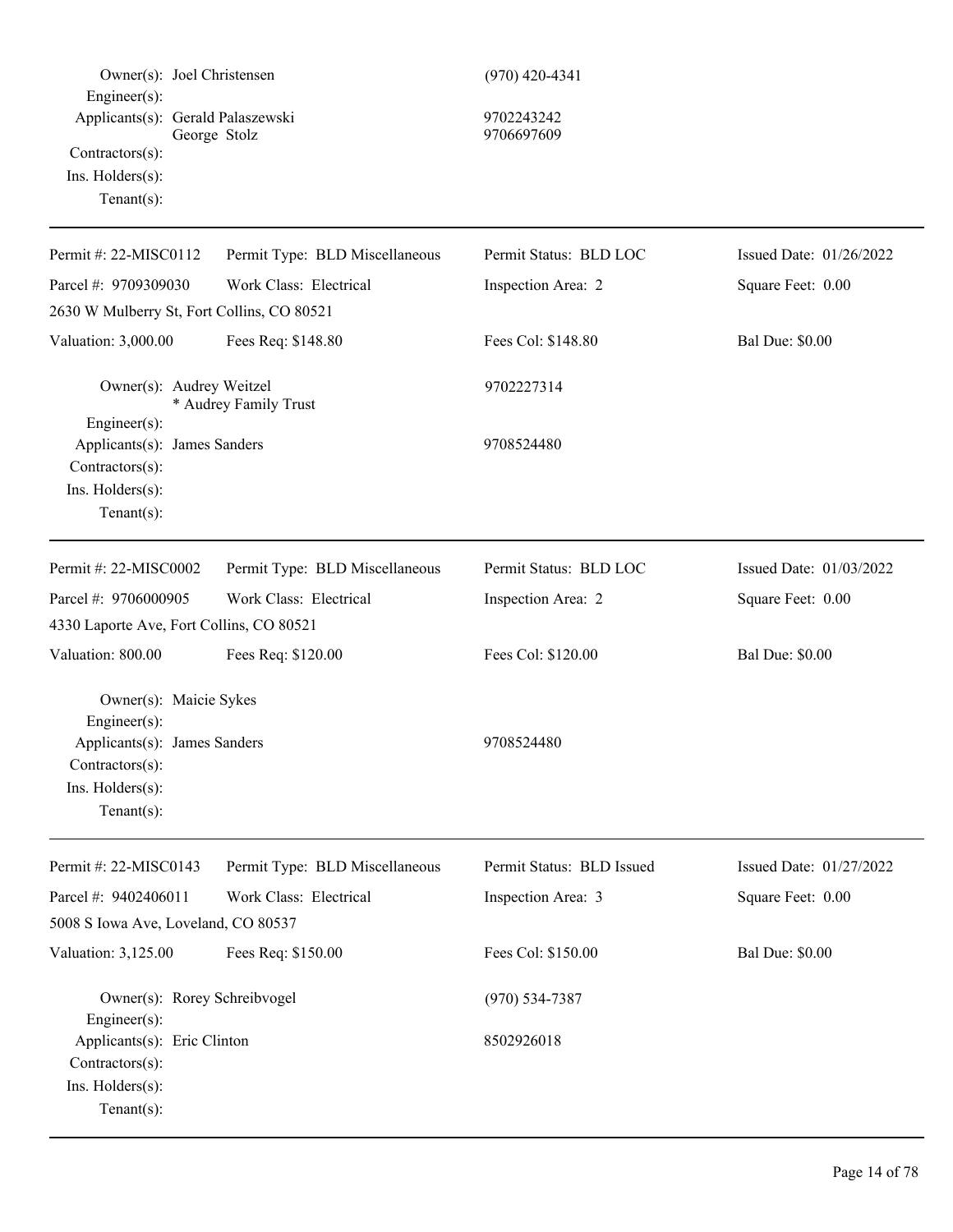| Permit #: 22-MISC0134                                                                                                                           | Permit Type: BLD Miscellaneous  | Permit Status: BLD Issued | Issued Date: 01/26/2022 |
|-------------------------------------------------------------------------------------------------------------------------------------------------|---------------------------------|---------------------------|-------------------------|
| Parcel #: 9818000045                                                                                                                            | Work Class: Electrical          | Inspection Area: 1        | Square Feet: 0.00       |
| 4732 Rutters Dr, Laporte, CO 80535                                                                                                              |                                 |                           |                         |
| Valuation: 6,000.00                                                                                                                             | Fees Req: \$351.74              | Fees Col: \$351.74        | <b>Bal Due: \$0.00</b>  |
| $Engineering(s)$ :                                                                                                                              | Owner(s): Thomas O'Dell Huckaby | 9704934365                |                         |
| Applicants(s): Andrew Lyle<br>Contractors(s):<br>Ins. Holders(s):<br>$Tenant(s)$ :                                                              |                                 | 9136608581                |                         |
| Permit #: 22-MISC0010                                                                                                                           | Permit Type: BLD Miscellaneous  | Permit Status: BLD Issued | Issued Date: 01/05/2022 |
| Parcel #: 9411114702                                                                                                                            | Work Class: Electrical          | Inspection Area: 3        | Square Feet: 0.00       |
| 2486 N Berthoud Pkwy, Berthoud, CO 80513                                                                                                        |                                 |                           |                         |
| Valuation: 3,000.00                                                                                                                             | Fees Req: \$148.80              | Fees Col: \$148.80        | <b>Bal Due: \$0.00</b>  |
| Owner(s): Leslie Rice                                                                                                                           |                                 | $(970)$ 689-2545          |                         |
| Engineer(s):<br>Applicants(s): Cameron Williams<br>Contractors(s):<br>Ins. Holders(s):<br>Tenant $(s)$ :                                        |                                 | $(970)$ 330-1656          |                         |
| Permit #: 22-MISC0058                                                                                                                           | Permit Type: BLD Miscellaneous  | Permit Status: BLD Issued | Issued Date: 01/14/2022 |
| Parcel #: 8802206001<br>5111 E County Road 62, Wellington, CO 80549                                                                             | Work Class: Electrical          | Inspection Area: 1        | Square Feet: 0.00       |
| Valuation: 1,250.00                                                                                                                             | Fees Req: \$120.00              | Fees Col: \$120.00        | <b>Bal Due: \$0.00</b>  |
| Owner(s): Thomas Nomina<br>Engineer(s):<br>Applicants(s): Thomas Nomina<br>Katie James<br>Contractors(s):<br>Ins. Holders(s):<br>Tenant $(s)$ : |                                 |                           |                         |
| Permit #: 22-MISC0156                                                                                                                           | Permit Type: BLD Miscellaneous  | Permit Status: BLD Issued | Issued Date: 01/31/2022 |
| Parcel #: 8710414014                                                                                                                            | Work Class: Electrical          | Inspection Area: 2        | Square Feet: 0.00       |
| 347 Camino Del Mundo, Fort Collins, CO 80524                                                                                                    |                                 |                           |                         |
| Valuation: 1,400.00                                                                                                                             | Fees Req: \$120.00              | Fees Col: \$120.00        | <b>Bal Due: \$0.00</b>  |
| Owner(s): Gil Thomas                                                                                                                            |                                 | 9702152912                |                         |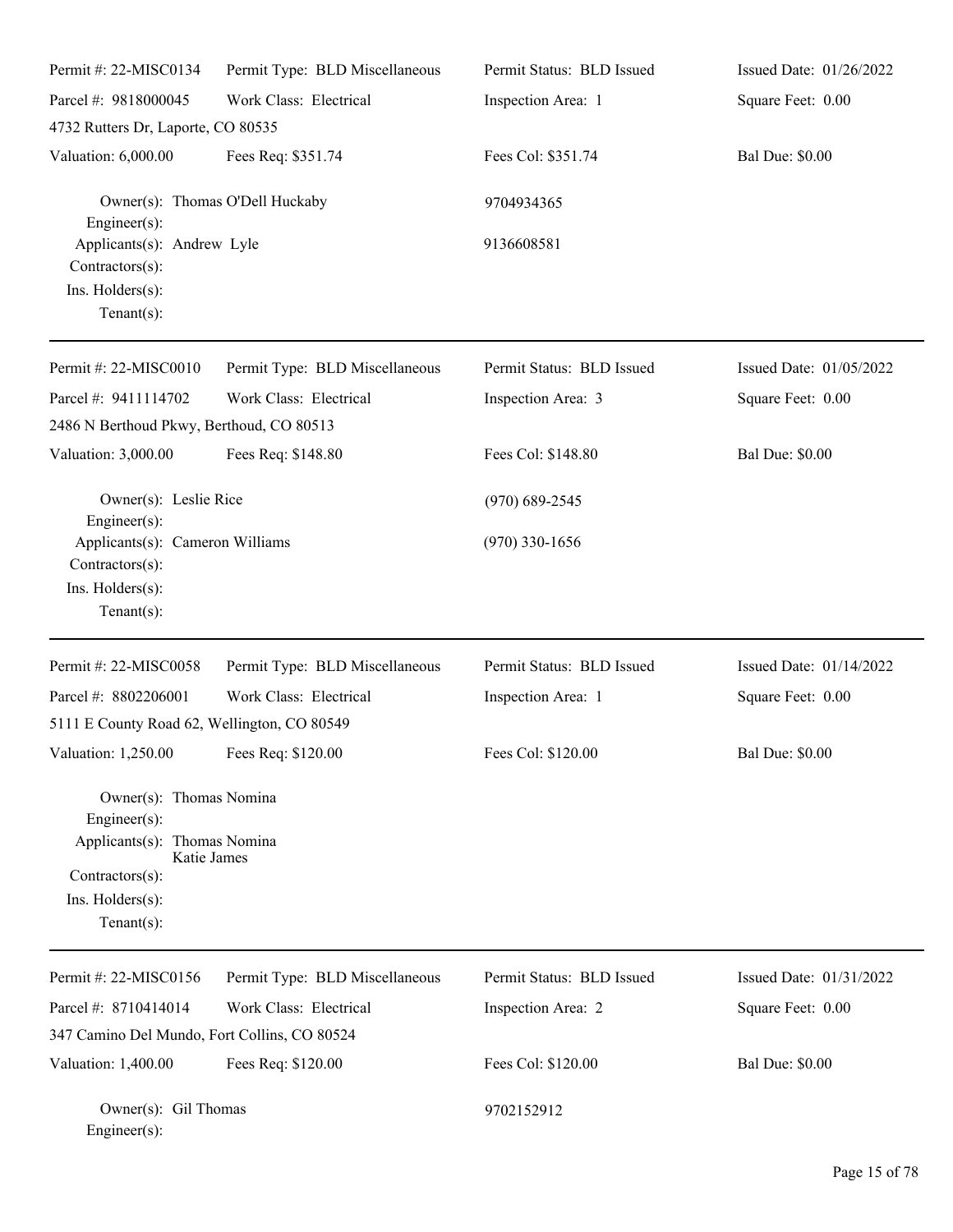| Permit #: 22-MISC0101                                                                                                     | Permit Type: BLD Miscellaneous                                                  | Permit Status: BLD LOC       | Issued Date: 01/24/2022 |
|---------------------------------------------------------------------------------------------------------------------------|---------------------------------------------------------------------------------|------------------------------|-------------------------|
| Parcel #: 8717400048                                                                                                      | Work Class: Electrical                                                          | Inspection Area: 2           | Square Feet: 0.00       |
| 1023 S Summit View Dr, Fort Collins, CO 80524                                                                             |                                                                                 |                              |                         |
| Valuation: 1,800.00                                                                                                       | Fees Req: \$120.00                                                              | Fees Col: \$120.00           | <b>Bal Due: \$0.00</b>  |
| Owner(s): Jean Cloos<br>Engineer(s):<br>Applicants(s): Dan Newman<br>Contractors(s):<br>Ins. Holders(s):<br>$Tenant(s)$ : |                                                                                 | 9709992762                   |                         |
|                                                                                                                           |                                                                                 |                              |                         |
| Permit #: 22-MISC0001                                                                                                     | Permit Type: BLD Miscellaneous                                                  | Permit Status: BLD Issued    | Issued Date: 01/04/2022 |
| Parcel #: 9534407007                                                                                                      | Work Class: Gas Fireplace or Stove/Lo <sub>1</sub> Inspection Area: 3<br>Insert |                              | Square Feet: 0.00       |
| 3919 Lissa Dr, Loveland, CO 80537                                                                                         |                                                                                 |                              |                         |
| Valuation: 21,000.00                                                                                                      | Fees Req: \$495.71                                                              | Fees Col: \$495.71           | <b>Bal Due: \$0.00</b>  |
| Owner(s): David Barber<br>Engineer(s):                                                                                    |                                                                                 |                              |                         |
| Applicants(s): Darryl Schlotthauer<br>Contractors(s): Darryl Schlotthauer<br>Ins. Holders(s):<br>$Tenant(s)$ :            |                                                                                 | 970-214-2073<br>970-214-2073 |                         |
| Permit #: 22-MISC0004                                                                                                     | Permit Type: BLD Miscellaneous                                                  | Permit Status: BLD LOC       | Issued Date: 01/03/2022 |
| Parcel #: 1501305001                                                                                                      | Work Class: Gas Fireplace or Stove/Lo <sub>1</sub> Inspection Area: 4<br>Insert |                              | Square Feet: 0.00       |
| 3 Idlewild Ln, Loveland, CO 80537                                                                                         |                                                                                 |                              |                         |
| Valuation: 7,500.00                                                                                                       | Fees Req: \$166.00                                                              | Fees Col: \$166.00           | <b>Bal Due: \$0.00</b>  |
| Owner(s): Jeffrey Brent<br>Engineer(s):                                                                                   |                                                                                 | $(970) 744 - 1463$           |                         |
| Applicants(s): Catherina Reynolds<br>Contractors(s): Jeffrey Reynolds<br>Ins. Holders(s):<br>$Tenant(s)$ :                |                                                                                 | 9702137962<br>970-213-7962   |                         |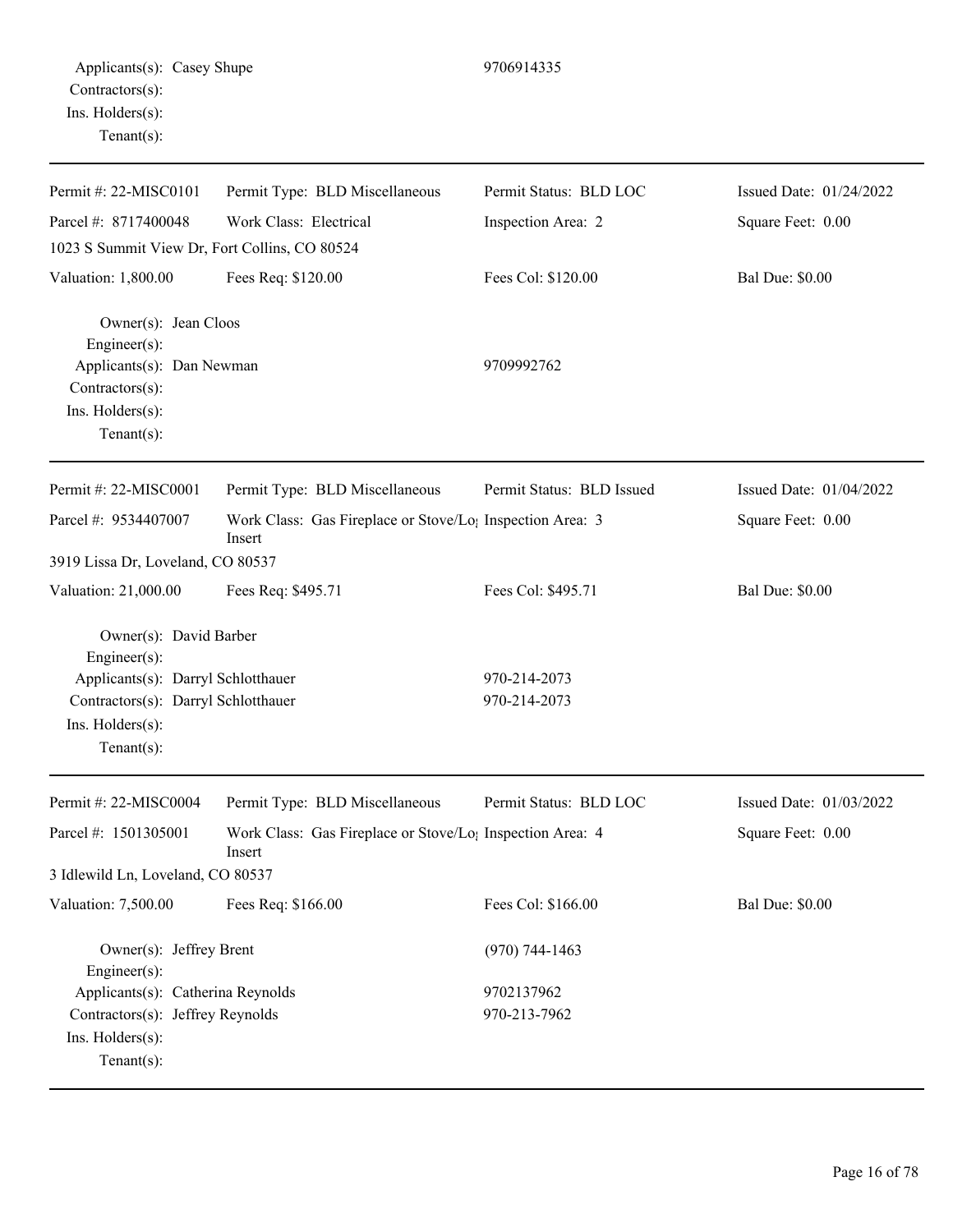| Permit #: 22-MISC0077                                                                                                                            | Permit Type: BLD Miscellaneous                                                                       | Permit Status: BLD Issued                                  | Issued Date: 01/20/2022 |
|--------------------------------------------------------------------------------------------------------------------------------------------------|------------------------------------------------------------------------------------------------------|------------------------------------------------------------|-------------------------|
| Parcel #: 9429400033                                                                                                                             | Work Class: Gas Fireplace or Stove/Lo <sub>1</sub> Inspection Area: 3<br>Insert                      |                                                            | Square Feet: 0.00       |
| 3428 W County Road 4, Berthoud, CO 80513                                                                                                         |                                                                                                      |                                                            |                         |
| Valuation: 11,600.00                                                                                                                             | Fees Req: \$308.99                                                                                   | Fees Col: \$308.99                                         | <b>Bal Due: \$0.00</b>  |
| Owner(s): Heidi Zeller-Dart<br>Ryan Dart<br>Engineer(s):<br>Applicants(s): Shane Sexton<br>Contractors(s):<br>Ins. Holders(s):<br>Tenant $(s)$ : | Jacquline Woods                                                                                      | 3038591827<br>3038591827<br>9702130624<br>$(515)$ 344-2800 |                         |
| Permit #: 22-MISC0159                                                                                                                            | Permit Type: BLD Miscellaneous                                                                       | Permit Status: BLD Issued                                  | Issued Date: 01/31/2022 |
| Parcel #: 2904307051                                                                                                                             | Work Class: Gas Fireplace or Stove/Lo <sub>1</sub> Inspection Area: 5<br>Insert                      |                                                            | Square Feet: 0.00       |
|                                                                                                                                                  | 925 Springmeadow Way, Red Feather Lakes, CO 80545                                                    |                                                            |                         |
| Valuation: 4,975.00                                                                                                                              | Fees Req: \$103.77                                                                                   | Fees Col: \$103.77                                         | <b>Bal Due: \$0.00</b>  |
| Owner(s): Fred Barlow<br>Engineer(s):                                                                                                            |                                                                                                      | 9706170942                                                 |                         |
| Applicants(s): Fred Barlow<br>Contractors(s):<br>Ins. Holders(s):<br>Tenant $(s)$ :                                                              |                                                                                                      | 9706170942                                                 |                         |
| Permit #: 22-MISC0021                                                                                                                            | Permit Type: BLD Miscellaneous                                                                       | Permit Status: BLD Issued                                  | Issued Date: 01/06/2022 |
|                                                                                                                                                  | Parcel #: 8623109011 Work Class: Gas Fireplace or Stove/Lo <sub>1</sub> Inspection Area: 2<br>Insert |                                                            | Square Feet: 0.00       |
| 5623 Sierra Ct, Fort Collins, CO 80528                                                                                                           |                                                                                                      |                                                            |                         |
| Valuation: 1,400.00                                                                                                                              | Fees Req: \$53.93                                                                                    | Fees Col: \$53.93                                          | <b>Bal Due: \$0.00</b>  |
| Owner(s): Aaron Eide<br>$Engineering(s)$ :                                                                                                       |                                                                                                      | $(970)$ 420-9522                                           |                         |
| Applicants(s): Jeff Gallagher<br>Contractors(s):<br>Ins. Holders(s):<br>Tenant $(s)$ :                                                           |                                                                                                      | 970-461-2412                                               |                         |
| Permit #: 22-MISC0064                                                                                                                            | Permit Type: BLD Miscellaneous                                                                       | Permit Status: BLD Issued                                  | Issued Date: 01/18/2022 |
| Parcel #: 9136400010                                                                                                                             | Work Class: Gas Fireplace or Stove/Lo <sub>1</sub> Inspection Area: 1<br>Insert                      |                                                            | Square Feet: 0.00       |
|                                                                                                                                                  |                                                                                                      |                                                            |                         |

20032 Cattle Dr, Wellington, CO 80549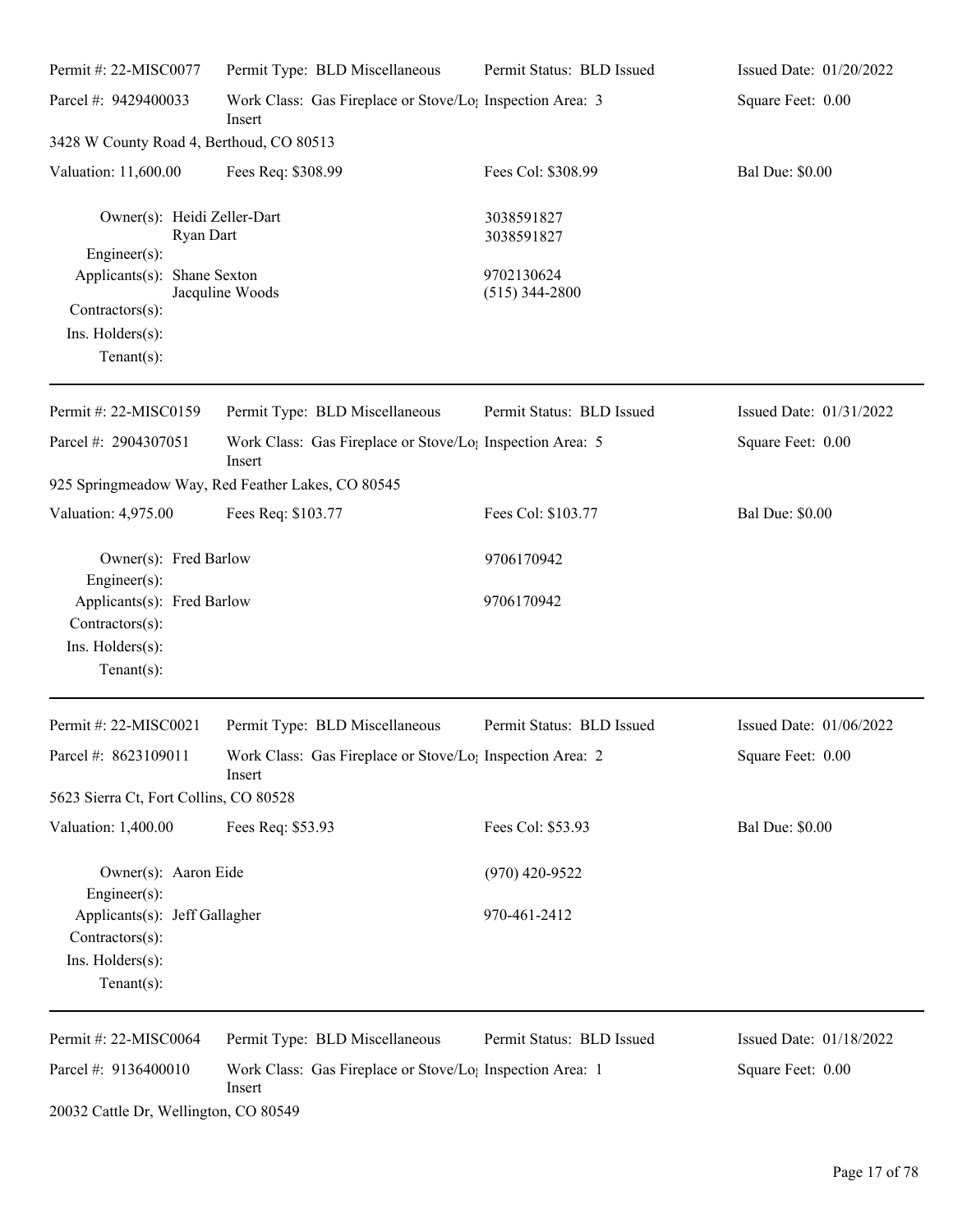| Valuation: 4,000.00                                            | Fees Req: \$143.02                                                              | Fees Col: \$143.02               | <b>Bal Due: \$0.00</b>    |
|----------------------------------------------------------------|---------------------------------------------------------------------------------|----------------------------------|---------------------------|
| Owner(s): Christopher Gail<br>Ellen Gail<br>$Engineering(s)$ : |                                                                                 | 9706586659<br>$(805) 630 - 8771$ |                           |
| Applicants(s): Michael Bockelman                               |                                                                                 | 970-412-9858                     |                           |
| Contractors(s): Western Fireplace Supply                       |                                                                                 | 97049896793                      |                           |
| Ins. Holders(s):                                               | Michael Bockelman                                                               | 970-412-9858                     |                           |
| Tenant $(s)$ :                                                 |                                                                                 |                                  |                           |
|                                                                |                                                                                 |                                  |                           |
| Permit #: 22-MISC0076                                          | Permit Type: BLD Miscellaneous                                                  | Permit Status: BLD Issued        | Issued Date: $01/19/2022$ |
| Parcel #: 8831314016                                           | Work Class: Gas Fireplace or Stove/Lo <sub>1</sub> Inspection Area: 1<br>Insert |                                  | Square Feet: 0.00         |
| 1932 Lindenridge Dr, Fort Collins, CO 80524                    |                                                                                 |                                  |                           |
| Valuation: 5,000.00                                            | Fees Req: \$163.77                                                              | Fees Col: \$163.77               | <b>Bal Due: \$0.00</b>    |
| $Owner(s)$ :<br>Engineer $(s)$ :                               | Cheryl Sayers B Revocable Trust                                                 | 9702146309                       |                           |
| Applicants(s): David Motichka                                  |                                                                                 | 970-556-9618                     |                           |
| Contractors(s): David Motichka                                 |                                                                                 | 970-556-9618                     |                           |
| Ins. Holders(s):                                               |                                                                                 |                                  |                           |
| Tenant $(s)$ :                                                 |                                                                                 |                                  |                           |
|                                                                |                                                                                 |                                  |                           |
| Permit #: 22-MISC0061                                          | Permit Type: BLD Miscellaneous                                                  | Permit Status: BLD Issued        | Issued Date: 01/20/2022   |
| Parcel #: 9836119006                                           | Work Class: Gas Fireplace or Stove/Lo <sub>1</sub> Inspection Area: 1<br>Insert |                                  | Square Feet: 0.00         |
| 716 E Ridgecrest Rd, Fort Collins, CO 80524                    |                                                                                 |                                  |                           |
| Valuation: 5,000.00                                            | Fees Req: \$103.77                                                              | Fees Col: \$103.77               | <b>Bal Due: \$0.00</b>    |
| Owner(s): Jeffrey Callaway                                     |                                                                                 |                                  |                           |
| $Engineering(s)$ :<br>Applicants(s): Jeffrey Callaway          |                                                                                 |                                  |                           |
| Contractors(s):                                                |                                                                                 |                                  |                           |
| Ins. Holders(s):                                               |                                                                                 |                                  |                           |
| Tenant $(s)$ :                                                 |                                                                                 |                                  |                           |
| Permit #: 22-MISC0074                                          | Permit Type: BLD Miscellaneous                                                  | Permit Status: BLD Issued        | Issued Date: 01/18/2022   |
| Parcel #: 2925206064                                           | Work Class: Gas Fireplace or Stove/Lo <sub>1</sub> Inspection Area: 5<br>Insert |                                  | Square Feet: 0.00         |
| 2350 Montcalm Dr, Livermore, CO 80536                          |                                                                                 |                                  |                           |
| Valuation: 9,500.00                                            | Fees Req: \$207.50                                                              | Fees Col: \$207.50               | <b>Bal Due: \$0.00</b>    |
| Owner(s): Steven Butherus<br>Engineer $(s)$ :                  |                                                                                 | $(970)$ 978-0705                 |                           |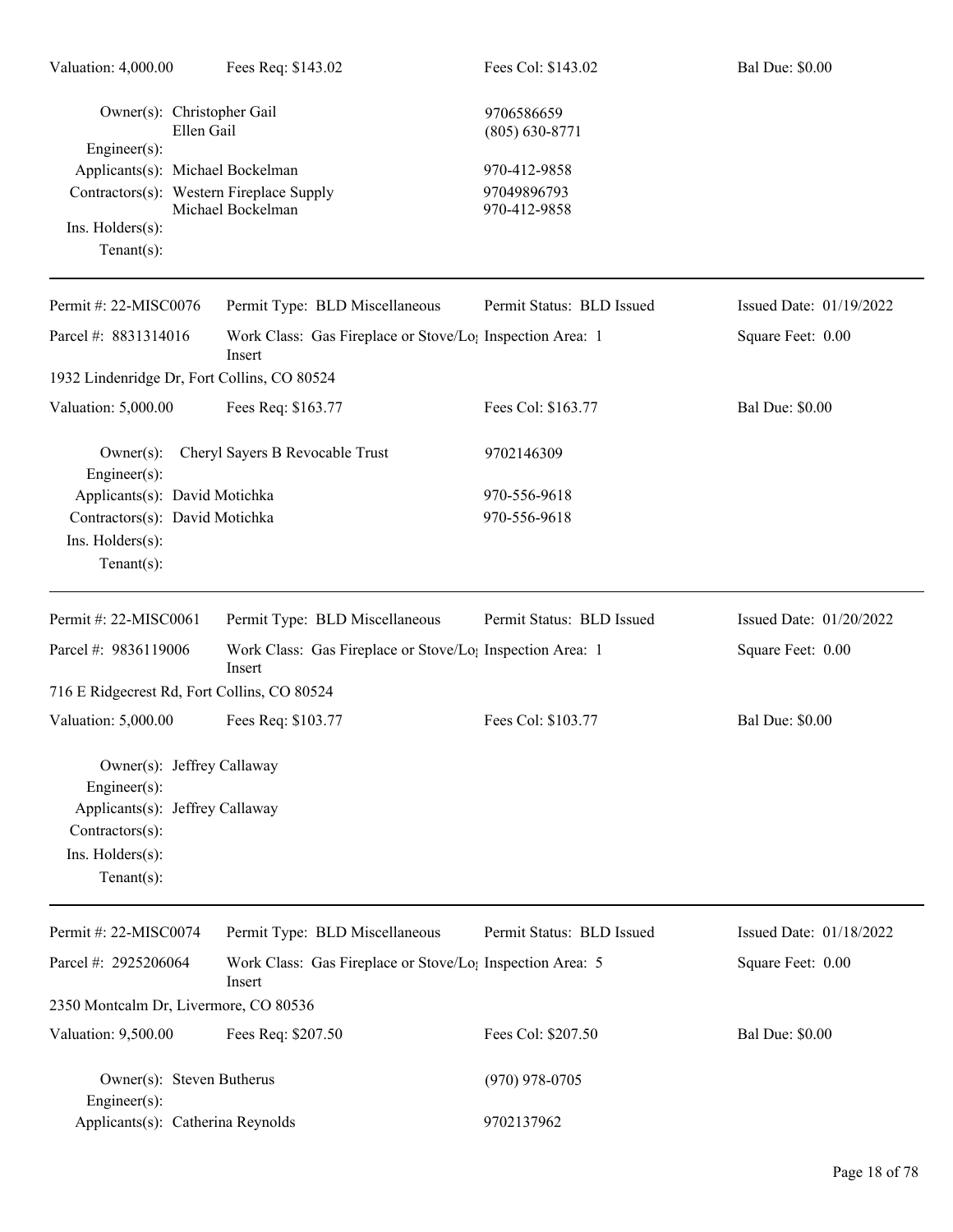|                  | Contractors(s): Jeffrey Reynolds |
|------------------|----------------------------------|
| Ins. Holders(s): |                                  |
| $Tenant(s)$ :    |                                  |

| Permit #: 22-MISC0019                                                                                                                       | Permit Type: BLD Miscellaneous | Permit Status: BLD LOC    | Issued Date: 01/06/2022 |
|---------------------------------------------------------------------------------------------------------------------------------------------|--------------------------------|---------------------------|-------------------------|
| Parcel #: 9424008703                                                                                                                        | Work Class: Gas Piping         | Inspection Area: 3        | Square Feet: 0.00       |
| 332 E County Road 6c, Berthoud, CO 80513                                                                                                    |                                |                           |                         |
| Valuation: 5,777.00                                                                                                                         | Fees Req: \$236.15             | Fees Col: \$236.15        | <b>Bal Due: \$0.00</b>  |
| Owner(s): Karen Cheronoff                                                                                                                   | Martin Chernoff                | $(970) 889 - 9888$        |                         |
| Engineer(s):<br>Applicants(s): Douglas Medina<br>Contractors(s):<br>Ins. Holders(s):<br>Tenant $(s)$ :                                      |                                | 970-658-6759              |                         |
| Permit #: 22-MISC0142                                                                                                                       | Permit Type: BLD Miscellaneous | Permit Status: BLD Issued | Issued Date: 01/27/2022 |
| Parcel #: 0911000045                                                                                                                        | Work Class: Gas Piping         | Inspection Area: 5        | Square Feet: 0.00       |
| 345 Red Bear Rd, Laporte, CO 80535                                                                                                          |                                |                           |                         |
| Valuation: 2,000.00                                                                                                                         | Fees Req: \$165.57             | Fees Col: \$165.57        | <b>Bal Due: \$0.00</b>  |
| Owner(s): Geoffrey Drummond<br>$Engineering(s)$ :<br>Applicants(s): Douglas Medina<br>Contractors(s):<br>Ins. Holders(s):<br>Tenant $(s)$ : |                                | 970-658-6759              |                         |
| Permit #: 22-MISC0052                                                                                                                       | Permit Type: BLD Miscellaneous | Permit Status: BLD Issued | Issued Date: 01/13/2022 |
| Parcel #: 0130000008                                                                                                                        | Work Class: Gas Piping         | Inspection Area: 6        | Square Feet: 0.00       |
| 675 Red Mountain Rd, Livermore, CO 80536                                                                                                    |                                |                           |                         |
| Valuation: 25,904.00                                                                                                                        | Fees Req: \$651.08             | Fees Col: \$651.08        | <b>Bal Due: \$0.00</b>  |
| Owner(s): Don Maul<br>$Engineering(s)$ :                                                                                                    |                                | 9705565610                |                         |
| Applicants(s): Douglas Medina<br>$Contractors(s)$ :<br>Ins. Holders(s):<br>Tenant $(s)$ :                                                   |                                | 970-658-6759              |                         |
| Permit #: 22-MISC0012                                                                                                                       | Permit Type: BLD Miscellaneous | Permit Status: BLD LOC    | Issued Date: 01/05/2022 |
| Parcel #: 9407000014<br>4980 Getaway Dr, Berthoud, CO 80513                                                                                 | Work Class: Gas Piping         | Inspection Area: 3        | Square Feet: 0.00       |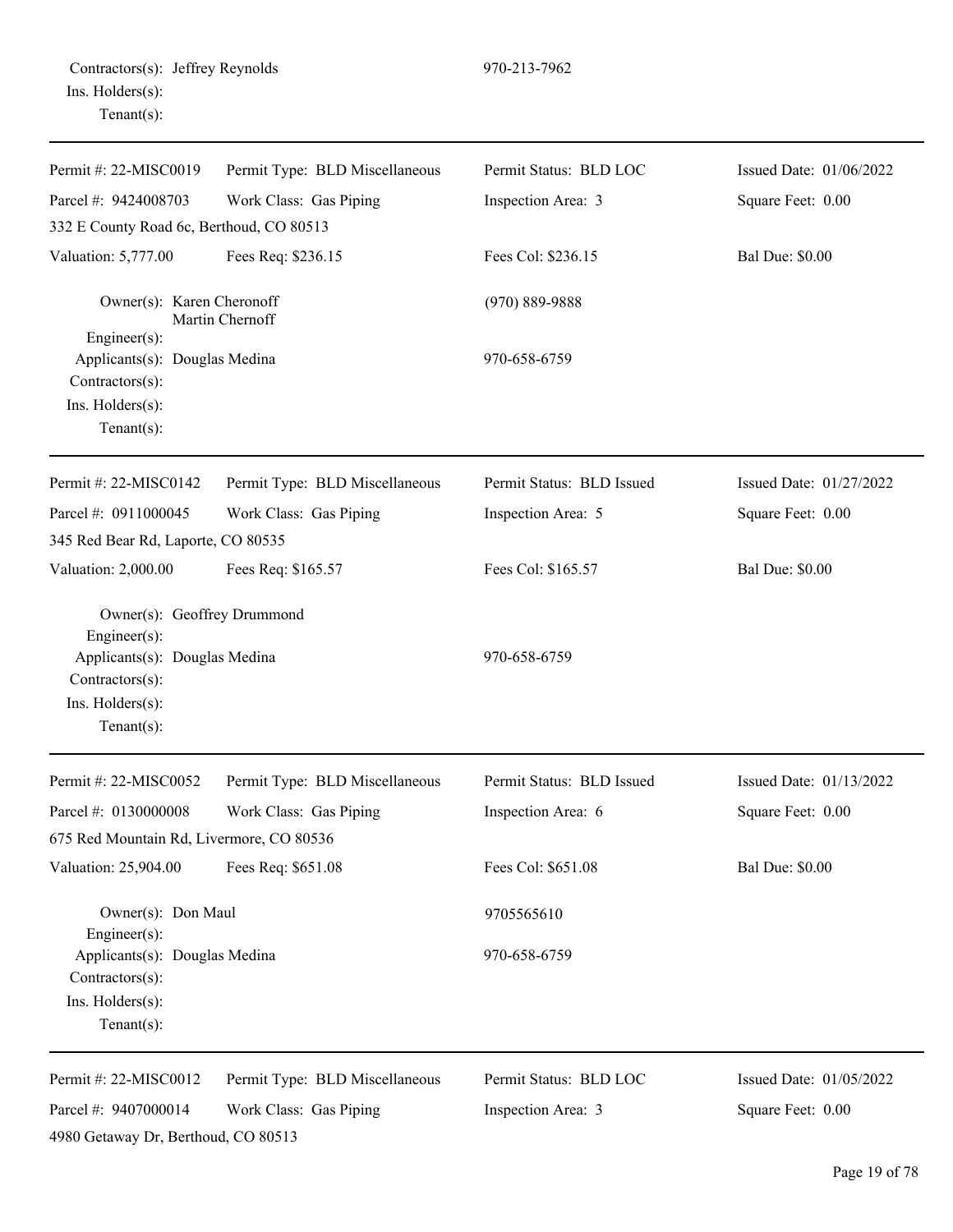| Valuation: 2,000.00                                                                                                                      | Fees Req: \$113.93             | Fees Col: \$113.93                           | <b>Bal Due: \$0.00</b>  |
|------------------------------------------------------------------------------------------------------------------------------------------|--------------------------------|----------------------------------------------|-------------------------|
| Owner(s): Francis Thompson<br>Engineer $(s)$ :<br>Applicants(s): Douglas Medina<br>Contractors(s):<br>Ins. Holders(s):<br>Tenant $(s)$ : |                                | 5628819002<br>970-658-6759                   |                         |
| Permit #: 22-MISC0036                                                                                                                    | Permit Type: BLD Miscellaneous | Permit Status: BLD LOC                       | Issued Date: 01/11/2022 |
| Parcel #: 8602411002                                                                                                                     | Work Class: Gas Piping         | Inspection Area: 2                           | Square Feet: 0.00       |
| 5400 S County Road 3f, Fort Collins, CO 80528                                                                                            |                                |                                              |                         |
| Valuation: 14,192.00                                                                                                                     | Fees Req: \$371.23             | Fees Col: \$371.23                           | <b>Bal Due: \$0.00</b>  |
| Owner(s): Nancy Pallaoro Trust<br>Engineer(s):                                                                                           |                                | 7192071176                                   |                         |
| Applicants(s): Douglas Medina<br>Josh Fair<br>Contractors(s): Josh Fair<br>Ins. Holders(s):<br>Tenant $(s)$ :                            |                                | 970-658-6759<br>970-999-2598<br>970-999-2598 |                         |
| Permit #: 22-MISC0038                                                                                                                    | Permit Type: BLD Miscellaneous | Permit Status: BLD Issued                    | Issued Date: 01/11/2022 |
| Parcel #: 2622206014                                                                                                                     | Work Class: Gas Piping         | Inspection Area: 4                           | Square Feet: 0.00       |
| 1617 Dunraven Glade Rd, Glen Haven, CO 80532                                                                                             |                                |                                              |                         |
| Valuation: 2,000.00                                                                                                                      | Fees Req: \$165.57             | Fees Col: \$165.57                           | <b>Bal Due: \$0.00</b>  |
| Owner(s): Steven Lambert<br>$Engineer(s)$ :                                                                                              |                                | 9705867037                                   |                         |
| Applicants(s): Douglas Medina<br>Contractors(s):<br>Ins. Holders(s):<br>Tenant $(s)$ :                                                   | Steven Lambert                 | 970-658-6759<br>9705867037                   |                         |
| Permit #: 22-MISC0053                                                                                                                    | Permit Type: BLD Miscellaneous | Permit Status: BLD Issued                    | Issued Date: 01/13/2022 |
| Parcel #: 9604205003<br>4656 Westridge Dr, Fort Collins, CO 80526                                                                        | Work Class: Gas Piping         | Inspection Area: 2                           | Square Feet: 0.00       |
| Valuation: 13,982.00                                                                                                                     | Fees Req: \$350.48             | Fees Col: \$350.48                           | <b>Bal Due: \$0.00</b>  |
| Owner(s): Linda Hair<br>$Engineering(s)$ :                                                                                               |                                | 9702260791                                   |                         |
| Applicants(s): Douglas Medina<br>Contractors(s):<br>Ins. Holders(s):                                                                     |                                | 970-658-6759                                 |                         |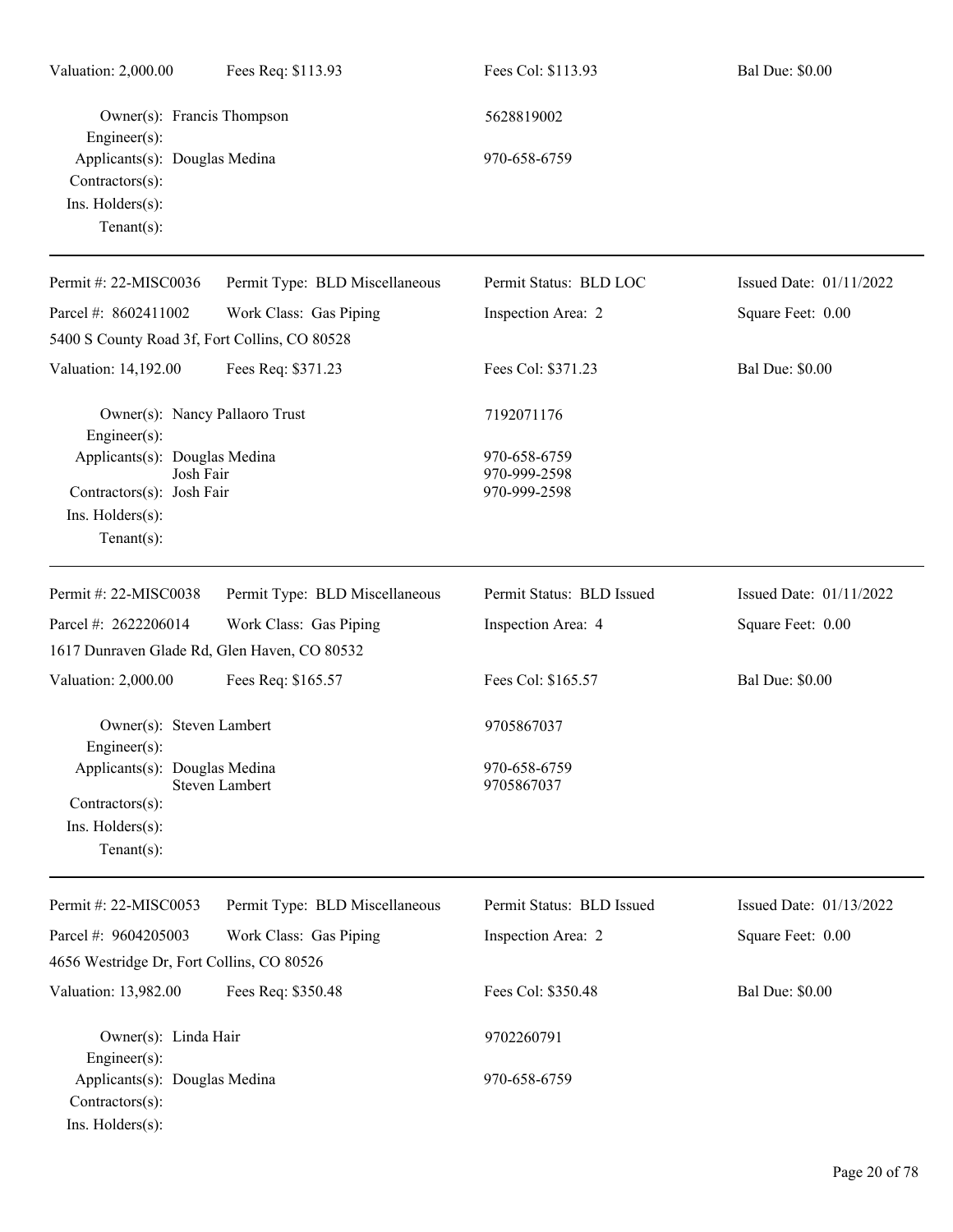| Permit #: 22-MISC0084                                                                  | Permit Type: BLD Miscellaneous                                    | Permit Status: BLD Issued              | Issued Date: 01/20/2022 |
|----------------------------------------------------------------------------------------|-------------------------------------------------------------------|----------------------------------------|-------------------------|
| Parcel #: 9835400046                                                                   | Work Class: Gas Piping                                            | Inspection Area: 1                     | Square Feet: 0.00       |
| 2025 N College Ave 101, Fort Collins, CO 80524                                         |                                                                   |                                        |                         |
| Valuation: 3,466.10                                                                    | Fees Req: \$134.66                                                | Fees Col: \$134.66                     | <b>Bal Due: \$0.00</b>  |
| Owner(s): Mike Kreitlow<br>$Engineer(s)$ :                                             |                                                                   | $(970)$ 218-5947                       |                         |
| Contractors(s): Mark Lancaster<br>Ins. Holders(s):<br>Tenant $(s)$ :                   | Applicants(s): JMP Heat Inc dba Lion Home Service<br>Morgan Lopez | 9708972337<br>9702156539<br>9705560544 |                         |
| Permit #: 22-MISC0016                                                                  | Permit Type: BLD Miscellaneous                                    | Permit Status: BLD LOC                 | Issued Date: 01/06/2022 |
| Parcel #: 2914207020<br>419 Ute Peak Dr, Livermore, CO 80536                           | Work Class: Gas Piping                                            | Inspection Area: 5                     | Square Feet: 0.00       |
| Valuation: 2,000.00                                                                    | Fees Req: \$113.93                                                | Fees Col: \$113.93                     | <b>Bal Due: \$0.00</b>  |
| Owner(s): Peggy McNicol<br>$Engineering(s)$ :                                          |                                                                   | $(801) 860 - 7971$                     |                         |
| Applicants(s): Douglas Medina<br>Contractors(s):<br>Ins. Holders(s):<br>Tenant $(s)$ : |                                                                   | 970-658-6759                           |                         |
| Permit #: 22-MISC0065                                                                  | Permit Type: BLD Miscellaneous                                    | Permit Status: BLD LOC                 | Issued Date: 01/18/2022 |
| Parcel #: 9012100001                                                                   | Work Class: Gas Piping                                            | Inspection Area: 1                     | Square Feet: 0.00       |
| 18447 Bandana Ln, Wellington, CO 80549                                                 |                                                                   |                                        |                         |
| Valuation: 2,000.00                                                                    | Fees Req: \$164.93                                                | Fees Col: \$164.93                     | <b>Bal Due: \$0.00</b>  |
| Owner(s): Tyler Walter<br>$Engineering(s)$ :                                           |                                                                   | $(303)$ 718-2374                       |                         |
| Applicants(s): Douglas Medina<br>Contractors(s):<br>Ins. Holders(s):<br>Tenant $(s)$ : |                                                                   | 970-658-6759                           |                         |
| Permit #: 22-MISC0037                                                                  | Permit Type: BLD Miscellaneous                                    | Permit Status: BLD Issued              | Issued Date: 01/11/2022 |
| Parcel #: 9823113055                                                                   | Work Class: Gas Piping                                            | Inspection Area: 1                     | Square Feet: 0.00       |
| 438 Pelican Bay, Fort Collins, CO 80524                                                |                                                                   |                                        |                         |
| Valuation: 2,000.00                                                                    | Fees Req: \$113.93                                                | Fees Col: \$113.93                     | <b>Bal Due: \$0.00</b>  |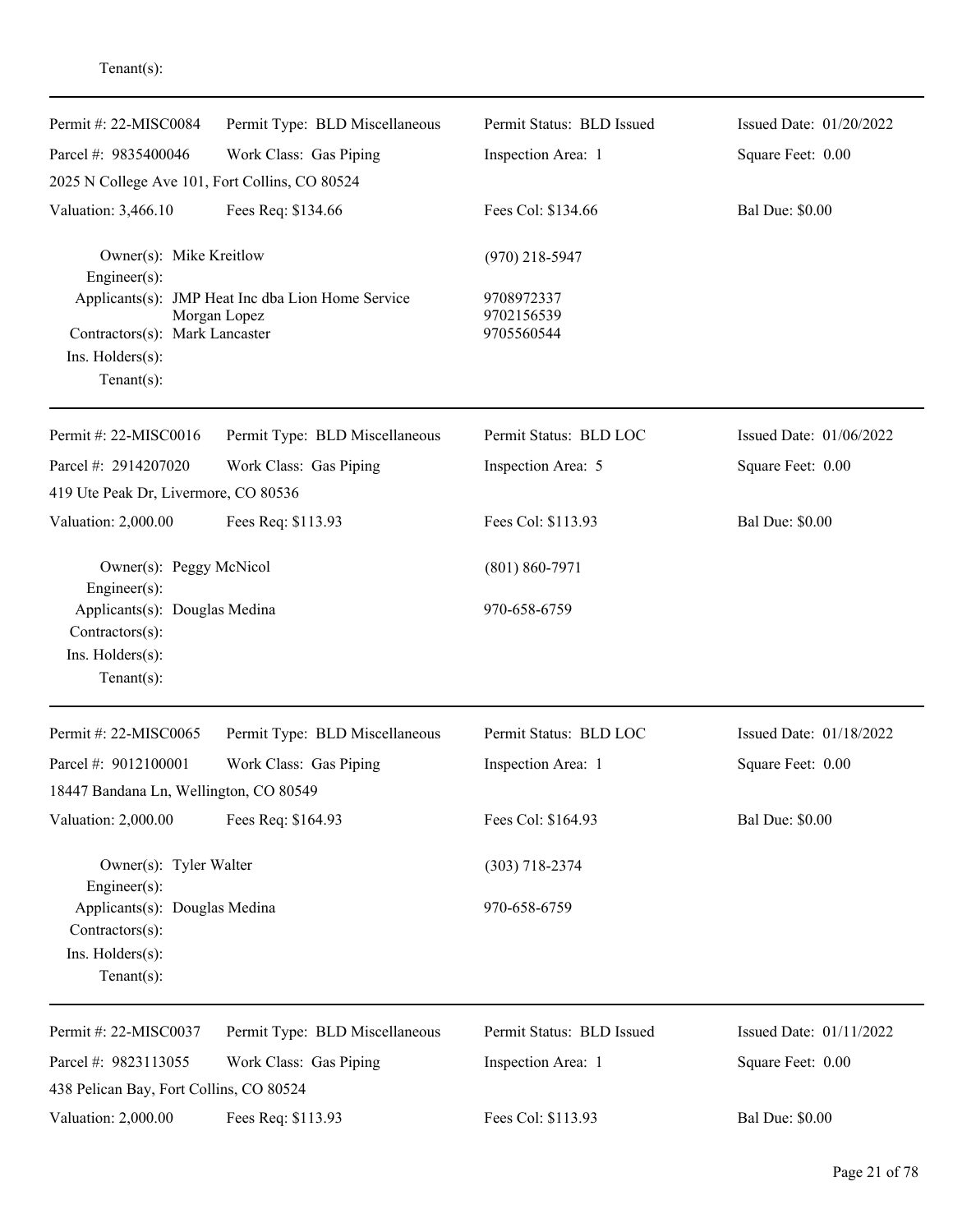Owner(s): Harry Sheline (918) 629-4322 Engineer(s): Applicants(s): Douglas Medina 970-658-6759 Contractors(s): Josh Fair 970-999-2598 Ins. Holders(s): Tenant(s):

| Permit #: 22-MISC0030                          | Permit Type: BLD Miscellaneous                                    | Permit Status: BLD LOC    | Issued Date: 01/10/2022 |
|------------------------------------------------|-------------------------------------------------------------------|---------------------------|-------------------------|
| Parcel #: 9833000018                           | Work Class: Gas Piping                                            | Inspection Area: 1        | Square Feet: 0.00       |
| 2809 W County Road 54g, Fort Collins, CO 80524 |                                                                   |                           |                         |
| Valuation: 4,741.00                            | Fees Req: \$103.77                                                | Fees Col: \$103.77        | <b>Bal Due: \$0.00</b>  |
| Owner(s): Steele McAndrew<br>Engineer(s):      |                                                                   | $(970)$ 494-7632          |                         |
| Applicants(s): Mike Ducett                     |                                                                   | 970-484-4841              |                         |
| Contractors(s): Mike Ducett                    |                                                                   | 970-484-4841              |                         |
| Ins. Holders(s):<br>Tenant $(s)$ :             |                                                                   |                           |                         |
| Permit #: 22-MISC0026                          | Permit Type: BLD Miscellaneous                                    | Permit Status: BLD Issued | Issued Date: 01/10/2022 |
| Parcel #: 1429410232                           | Work Class: Gas Piping                                            | Inspection Area: 4        | Square Feet: 0.00       |
| 98 Choctaw, Lyons, CO 80540                    |                                                                   |                           |                         |
| Valuation: 12,464.13                           | Fees Req: \$329.74                                                | Fees Col: \$329.74        | <b>Bal Due: \$0.00</b>  |
| Owner(s): Anita Lunt<br>Engineer(s):           |                                                                   | 303-823-6200              |                         |
| Contractors(s):                                | Applicants(s): JMP Heat Inc dba Lion Home Service<br>Joseph Rusch | 9708972337<br>9708972337  |                         |
| Ins. Holders(s):                               |                                                                   |                           |                         |
| Tenant $(s)$ :                                 |                                                                   |                           |                         |
| Permit #: 22-MISC0108                          | Permit Type: BLD Miscellaneous                                    | Permit Status: BLD Issued | Issued Date: 01/25/2022 |
| Parcel #: 8717400045                           | Work Class: Gas Piping                                            | Inspection Area: 2        | Square Feet: 0.00       |
| 1011 S Summit View Dr, Fort Collins, CO 80524  |                                                                   |                           |                         |
| Valuation: 500.00                              | Fees Req: \$53.93                                                 | Fees Col: \$53.93         | <b>Bal Due: \$0.00</b>  |
| Owner(s): Alex Regner<br>$Engineering(s)$ :    |                                                                   | 9702949007                |                         |
| Applicants(s): Alex Regner                     |                                                                   | 9702949007                |                         |
| Contractors(s):                                |                                                                   |                           |                         |
| Ins. Holders(s):                               |                                                                   |                           |                         |
| Tenant $(s)$ :                                 |                                                                   |                           |                         |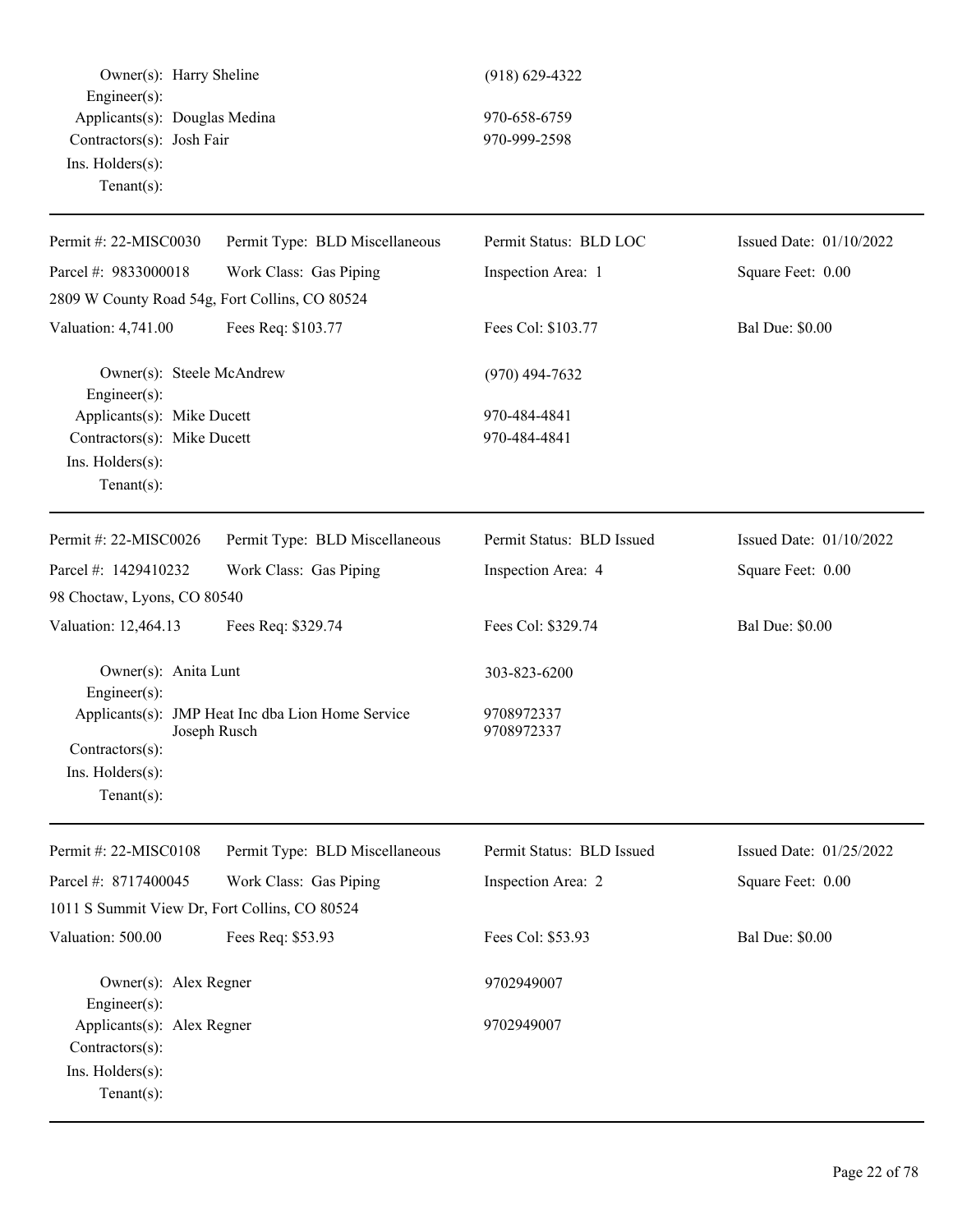| Permit #: 22-MISC0062                                                                           | Permit Type: BLD Miscellaneous            | Permit Status: BLD Issued    | Issued Date: 01/18/2022 |
|-------------------------------------------------------------------------------------------------|-------------------------------------------|------------------------------|-------------------------|
| Parcel #: 9636405028                                                                            | Work Class: Gas Piping                    | Inspection Area: 2           | Square Feet: 0.00       |
| 1113 Knobcone Pl, Loveland, CO 80538                                                            |                                           |                              |                         |
| Valuation: 3,309.00                                                                             | Fees Req: \$83.02                         | Fees Col: \$83.02            | <b>Bal Due: \$0.00</b>  |
| Owner(s): Richard Mommer<br>Engineer $(s)$ :                                                    |                                           | 9705874614                   |                         |
| Applicants(s): Mike Ducett<br>Contractors(s): Mike Ducett<br>Ins. Holders(s):<br>Tenant $(s)$ : |                                           | 970-484-4841<br>970-484-4841 |                         |
| Permit #: 22-MISC0045                                                                           | Permit Type: BLD Miscellaneous            | Permit Status: BLD Issued    | Issued Date: 01/12/2022 |
| Parcel #: 9836121021                                                                            | Work Class: Mechanical                    | Inspection Area: 1           | Square Feet: 0.00       |
| 2428 Ridgecrest Rd, Fort Collins, CO 80524                                                      |                                           |                              |                         |
| Valuation: 14,309.00                                                                            | Fees Req: \$311.23                        | Fees Col: \$311.23           | <b>Bal Due: \$0.00</b>  |
| Owner(s): Melinda Lacy<br>Engineer(s):                                                          |                                           | $(970)$ 980-8787             |                         |
| Contractors(s):<br>Ins. Holders(s):<br>Tenant $(s)$ :                                           | Applicants(s): Pauls Plumbing And Heating | 9706696555                   |                         |
| Permit #: 22-MISC0086                                                                           | Permit Type: BLD Miscellaneous            | Permit Status: BLD Issued    | Issued Date: 01/19/2022 |
| Parcel #: 2225105001<br>35632 N Highway 287, Livermore, CO 80536                                | Work Class: Mechanical                    | Inspection Area: 6           | Square Feet: 0.00       |
| Valuation: 7,444.30 Fees Req: \$166.00                                                          |                                           | Fees Col: \$166.00           | <b>Bal Due: \$0.00</b>  |
| Owner(s): Courtney Cook<br>$Engineering(s)$ :                                                   |                                           | $(970)$ 420-2065             |                         |
| Applicants(s): Glenn Frank<br>Contractors(s): Glenn Frank<br>Ins. Holders(s):<br>Tenant $(s)$ : |                                           | 970-484-4552<br>970-484-4552 |                         |
| Permit #: 22-MISC0155                                                                           | Permit Type: BLD Miscellaneous            | Permit Status: BLD Issued    | Issued Date: 01/31/2022 |
| Parcel #: 8532405007                                                                            | Work Class: Mechanical                    | Inspection Area: 3           | Square Feet: 0.00       |
| 3588 Snug Harbor Ct, Loveland, CO 80537                                                         |                                           |                              |                         |
| Valuation: 9,594.49                                                                             | Fees Req: \$267.50                        | Fees Col: \$267.50           | <b>Bal Due: \$0.00</b>  |
| Owner(s): Lisa Bowers<br>$Engineering(s)$ :                                                     |                                           | 7203646040                   |                         |
| Applicants(s): Glenn Frank                                                                      |                                           | 970-484-4552                 |                         |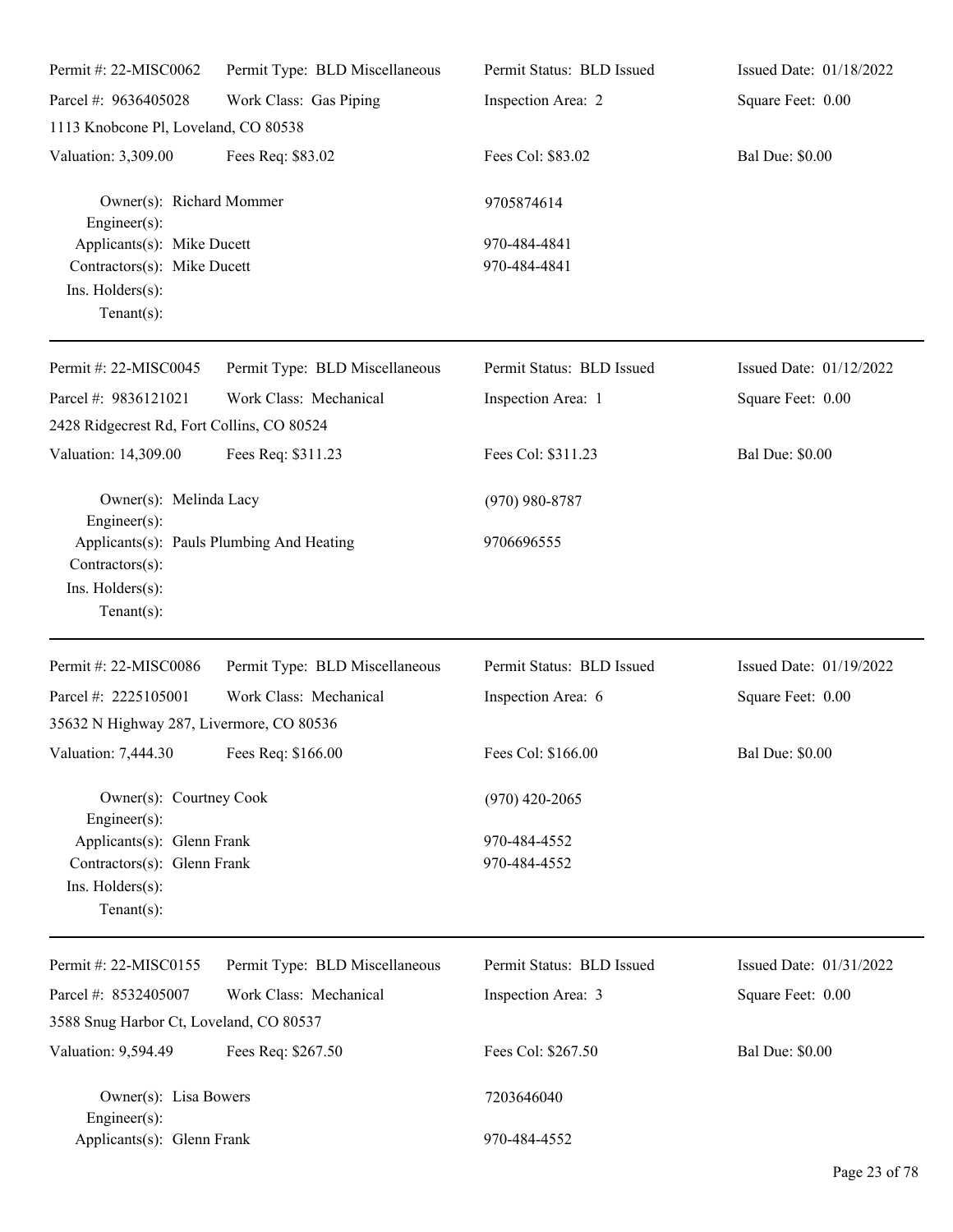| Permit #: 22-MISC0007                                                                            | Permit Type: BLD Miscellaneous | Permit Status: BLD Issued                  | Issued Date: 01/10/2022 |
|--------------------------------------------------------------------------------------------------|--------------------------------|--------------------------------------------|-------------------------|
| Parcel #: 2407406013                                                                             | Work Class: Mechanical         | Inspection Area: 4                         | Square Feet: 0.00       |
| 3855 Star Way, Estes Park, CO 80517                                                              |                                |                                            |                         |
| Valuation: 11,334.00                                                                             | Fees Req: \$248.99             | Fees Col: \$248.99                         | <b>Bal Due: \$0.00</b>  |
| Owner(s): Andrew Glasgow<br>Engineer $(s)$ :                                                     |                                | 5853293954                                 |                         |
| Applicants(s): Karen Arnold                                                                      |                                | 9704844440                                 |                         |
| Contractors(s): William Kusmik                                                                   |                                | 9705670184                                 |                         |
| Ins. Holders(s):<br>Tenant $(s)$ :                                                               |                                |                                            |                         |
| Permit #: 22-MISC0121                                                                            | Permit Type: BLD Miscellaneous | Permit Status: BLD LOC                     | Issued Date: 01/25/2022 |
| Parcel #: 3401114011                                                                             | Work Class: Mechanical         | Inspection Area: 4                         | Square Feet: 0.00       |
| 924 Whispering Pines Dr, Estes Park, CO 80517                                                    |                                |                                            |                         |
| Valuation: 4,400.00                                                                              | Fees Req: \$163.77             | Fees Col: \$163.77                         | <b>Bal Due: \$0.00</b>  |
| Owner(s): Don Benton<br>Engineer(s):                                                             |                                | $(970)$ 586-5277                           |                         |
| Applicants(s): Michael Culp<br>Contractors(s): Michael Culp<br>Ins. Holders(s):<br>$Tenant(s)$ : |                                | 970-203-9954<br>970-203-9954               |                         |
| Permit #: 22-MISC0049                                                                            | Permit Type: BLD Miscellaneous | Permit Status: BLD Issued                  | Issued Date: 01/12/2022 |
| Parcel #: 9635109009<br>5108 Ranch Acres Dr, Loveland, CO 80538                                  | Work Class: Mechanical         | Inspection Area: 2                         | Square Feet: 0.00       |
| Valuation: 3,499.50                                                                              | Fees Req: \$83.02              | Fees Col: \$83.02                          | <b>Bal Due: \$0.00</b>  |
| Owner(s): Nels Sale<br>Engineer(s):                                                              |                                | $(970)$ 999-4670                           |                         |
| Applicants(s): Cassie Garofolo<br>Tim Swan<br>Contractors(s): Tim Swan                           |                                | 9702155870<br>970-215-5870<br>970-215-5870 |                         |
| $Ins.$ Holders $(s)$ :<br>$Tenant(s)$ :                                                          |                                |                                            |                         |
| Permit #: 22-MISC0115                                                                            | Permit Type: BLD Miscellaneous | Permit Status: BLD Issued                  | Issued Date: 01/25/2022 |
| Parcel #: 3404111010                                                                             | Work Class: Mechanical         | Inspection Area: 4                         | Square Feet: 0.00       |
| 2410 Aspen Brook Dr, Estes Park, CO 80517                                                        |                                |                                            |                         |

# Page 24 of 78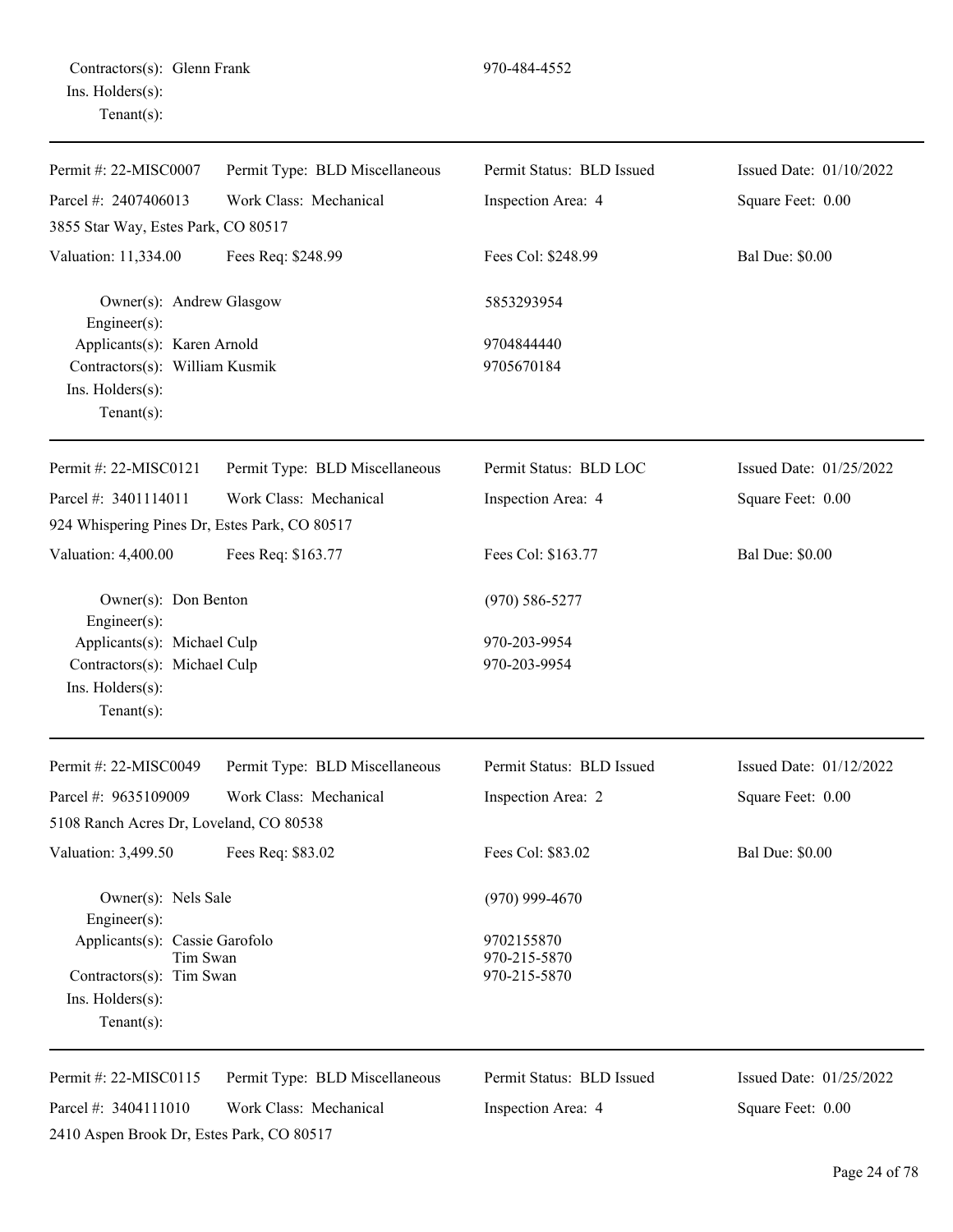| Valuation: 2,042.81                                                  | Fees Req: \$62.27                                                        | Fees Col: \$62.27         | <b>Bal Due: \$0.00</b>  |
|----------------------------------------------------------------------|--------------------------------------------------------------------------|---------------------------|-------------------------|
| $Owner(s)$ :<br>Engineer(s):                                         | Shoemaker Family Revocable Trust                                         | 9704805096                |                         |
| Applicants(s): Poudre Valley Air                                     |                                                                          | 970-493-2050              |                         |
| Contractors(s): Robert Weisser<br>Ins. Holders(s):<br>Tenant $(s)$ : |                                                                          | 970-493-2050              |                         |
| Permit #: 22-MISC0100                                                | Permit Type: BLD Miscellaneous                                           | Permit Status: BLD LOC    | Issued Date: 01/21/2022 |
| Parcel #: 9635110011                                                 | Work Class: Mechanical                                                   | Inspection Area: 2        | Square Feet: 0.00       |
| 212 W 52nd St, Loveland, CO 80538                                    |                                                                          |                           |                         |
| Valuation: 28,000.00                                                 | Fees Req: \$580.93                                                       | Fees Col: \$580.93        | <b>Bal Due: \$0.00</b>  |
| Owner(s): Laurinda Downs<br>Engineer(s):                             |                                                                          | $(970)$ 388-2073          |                         |
| Contractors(s): Jason Shivo<br>Ins. Holders(s):<br>$Tenant(s)$ :     | Applicants(s): One Hour Heating & Air Conditioning dba Autl 970-663-4002 | 9707757005                |                         |
| Permit #: 22-MISC0114                                                | Permit Type: BLD Miscellaneous                                           | Permit Status: BLD Issued | Issued Date: 01/25/2022 |
| Parcel #: 9709108044<br>525 N Impala Dr, Fort Collins, CO 80521      | Work Class: Mechanical                                                   | Inspection Area: 2        | Square Feet: 0.00       |
| Valuation: 6,978.00                                                  | Fees Req: \$145.26                                                       | Fees Col: \$145.26        | <b>Bal Due: \$0.00</b>  |
| Owner(s): Brandon Neibur<br>$Engineering(s)$ :                       |                                                                          | $(970)$ 494-7632          |                         |
| Applicants(s): Mike Ducett                                           |                                                                          | 970-484-4841              |                         |
| Contractors(s): Mike Ducett                                          |                                                                          | 970-484-4841              |                         |
| Ins. Holders(s):<br>Tenant $(s)$ :                                   |                                                                          |                           |                         |
| Permit #: 22-MISC0003                                                | Permit Type: BLD Miscellaneous                                           | Permit Status: BLD LOC    | Issued Date: 01/03/2022 |
| Parcel #: 9635109011                                                 | Work Class: Mechanical                                                   | Inspection Area: 2        | Square Feet: 0.00       |
| 312 W 52nd St, Loveland, CO 80538                                    |                                                                          |                           |                         |
| Valuation: 9,364.95                                                  | Fees Req: \$267.50                                                       | Fees Col: \$267.50        | <b>Bal Due: \$0.00</b>  |
| Owner(s): Andrew Vasquez<br>Engineer(s):                             |                                                                          | $(970)$ 667-6573          |                         |
| Applicants(s): Glenn Frank                                           |                                                                          | 970-484-4552              |                         |
| Contractors(s): Glenn Frank<br>Ins. Holders(s):<br>Tenant $(s)$ :    |                                                                          | 970-484-4552              |                         |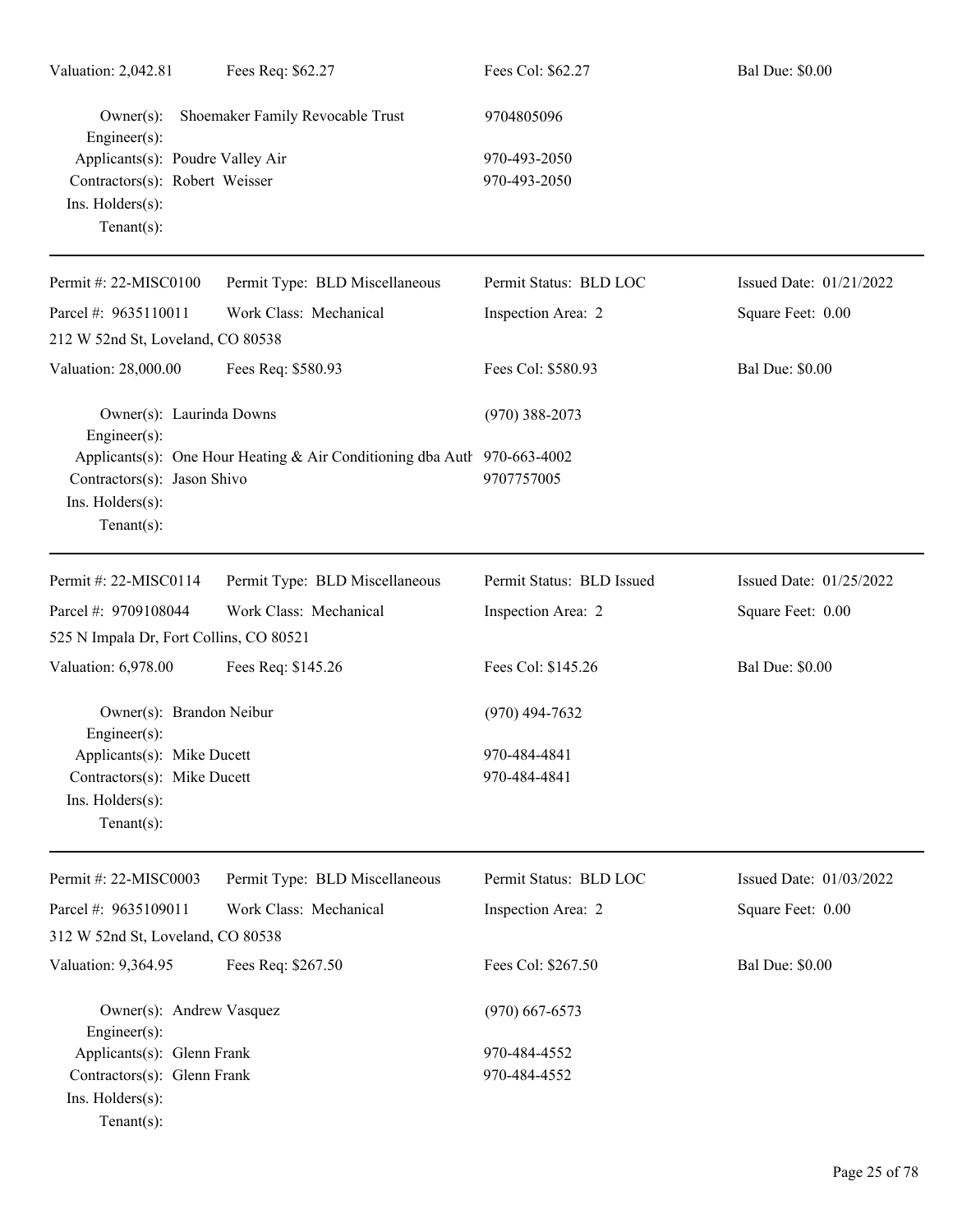| Permit #: $22-MISCO130$                                                                                      | Permit Type: BLD Miscellaneous | Permit Status: BLD Issued    | Issued Date: 01/26/2022 |
|--------------------------------------------------------------------------------------------------------------|--------------------------------|------------------------------|-------------------------|
| Parcel #: 9411206007                                                                                         | Work Class: Mechanical         | Inspection Area: 3           | Square Feet: 0.00       |
| 2137 Elmwood St, Berthoud, CO 80513                                                                          |                                |                              |                         |
| Valuation: 7,020.00                                                                                          | Fees Req: \$166.00             | Fees Col: \$166.00           | <b>Bal Due: \$0.00</b>  |
| Owner(s): John Mclaurin<br>Engineer $(s)$ :                                                                  |                                | $(970)$ 231-8014             |                         |
| Applicants(s): IMS Heating & Air Inc<br>Contractors(s): Dwayne Shawver<br>Ins. Holders(s):<br>Tenant $(s)$ : |                                | 970-532-0123<br>970-532-0123 |                         |
| Permit #: 22-MISC0131                                                                                        | Permit Type: BLD Miscellaneous | Permit Status: BLD LOC       | Issued Date: 01/26/2022 |
| Parcel #: 3410129002                                                                                         | Work Class: Mechanical         | Inspection Area: 4           | Square Feet: 0.00       |
| 1440 Jungfrau Trl, Estes Park, CO 80517                                                                      |                                |                              |                         |
| Valuation: 10,000.00                                                                                         | Fees Req: \$207.50             | Fees Col: \$207.50           | <b>Bal Due: \$0.00</b>  |
| Owner(s): Manu Asthana<br>Engineer(s):                                                                       |                                | 4697336014                   |                         |
| Applicants(s): Nicholas Somerville                                                                           |                                | 9702170132                   |                         |
| Contractors(s): Nicholas Somerville                                                                          |                                | 9702170132                   |                         |
| Ins. $H$ olders $(s)$ :<br>$Tenant(s)$ :                                                                     |                                |                              |                         |
| Permit #: 22-MISC0094                                                                                        | Permit Type: BLD Miscellaneous | Permit Status: BLD Issued    | Issued Date: 01/21/2022 |
| Parcel #: 8530000042                                                                                         | Work Class: Mechanical         | Inspection Area: 3           | Square Feet: 0.00       |
| 2054 E Highway 402, Loveland, CO 80537                                                                       |                                |                              |                         |
| Valuation: 3,636.00                                                                                          | Fees Req: \$143.02             | Fees Col: \$143.02           | <b>Bal Due: \$0.00</b>  |
| Owner(s): Steven Tungesvick                                                                                  | <b>Steven Tungesvick</b>       | 9706692783<br>9706692783     |                         |
| Engineer $(s)$ :                                                                                             |                                |                              |                         |
| Applicants(s): IMS Heating $& Air Inc$                                                                       |                                | 970-532-0123                 |                         |
| Contractors(s): Dwayne Shawver<br>Ins. Holders(s):<br>$Tenant(s)$ :                                          |                                | 970-532-0123                 |                         |
| Permit #: 22-MISC0120                                                                                        | Permit Type: BLD Miscellaneous | Permit Status: BLD Issued    | Issued Date: 01/25/2022 |
| Parcel #: 8717400048                                                                                         | Work Class: Mechanical         | Inspection Area: 2           | Square Feet: 0.00       |
| 1023 S Summit View Dr, Fort Collins, CO 80524                                                                |                                |                              |                         |
| Valuation: 13,944.00                                                                                         | Fees Req: \$350.48             | Fees Col: \$350.48           | <b>Bal Due: \$0.00</b>  |

Owner(s): Jean Cloos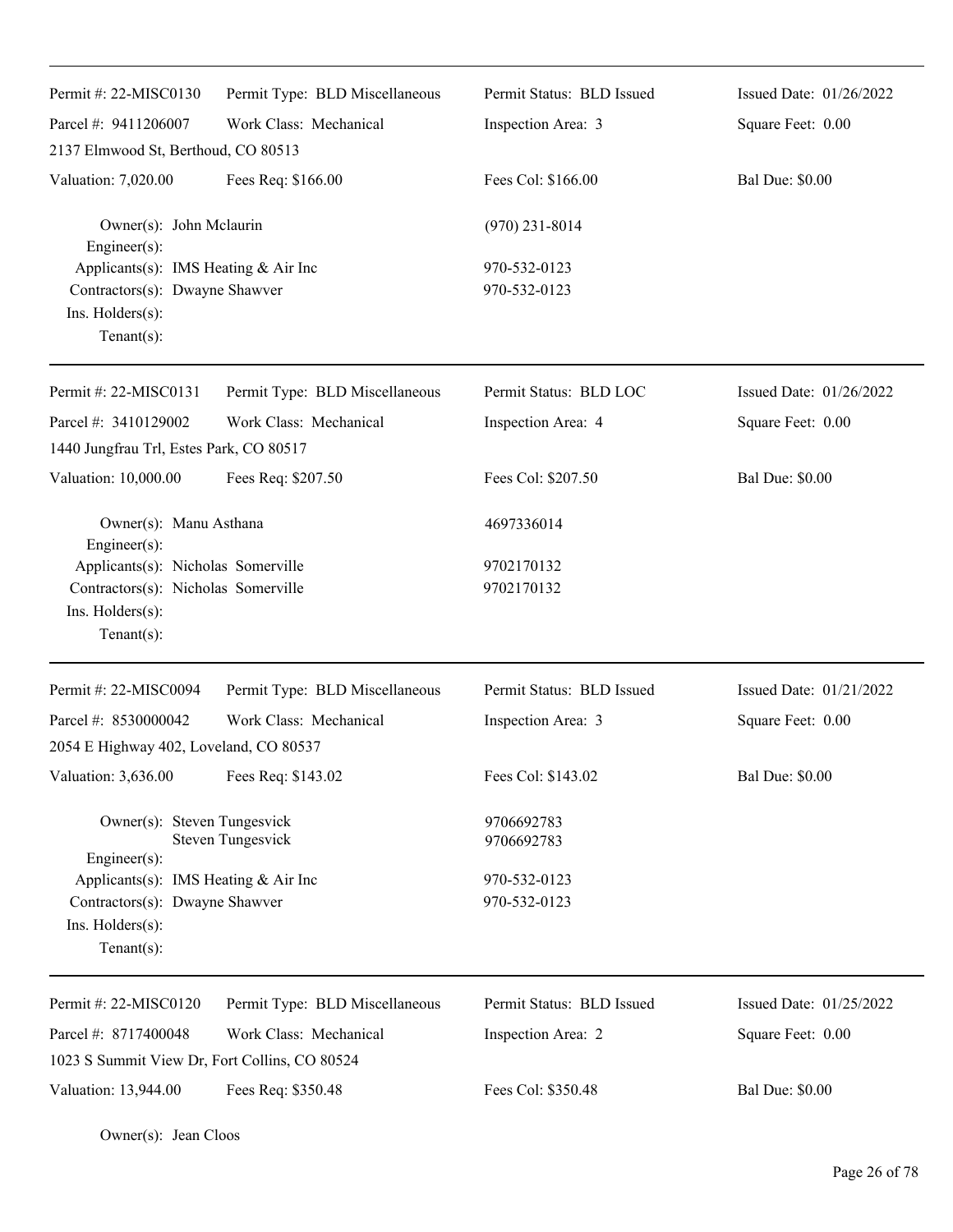Engineer(s): Applicants(s): IMS Heating & Air Inc 970-532-0123 Contractors(s): Mark Lancaster 9705560544 Ins. Holders(s): Tenant(s):

| Permit #: 22-MISC0006                                                                           | Permit Type: BLD Miscellaneous | Permit Status: BLD LOC       | Issued Date: 01/05/2022 |
|-------------------------------------------------------------------------------------------------|--------------------------------|------------------------------|-------------------------|
| Parcel #: 0601105239                                                                            | Work Class: Mechanical         | Inspection Area: 2           | Square Feet: 0.00       |
| 4909 Sandstone Dr, Fort Collins, CO 80526                                                       |                                |                              |                         |
| Valuation: 5,500.00                                                                             | Fees Req: \$184.51             | Fees Col: \$184.51           | <b>Bal Due: \$0.00</b>  |
| Owner(s): Khaled Ksaibati<br>Engineer(s):                                                       |                                | $(307) 760 - 2555$           |                         |
| Applicants(s): Tim Swan                                                                         |                                | 970-215-5870                 |                         |
| Contractors(s): Tim Swan                                                                        |                                | 970-215-5870                 |                         |
| Ins. Holders(s):<br>Tenant $(s)$ :                                                              |                                |                              |                         |
| Permit #: 22-MISC0135                                                                           | Permit Type: BLD Miscellaneous | Permit Status: BLD Issued    | Issued Date: 01/27/2022 |
| Parcel #: 8623109020                                                                            | Work Class: Mechanical         | Inspection Area: 2           | Square Feet: 0.00       |
| 5724 Sierra Dr, Fort Collins, CO 80528                                                          |                                |                              |                         |
| Valuation: 14,500.00                                                                            | Fees Req: \$311.23             | Fees Col: \$311.23           | <b>Bal Due: \$0.00</b>  |
| Owner(s): William Milliken<br>Engineer(s):                                                      |                                | 970-222-6754                 |                         |
| Applicants(s): Derek Quint<br>Contractors(s): Derek Quint<br>Ins. Holders(s):<br>Tenant $(s)$ : |                                | 970-353-0315<br>970-353-0315 |                         |
| Permit #: 22-MISC0154                                                                           | Permit Type: BLD Miscellaneous | Permit Status: BLD Issued    | Issued Date: 01/31/2022 |
| Parcel #: 9836112024                                                                            | Work Class: Mechanical         | Inspection Area: 1           | Square Feet: 0.00       |
| 1029 Valley View Rd, Fort Collins, CO 80524                                                     |                                |                              |                         |
| Valuation: 25,710.36                                                                            | Fees Req: \$599.44             | Fees Col: \$599.44           | <b>Bal Due: \$0.00</b>  |
| Owner(s): Jere Jane Levy<br>Engineer(s):                                                        |                                | 9704938780                   |                         |
| Applicants(s): Glenn Frank                                                                      |                                | 970-484-4552                 |                         |
| Contractors(s): Glenn Frank                                                                     |                                | 970-484-4552                 |                         |
| Ins. Holders(s):<br>Tenant $(s)$ :                                                              |                                |                              |                         |
| Permit #: 22-MISC0129                                                                           | Permit Type: BLD Miscellaneous | Permit Status: BLD Issued    | Issued Date: 01/26/2022 |
| Parcel #: 9434208003                                                                            | Work Class: Mechanical         | Inspection Area: 3           | Square Feet: 0.00       |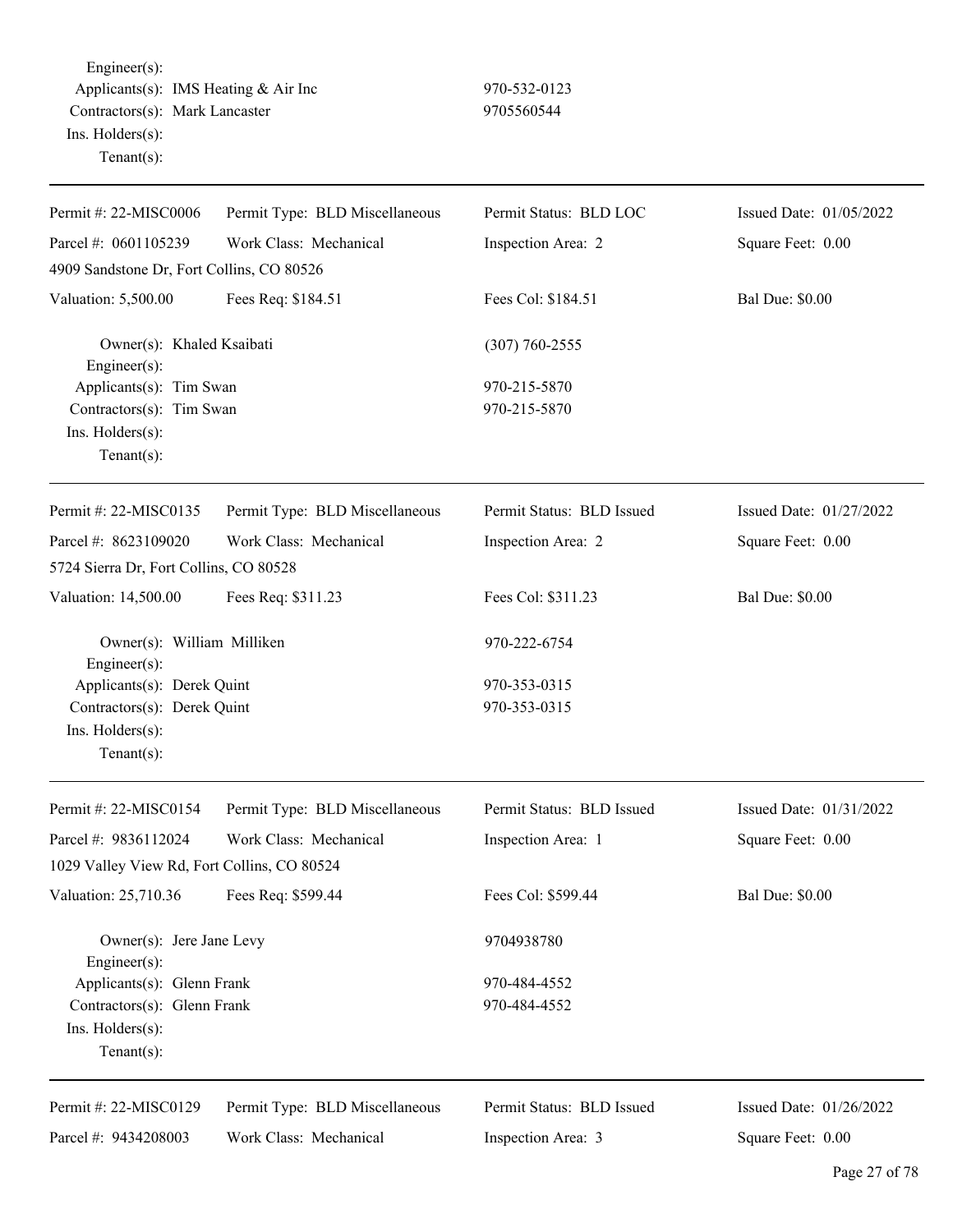1800 Callado St, Berthoud, CO 80513

| Valuation: 13,145.00                   | Fees Req: \$290.48 | Fees Col: \$290.48 | <b>Bal Due: \$0.00</b> |
|----------------------------------------|--------------------|--------------------|------------------------|
| Owner(s): Jamers Stover                |                    | 3035178431         |                        |
| $Engineering(s)$ :                     |                    |                    |                        |
| Applicants(s): IMS Heating $& Air Inc$ |                    | 970-532-0123       |                        |
| Contractors(s): Dwayne Shawver         |                    | 970-532-0123       |                        |
| Ins. $H$ olders $(s)$ :                |                    |                    |                        |
| Tenant $(s)$ :                         |                    |                    |                        |
|                                        |                    |                    |                        |

| Permit #: 22-MISC0099                                              | Permit Type: BLD Miscellaneous | Permit Status: BLD Issued | Issued Date: $01/21/2022$ |
|--------------------------------------------------------------------|--------------------------------|---------------------------|---------------------------|
| Parcel #: 9624213028                                               | Work Class: Mechanical         | Inspection Area: 2        | Square Feet: 0.00         |
| 7848 Handy Ct, Fort Collins, CO 80525                              |                                |                           |                           |
| Valuation: 4,810.68                                                | Fees Req: \$103.77             | Fees Col: \$103.77        | <b>Bal Due: \$0.00</b>    |
| Owner(s): David Garrels<br>Engineer $(s)$ :                        |                                | 9702155141                |                           |
| Applicants(s): Poudre Valley Air<br>Contractors(s): Robert Weisser |                                | 970-493-2050              |                           |
|                                                                    |                                | 970-493-2050              |                           |
| $Ins.$ Holders $(s)$ :                                             |                                |                           |                           |
| Tenant $(s)$ :                                                     |                                |                           |                           |
| Permit #: 22-MISC0110                                              | Permit Type: BLD Miscellaneous | Permit Status: BLD Issued | Issued Date: $01/25/2022$ |
| Parcel #: 9815000011                                               | Work Class: Mechanical         | Inspection Area: 1        | Square Feet: 0.00         |
| 2012 W County Road 56, Fort Collins, CO 80524                      |                                |                           |                           |
| Valuation: 6,579.00                                                | Fees Req: \$145.26             | Fees Col: \$145.26        | <b>Bal Due: \$0.00</b>    |
| Owner(s): Janet Cook                                               |                                | $(970)$ 484-1686          |                           |

Engineer(s): Applicants(s): Tim Swan 970-215-5870  $Contractors(s):$  Tim Swan 970-215-5870 Ins. Holders(s): Tenant(s):

Permit #: 22-MISC0015 Parcel #: 9524223049 Permit Type: BLD Miscellaneous Work Class: Mechanical Permit Status: BLD Issued Inspection Area: 3 Issued Date: 01/06/2022 Square Feet: 0.00 241 S Monroe Ave, Loveland, CO 80537 Valuation: 8,052.00 Fees Req: \$186.75 Fees Col: \$186.75 Bal Due: \$0.00 Owner(s): John Schmidt (970) 494-7632 Engineer(s): Applicants(s): Mike Ducett 970-484-4841 Contractors(s): Mike Ducett 970-484-4841 Ins. Holders(s):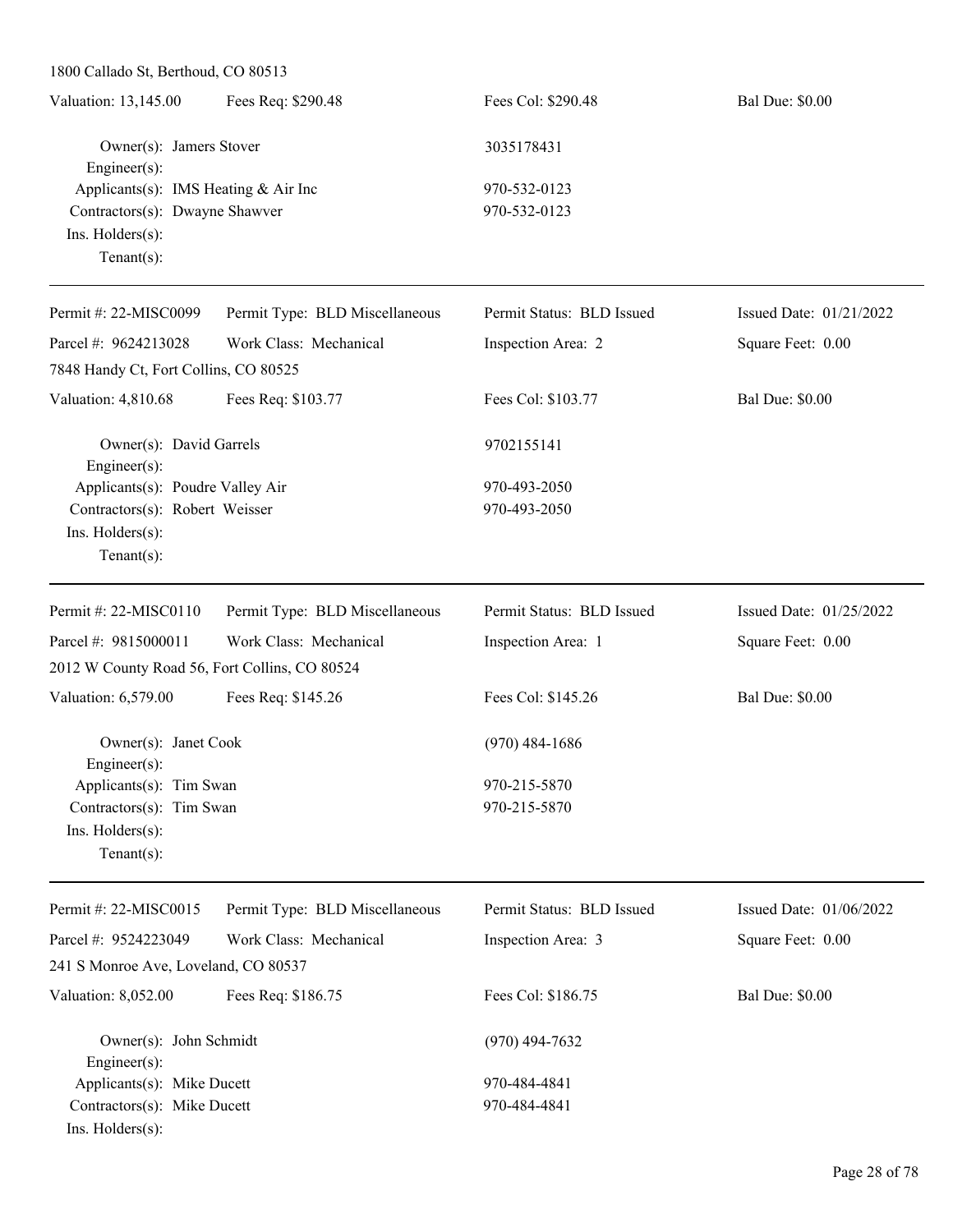| Permit #: 22-MISC0136                                | Permit Type: BLD Miscellaneous                      | Permit Status: BLD Issued | Issued Date: 01/27/2022 |
|------------------------------------------------------|-----------------------------------------------------|---------------------------|-------------------------|
| Parcel #: 8708305028                                 | Work Class: Mechanical                              | Inspection Area: 2        | Square Feet: 0.00       |
| 2040 Airway Ave, Fort Collins, CO 80524              |                                                     |                           |                         |
| Valuation: 9,900.00                                  | Fees Req: \$207.50                                  | Fees Col: \$207.50        | <b>Bal Due: \$0.00</b>  |
| Owner(s): J & J Enterprise LLC<br>$Engineering(s)$ : |                                                     |                           |                         |
| Applicants(s): Michael Wetzbarger                    |                                                     | 970-282-7220              |                         |
| Contractors(s): Michael Wetzbarger                   |                                                     | 970-282-7220              |                         |
| Ins. Holders(s):<br>Tenant $(s)$ :                   |                                                     |                           |                         |
| Permit #: 22-MISC0057                                | Permit Type: BLD Miscellaneous                      | Permit Status: BLD Issued | Issued Date: 01/14/2022 |
| Parcel #: 9733417010                                 | Work Class: Mechanical                              | Inspection Area: 2        | Square Feet: 0.00       |
| 4416 Picadilly Ct, Fort Collins, CO 80526            |                                                     |                           |                         |
| Valuation: 14,176.00                                 | Fees Req: \$311.23                                  | Fees Col: \$311.23        | <b>Bal Due: \$0.00</b>  |
| Owner(s): Ryan Smith<br>Engineer $(s)$ :             |                                                     | $(970)$ 494-7632          |                         |
| Applicants(s): Mike Ducett                           |                                                     | 970-484-4841              |                         |
| Contractors(s): Mike Ducett                          |                                                     | 970-484-4841              |                         |
| Ins. Holders(s):                                     |                                                     |                           |                         |
| Tenant $(s)$ :                                       |                                                     |                           |                         |
| Permit #: 22-MISC0152                                | Permit Type: BLD Miscellaneous                      | Permit Status: BLD Issued | Issued Date: 01/31/2022 |
| Parcel #: 0701315703                                 | Work Class: Mechanical                              | Inspection Area: 1        | Square Feet: 0.00       |
| 6021 Red Ridge Trl, Bellvue, CO 80512                |                                                     |                           |                         |
| Valuation: 4,017.35                                  | Fees Req: \$103.77                                  | Fees Col: \$103.77        | <b>Bal Due: \$0.00</b>  |
| Owner(s): Andrew Orr<br>$Engineering(s)$ :           |                                                     | 9705567494                |                         |
| Applicants(s): Glenn Frank                           |                                                     | 970-484-4552              |                         |
| Contractors(s): Glenn Frank                          |                                                     | 970-484-4552              |                         |
| Ins. Holders(s):                                     |                                                     |                           |                         |
| Tenant $(s)$ :                                       |                                                     |                           |                         |
| Permit #: 22-MISC0005                                | Permit Type: BLD Miscellaneous                      | Permit Status: BLD LOC    | Issued Date: 01/04/2022 |
| Parcel #: 8710000014                                 | Work Class: Mechanical                              | Inspection Area: 2        | Square Feet: 0.00       |
|                                                      | 4412 E Mulberry St Unit 191, Fort Collins, CO 80524 |                           |                         |
| Valuation: 2,550.00                                  | Fees Req: \$62.27                                   | Fees Col: \$62.27         | <b>Bal Due: \$0.00</b>  |
|                                                      |                                                     |                           |                         |

Tenant(s):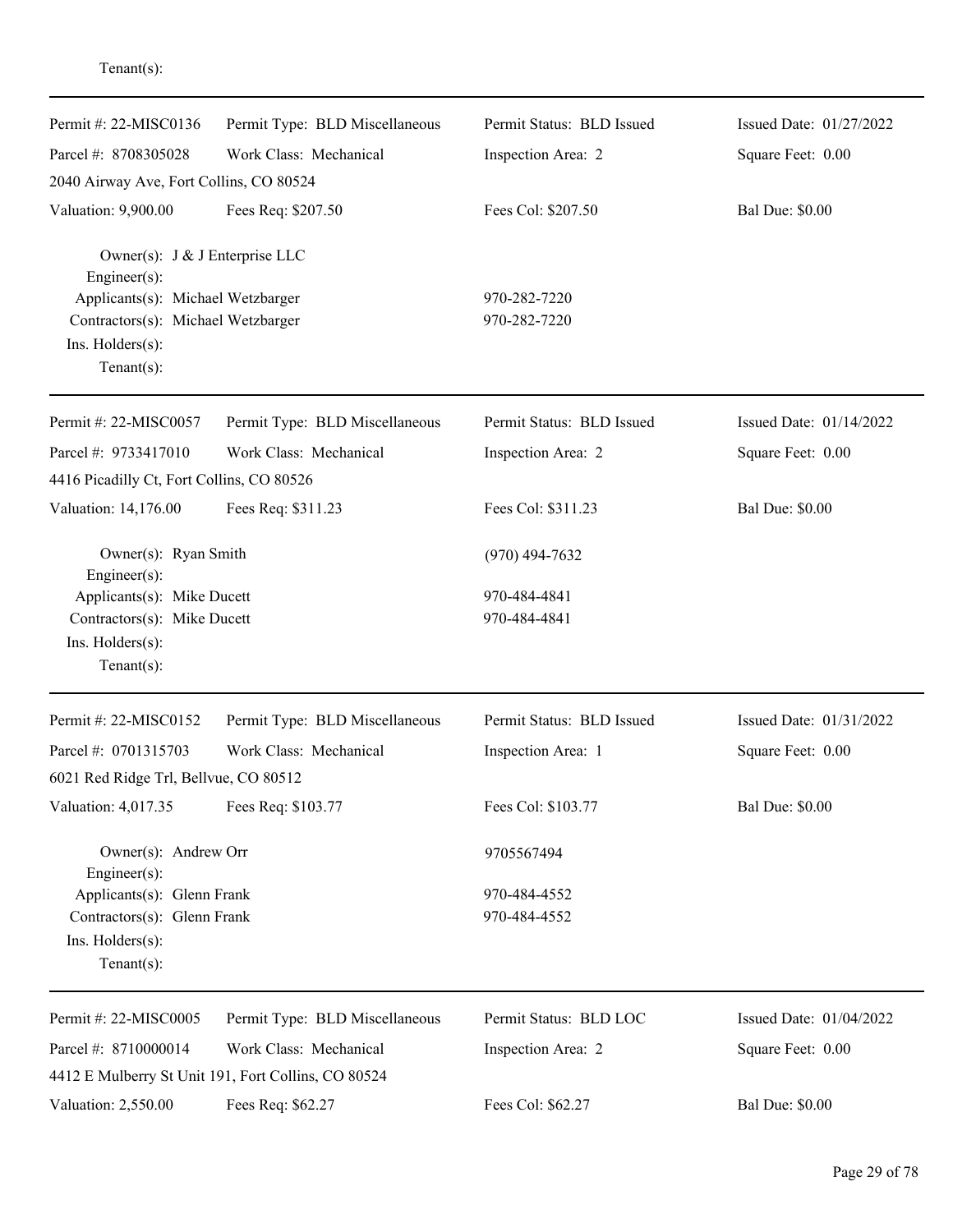Owner(s): Javier Arreola Engineer(s): Applicants(s): William Froehlich 9702861020 Contractors(s): William Froehlich 9702861020 Ins. Holders(s): Tenant(s): Permit #: 21-MISC2658 Parcel #: 1428100050 Permit Type: BLD Miscellaneous Work Class: Mechanical Permit Status: BLD Issued Inspection Area: 4 Issued Date: 01/19/2022 Square Feet: 0.00 1146 Kiowa Rd, Lyons, CO 80540 Valuation: 6,266.00 Fees Req: \$145.26 Fees Col: \$145.26 Bal Due: \$0.00 Owner(s): Dianna Lawyer-Brook 3035227623 Engineer(s): Applicants(s): IMS Heating & Air Inc 970-532-0123 Contractors(s): Ins. Holders(s): Tenant(s): Permit #: 22-MISC0096 Parcel #: 9836311031 Permit Type: BLD Miscellaneous Work Class: Mechanical Permit Status: BLD Issued Inspection Area: 1 Issued Date: 01/21/2022 Square Feet: 0.00 2104 Ford Ln, Fort Collins, CO 80524 Valuation: 935.00 Fees Req: \$53.93 Fees Col: \$53.93 Bal Due: \$0.00 Owner(s): Keith Williams 970.567.2627 Engineer(s): Applicants(s): Jesse Trout 970-573-8450 Contractors(s): Jesse Trout 970-573-8450 Ins. Holders(s): Tenant(s): Permit #: 22-MISC0111 Parcel #: 8614317022 Permit Type: BLD Miscellaneous Work Class: Mechanical Permit Status: BLD LOC Inspection Area: 2 Issued Date: 01/25/2022 Square Feet: 0.00 5115 Hogan Ct, Fort Collins, CO 80528 Valuation: 7,759.50 Fees Req: \$166.00 Fees Col: \$166.00 Bal Due: \$0.00 Owner(s): Cori Stepeck (970) 217-1383 Engineer(s): Applicants(s): Tim Swan 970-215-5870  $Contractors(s):$  Tim Swan 970-215-5870 Ins. Holders(s): Tenant(s):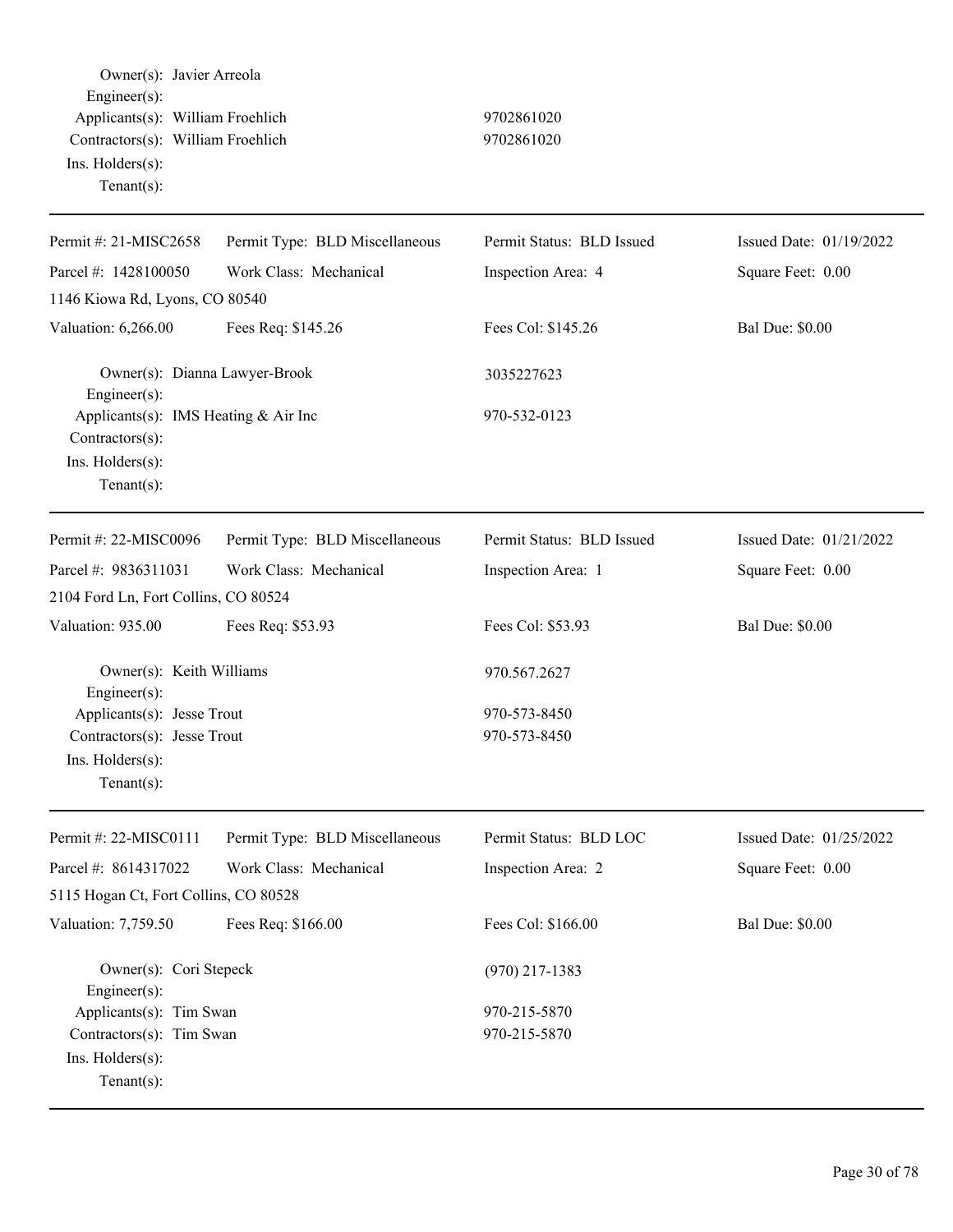| Permit #: 22-MISC0067                                                                                                                         | Permit Type: BLD Miscellaneous | Permit Status: BLD LOC                     | Issued Date: 01/18/2022 |
|-----------------------------------------------------------------------------------------------------------------------------------------------|--------------------------------|--------------------------------------------|-------------------------|
| Parcel #: 9830412013                                                                                                                          | Work Class: Mechanical         | Inspection Area: 1                         | Square Feet: 0.00       |
| 2924 Galway Dr, Laporte, CO 80535                                                                                                             |                                |                                            |                         |
| Valuation: 4,246.95                                                                                                                           | Fees Req: \$103.77             | Fees Col: \$103.77                         | <b>Bal Due: \$0.00</b>  |
| Owner(s): John Ruppert<br>Engineer(s):                                                                                                        |                                | 9702185120                                 |                         |
| Applicants(s): Cassie Garofolo<br>Tim Swan<br>Contractors(s): Tim Swan<br>$Ins.$ Holders $(s)$ :<br>Tenant $(s)$ :                            |                                | 9702155870<br>970-215-5870<br>970-215-5870 |                         |
| Permit #: 22-MISC0140                                                                                                                         | Permit Type: BLD Miscellaneous | Permit Status: BLD Issued                  | Issued Date: 01/27/2022 |
| Parcel #: 9733100031<br>3717 S Taft Hill Rd 233, Fort Collins, CO 80526                                                                       | Work Class: Mechanical         | Inspection Area: 2                         | Square Feet: 0.00       |
| Valuation: 18,000.00                                                                                                                          | Fees Req: \$373.47             | Fees Col: \$373.47                         | <b>Bal Due: \$0.00</b>  |
| Owner(s): Rebecca Brown<br>$Engineer(s)$ :<br>Applicants(s): Jason Shivo<br>Contractors(s): Jason Shivo<br>Ins. Holders(s):<br>Tenant $(s)$ : |                                | 9707757005<br>9707757005                   |                         |
| Permit #: 22-MISC0123                                                                                                                         | Permit Type: BLD Miscellaneous | Permit Status: BLD Issued                  | Issued Date: 01/25/2022 |
| Parcel #: 1630400022<br>11855 County Road 43, Drake, CO 80515                                                                                 | Work Class: Mechanical         | Inspection Area: 4                         | Square Feet: 0.00       |
| Valuation: 7,220.81                                                                                                                           | Fees Req: \$166.00             | Fees Col: \$166.00                         | <b>Bal Due: \$0.00</b>  |
| Owner(s): Margaret McCreary<br>Engineer(s):                                                                                                   |                                | $(919) 682 - 7267$                         |                         |
| Applicants(s): Poudre Valley Air<br>Contractors(s): Robert Weisser<br>Ins. Holders(s):<br>Tenant $(s)$ :                                      |                                | 970-493-2050<br>970-493-2050               |                         |
| Permit #: 22-MISC0009                                                                                                                         | Permit Type: BLD Miscellaneous | Permit Status: BLD LOC                     | Issued Date: 01/05/2022 |
| Parcel #: 8710000014                                                                                                                          | Work Class: Mechanical         | Inspection Area: 2                         | Square Feet: 0.00       |
| 4412 E Mulberry St #40, Fort Collins, CO 80524                                                                                                |                                |                                            |                         |
| Valuation: 2,550.00                                                                                                                           | Fees Req: \$62.27              | Fees Col: \$62.27                          | <b>Bal Due: \$0.00</b>  |
| Owner(s): Susan Manz<br>Engineer(s):                                                                                                          |                                | $(970)$ 308-8857                           |                         |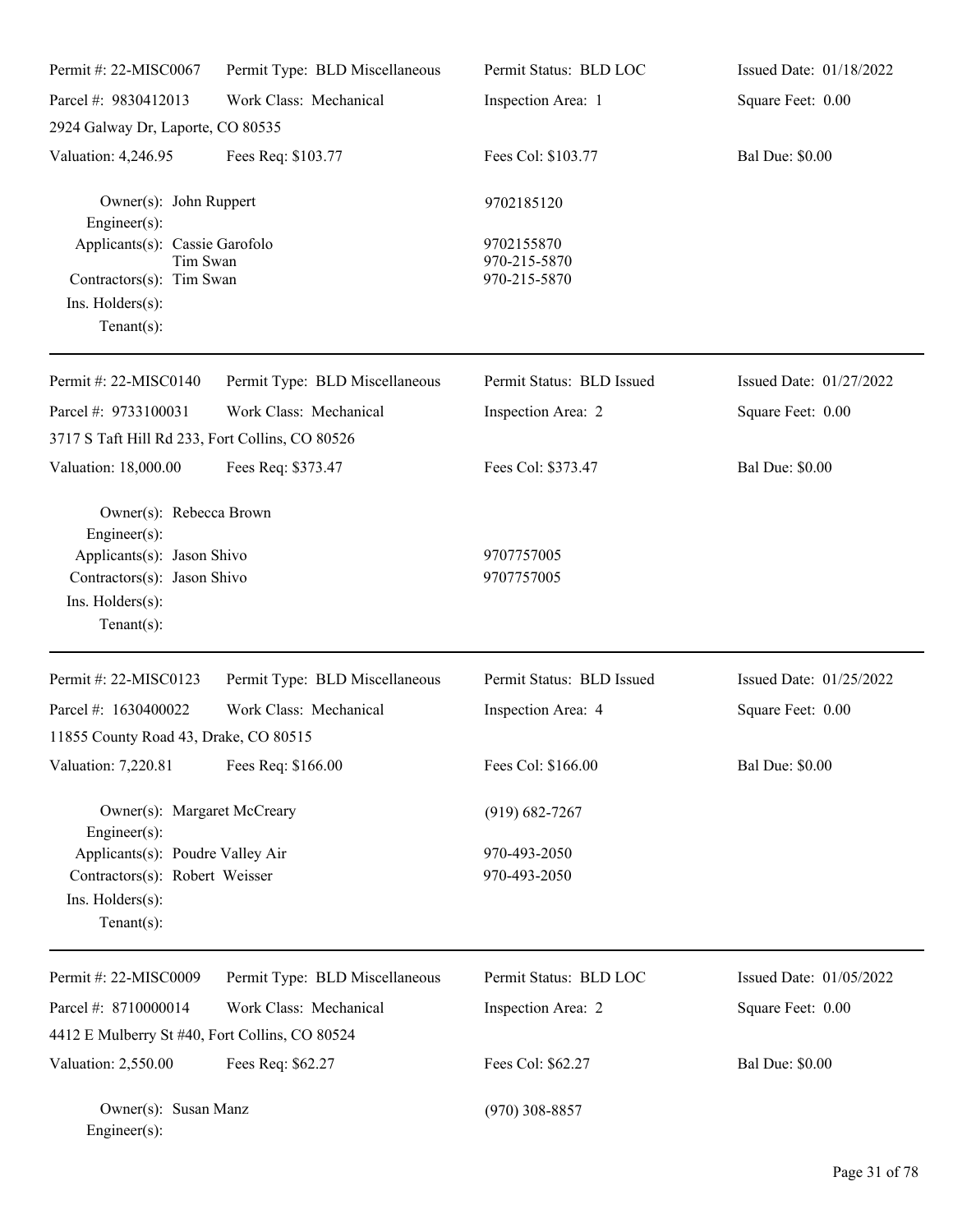| Permit #: 22-MISC0081                          | Permit Type: BLD Miscellaneous | Permit Status: BLD LOC    | Issued Date: 01/19/2022 |
|------------------------------------------------|--------------------------------|---------------------------|-------------------------|
| Parcel #: 9825105015                           | Work Class: Mechanical         | Inspection Area: 1        | Square Feet: 0.00       |
| 601 Gutscher Dr, Fort Collins, CO 80524        |                                |                           |                         |
| Valuation: 5,834.00                            | Fees Req: \$124.51             | Fees Col: \$124.51        | <b>Bal Due: \$0.00</b>  |
| Owner(s): Stephen Thompson<br>Engineer(s):     |                                | 9704947632                |                         |
| Applicants(s): Mike Ducett                     |                                | 970-484-4841              |                         |
| Contractors(s): Mike Ducett                    |                                | 970-484-4841              |                         |
| Ins. Holders(s):                               |                                |                           |                         |
| $Tenant(s)$ :                                  |                                |                           |                         |
| Permit #: 22-MISC0022                          | Permit Type: BLD Miscellaneous | Permit Status: BLD LOC    | Issued Date: 01/06/2022 |
| Parcel #: 9733105034                           | Work Class: Mechanical         | Inspection Area: 2        | Square Feet: 0.00       |
| 4020 Windom St, Fort Collins, CO 80526         |                                |                           |                         |
| Valuation: 2,325.00                            | Fees Req: \$62.27              | Fees Col: \$62.27         | <b>Bal Due: \$0.00</b>  |
| Owner(s): Douglas Deutsch<br>Engineer(s):      |                                | $(970)$ 691-5352          |                         |
| Applicants(s): William Froehlich               |                                | 9702861020                |                         |
| Contractors(s): William Froehlich              |                                | 9702861020                |                         |
| Ins. Holders(s):                               |                                |                           |                         |
| $Tenant(s)$ :                                  |                                |                           |                         |
| Permit #: 22-MISC0043                          | Permit Type: BLD Miscellaneous | Permit Status: BLD LOC    | Issued Date: 01/11/2022 |
| Parcel #: 9536300016                           | Work Class: Mechanical         | Inspection Area: 3        | Square Feet: 0.00       |
| 107 42nd St SE, Loveland, CO 80537             |                                |                           |                         |
| Valuation: 5,000.00                            | Fees Req: \$103.77             | Fees Col: \$103.77        | <b>Bal Due: \$0.00</b>  |
| Owner(s): Dave Gleeson                         |                                | $(970)$ 980-8729          |                         |
| $Engineering(s)$ :                             |                                |                           |                         |
| Applicants(s): Matthew Markle<br>Brinda Hadeen |                                | 9703080807<br>9707757321  |                         |
| Contractors(s): Matthew Markle                 |                                | 9703080807                |                         |
| Ins. Holders(s):                               |                                |                           |                         |
| $Tenant(s)$ :                                  |                                |                           |                         |
| Permit #: 22-MISC0125                          | Permit Type: BLD Miscellaneous | Permit Status: BLD Issued | Issued Date: 01/26/2022 |
| Parcel #: 8708200043                           | Work Class: Mechanical         | Inspection Area: 2        | Square Feet: 0.00       |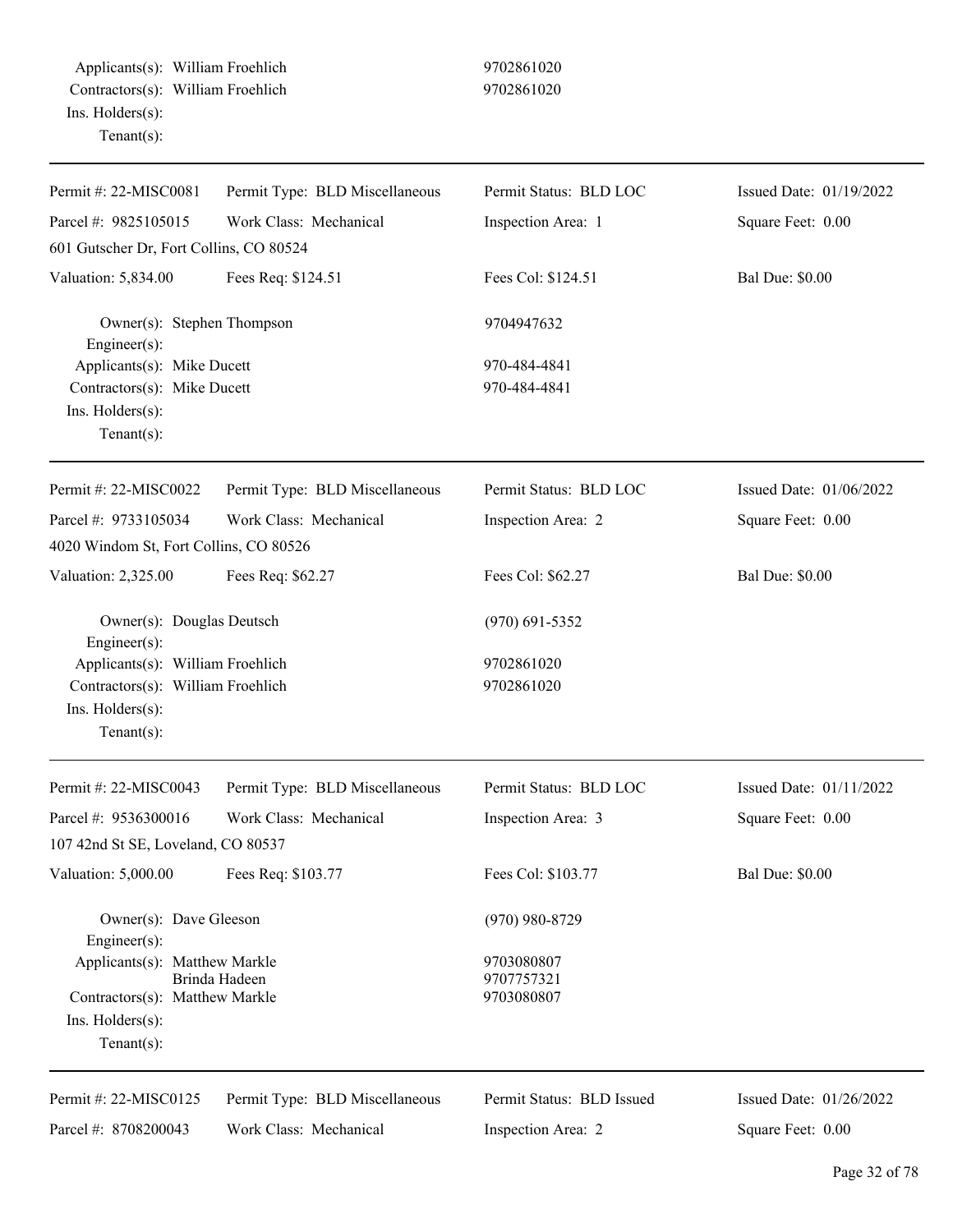| 401 N Timberline Rd 305, Fort Collins, CO 80524                                                                                                                |                                |                              |                         |
|----------------------------------------------------------------------------------------------------------------------------------------------------------------|--------------------------------|------------------------------|-------------------------|
| Valuation: 4,918.00                                                                                                                                            | Fees Req: \$103.77             | Fees Col: \$103.77           | <b>Bal Due: \$0.00</b>  |
| Owner(s): Jennifer Stonecipher<br>Engineer(s):<br>Applicants(s): IMS Heating & Air Inc<br>Contractors(s): Dwayne Shawver<br>Ins. Holders(s):<br>Tenant $(s)$ : |                                | 970-532-0123<br>970-532-0123 |                         |
| Permit #: 22-MISC0093                                                                                                                                          | Permit Type: BLD Miscellaneous | Permit Status: BLD LOC       | Issued Date: 01/20/2022 |
| Parcel #: 9825105029                                                                                                                                           | Work Class: Mechanical         | Inspection Area: 1           | Square Feet: 0.00       |
| 3516 Kenyon Dr, Fort Collins, CO 80524                                                                                                                         |                                |                              |                         |
| Valuation: 6,084.00                                                                                                                                            | Fees Req: \$145.26             | Fees Col: \$145.26           | <b>Bal Due: \$0.00</b>  |
| Owner(s): Nathan Kaczmarek<br>Engineer(s):                                                                                                                     |                                | $(970)$ 209-8085             |                         |
| Applicants(s): IMS Heating & Air Inc<br>Contractors(s): Dwayne Shawver<br>Ins. Holders(s):<br>Tenant $(s)$ :                                                   |                                | 970-532-0123<br>970-532-0123 |                         |
| Permit #: 22-MISC0098                                                                                                                                          | Permit Type: BLD Miscellaneous | Permit Status: BLD Issued    | Issued Date: 01/21/2022 |
| Parcel #: 0826000015<br>5866 Brianna Ln, Bellvue, CO 80512                                                                                                     | Work Class: Mechanical         | Inspection Area: 1           | Square Feet: 0.00       |
| Valuation: 12,595.03                                                                                                                                           | Fees Req: \$329.74             | Fees Col: \$329.74           | <b>Bal Due: \$0.00</b>  |
| Owner(s): Leatrice Richards<br>Engineer(s):<br>Applicants(s): Glenn Frank<br>Contractors(s): Glenn Frank<br>Ins. $H$ olders $(s)$ :<br>Tenant $(s)$ :          |                                | 970-484-4552<br>970-484-4552 |                         |
| Permit #: 22-MISC0033                                                                                                                                          | Permit Type: BLD Miscellaneous | Permit Status: BLD LOC       | Issued Date: 01/10/2022 |
| Parcel #: 9626000005<br>605 W 57th St #46, Loveland, CO 80538                                                                                                  | Work Class: Mechanical         | Inspection Area: 2           | Square Feet: 0.00       |
| Valuation: 10,618.00                                                                                                                                           | Fees Req: \$228.24             | Fees Col: \$228.24           | <b>Bal Due: \$0.00</b>  |
| Owner(s): Bonnie Kreycik<br>Engineer(s):                                                                                                                       |                                | 970-663-1088                 |                         |
| Applicants(s): Mike Ducett<br>Contractors(s): Mike Ducett<br>Ins. Holders(s):                                                                                  |                                | 970-484-4841<br>970-484-4841 |                         |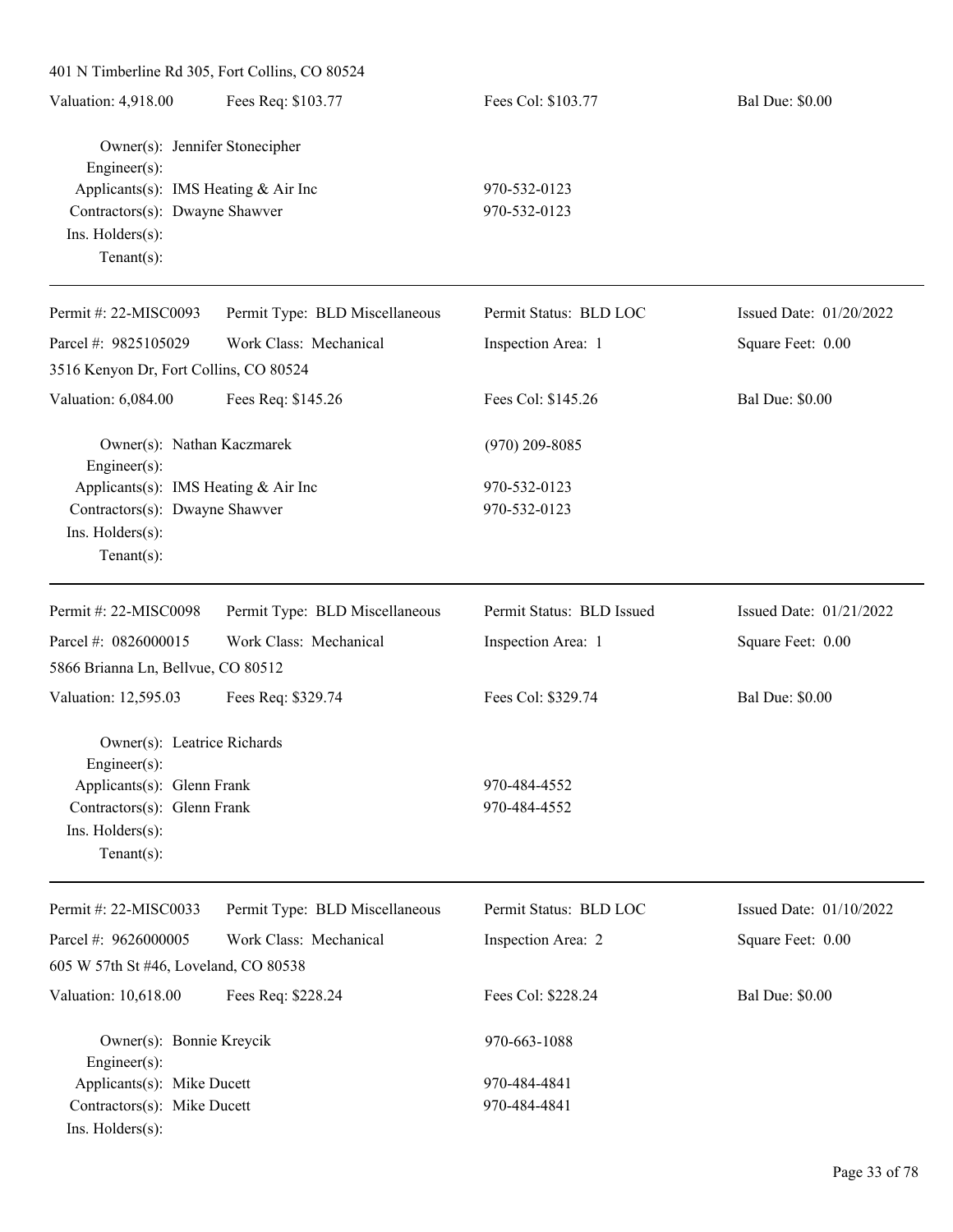| Permit #: 22-MISC0097                          | Permit Type: BLD Miscellaneous | Permit Status: BLD Issued | Issued Date: 01/21/2022 |
|------------------------------------------------|--------------------------------|---------------------------|-------------------------|
| Parcel #: 8802106004                           | Work Class: Mechanical         | Inspection Area: 1        | Square Feet: 0.00       |
| 5848 Pawnee Ct, Wellington, CO 80549           |                                |                           |                         |
| Valuation: 12,734.02                           | Fees Req: \$269.74             | Fees Col: \$269.74        | <b>Bal Due: \$0.00</b>  |
| Owner(s): Lisa Carroll<br>Engineer $(s)$ :     |                                | 3072871022                |                         |
| Applicants(s): Glenn Frank                     |                                | 970-484-4552              |                         |
| Contractors(s): Glenn Frank                    |                                | 970-484-4552              |                         |
| Ins. Holders(s):<br>$Tenant(s)$ :              |                                |                           |                         |
| Permit #: 22-MISC0056                          | Permit Type: BLD Miscellaneous | Permit Status: BLD Issued | Issued Date: 01/14/2022 |
| Parcel #: 8614408006                           | Work Class: Mechanical         | Inspection Area: 2        | Square Feet: 0.00       |
| 7546 Vardon Way, Fort Collins, CO 80528        |                                |                           |                         |
| Valuation: 8,489.00                            | Fees Req: \$186.75             | Fees Col: \$186.75        | <b>Bal Due: \$0.00</b>  |
| Owner(s): Brian Anderson<br>$Engineering(s)$ : |                                | $(970)$ 494-7632          |                         |
| Applicants(s): Mike Ducett                     |                                | 970-484-4841              |                         |
| Contractors(s): Mike Ducett                    |                                | 970-484-4841              |                         |
| Ins. Holders(s):                               |                                |                           |                         |
| Tenant $(s)$ :                                 |                                |                           |                         |
| Permit #: 21-MISC2614                          | Permit Type: BLD Miscellaneous | Permit Status: BLD Issued | Issued Date: 01/19/2022 |
| Parcel #: 9626000004                           | Work Class: Mechanical         | Inspection Area: 2        | Square Feet: 0.00       |
| 221 W 57th St A3, Loveland, CO 80538           |                                |                           |                         |
| Valuation: 3,700.00                            | Fees Req: \$83.02              | Fees Col: \$83.02         | <b>Bal Due: \$0.00</b>  |
| Owner(s): Rose Rucker<br>$Engineering(s)$ :    |                                | $(720)$ 416-3464          |                         |
| Applicants(s): IMS Heating & Air Inc           |                                | 970-532-0123              |                         |
| Contractors(s):                                |                                |                           |                         |
| Ins. Holders(s):<br>Tenant $(s)$ :             |                                |                           |                         |
| Permit #: 22-MISC0050                          | Permit Type: BLD Miscellaneous | Permit Status: BLD Issued | Issued Date: 01/13/2022 |
| Parcel #: 9704400027                           | Work Class: Mechanical         | Inspection Area: 1        | Square Feet: 0.00       |
| 2536 W Vine Dr, Fort Collins, CO 80521         |                                |                           |                         |
| Valuation: 14,464.00                           | Fees Req: \$311.23             | Fees Col: \$311.23        | <b>Bal Due: \$0.00</b>  |
|                                                |                                |                           |                         |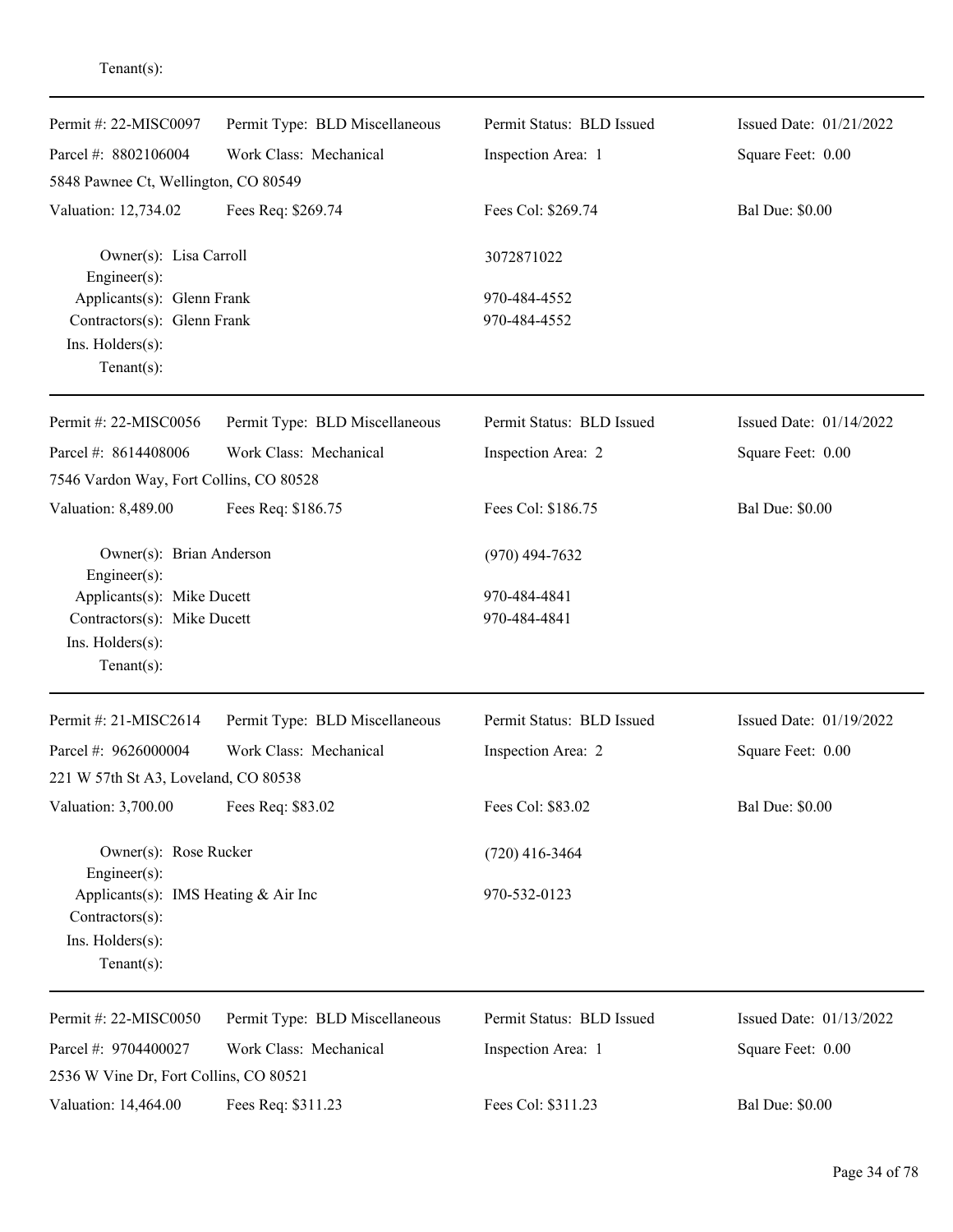Owner(s): Bianca Katz 9704947632 Engineer(s): Applicants(s): Mike Ducett 970-484-4841 Contractors(s): Mike Ducett 970-484-4841 Ins. Holders(s): Tenant(s):

| Permit #: 22-MISC0020                      | Permit Type: BLD Miscellaneous | Permit Status: BLD Issued | Issued Date: 01/06/2022 |
|--------------------------------------------|--------------------------------|---------------------------|-------------------------|
| Parcel #: 8622137006                       | Work Class: Mechanical         | Inspection Area: 2        | Square Feet: 0.00       |
| 7731 Pingree Cir, Fort Collins, CO 80528   |                                |                           |                         |
| Valuation: 4,400.00                        | Fees Req: \$103.77             | Fees Col: \$103.77        | <b>Bal Due: \$0.00</b>  |
| Owner(s): Brandon Tompkins<br>Engineer(s): |                                | 9705450633                |                         |
| Applicants(s): Northern Colorado Air Inc   |                                | 970-223-8873              |                         |
| Contractors(s): Jeff Richard               |                                | 970-223-8873              |                         |
| Ins. Holders(s):<br>Tenant $(s)$ :         |                                |                           |                         |
|                                            |                                |                           |                         |
| Permit #: 22-MISC0034                      | Permit Type: BLD Miscellaneous | Permit Status: BLD Issued | Issued Date: 01/31/2022 |
| Parcel #: 8712306012                       | Work Class: Mechanical         | Inspection Area: 2        | Square Feet: 0.00       |
| 401 Aspen Ridge Dr, Fort Collins, CO 80524 |                                |                           |                         |
| Valuation: 11,421.00                       | Fees Req: \$308.99             | Fees Col: \$308.99        | <b>Bal Due: \$0.00</b>  |
| Owner(s): Alan Hill<br>Engineer(s):        |                                | $(970)$ 493-6749          |                         |
| Applicants(s): Gary Hooley Heating & Air   |                                | 970-493-3272              |                         |
| Contractors(s): Dennis Shortridge          |                                | 970-493-3272              |                         |
| Ins. Holders(s):<br>Tenant $(s)$ :         |                                |                           |                         |
| Permit #: 22-MISC0132                      | Permit Type: BLD Miscellaneous | Permit Status: BLD Issued | Issued Date: 01/26/2022 |
| Parcel #: 9436300027                       | Work Class: Mechanical         | Inspection Area: 3        | Square Feet: 0.00       |
| 2504 Brehm Rd, Berthoud, CO 80513          |                                |                           |                         |
| Valuation: 8,438.00                        | Fees Req: \$186.75             | Fees Col: \$186.75        | <b>Bal Due: \$0.00</b>  |
|                                            |                                |                           |                         |
| Owner(s): Matthew Johnstone                |                                | 9702907491                |                         |
| $Engineering(s)$ :                         | <b>Brittany Johnstone</b>      | $(970)$ 494-7632          |                         |
| Applicants(s): Mike Ducett                 |                                | 970-484-4841              |                         |
| Contractors(s): Mike Ducett                |                                | 970-484-4841              |                         |
| Ins. Holders(s):                           |                                |                           |                         |
| Tenant $(s)$ :                             |                                |                           |                         |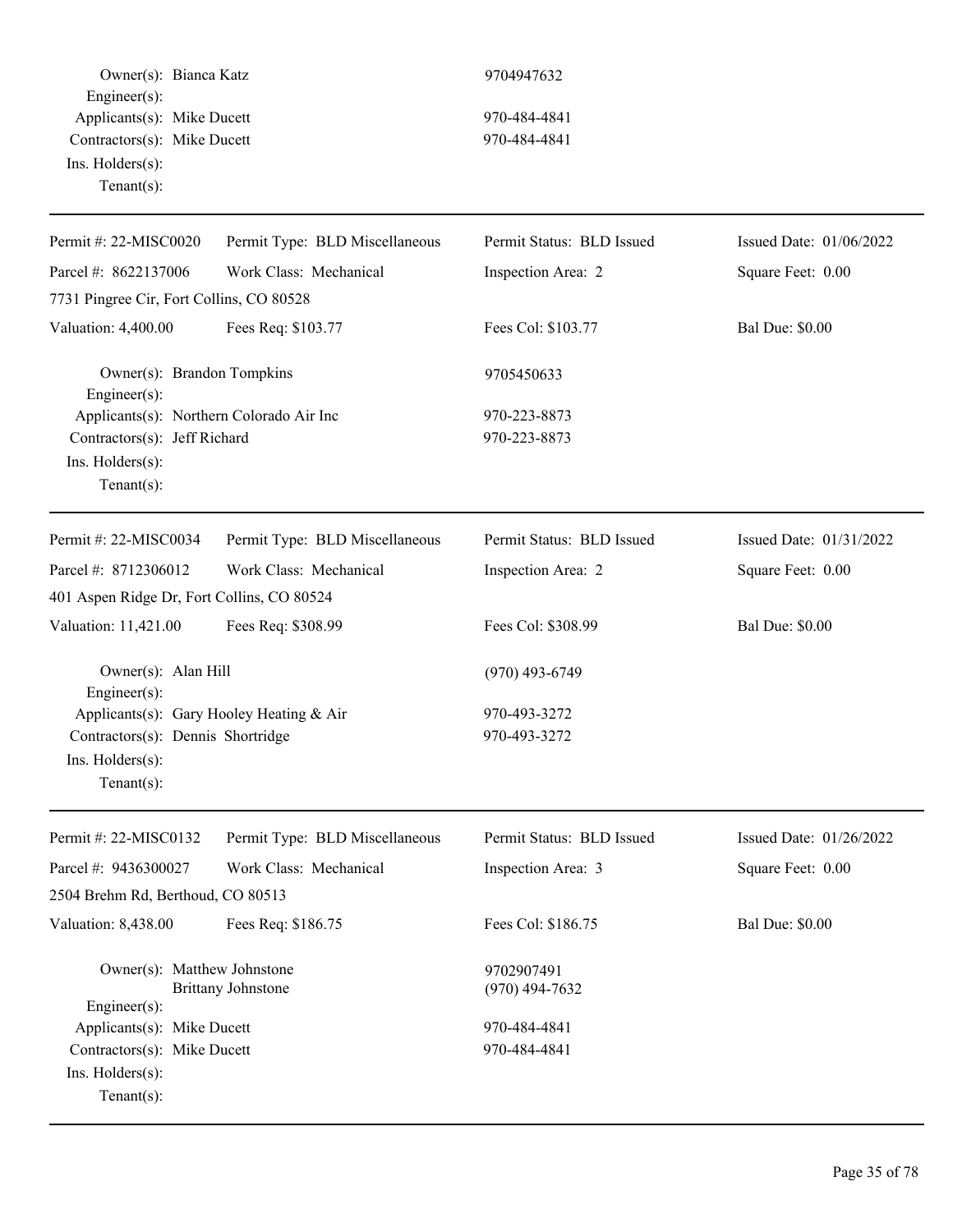| Permit #: 22-MISC0072                                                                                    | Permit Type: BLD Miscellaneous | Permit Status: BLD Issued    | Issued Date: 01/18/2022 |
|----------------------------------------------------------------------------------------------------------|--------------------------------|------------------------------|-------------------------|
| Parcel #: 9836127005                                                                                     | Work Class: Mechanical         | Inspection Area: 1           | Square Feet: 0.00       |
| 1011 Gregory Rd, Fort Collins, CO 80524                                                                  |                                |                              |                         |
| Valuation: 2,454.00                                                                                      | Fees Req: \$62.27              | Fees Col: \$62.27            | <b>Bal Due: \$0.00</b>  |
| Owner(s): Fred Zipp<br>Engineer(s):                                                                      |                                | $(970) 556 - 8210$           |                         |
| Applicants(s): Jeff Richard<br>Contractors(s): Jeff Richard<br>Ins. Holders(s):<br>Tenant $(s)$ :        |                                | 970-223-8873<br>970-223-8873 |                         |
| Permit #: 22-MISC0060                                                                                    | Permit Type: BLD Miscellaneous | Permit Status: BLD Issued    | Issued Date: 01/14/2022 |
| Parcel #: 8513109005<br>1327 Poplar St, Johnstown, CO 80534                                              | Work Class: Mechanical         | Inspection Area: 3           | Square Feet: 0.00       |
| Valuation: 4,000.00                                                                                      | Fees Req: \$143.02             | Fees Col: \$143.02           | <b>Bal Due: \$0.00</b>  |
| Owner(s): Gary Chitwood<br>Engineer(s):                                                                  |                                | $(970)$ 443-5234             |                         |
| Applicants(s): Northern Colorado Air Inc<br>Contractors(s):<br>Ins. Holders(s):<br>Tenant $(s)$ :        |                                | 970-223-8873                 |                         |
| Permit #: 22-MISC0078                                                                                    | Permit Type: BLD Miscellaneous | Permit Status: BLD LOC       | Issued Date: 01/19/2022 |
| Parcel #: 8831305014<br>1523 Country Club Rd, Fort Collins, CO 80524                                     | Work Class: Mechanical         | Inspection Area: 1           | Square Feet: 0.00       |
| Valuation: 2,792.79 Fees Req: \$62.27                                                                    |                                | Fees Col: \$62.27            | <b>Bal Due: \$0.00</b>  |
| Owner(s): Marilyn Pultz<br>Engineer $(s)$ :                                                              |                                | $(970)$ 224-9478             |                         |
| Applicants(s): Poudre Valley Air<br>Contractors(s): Robert Weisser<br>Ins. Holders(s):<br>Tenant $(s)$ : |                                | 970-493-2050<br>970-493-2050 |                         |
| Permit #: 22-MISC0018                                                                                    | Permit Type: BLD Miscellaneous | Permit Status: BLD Issued    | Issued Date: 01/05/2022 |
| Parcel #: 8622141082                                                                                     | Work Class: Mechanical         | Inspection Area: 2           | Square Feet: 0.00       |
| 5025 Harvest Moon Cir, Fort Collins, CO 80528                                                            |                                |                              |                         |
| Valuation: 5,756.65                                                                                      | Fees Req: \$124.51             | Fees Col: \$124.51           | <b>Bal Due: \$0.00</b>  |
| Owner(s): Brian O'Keefe<br>Engineer $(s)$ :                                                              |                                | 9702317857                   |                         |
| Applicants(s): Poudre Valley Air                                                                         |                                | 970-493-2050                 |                         |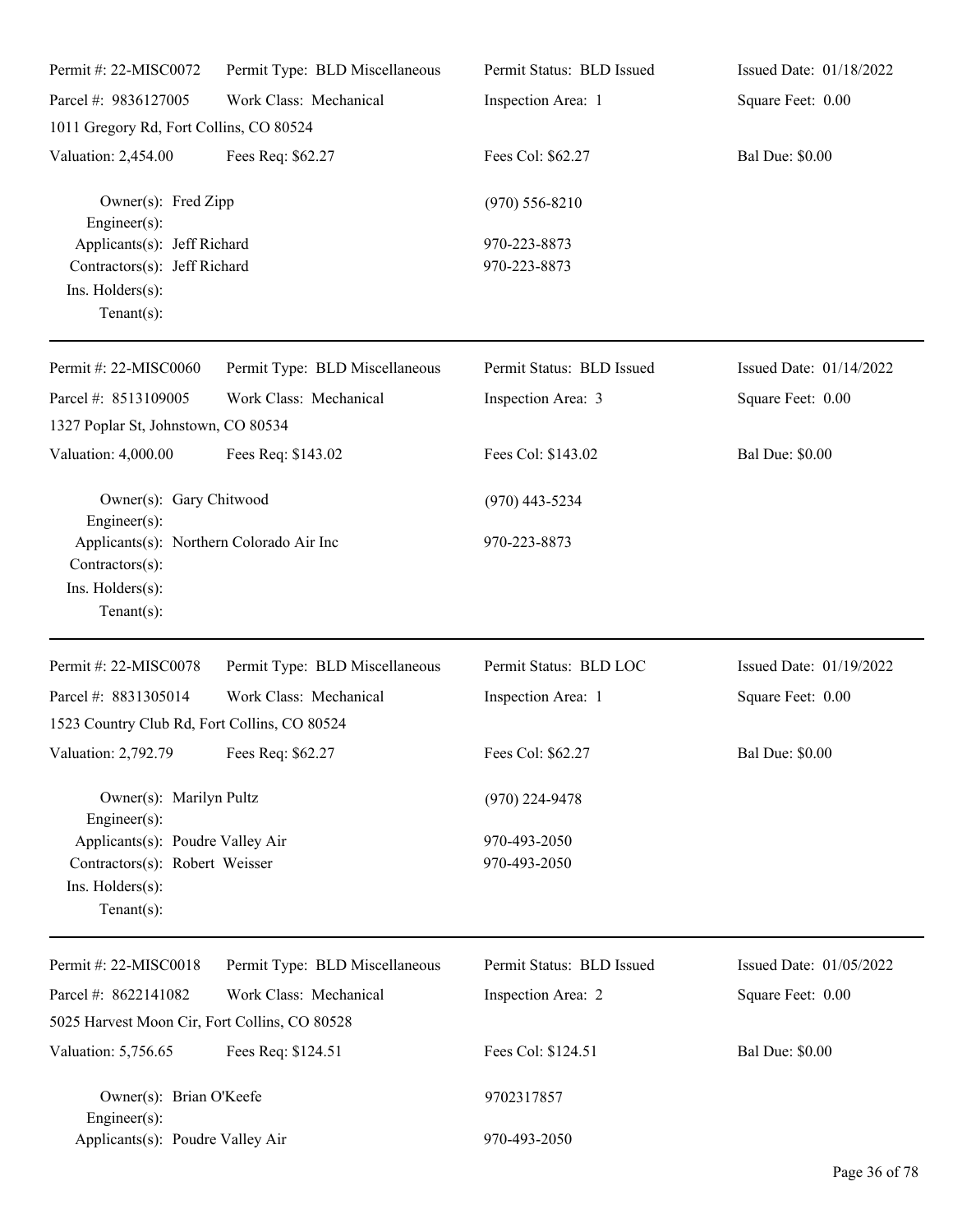| Contractors(s): Robert Weisser |  |
|--------------------------------|--|
| Ins. Holders(s):               |  |
| Tenant $(s)$ :                 |  |

| Permit#: 22-MISC0138                                                                      | Permit Type: BLD Miscellaneous                    | Permit Status: BLD Issued | Issued Date: 01/27/2022 |
|-------------------------------------------------------------------------------------------|---------------------------------------------------|---------------------------|-------------------------|
| Parcel #: 9704400026                                                                      | Work Class: Mechanical                            | Inspection Area: 1        | Square Feet: 0.00       |
| 831 N Taft Hill Rd, Fort Collins, CO 80521                                                |                                                   |                           |                         |
| Valuation: 17,400.00                                                                      | Fees Req: \$373.47                                | Fees Col: \$373.47        | <b>Bal Due: \$0.00</b>  |
| Owner(s): Allison Lindsay<br>Engineer(s):                                                 |                                                   | 5514270815                |                         |
| Applicants(s): Jason Shivo                                                                |                                                   | 9707757005                |                         |
| Contractors(s): Jason Shivo                                                               |                                                   | 9707757005                |                         |
| Ins. Holders(s):<br>Tenant $(s)$ :                                                        |                                                   |                           |                         |
| Permit #: 22-MISC0027                                                                     | Permit Type: BLD Miscellaneous                    | Permit Status: BLD Issued | Issued Date: 01/07/2022 |
| Parcel #: 1429410232                                                                      | Work Class: Mechanical                            | Inspection Area: 4        | Square Feet: 0.00       |
| 98 Choctaw, Lyons, CO 80540                                                               |                                                   |                           |                         |
| Valuation: 10,472.73                                                                      | Fees Req: \$228.24                                | Fees Col: \$228.24        | <b>Bal Due: \$0.00</b>  |
| Owner(s): Anita Lunt<br>$Engineering(s)$ :                                                |                                                   | 303-823-6200              |                         |
| Contractors(s): Mark Lancaster<br>Ins. Holders(s):<br>Tenant $(s)$ :                      | Applicants(s): JMP Heat Inc dba Lion Home Service | 9708972337<br>9705560544  |                         |
| Permit #: 21-MISC2659                                                                     | Permit Type: BLD Miscellaneous                    | Permit Status: BLD Issued | Issued Date: 01/19/2022 |
| Parcel #: 8707422002                                                                      | Work Class: Mechanical                            | Inspection Area: 2        | Square Feet: 0.00       |
| 1513 Webster Ct, Fort Collins, CO 80524                                                   |                                                   |                           |                         |
| Valuation: 12,800.00                                                                      | Fees Req: \$269.74                                | Fees Col: \$269.74        | <b>Bal Due: \$0.00</b>  |
| Owner(s): Gale Oberhoffer<br>$Engineering(s)$ :                                           |                                                   | 9706822063                |                         |
| Applicants(s): Dwayne Shawver<br>$Contractors(s)$ :<br>Ins. Holders(s):<br>Tenant $(s)$ : |                                                   | 970-532-0123              |                         |
| Permit #: 22-MISC0032                                                                     | Permit Type: BLD Miscellaneous                    | Permit Status: BLD LOC    | Issued Date: 01/10/2022 |
| Parcel #: 9709108002                                                                      | Work Class: Mechanical                            | Inspection Area: 2        | Square Feet: 0.00       |
| 502 Irish Dr, Fort Collins, CO 80521                                                      |                                                   |                           |                         |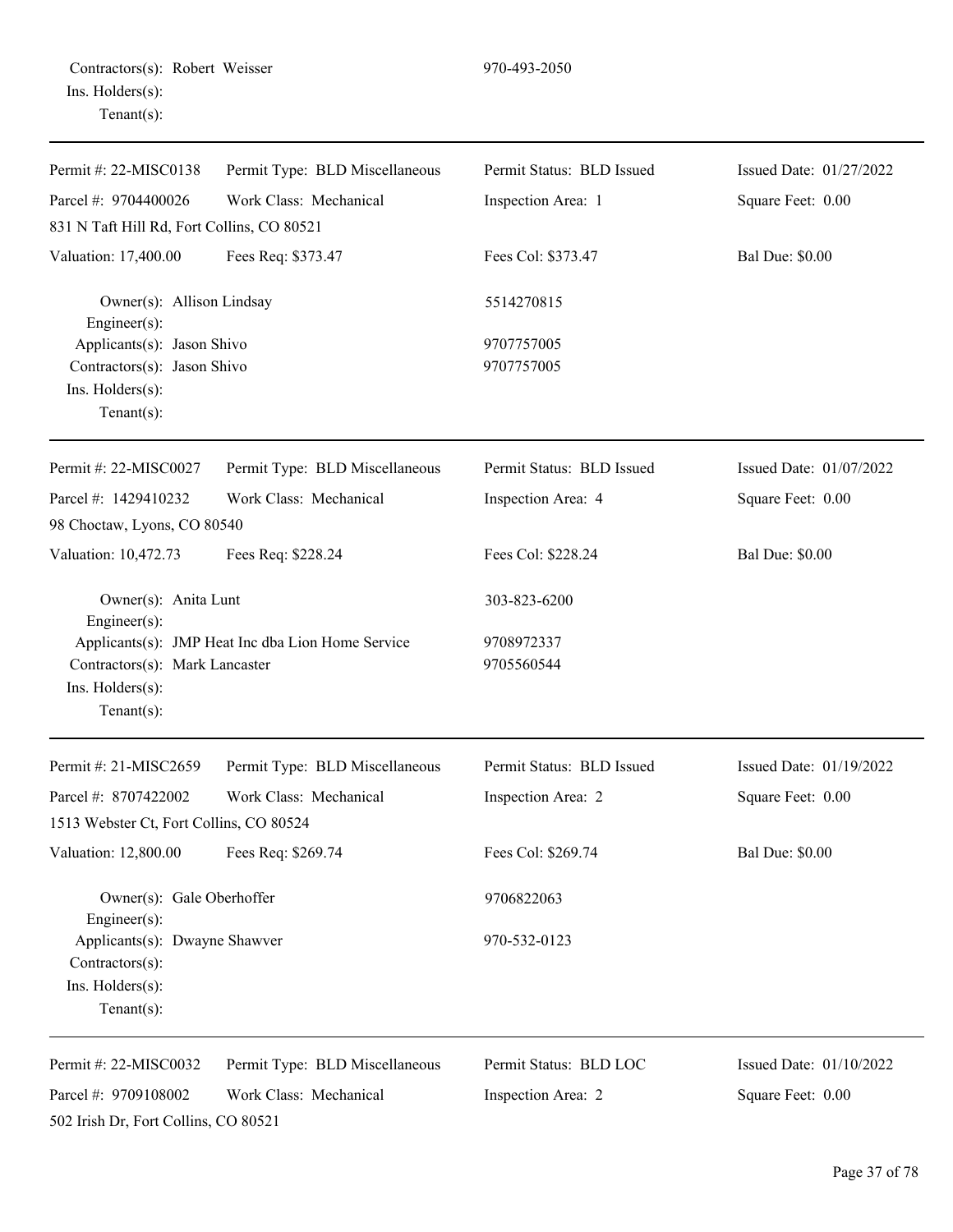| Valuation: 1,441.25                                                                                      | Fees Req: \$53.93              | Fees Col: \$53.93            | <b>Bal Due: \$0.00</b>  |
|----------------------------------------------------------------------------------------------------------|--------------------------------|------------------------------|-------------------------|
| Owner(s): John Raguse<br>Engineer(s):                                                                    |                                | $(970) 599 - 2972$           |                         |
| Applicants(s): Poudre Valley Air<br>Contractors(s): Robert Weisser<br>Ins. Holders(s):<br>Tenant $(s)$ : |                                | 970-493-2050<br>970-493-2050 |                         |
| Permit #: 22-MISC0025                                                                                    | Permit Type: BLD Miscellaneous | Permit Status: BLD Issued    | Issued Date: 01/07/2022 |
| Parcel #: 8805000020                                                                                     | Work Class: Mechanical         | Inspection Area: 1           | Square Feet: 0.00       |
| 2901 Falcon View Dr, Wellington, CO 80549                                                                |                                |                              |                         |
| Valuation: 8,435.93                                                                                      | Fees Req: \$186.75             | Fees Col: \$186.75           | <b>Bal Due: \$0.00</b>  |
| Owner(s): Stephen Martin<br>Engineer(s):                                                                 |                                | 970-215-4725                 |                         |
| Applicants(s): Glenn Frank                                                                               |                                | 970-484-4552                 |                         |
| Contractors(s): Glenn Frank<br>Ins. Holders(s):<br>Tenant $(s)$ :                                        |                                | 970-484-4552                 |                         |
| Permit #: 22-MISC0128                                                                                    | Permit Type: BLD Miscellaneous | Permit Status: BLD Issued    | Issued Date: 01/26/2022 |
| Parcel #: 9534408007                                                                                     | Work Class: Mechanical         | Inspection Area: 3           | Square Feet: 0.00       |
| 3907 Joni Ln, Loveland, CO 80537                                                                         |                                |                              |                         |
| Valuation: 10,060.00                                                                                     | Fees Req: \$228.24             | Fees Col: \$228.24           | <b>Bal Due: \$0.00</b>  |
| Owner(s): Adrian Martinez<br>$Engineering(s)$ :                                                          |                                | 970-646-3302                 |                         |
| Applicants(s): IMS Heating & Air Inc                                                                     |                                | 970-532-0123                 |                         |
| Contractors(s): Dwayne Shawver<br>Ins. Holders(s):<br>Tenant $(s)$ :                                     |                                | 970-532-0123                 |                         |
| Permit #: 22-MISC0139                                                                                    | Permit Type: BLD Miscellaneous | Permit Status: BLD Issued    | Issued Date: 01/27/2022 |
| Parcel #: 9704400026                                                                                     | Work Class: Mechanical         | Inspection Area: 1           | Square Feet: 0.00       |
| 831 N Taft Hill Rd, Fort Collins, CO 80521                                                               |                                |                              |                         |
| Valuation: 17,400.00                                                                                     | Fees Req: \$373.47             | Fees Col: \$373.47           | <b>Bal Due: \$0.00</b>  |
| Owner(s): Allison Lindsay<br>Engineer(s):                                                                |                                | 5514270815                   |                         |
| Applicants(s): Jason Shivo                                                                               |                                | 9707757005                   |                         |
| Contractors(s): Jason Shivo<br>Ins. Holders(s):<br>Tenant $(s)$ :                                        |                                | 9707757005                   |                         |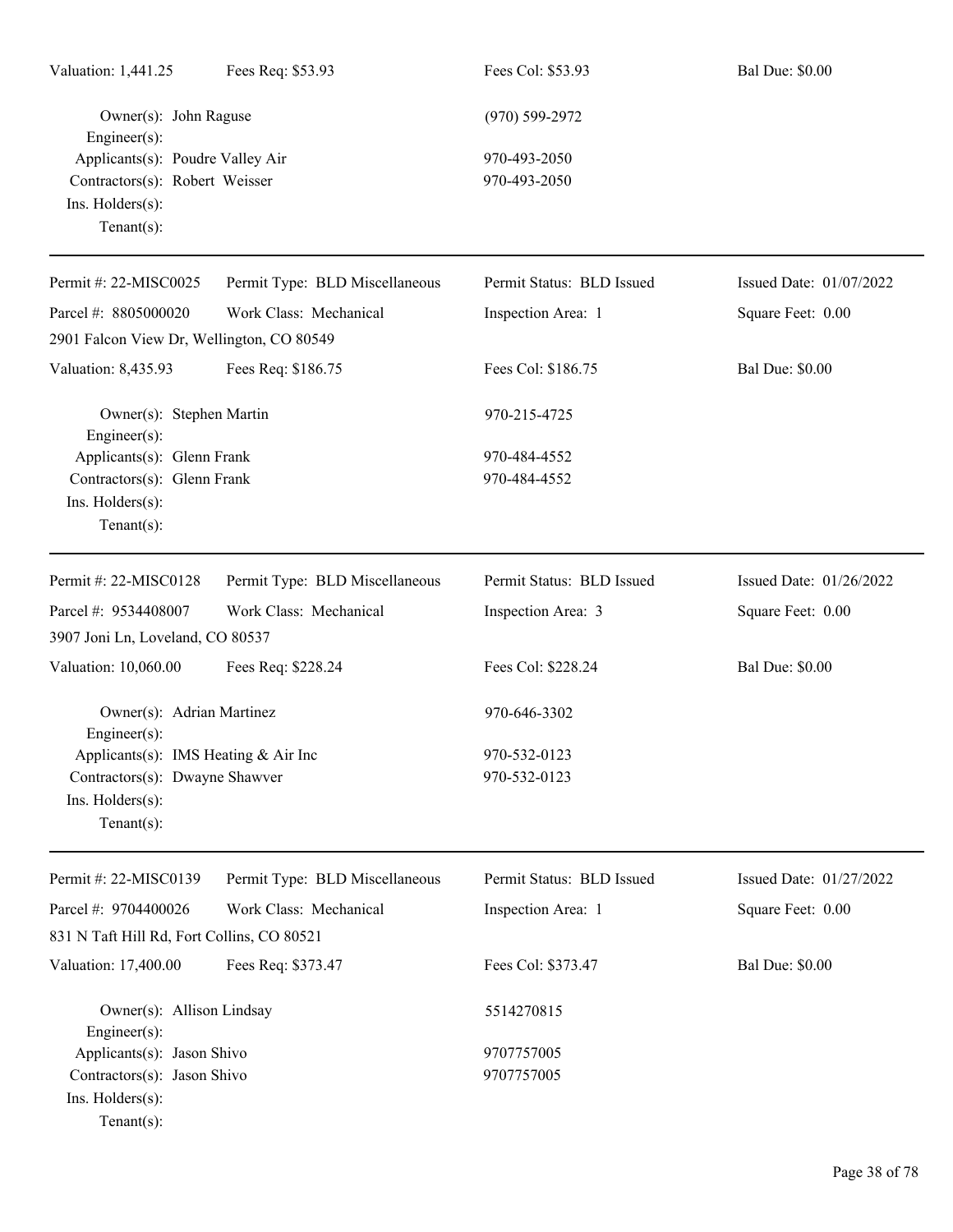| Permit #: 22-MISC0013                                                                                 | Permit Type: BLD Miscellaneous | Permit Status: BLD Issued    | Issued Date: 01/06/2022 |
|-------------------------------------------------------------------------------------------------------|--------------------------------|------------------------------|-------------------------|
| Parcel #: 9435205006                                                                                  | Work Class: Mechanical         | Inspection Area: 3           | Square Feet: 0.00       |
| 1048 Glenview Dr, Berthoud, CO 80513                                                                  |                                |                              |                         |
| Valuation: 1,685.00                                                                                   | Fees Req: \$53.93              | Fees Col: \$53.93            | <b>Bal Due: \$0.00</b>  |
| Owner(s): John Reilly<br>Engineer(s):                                                                 |                                | 303-664-5955                 |                         |
| Applicants(s): Beth Cullum<br>Contractors(s): Devin Cullum<br>Ins. Holders(s):<br>$Tenant(s)$ :       |                                | 970-484-4552<br>303-548-8128 |                         |
| Permit #: 22-MISC0046                                                                                 | Permit Type: BLD Miscellaneous | Permit Status: BLD Issued    | Issued Date: 01/12/2022 |
| Parcel #: 8614409006                                                                                  | Work Class: Plumbing           | Inspection Area: 2           | Square Feet: 0.00       |
| 5930 Nicklaus Dr, Fort Collins, CO 80528                                                              |                                |                              |                         |
| Valuation: 6,461.00                                                                                   | Fees Req: \$145.26             | Fees Col: \$145.26           | <b>Bal Due: \$0.00</b>  |
| Owner(s): Keith Harper<br>Engineer(s):                                                                |                                | $(970)$ 494-7632             |                         |
| Applicants(s): Mike Ducett<br>Contractors(s): Mike Ducett<br>Ins. $H$ olders $(s)$ :<br>$Tenant(s)$ : |                                | 970-484-4841<br>970-484-4841 |                         |
| Permit #: 22-MISC0082                                                                                 | Permit Type: BLD Miscellaneous | Permit Status: BLD Issued    | Issued Date: 01/19/2022 |
| Parcel #: 8831107009                                                                                  | Work Class: Plumbing           | Inspection Area: 1           | Square Feet: 0.00       |
| 1817 Cottonwood Point Dr, Fort Collins, CO 80524                                                      |                                |                              |                         |
| Valuation: 6,061.00                                                                                   | Fees Req: \$145.26             | Fees Col: \$145.26           | <b>Bal Due: \$0.00</b>  |
| Owner(s): Timothy Schwartz<br>Engineer(s):                                                            |                                | $(970)$ 494-7632             |                         |
| Applicants(s): Mike Ducett<br>Contractors(s): Mike Ducett<br>Ins. Holders(s):<br>$Tenant(s)$ :        |                                | 970-484-4841<br>970-484-4841 |                         |
| Permit #: 22-MISC0090                                                                                 | Permit Type: BLD Miscellaneous | Permit Status: BLD Issued    | Issued Date: 01/20/2022 |
| Parcel #: 9613306006                                                                                  | Work Class: Plumbing           | Inspection Area: 2           | Square Feet: 0.00       |
| 116 Victoria Dr, Fort Collins, CO 80525                                                               |                                |                              |                         |
| Valuation: 620.00                                                                                     | Fees Req: \$53.93              | Fees Col: \$53.93            | <b>Bal Due: \$0.00</b>  |
| Owner(s): Ryan Fitzpatrick<br>Engineer(s):                                                            |                                | 9702158619                   |                         |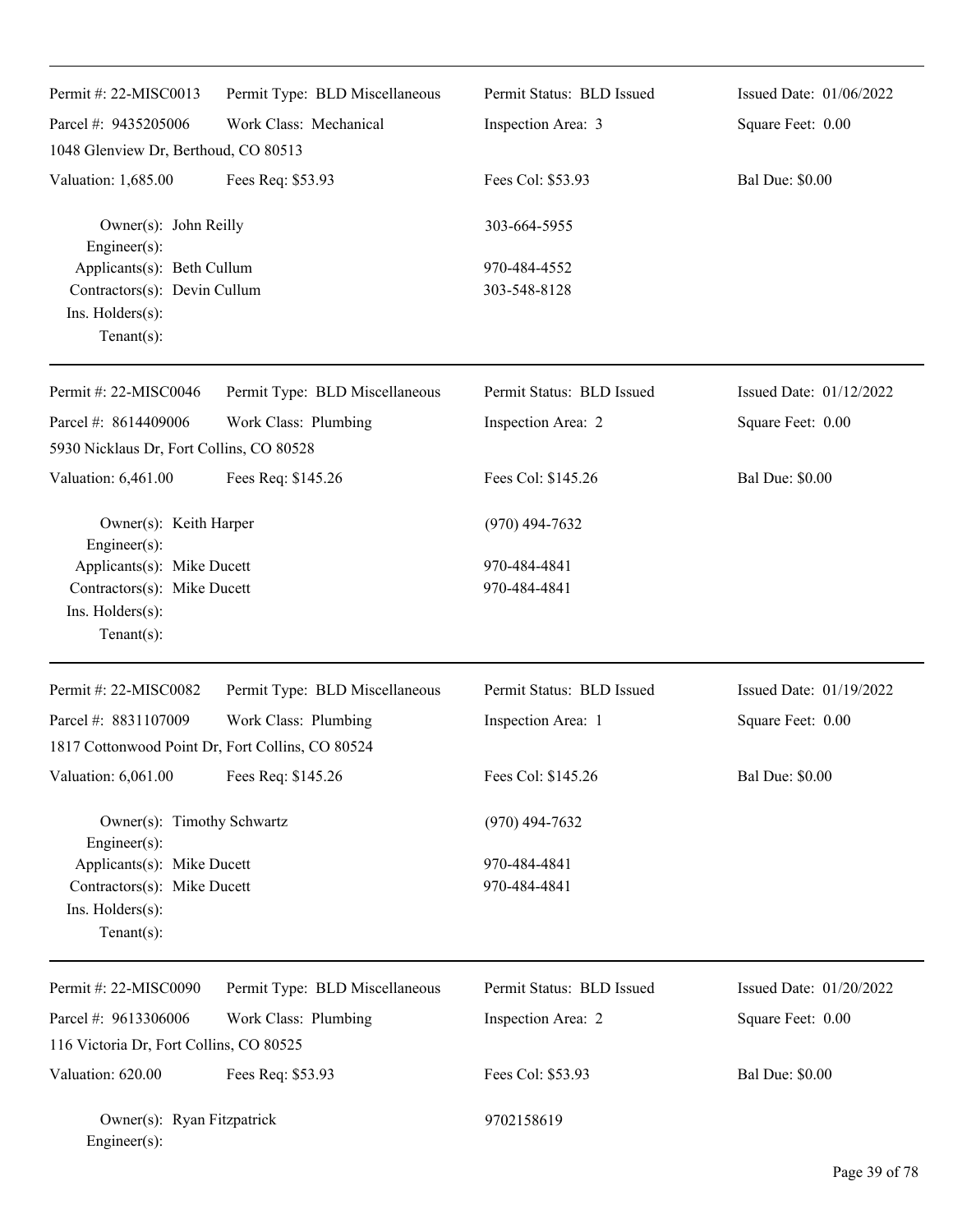Applicants(s): Hahn Plumbing & Heating Inc 970-484-7668 Hahn Plumbing & Heating Inc 970-484-7668 Contractors(s): Ins. Holders(s): Tenant(s):

| Permit #: 22-MISC0102                      | Permit Type: BLD Miscellaneous | Permit Status: BLD Issued | Issued Date: 01/24/2022 |
|--------------------------------------------|--------------------------------|---------------------------|-------------------------|
| Parcel #: 9704217007                       | Work Class: Plumbing           | Inspection Area: 1        | Square Feet: 0.00       |
| 1410 Ripple Ct, Fort Collins, CO 80521     |                                |                           |                         |
| Valuation: 7,575.00                        | Fees Req: \$166.00             | Fees Col: \$166.00        | <b>Bal Due: \$0.00</b>  |
| Owner(s): Mary Freese                      | Kenneth Freese Joint Trust     | 9705686805                |                         |
| Engineer(s):                               |                                | 9705686805                |                         |
| Applicants(s): Mike Ducett                 |                                | 970-484-4841              |                         |
| Contractors(s): Mike Ducett                |                                | 970-484-4841              |                         |
| Ins. Holders(s):                           |                                |                           |                         |
| Tenant $(s)$ :                             |                                |                           |                         |
| Permit #: 22-MISC0008                      | Permit Type: BLD Miscellaneous | Permit Status: BLD Issued | Issued Date: 01/05/2022 |
| Parcel #: 9636100047                       | Work Class: Plumbing           | Inspection Area: 2        | Square Feet: 0.00       |
| 866 E 57th St, Loveland, CO 80538          |                                |                           |                         |
| Valuation: 1,500.00                        | Fees Req: \$53.93              | Fees Col: \$53.93         | <b>Bal Due: \$0.00</b>  |
| Owner(s): Casey Kikendall<br>Engineer(s):  |                                | $(970)$ 316-2273          |                         |
| Applicants(s): Matthew Markle              | Brinda Hadeen                  | 9703080807<br>9707757321  |                         |
| Contractors(s):<br>Ins. Holders(s):        |                                |                           |                         |
| Tenant $(s)$ :                             |                                |                           |                         |
|                                            |                                |                           |                         |
| Permit #: 22-MISC0047                      | Permit Type: BLD Miscellaneous | Permit Status: BLD Issued | Issued Date: 01/12/2022 |
| Parcel #: 8614309009                       | Work Class: Plumbing           | Inspection Area: 2        | Square Feet: 0.00       |
| 5405 Taylor Ln, Fort Collins, CO 80528     |                                |                           |                         |
| Valuation: 4,612.00                        | Fees Req: \$103.77             | Fees Col: \$103.77        | <b>Bal Due: \$0.00</b>  |
| Owner(s): Brandon Carlucci<br>Engineer(s): |                                | 9705560027                |                         |
| Applicants(s): Mike Ducett                 |                                | 970-484-4841              |                         |
| Contractors(s): Mike Ducett                |                                | 970-484-4841              |                         |
| Ins. Holders(s):                           |                                |                           |                         |
| Tenant $(s)$ :                             |                                |                           |                         |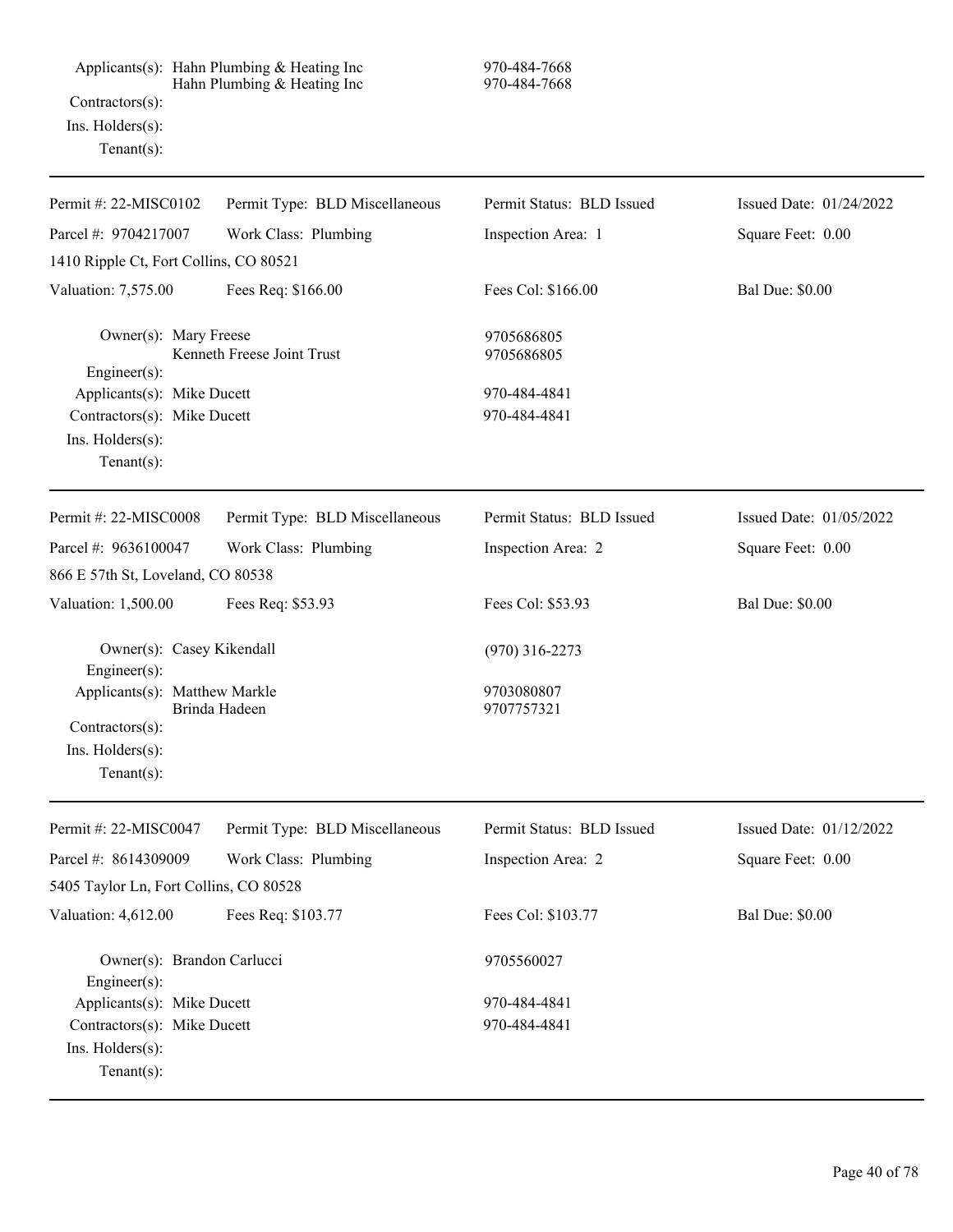| Permit #: 22-MISC0042                                                                                                                    | Permit Type: BLD Miscellaneous | Permit Status: BLD Issued              | Issued Date: 01/11/2022 |
|------------------------------------------------------------------------------------------------------------------------------------------|--------------------------------|----------------------------------------|-------------------------|
| Parcel #: 2534300012                                                                                                                     | Work Class: Plumbing           | Inspection Area: 4                     | Square Feet: 0.00       |
| 5000 E Highway 36, Estes Park, CO 80517                                                                                                  |                                |                                        |                         |
| Valuation: 15,430.00                                                                                                                     | Fees Req: \$391.97             | Fees Col: \$391.97                     | <b>Bal Due: \$0.00</b>  |
| Owner(s): Toni Brown<br>Engineer(s):                                                                                                     |                                | 415-589-1058                           |                         |
| Applicants(s): Byron Francis<br>Contractors(s): Byron Francis<br>Ins. Holders(s):<br>Tenant $(s)$ :                                      | <b>Byron Francis</b>           | 9702273622<br>9702273622<br>9702273622 |                         |
| Permit #: 22-MISC0153                                                                                                                    | Permit Type: BLD Miscellaneous | Permit Status: BLD Issued              | Issued Date: 01/31/2022 |
| Parcel #: 0701315703                                                                                                                     | Work Class: Plumbing           | Inspection Area: 1                     | Square Feet: 0.00       |
| 6021 Red Ridge Trl, Bellvue, CO 80512                                                                                                    |                                |                                        |                         |
| Valuation: 4,017.35                                                                                                                      | Fees Req: \$103.77             | Fees Col: \$103.77                     | <b>Bal Due: \$0.00</b>  |
| Owner(s): Andrew Orr<br>Engineer(s):                                                                                                     |                                | 9705567494                             |                         |
| Applicants(s): Glenn Frank                                                                                                               |                                | 970-484-4552                           |                         |
| Contractors(s): Glenn Frank<br>Ins. Holders(s):<br>Tenant $(s)$ :                                                                        |                                | 970-484-4552                           |                         |
| Permit #: 22-MISC0048                                                                                                                    | Permit Type: BLD Miscellaneous | Permit Status: BLD Issued              | Issued Date: 01/12/2022 |
| Parcel #: 8831309024                                                                                                                     | Work Class: Plumbing           | Inspection Area: 1                     | Square Feet: 0.00       |
| 2617 Greenmont Dr, Fort Collins, CO 80524                                                                                                |                                |                                        |                         |
| Valuation: 7,282.00                                                                                                                      | Fees Req: \$166.00             | Fees Col: \$166.00                     | <b>Bal Due: \$0.00</b>  |
| Owner(s): John Molenar<br>Engineer(s):<br>Applicants(s): Mike Ducett<br>Contractors(s): Mike Ducett<br>Ins. Holders(s):<br>$Tenant(s)$ : |                                | 970-484-4841<br>970-484-4841           |                         |
| Permit #: 22-MISC0095                                                                                                                    | Permit Type: BLD Miscellaneous | Permit Status: BLD Issued              | Issued Date: 01/21/2022 |
| Parcel #: 9836310021                                                                                                                     | Work Class: Plumbing           | Inspection Area: 1                     | Square Feet: 0.00       |
| 2115 Sage Dr, Fort Collins, CO 80524                                                                                                     |                                |                                        |                         |
| Valuation: 2,770.00                                                                                                                      | Fees Req: \$62.27              | Fees Col: \$62.27                      | <b>Bal Due: \$0.00</b>  |
| Owner(s): David Ellis<br>Engineer(s):                                                                                                    |                                | 9706820032                             |                         |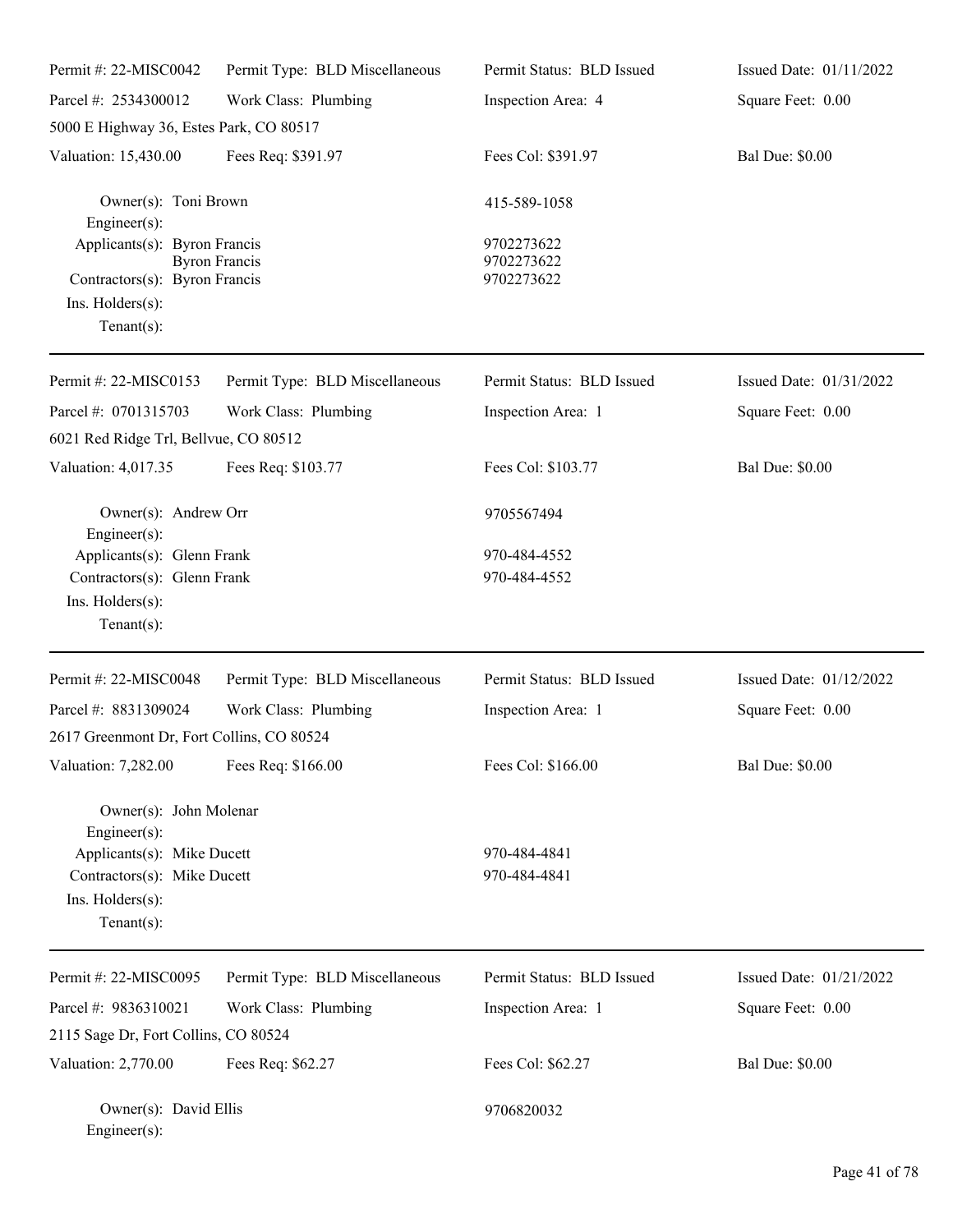| Permit #: 22-MISC0068                       | Permit Type: BLD Miscellaneous | Permit Status: BLD Issued | Issued Date: 01/18/2022 |
|---------------------------------------------|--------------------------------|---------------------------|-------------------------|
| Parcel #: 2504405013                        | Work Class: Re-roof            | Inspection Area: 4        | Square Feet: 0.00       |
| 3231 Circle Dr, Estes Park, CO 80517        |                                |                           |                         |
| Valuation: 10,743.00                        | Fees Req: \$266.73             | Fees Col: \$266.73        | <b>Bal Due: \$0.00</b>  |
| Owner(s): Kurt Johnson<br>Engineer(s):      |                                | $(970)$ 980-3442          |                         |
| Applicants(s): William Goldsberry Jr        |                                | 970-593-3080              |                         |
| Contractors(s): William Goldsberry Jr       |                                | 970-593-3080              |                         |
| Ins. Holders(s):                            |                                |                           |                         |
| $Tenant(s)$ :                               |                                |                           |                         |
| Permit #: 22-MISC0085                       | Permit Type: BLD Miscellaneous | Permit Status: BLD Issued | Issued Date: 01/19/2022 |
| Parcel #: 3535105005                        | Work Class: Re-roof            | Inspection Area: 4        | Square Feet: 0.00       |
| 806 Riverside Dr, Estes Park, CO 80517      |                                |                           |                         |
| Valuation: 3,330.00                         | Fees Req: \$124.62             | Fees Col: \$124.62        | <b>Bal Due: \$0.00</b>  |
| Owner(s): Alissa Anderson<br>Engineer(s):   |                                | 9704812152                |                         |
| Applicants(s): Misty Krebs                  |                                | 9708884763                |                         |
| Contractors(s): Misty Krebs                 |                                | 9708884763                |                         |
| Ins. Holders(s):                            |                                |                           |                         |
| $Tenant(s)$ :                               |                                |                           |                         |
| Permit #: 22-MISC0073                       | Permit Type: BLD Miscellaneous | Permit Status: BLD LOC    | Issued Date: 01/18/2022 |
| Parcel #: 8910000013                        | Work Class: Re-roof            | Inspection Area: 1        | Square Feet: 0.00       |
| 12257 N County Road 5, Wellington, CO 80549 |                                |                           |                         |
| Valuation: 6,000.00                         | Fees Req: \$167.43             | Fees Col: \$167.43        | <b>Bal Due: \$0.00</b>  |
| Owner(s): Johnny Hockaday<br>Engineer(s):   |                                | 9708259671                |                         |
| Applicants(s): Julie Stock                  |                                | 7197830309                |                         |
| Contractors(s): Joshua Vicars               |                                | 970-663-3400              |                         |
| Ins. Holders(s):                            |                                |                           |                         |
| Tenant $(s)$ :                              |                                |                           |                         |
| Permit #: 22-MISC0017                       | Permit Type: BLD Miscellaneous | Permit Status: BLD Issued | Issued Date: 01/05/2022 |
| Parcel #: 1626207005                        | Work Class: Re-roof            | Inspection Area: 4        | Square Feet: 0.00       |
|                                             |                                |                           |                         |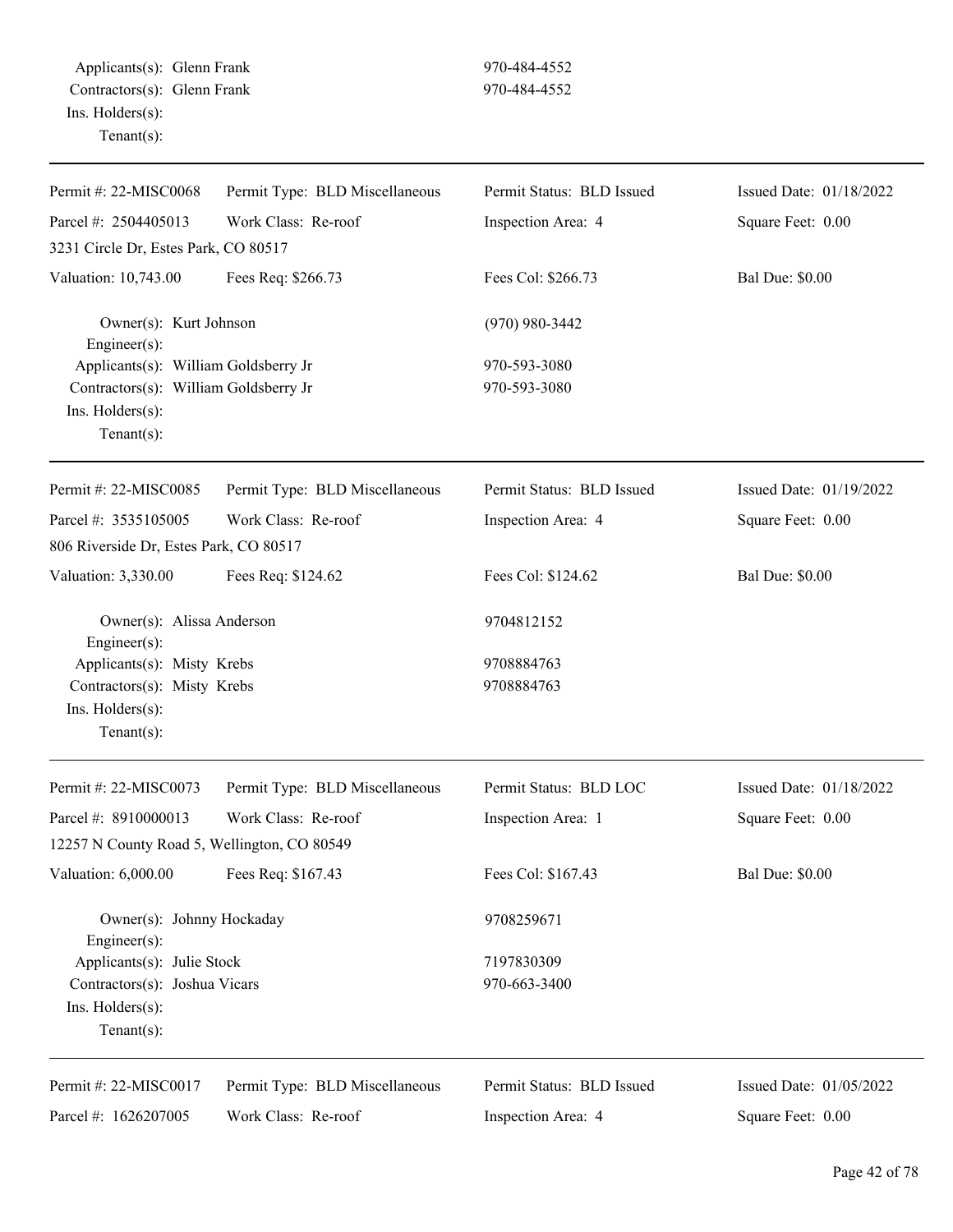| 196 Spruce Mountain Dr, Drake, CO 80515                                                         |                                                              |                              |                         |
|-------------------------------------------------------------------------------------------------|--------------------------------------------------------------|------------------------------|-------------------------|
| Valuation: 8,338.32                                                                             | Fees Req: \$224.98                                           | Fees Col: \$224.98           | <b>Bal Due: \$0.00</b>  |
| Owner(s): Sarah Seipp<br>Engineer(s):                                                           |                                                              | 9706630249                   |                         |
| Contractors(s):<br>Ins. Holders(s):<br>Tenant $(s)$ :                                           | Applicants(s): Marrick Industries LLC dba Elite Construction | 720-446-9633                 |                         |
| Permit #: 22-MISC0039                                                                           | Permit Type: BLD Miscellaneous                               | Permit Status: BLD Issued    | Issued Date: 01/11/2022 |
| Parcel #: 0636205033                                                                            | Work Class: Re-roof                                          | Inspection Area: 2           | Square Feet: 0.00       |
| 5201 Glade Rd, Loveland, CO 80538                                                               |                                                              |                              |                         |
| Valuation: 3,600.00                                                                             | Fees Req: \$125.70                                           | Fees Col: \$125.70           | <b>Bal Due: \$0.00</b>  |
| Owner(s): Lawrence Orto<br>Engineer(s):                                                         |                                                              | $(970)$ 663-9178             |                         |
| Contractors(s): Darcey Gunn<br>Ins. Holders(s):<br>$Tenant(s)$ :                                | Applicants(s): 5 Star Roofing Home Improvement               | 970-663-0110<br>970-663-0110 |                         |
| Permit #: 22-MISC0124                                                                           | Permit Type: BLD Miscellaneous                               | Permit Status: BLD Issued    | Issued Date: 01/26/2022 |
| Parcel #: 9401000034                                                                            | Work Class: Re-roof                                          | Inspection Area: 3           | Square Feet: 0.00       |
| 796 Abrams Way, Loveland, CO 80537                                                              |                                                              |                              |                         |
| Valuation: 23,215.00                                                                            | Fees Req: \$525.45                                           | Fees Col: \$525.45           | <b>Bal Due: \$0.00</b>  |
| $Engineering(s)$ :                                                                              | Owner(s): Samaritan Properties LLC                           |                              |                         |
| Applicants(s): Larissa Sweet<br>Contractors(s): Pat Sweet<br>Ins. Holders(s):<br>Tenant $(s)$ : |                                                              | 9703718975<br>9703718975     |                         |
| Permit #: 22-MISC0023                                                                           | Permit Type: BLD Miscellaneous                               | Permit Status: BLD Issued    | Issued Date: 01/06/2022 |
| Parcel #: 8621105004                                                                            | Work Class: Re-roof                                          | Inspection Area: 2           | Square Feet: 0.00       |
| 7919 Eagle Ranch Rd, Fort Collins, CO 80528                                                     |                                                              |                              |                         |
| Valuation: 23,888.00                                                                            | Fees Req: \$528.16                                           | Fees Col: \$528.16           | <b>Bal Due: \$0.00</b>  |
| Owner(s): Mark Kramer<br>Engineer(s):                                                           | Carolyn Kramer                                               | 9702266148                   |                         |
| Applicants(s): Cami Bowker<br><b>Bob Bellitt</b><br>Contractors(s):                             |                                                              | 303-466-7386                 |                         |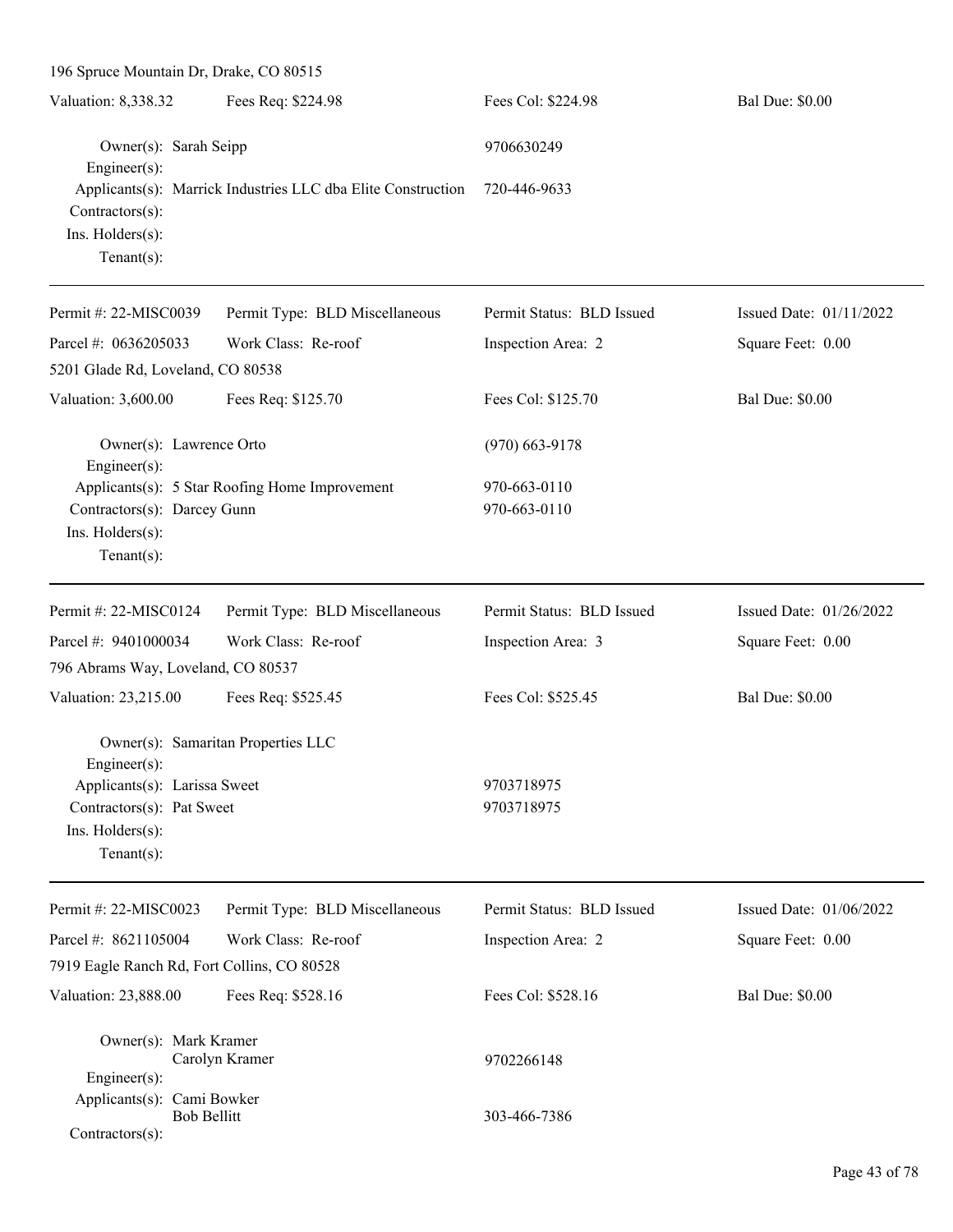Ins. Holders(s): Tenant(s):

| Permit #: 22-MISC0091                                                                             | Permit Type: BLD Miscellaneous | Permit Status: BLD Issued                  | Issued Date: 01/20/2022 |
|---------------------------------------------------------------------------------------------------|--------------------------------|--------------------------------------------|-------------------------|
| Parcel #: 9826000009                                                                              | Work Class: Re-roof            | Inspection Area: 1                         | Square Feet: 0.00       |
| 2704 N Shields St #3, Fort Collins, CO 80524                                                      |                                |                                            |                         |
| Valuation: 8,000.00                                                                               | Fees Req: \$207.57             | Fees Col: \$207.57                         | <b>Bal Due: \$0.00</b>  |
| Owner(s): Kathy Eichman<br>Engineer $(s)$ :                                                       |                                | 9706915831                                 |                         |
| Applicants(s): Wolf Roofing<br>Contractors(s):<br>Ins. Holders(s):<br>Tenant $(s)$ :              | <b>Bridgette Gruenstein</b>    | 970-493-7472<br>9706900958                 |                         |
| Permit #: 22-MISC0063                                                                             | Permit Type: BLD Miscellaneous | Permit Status: BLD Issued                  | Issued Date: 01/18/2022 |
| Parcel #: 8926000006<br>9200 N County Road 5, Wellington, CO 80549                                | Work Class: Re-roof            | Inspection Area: 1                         | Square Feet: 0.00       |
| Valuation: 41,809.00                                                                              | Fees Req: \$810.96             | Fees Col: \$810.96                         | <b>Bal Due: \$0.00</b>  |
| Owner(s): Gary Smith<br>Engineer $(s)$ :                                                          |                                | $(970)$ 568-3156                           |                         |
| Applicants(s): Gary Smith<br>Gary Smith<br>Contractors(s):<br>Ins. Holders(s):<br>Tenant $(s)$ :  |                                | $(970)$ 568-3156<br>$(970)$ 568-3156       |                         |
| Permit #: 22-MISC0055                                                                             | Permit Type: BLD Miscellaneous | Permit Status: BLD LOC                     | Issued Date: 01/14/2022 |
| Parcel #: 9829307015                                                                              | Work Class: Re-roof            | Inspection Area: 1                         | Square Feet: 0.00       |
| 3416 Loch Lomond Ct, Laporte, CO 80535                                                            |                                |                                            |                         |
| Valuation: 6,700.00                                                                               | Fees Req: \$186.31             | Fees Col: \$186.31                         | <b>Bal Due: \$0.00</b>  |
| Owner(s): Bridgette Masters<br>Engineer(s):                                                       |                                | $(970)$ 388-5959                           |                         |
| Applicants(s): Wolf Roofing<br>Contractors(s): Jeffrey Wolf<br>Ins. Holders(s):<br>Tenant $(s)$ : | <b>Bridgette Gruenstein</b>    | 970-493-7472<br>9706900958<br>970-493-7472 |                         |
| Permit #: 22-MISC0157                                                                             | Permit Type: BLD Miscellaneous | Permit Status: BLD Issued                  | Issued Date: 01/31/2022 |
| Parcel #: 9531210010                                                                              | Work Class: Re-roof            | Inspection Area: 3                         | Square Feet: 0.00       |
| 6114 Kelly Beth Ct, Loveland, CO 80537                                                            |                                |                                            |                         |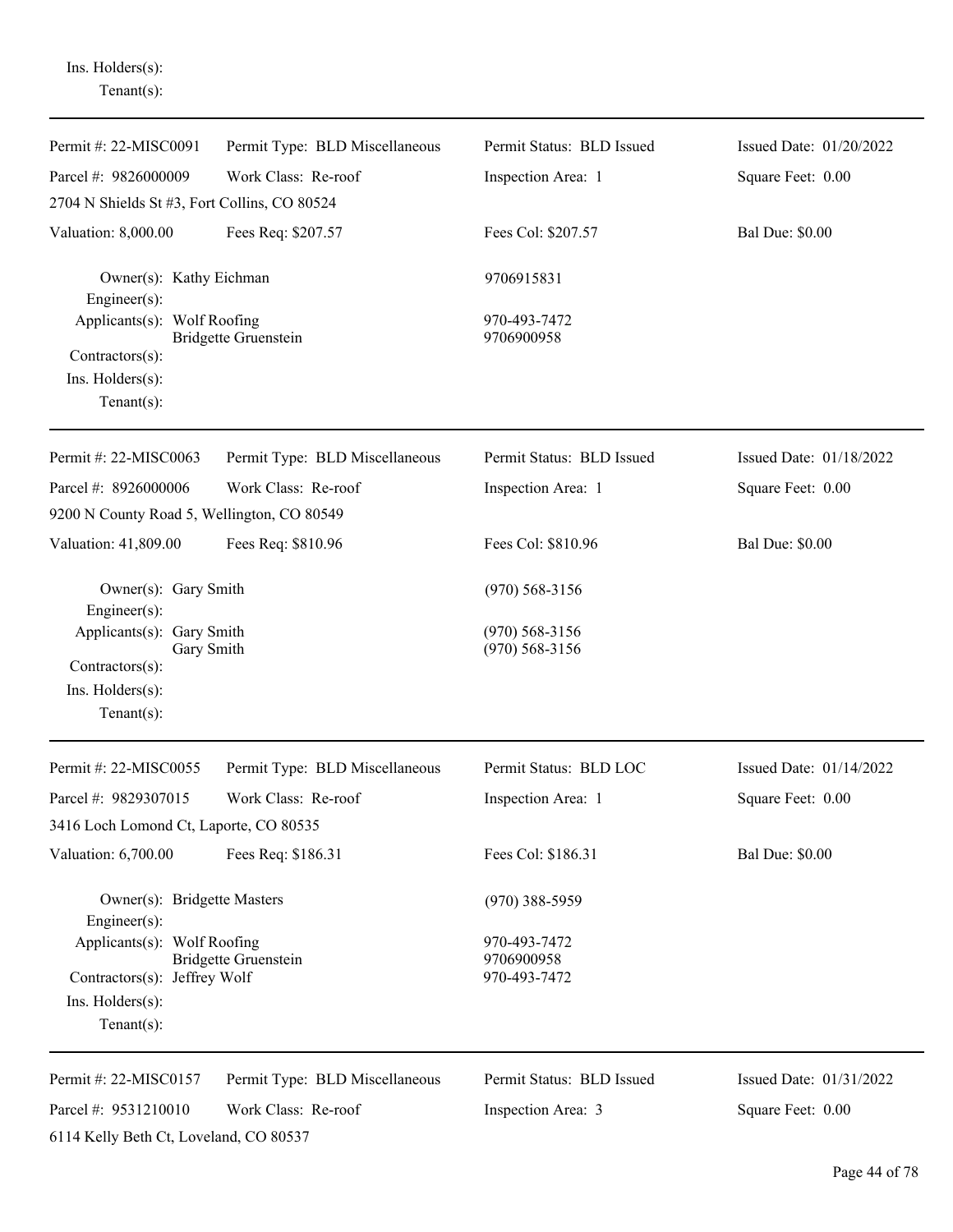| Valuation: 28,271.05                          | Fees Req: \$607.65                                | Fees Col: \$607.65        | <b>Bal Due: \$0.00</b>  |
|-----------------------------------------------|---------------------------------------------------|---------------------------|-------------------------|
| Owner(s): Tracy Ireland<br>Engineer(s):       |                                                   | 9703716080                |                         |
| Applicants(s): Josue Jasso                    |                                                   | 3039150398                |                         |
| Contractors(s): Raul Rocha                    |                                                   | 303-274-1111              |                         |
| Ins. Holders(s):                              |                                                   |                           |                         |
| Tenant $(s)$ :                                |                                                   |                           |                         |
| Permit #: 22-MISC0146                         | Permit Type: BLD Miscellaneous                    | Permit Status: BLD Issued | Issued Date: 01/27/2022 |
| Parcel #: 8722105023                          | Work Class: Re-roof                               | Inspection Area: 2        | Square Feet: 0.00       |
| 1701 Carriage Rd, Fort Collins, CO 80525      |                                                   |                           |                         |
| Valuation: 15,000.00                          | Fees Req: \$348.02                                | Fees Col: \$348.02        | <b>Bal Due: \$0.00</b>  |
| Owner(s): Liz Mcgeehan<br>Engineer $(s)$ :    |                                                   | $(407)$ 429-9796          |                         |
| Applicants(s): Courtney Stoffel               |                                                   | 970-888-1699              |                         |
| Contractors(s): Courtney Stoffel              |                                                   | 970-888-1699              |                         |
| Ins. Holders(s):<br>Tenant $(s)$ :            |                                                   |                           |                         |
|                                               |                                                   |                           |                         |
| Permit #: 22-MISC0133                         | Permit Type: BLD Miscellaneous                    | Permit Status: BLD LOC    | Issued Date: 01/26/2022 |
| Parcel #: 9733100030                          | Work Class: Re-roof                               | Inspection Area: 2        | Square Feet: 0.00       |
|                                               | 2300 W County Road 38e 22, Fort Collins, CO 80526 |                           |                         |
| Valuation: 7,554.53                           | Fees Req: \$205.79                                | Fees Col: \$205.79        | <b>Bal Due: \$0.00</b>  |
| Owner(s): Casey Pryor                         |                                                   | $(928)$ 242-8728          |                         |
| $Engineer(s)$ :<br>Applicants(s): Ian Davis   |                                                   | $(720) 585 - 5192$        |                         |
| Contractors(s): Ian Davis                     |                                                   | $(720) 585 - 5192$        |                         |
| Ins. Holders(s):                              |                                                   |                           |                         |
| Tenant $(s)$ :                                |                                                   |                           |                         |
| Permit #: 22-MISC0103                         | Permit Type: BLD Miscellaneous                    | Permit Status: BLD Issued | Issued Date: 01/24/2022 |
| Parcel #: 8922000006                          | Work Class: Re-roof                               | Inspection Area: 1        | Square Feet: 0.00       |
| 9974 NE Frontage Rd, Wellington, CO 80549     |                                                   |                           |                         |
| Valuation: 39,400.00                          | Fees Req: \$778.39                                | Fees Col: \$778.39        | <b>Bal Due: \$0.00</b>  |
| Owner(s): Richard Poche<br>$Engineering(s)$ : |                                                   | 9705687059                |                         |
| Applicants(s): Brad Da Vault                  |                                                   | 970-568-3793              |                         |
| Contractors(s): Brad Da Vault                 |                                                   | 970-568-3793              |                         |
| Ins. Holders(s):                              |                                                   |                           |                         |
| Tenant $(s)$ :                                |                                                   |                           |                         |
|                                               |                                                   |                           |                         |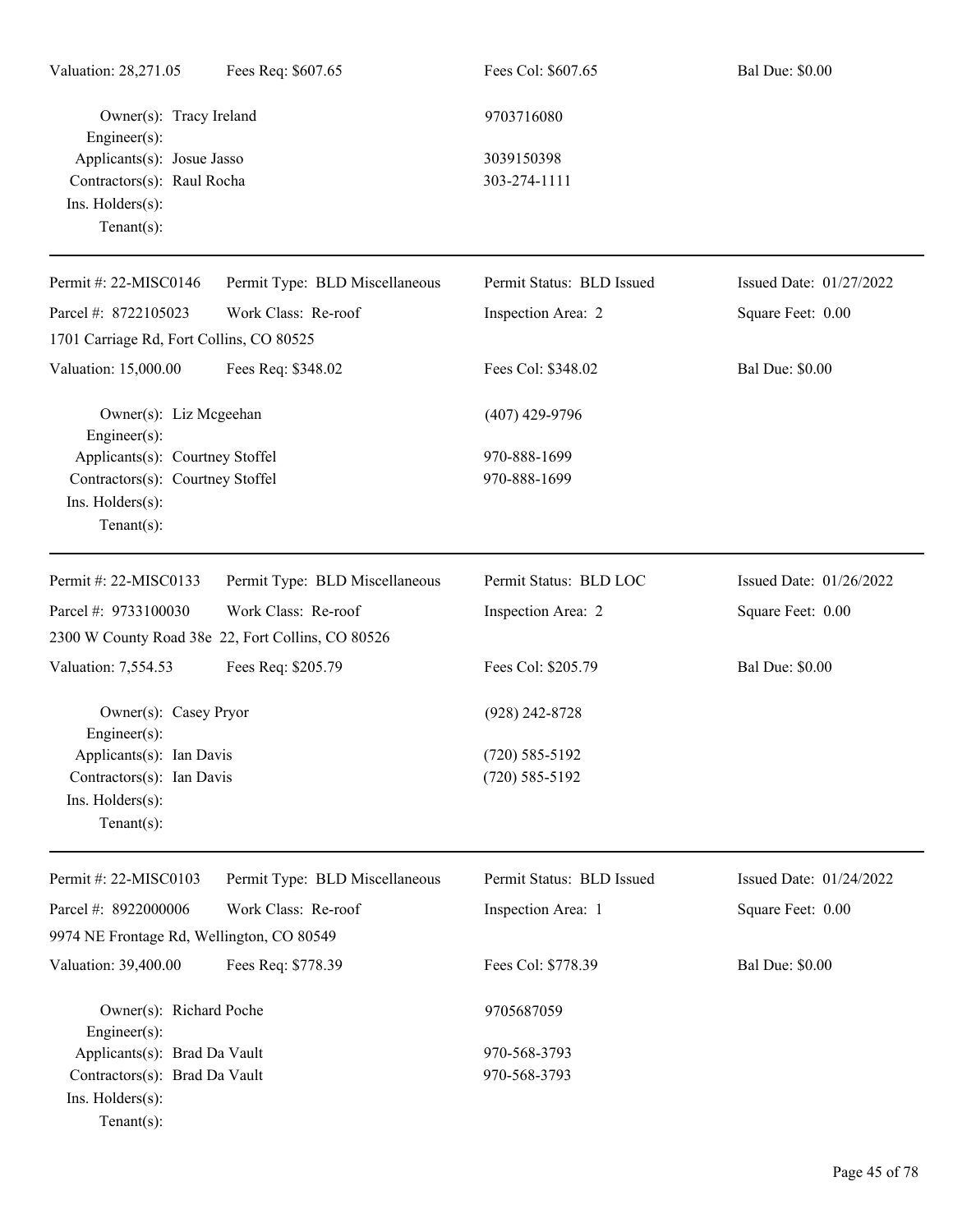| Permit #: 22-MISC0028                                                                                              | Permit Type: BLD Miscellaneous               | Permit Status: BLD Issued    | Issued Date: 01/10/2022 |
|--------------------------------------------------------------------------------------------------------------------|----------------------------------------------|------------------------------|-------------------------|
| Parcel #: 1635206008                                                                                               | Work Class: Re-roof                          | Inspection Area: 4           | Square Feet: 0.00       |
| 237 Wolf Dr, Drake, CO 80515                                                                                       |                                              |                              |                         |
| Valuation: 5,684.00                                                                                                | Fees Req: \$166.17                           | Fees Col: \$166.17           | <b>Bal Due: \$0.00</b>  |
| Owner(s): Patricia Robinson<br>Engineer(s):                                                                        |                                              | $(719)$ 433-1950             |                         |
| Applicants(s): William Goldsberry Jr<br>Contractors(s): William Goldsberry Jr<br>Ins. Holders(s):<br>$Tenant(s)$ : |                                              | 970-593-3080<br>970-593-3080 |                         |
| Permit #: 22-MISC0150                                                                                              | Permit Type: BLD Miscellaneous               | Permit Status: BLD Issued    | Issued Date: 01/31/2022 |
| Parcel #: 0514000015                                                                                               | Work Class: Re-roof                          | Inspection Area: 3           | Square Feet: 0.00       |
| 755 N County Road 29, Loveland, CO 80537                                                                           |                                              |                              |                         |
| Valuation: 11,568.00                                                                                               | Fees Req: \$286.10                           | Fees Col: \$286.10           | <b>Bal Due: \$0.00</b>  |
| Owner(s): Robin Bonn<br>Engineer(s):                                                                               |                                              | $(970)$ 669-1233             |                         |
| Applicants(s): Wes Hill<br>Contractors(s): Wes Hill<br>Ins. Holders(s):<br>$Tenant(s)$ :                           |                                              | 970-667-6777<br>970-667-6777 |                         |
| Permit #: 22-MISC0147                                                                                              | Permit Type: BLD Miscellaneous               | Permit Status: BLD Issued    | Issued Date: 01/28/2022 |
| Parcel #: 8623106004                                                                                               | Work Class: Re-roof                          | Inspection Area: 2           | Square Feet: 0.00       |
| 5804 Park Ridge Ct, Fort Collins, CO 80528                                                                         |                                              |                              |                         |
| Valuation: 28,595.00                                                                                               | Fees Req: \$608.93                           | Fees Col: \$608.93           | <b>Bal Due: \$0.00</b>  |
| Owner(s): Richard Strick<br>Engineer(s):                                                                           |                                              | $(970)$ 217-6077             |                         |
| Contractors(s): Brad Evans<br>Ins. Holders(s):<br>Tenant $(s)$ :                                                   | Applicants(s): Advanced Roofing Technologies | 970-663-0203<br>970-663-0203 |                         |
| Permit #: 22-MISC0080                                                                                              | Permit Type: BLD Miscellaneous               | Permit Status: BLD LOC       | Issued Date: 01/19/2022 |
| Parcel #: 9836400013                                                                                               | Work Class: Re-roof                          | Inspection Area: 1           | Square Feet: 0.00       |
| 733 Country Club Rd, Fort Collins, CO 80524                                                                        |                                              |                              |                         |
| Valuation: 5,800.00                                                                                                | Fees Req: \$166.64                           | Fees Col: \$166.64           | <b>Bal Due: \$0.00</b>  |
| Owner(s): Haywood Bartlett<br>Engineer(s):                                                                         |                                              | 7208100970                   |                         |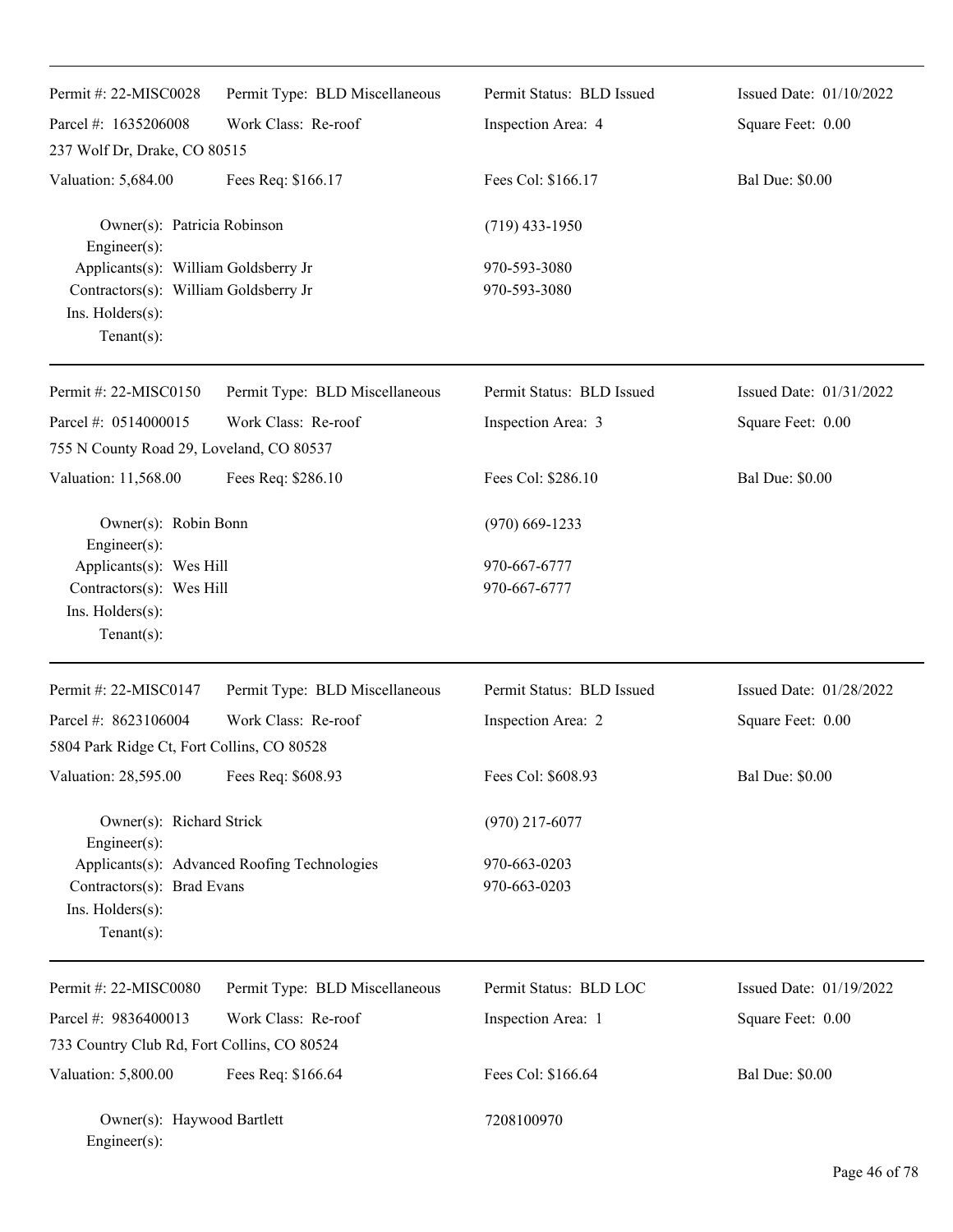| Permit #: 22-MISC0069                                                                                                                                            | Permit Type: BLD Miscellaneous                 | Permit Status: BLD LOC                 | Issued Date: 01/18/2022 |
|------------------------------------------------------------------------------------------------------------------------------------------------------------------|------------------------------------------------|----------------------------------------|-------------------------|
| Parcel #: 9430405002                                                                                                                                             | Work Class: Re-roof                            | Inspection Area: 3                     | Square Feet: 0.00       |
| 4412 Meining Rd, Berthoud, CO 80513                                                                                                                              |                                                |                                        |                         |
| Valuation: 10,870.00                                                                                                                                             | Fees Req: \$267.23                             | Fees Col: \$267.23                     | <b>Bal Due: \$0.00</b>  |
| Owner(s): James Kelly<br>Engineer(s):                                                                                                                            |                                                | $(303)$ 263-7630                       |                         |
| Applicants(s): Darrell Tymoczko                                                                                                                                  |                                                | 303-857-5775                           |                         |
| Contractors(s): Darrell Tymoczko<br>Ins. Holders(s):<br>Tenant $(s)$ :                                                                                           |                                                | 303-857-5775                           |                         |
| Permit #: 21-MISC2845                                                                                                                                            | Permit Type: BLD Miscellaneous                 | Permit Status: BLD Issued              | Issued Date: 01/03/2022 |
| Parcel #: 9819206022                                                                                                                                             | Work Class: Re-roof                            | Inspection Area: 1                     | Square Feet: 0.00       |
| 4912 Pueblo Dr, Laporte, CO 80535                                                                                                                                |                                                |                                        |                         |
| Valuation: 6,600.00                                                                                                                                              | Fees Req: \$185.90                             | Fees Col: \$185.90                     | <b>Bal Due: \$0.00</b>  |
| Owner(s): Victoria Mcdonald<br>Engineer(s):<br>Applicants(s): Anchor Roofing LLC<br>Contractors(s): Jeramiah Larsen<br>Ins. $H$ olders $(s)$ :<br>Tenant $(s)$ : | Anchor Roofing LLC                             | 9706926037<br>9706926037<br>9706660321 |                         |
| Permit #: 22-MISC0137                                                                                                                                            | Permit Type: BLD Miscellaneous                 | Permit Status: BLD Issued              | Issued Date: 01/27/2022 |
| Parcel #: 9731109004                                                                                                                                             | Work Class: Re-roof                            | Inspection Area: 2                     | Square Feet: 0.00       |
| 3621 Soderburg Dr, Fort Collins, CO 80526                                                                                                                        |                                                |                                        |                         |
| Valuation: 10,331.83                                                                                                                                             | Fees Req: \$265.08                             | Fees Col: \$265.08                     | <b>Bal Due: \$0.00</b>  |
| Owner(s): Karen Wirth<br>Engineer(s):                                                                                                                            |                                                | 9708173805                             |                         |
| Contractors(s): David Prestwich<br>Ins. Holders(s):<br>Tenant $(s)$ :                                                                                            | Applicants(s): Stone Creek Roofing & Exteriors | 3037725700<br>303-772-5700             |                         |
| Permit #: 22-MISC0106                                                                                                                                            | Permit Type: BLD Miscellaneous                 | Permit Status: BLD Issued              | Issued Date: 01/24/2022 |
| Parcel #: 9531210005                                                                                                                                             | Work Class: Re-roof                            | Inspection Area: 3                     | Square Feet: 0.00       |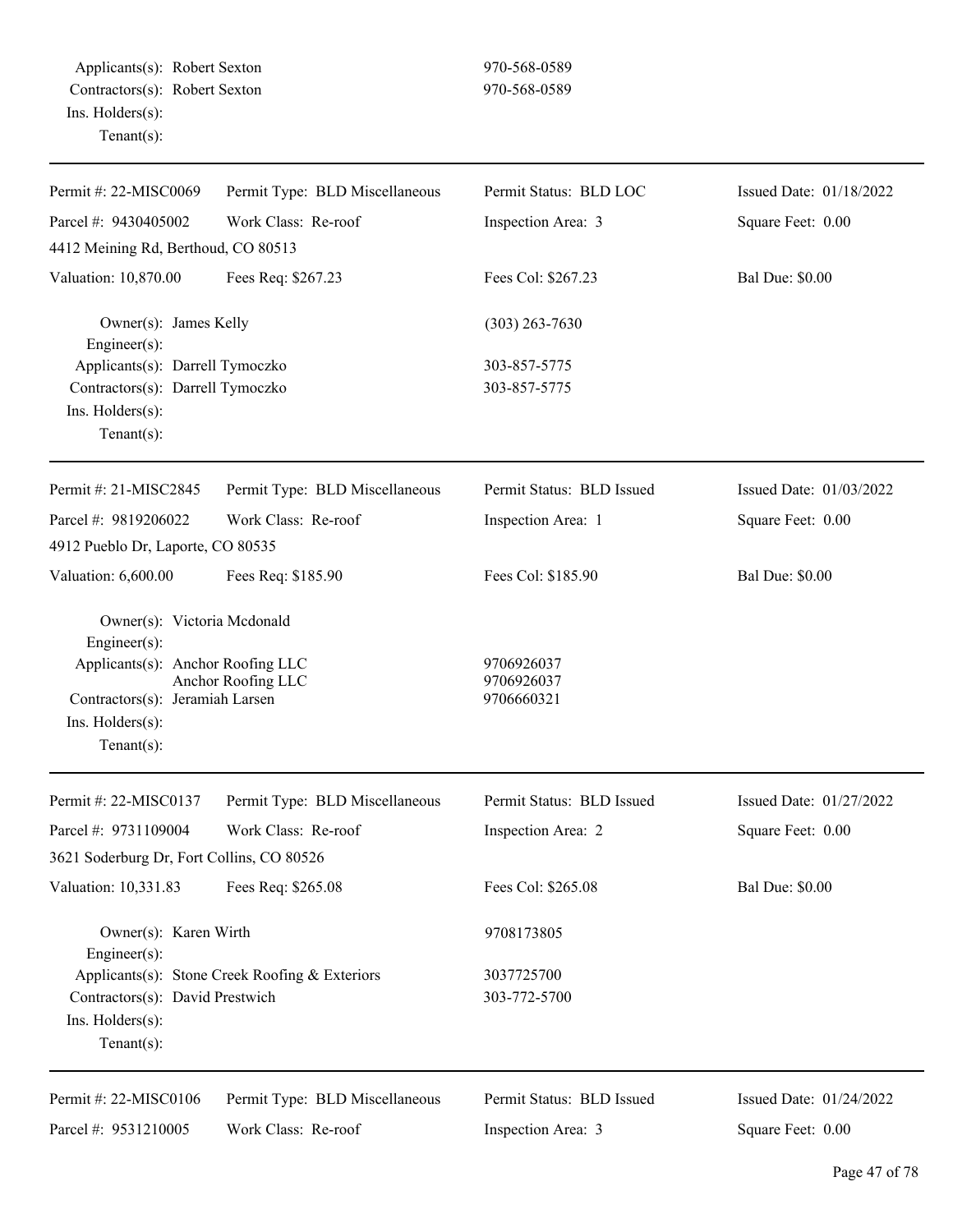6127 Kelly Beth Ct, Loveland, CO 80537

| Valuation: 39,297.00         | Fees Req: \$777.97 | Fees Col: \$777.97 | <b>Bal Due: \$0.00</b> |
|------------------------------|--------------------|--------------------|------------------------|
| Owner(s): Beau Redstone      |                    | $(707)$ 592-9337   |                        |
| Engineer $(s)$ :             |                    |                    |                        |
| Applicants(s): Austin Davis  |                    | 9707182221         |                        |
| Contractors(s): Austin Davis |                    | 9707182221         |                        |
| $Ins.$ Holders $(s)$ :       |                    |                    |                        |
| Tenant $(s)$ :               |                    |                    |                        |
|                              |                    |                    |                        |

| Permit #: 22-MISC0148                                                 | Permit Type: BLD Miscellaneous | Permit Status: BLD LOC     | Issued Date: 01/31/2022 |
|-----------------------------------------------------------------------|--------------------------------|----------------------------|-------------------------|
| Parcel #: 9819206011                                                  | Work Class: Re-roof            | Inspection Area: 1         | Square Feet: 0.00       |
| 4801 Kiva Dr, Laporte, CO 80535                                       |                                |                            |                         |
| Valuation: 6,900.00                                                   | Fees Req: \$187.10             | Fees Col: \$187.10         | <b>Bal Due: \$0.00</b>  |
| Owner(s): Paul Oberg<br>Engineer(s):                                  |                                | $(970)$ 402-5194           |                         |
| Applicants(s): Brendan O'Keefe<br>Contractors(s):<br>Ins. Holders(s): | Jeremiah Broz                  | 9706910845<br>9706910845   |                         |
| Tenant $(s)$ :                                                        |                                |                            |                         |
| Permit #: 22-MISC0029                                                 | Permit Type: BLD Miscellaneous | Permit Status: BLD LOC     | Issued Date: 01/10/2022 |
| Parcel #: 9818000029                                                  | Work Class: Re-roof            | Inspection Area: 1         | Square Feet: 0.00       |
| 4824 W County Road 56, Laporte, CO 80535                              |                                |                            |                         |
| Valuation: 17,000.00                                                  | Fees Req: \$388.14             | Fees Col: \$388.14         | <b>Bal Due: \$0.00</b>  |
| Owner(s): Bernadette Bastar<br>$Engineering(s)$ :                     |                                | 9704930649                 |                         |
| Applicants(s): Wolf Roofing                                           | <b>Bridgette Gruenstein</b>    | 970-493-7472<br>9706900958 |                         |
| Contractors(s):                                                       |                                |                            |                         |
| Ins. Holders(s):<br>Tenant $(s)$ :                                    |                                |                            |                         |
| Permit #: 22-MISC0109                                                 | Permit Type: BLD Miscellaneous | Permit Status: BLD Issued  | Issued Date: 01/25/2022 |

| Permit #: 22-MISC0109                  | Permit Type: BLD Miscellaneous | Permit Status: BLD Issued | Issued Date: $01/25/2022$ |
|----------------------------------------|--------------------------------|---------------------------|---------------------------|
| Parcel #: $3401116009$                 | Work Class: Re-roof            | Inspection Area: 4        | Square Feet: 0.00         |
| 2629 Wildwood Dr, Estes Park, CO 80517 |                                |                           |                           |
| Valuation: 5,655.00                    | Fees Req: \$166.04             | Fees Col: \$166.04        | <b>Bal Due: \$0.00</b>    |
| Owner(s): Heather Wallsten             |                                | 7195107691                |                           |
| Engineer $(s)$ :                       |                                |                           |                           |
| Applicants $(s)$ : Wes Hill            |                                | 970-667-6777              |                           |
| Contractors $(s)$ : Wes Hill           |                                | 970-667-6777              |                           |
|                                        |                                |                           |                           |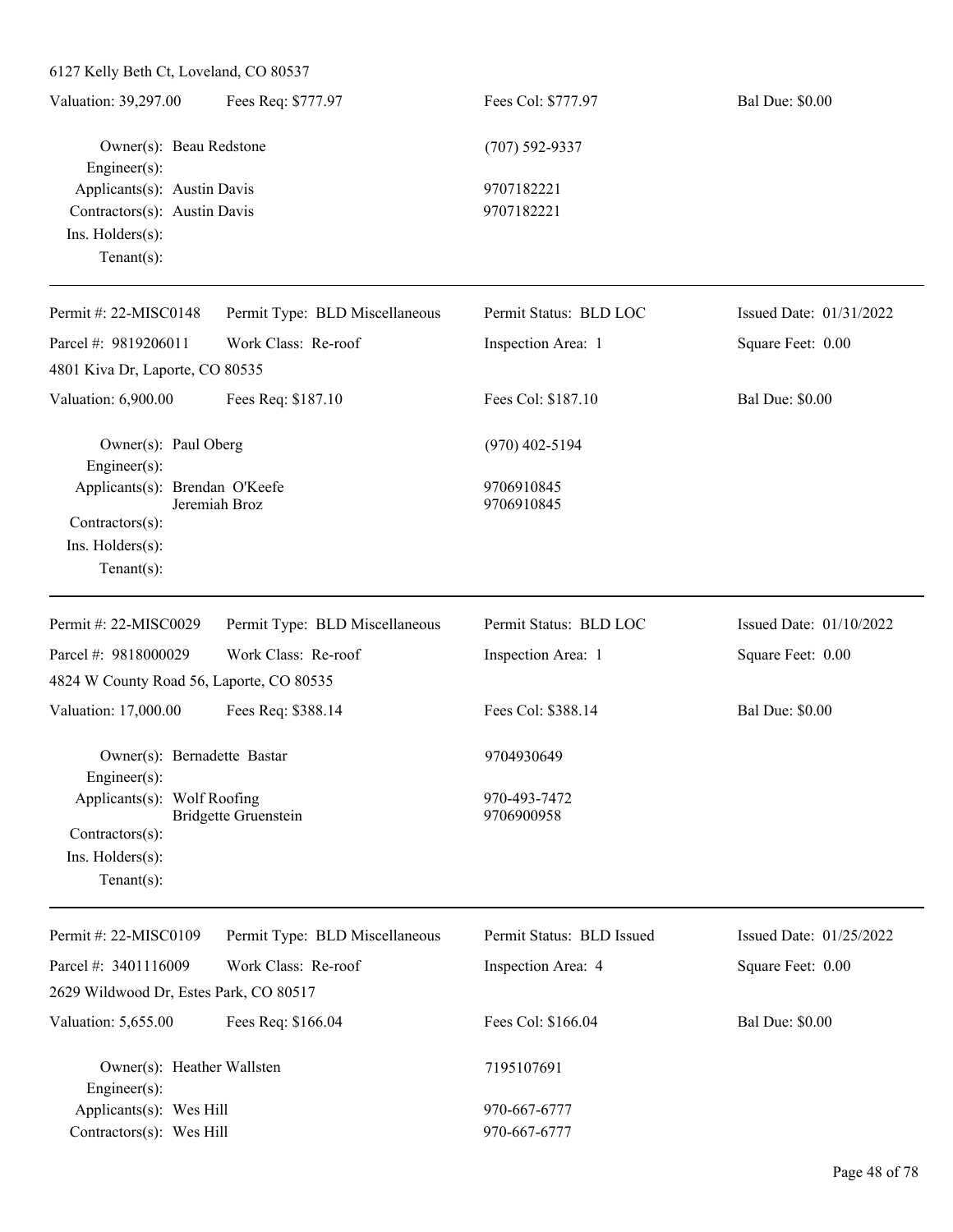Tenant(s): Permit #: 22-MISC0087 Parcel #: 0402000008 Permit Type: BLD Miscellaneous Work Class: Re-roof Permit Status: BLD Issued Inspection Area: 3 Issued Date: 01/19/2022 Square Feet: 0.00 4300 Lakefront Dr, Loveland, CO 80537 Valuation: 10,621.23 Fees Req: \$266.23 Fees Col: \$266.23 Bal Due: \$0.00 Owner(s): Richard Hatanaka (970) 599-4363 Engineer(s): Applicants(s): John Sokoll 9707448411 Contractors(s): John Sokoll 9707448411 Ins. Holders(s): Tenant(s): Permit #: 21-MISC2838 Parcel #: 0414000021 Permit Type: BLD Miscellaneous Work Class: Re-roof Permit Status: BLD Issued Inspection Area: 3 Issued Date: 01/04/2022 Square Feet: 0.00 1235 N County Road 27e, Berthoud, CO 80513 Valuation: 5,193.48 Fees Req: \$164.20 Fees Col: \$164.20 Bal Due: \$0.00 Owner(s): Rapheal Ropek (970) 691-0661 Engineer(s): Applicants(s): Wes Hill 970-667-6777  $Contractors(s):$  Wes Hill 970-667-6777 Ins. Holders(s): Tenant(s): Permit #: 22-MISC0031 Parcel #: 0823000018 Permit Type: BLD Miscellaneous Work Class: Re-roof Permit Status: BLD Issued Inspection Area: 1 Issued Date: 01/10/2022 Square Feet: 0.00 6220 W County Road 54e, Bellvue, CO 80512 Valuation: 6,000.00 Fees Req: \$167.43 Fees Col: \$167.43 Bal Due: \$0.00 Owner(s): Robert Schleppy 9702130856 Kim Schleppy (970) 213-0856 Engineer(s): Applicants(s): Joshua Scheuring 9703429800 Alexandra Millsap 9705730149 Contractors(s): Joshua Scheuring 9703429800 Ins. Holders(s): Tenant(s): Permit #: 21-RES0749 Parcel #: 8825006701 Permit Type: BLD Residential Work Class: Addition Permit Status: BLD Issued Inspection Area: 1 Issued Date: 01/05/2022 Square Feet: 336.00

Ins. Holders(s):

6921 E County Road 54, Fort Collins, CO 80524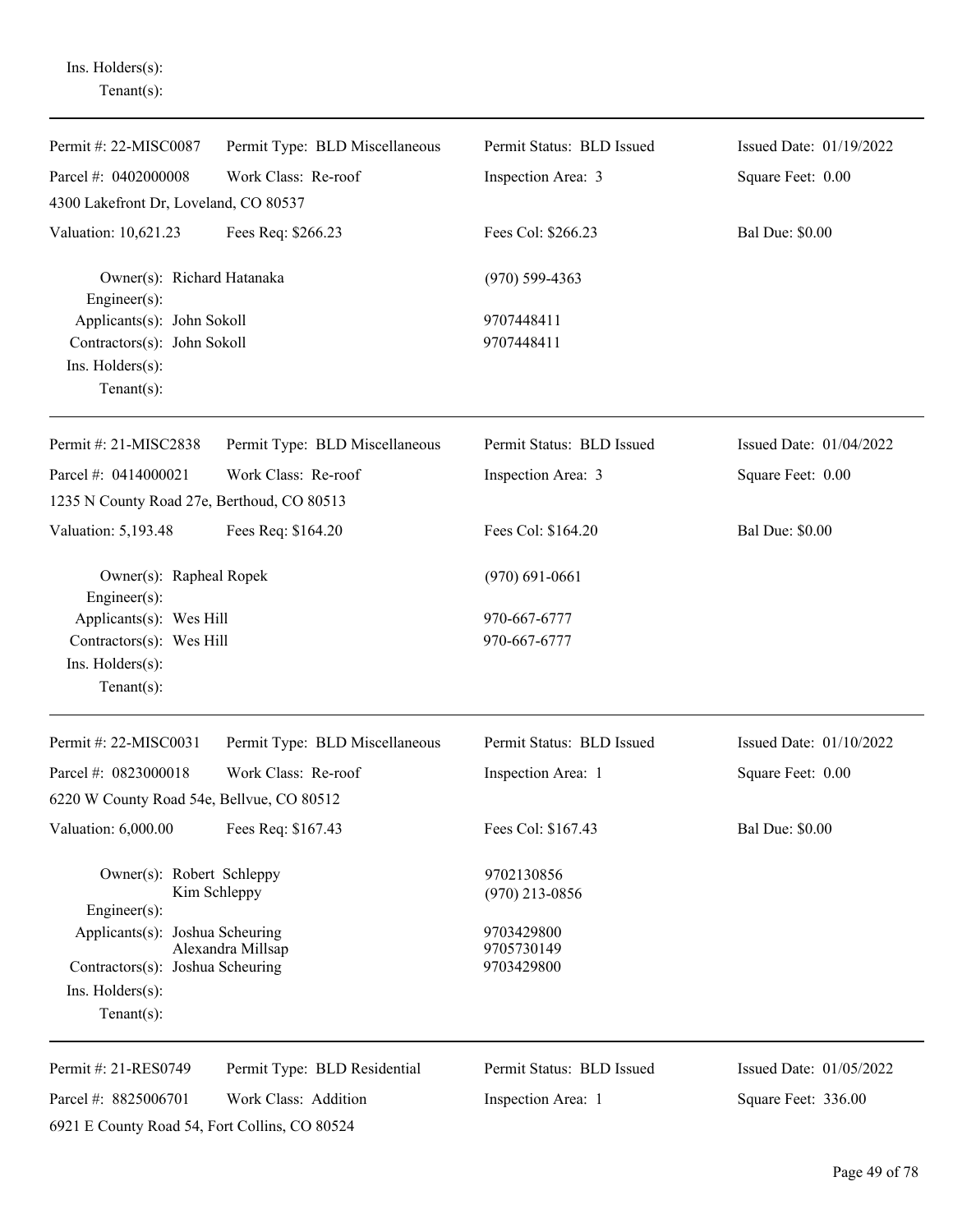| Valuation: 400,000.00                                                                                                                                    | Fees Req: \$6,243.28            | Fees Col: \$6,243.28                                       | <b>Bal Due: \$0.00</b>  |
|----------------------------------------------------------------------------------------------------------------------------------------------------------|---------------------------------|------------------------------------------------------------|-------------------------|
| Engineer $(s)$ :                                                                                                                                         | Owner(s): Embury Etcetera Trust | 3038823602                                                 |                         |
| Applicants(s): Steve Josephs<br>Contractors(s): Steve Josephs<br>Ins. Holders(s):<br>Tenant $(s)$ :                                                      |                                 | 970-416-9300<br>970-416-9300                               |                         |
| Permit #: 21-RES0843                                                                                                                                     | Permit Type: BLD Residential    | Permit Status: BLD Issued                                  | Issued Date: 01/31/2022 |
| Parcel #: 2519211027<br>1000 West Ln, Estes Park, CO 80517                                                                                               | Work Class: Addition            | Inspection Area: 4                                         | Square Feet: 648.00     |
| Valuation: 90,000.00                                                                                                                                     | Fees Req: \$2,149.11            | Fees Col: \$2,149.11                                       | <b>Bal Due: \$0.00</b>  |
| Owner(s): * D & E Stewart Trust<br>Engineer $(s)$ :                                                                                                      |                                 | 9702276410                                                 |                         |
| Applicants(s): $*$ D & E Stewart Trust<br>Contractors(s):<br>Ins. Holders(s):<br>Tenant $(s)$ :                                                          |                                 | 9702276410                                                 |                         |
| Permit #: 21-RES0815                                                                                                                                     | Permit Type: BLD Residential    | Permit Status: BLD Issued                                  | Issued Date: 01/20/2022 |
| Parcel #: 8706150139                                                                                                                                     | Work Class: Addition            | Inspection Area: 1                                         | Square Feet: 135.00     |
| 1401 Linden Lake Rd, Fort Collins, CO 80524                                                                                                              |                                 |                                                            |                         |
| Valuation: 40,000.00                                                                                                                                     | Fees Req: \$1,394.02            | Fees Col: \$1,394.02                                       | <b>Bal Due: \$0.00</b>  |
| Owner(s): Richard Pass<br>Engineer(s): Wendy Dworak<br>Applicants(s): Torey Lenoch<br>Contractors(s): Torey Lenoch<br>Ins. Holders(s):<br>Tenant $(s)$ : |                                 | 9704029984<br>970-372-1140<br>970-219-0823<br>970-219-0823 |                         |
| Permit #: 21-RES0744                                                                                                                                     | Permit Type: BLD Residential    | Permit Status: BLD Issued                                  | Issued Date: 01/27/2022 |
| Parcel #: 9420400051                                                                                                                                     | Work Class: Addition            | Inspection Area: 3                                         | Square Feet: 1,574.00   |
| 413 S County Road 21, Berthoud, CO 80513                                                                                                                 |                                 |                                                            |                         |
| Valuation: 43,749.30                                                                                                                                     | Fees Req: \$2,084.57            | Fees Col: \$2,084.57                                       | <b>Bal Due: \$0.00</b>  |
| Owner(s): Jessica Manzer<br>$Engineering(s)$ :                                                                                                           | <b>Gregory Manzer</b>           | 4058896148<br>4058187988                                   |                         |
| Applicants(s): Richard Mack<br>Contractors(s):<br>Ins. Holders(s):<br>Tenant $(s)$ :                                                                     |                                 | 3038172848                                                 |                         |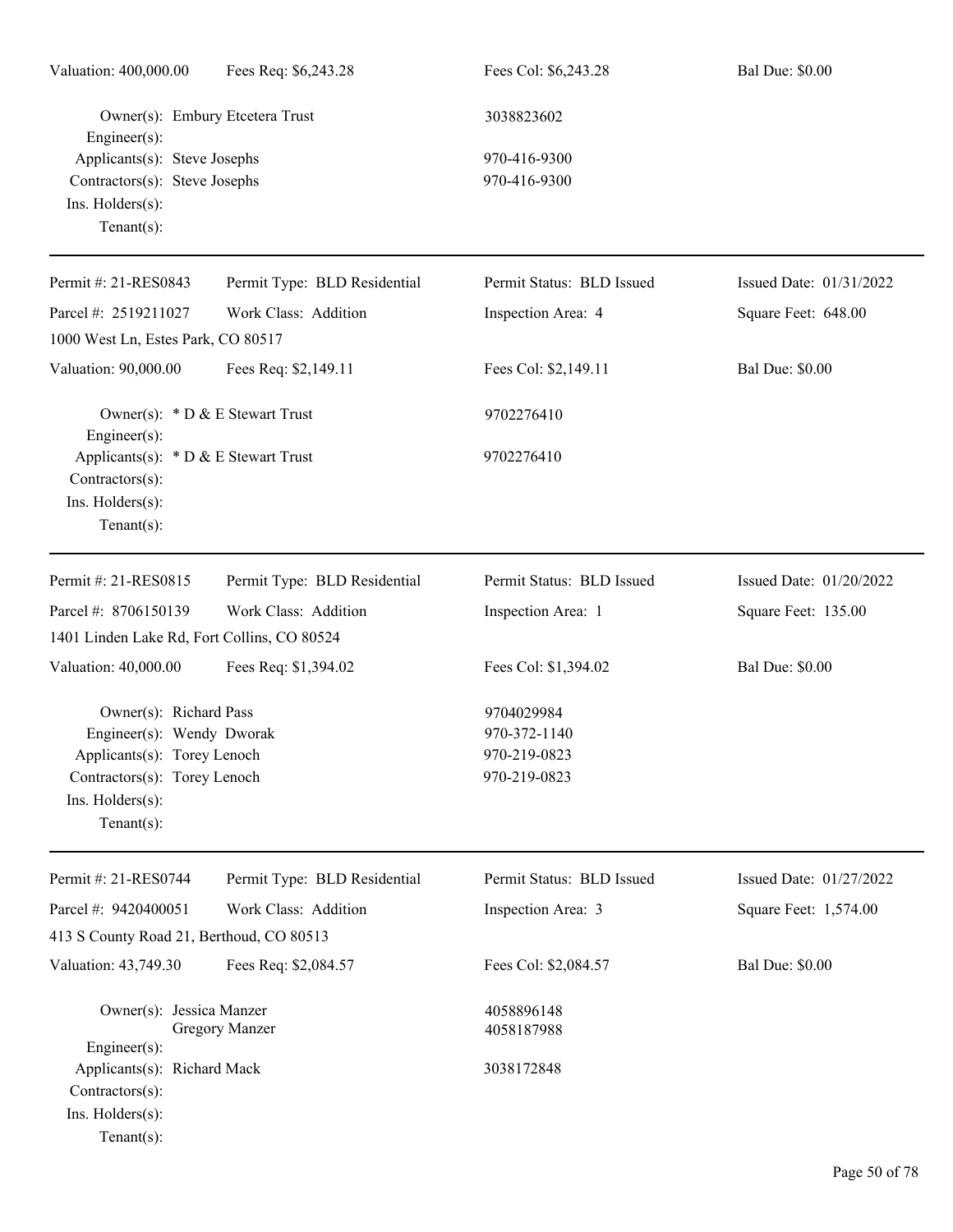| Permit #: 21-RES0661                                                                                                                                   | Permit Type: BLD Residential | Permit Status: BLD Issued                | Issued Date: 01/19/2022 |
|--------------------------------------------------------------------------------------------------------------------------------------------------------|------------------------------|------------------------------------------|-------------------------|
| Parcel #: 9704306001                                                                                                                                   | Work Class: Addition         | Inspection Area: 1                       | Square Feet: 316.00     |
| 3026 Dean Dr, Fort Collins, CO 80521                                                                                                                   |                              |                                          |                         |
| Valuation: 30,317.04                                                                                                                                   | Fees Req: \$1,200.39         | Fees Col: \$1,200.39                     | <b>Bal Due: \$0.00</b>  |
| Owner(s): Kathryn Hatfield<br>Engineer(s): Nicholas Reuter<br>Applicants(s): Kathryn Hatfield<br>Contractors(s):<br>Ins. Holders(s):<br>Tenant $(s)$ : |                              | 9706905222<br>9702069455<br>9706905222   |                         |
| Permit #: 21-RES0589                                                                                                                                   | Permit Type: BLD Residential | Permit Status: BLD Issued                | Issued Date: 01/31/2022 |
| Parcel #: 2923105004                                                                                                                                   | Work Class: Addition         | Inspection Area: 5                       | Square Feet: 604.00     |
| 130 Humboldt Dr, Livermore, CO 80536                                                                                                                   |                              |                                          |                         |
| Valuation: 5,559.00                                                                                                                                    | Fees Req: \$306.77           | Fees Col: \$306.77                       | <b>Bal Due: \$0.00</b>  |
| Owner(s): TDC Properties LLC<br>Engineer(s): Mark Benjamin<br>Applicants(s): Steve Harris<br>Contractors(s):<br>Ins. Holders(s):<br>Tenant $(s)$ :     |                              | 6083910293<br>970-472-2394<br>6083910293 |                         |
| Permit #: 21-RES0511                                                                                                                                   | Permit Type: BLD Residential | Permit Status: BLD Issued                | Issued Date: 01/21/2022 |
| Parcel #: 0413405014                                                                                                                                   | Work Class: Addition         | Inspection Area: 3                       | Square Feet: 1,133.00   |
| 824 Schofield Rd, Berthoud, CO 80513                                                                                                                   |                              |                                          |                         |
| Valuation: 100,000.00                                                                                                                                  | Fees Req: \$2,405.49         | Fees Col: \$2,405.49                     | <b>Bal Due: \$0.00</b>  |
| Owner(s): Angela Bau-Madsen<br>Engineer(s):                                                                                                            |                              | 2677355567                               |                         |
| Applicants(s): Angela Bau-Madsen<br>Contractors(s):<br>Ins. Holders(s):<br>Tenant $(s)$ :                                                              |                              | 2677355567                               |                         |
| Permit #: 21-RES0871                                                                                                                                   | Permit Type: BLD Residential | Permit Status: BLD LOC                   | Issued Date: 01/12/2022 |
| Parcel #: 9520405001                                                                                                                                   | Work Class: Addition         | Inspection Area: 3                       | Square Feet: 0.00       |
| 4101 Redbird Pl, Loveland, CO 80537                                                                                                                    |                              |                                          |                         |
| Valuation: 4,200.00                                                                                                                                    | Fees Req: \$277.23           | Fees Col: \$277.23                       | <b>Bal Due: \$0.00</b>  |
| Owner(s): Jeff Fuller<br>Engineer(s):                                                                                                                  |                              | 7603109959                               |                         |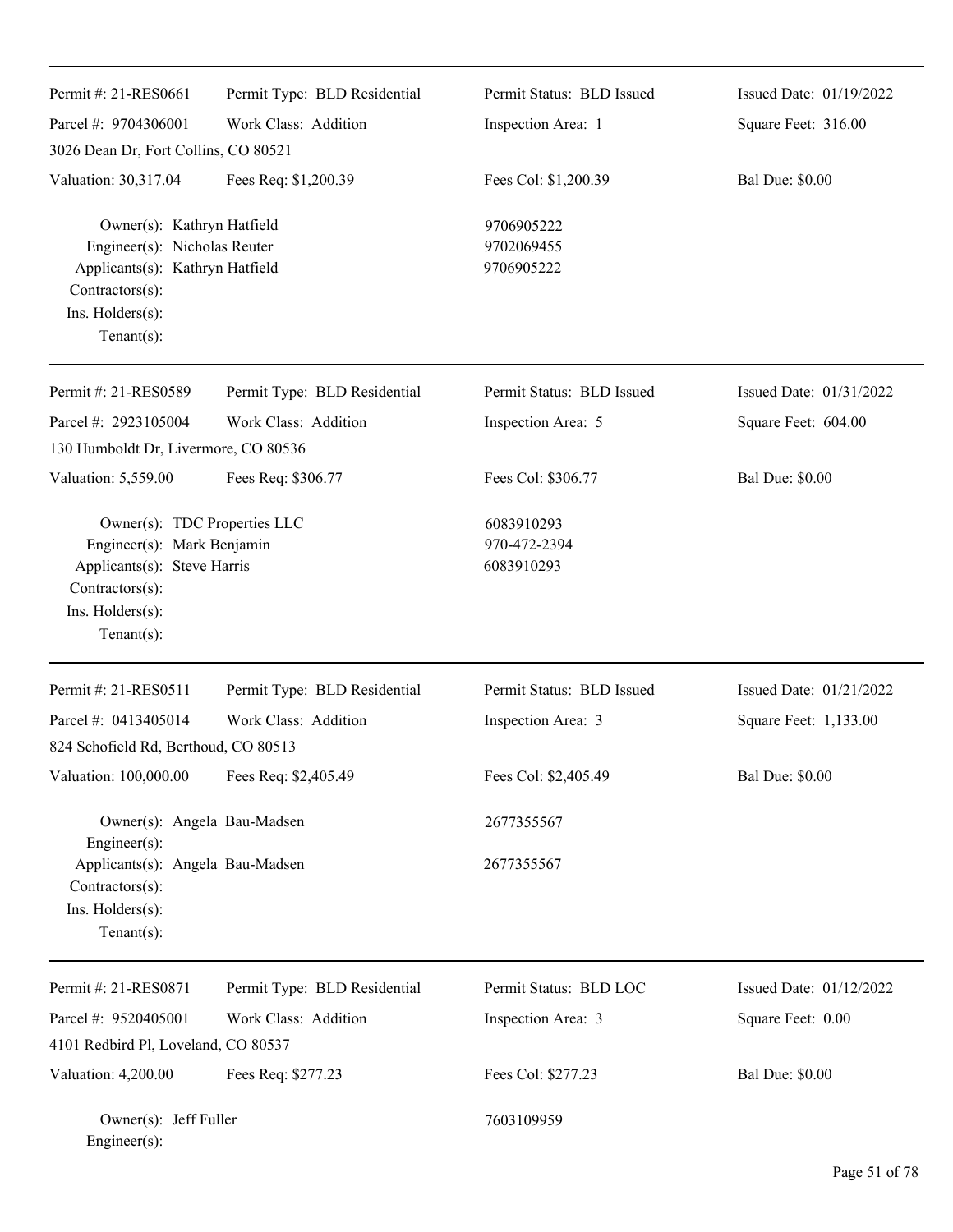| Permit #: 21-RES0826                              | Permit Type: BLD Residential | Permit Status: BLD COC    | Issued Date: 01/14/2022   |
|---------------------------------------------------|------------------------------|---------------------------|---------------------------|
| Parcel #: 1626213007                              | Work Class: Addition         | Inspection Area: 4        | Square Feet: 503.00       |
| 340 Badger Ct, Drake, CO 80515                    |                              |                           |                           |
| Valuation: 2,942.55                               | Fees Req: \$274.01           | Fees Col: \$274.01        | <b>Bal Due: \$0.00</b>    |
| Owner(s): Shannon Howerton                        |                              |                           |                           |
| Engineer(s): Rodney Harr                          |                              | 970-667-6286              |                           |
| Applicants(s): Shannon Howerton                   | Lonnie Sheldon               | 9704433271                |                           |
| Contractors(s): Clint Young                       |                              | 9702319032                |                           |
| Ins. Holders(s):                                  |                              |                           |                           |
| Tenant $(s)$ :                                    |                              |                           |                           |
| Permit #: 21-RES0888                              | Permit Type: BLD Residential | Permit Status: BLD Issued | Issued Date: $01/28/2022$ |
| Parcel #: 8706135013                              | Work Class: Addition         | Inspection Area: 1        | Square Feet: 0.00         |
| 1604 Heber Dr, Fort Collins, CO 80524             |                              |                           |                           |
| Valuation: 4,185.00                               | Fees Req: \$207.79           | Fees Col: \$207.79        | <b>Bal Due: \$0.00</b>    |
| Owner(s): Marceline Lockhart<br>Engineer(s):      |                              | 970-482-7678              |                           |
| Applicants(s): Russell Meinzer                    |                              | 7204413611                |                           |
| DBS Inc dba Colorado Structural Repair            |                              | 7204413611                |                           |
| Contractors(s): Byron Johnson<br>Ins. Holders(s): |                              | 7204413611                |                           |
| $Tenant(s)$ :                                     |                              |                           |                           |
|                                                   |                              |                           |                           |
| Permit #: 21-RES0866                              | Permit Type: BLD Residential | Permit Status: BLD Issued | Issued Date: 01/14/2022   |
| Parcel #: 9925307025                              | Work Class: Addition         | Inspection Area: 1        | Square Feet: 665.00       |
| 232 Hawks Nest Way, Fort Collins, CO 80524        |                              |                           |                           |
| Valuation: 80,000.00                              | Fees Req: \$1,828.61         | Fees Col: \$1,828.61      | <b>Bal Due: \$0.00</b>    |
| Owner(s): Joel Cox<br>Engineer(s):                |                              | 970-217-8650              |                           |
| Applicants(s): Christian Renger                   |                              | 9708931329                |                           |
| Contractors(s): Dwight Sailer                     |                              | 9704728100                |                           |
| Ins. Holders(s):                                  |                              |                           |                           |
| Tenant $(s)$ :                                    |                              |                           |                           |
| Permit #: 21-RES0851                              | Permit Type: BLD Residential | Permit Status: BLD Issued | Issued Date: 01/24/2022   |
| Parcel #: 0524100037                              | Work Class: Addition         | Inspection Area: 3        | Square Feet: 440.00       |
|                                                   |                              |                           |                           |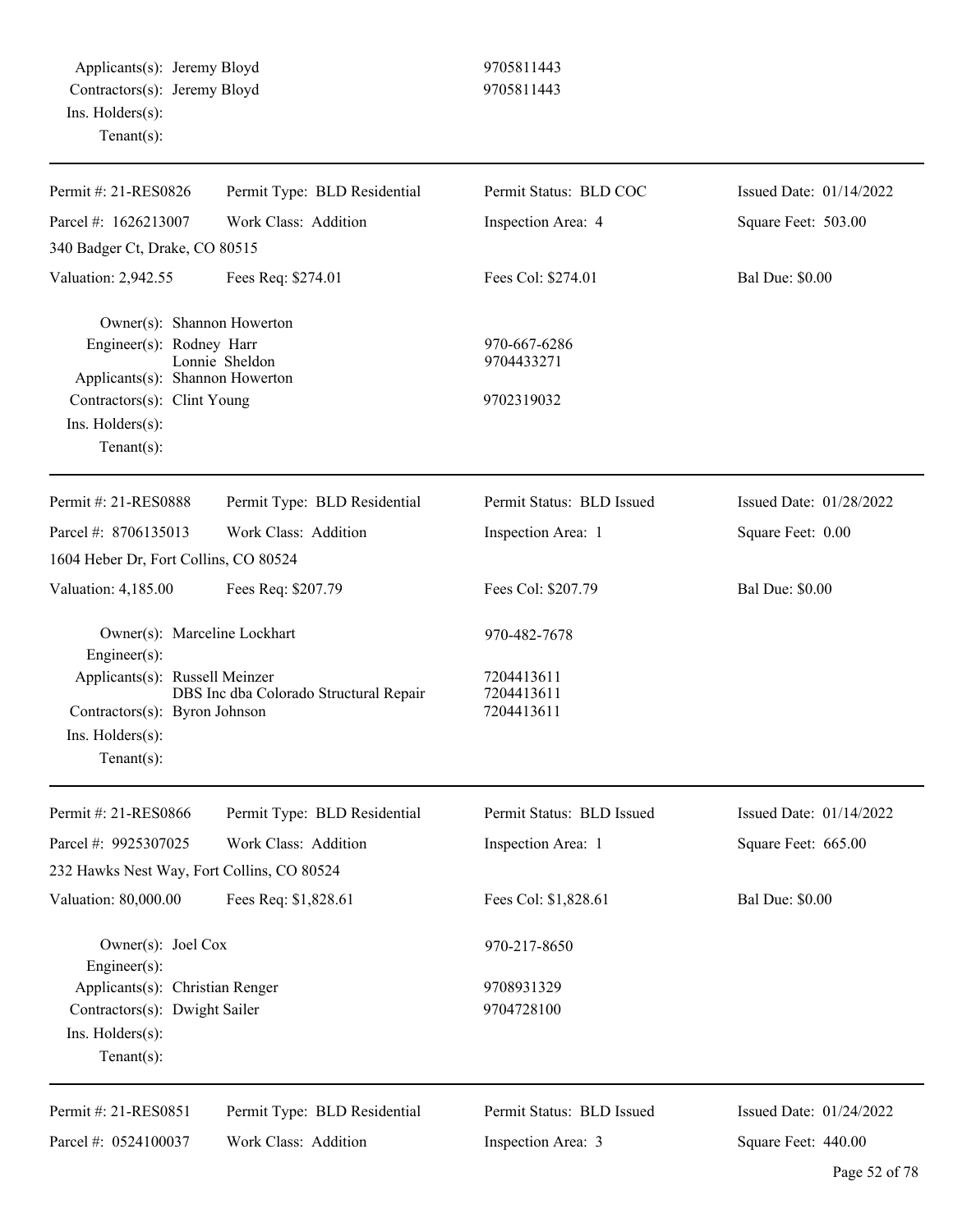| 6855 Willow Vista Ct, Loveland, CO 80537                                                                                                                     |                                                                |                                                                        |                         |
|--------------------------------------------------------------------------------------------------------------------------------------------------------------|----------------------------------------------------------------|------------------------------------------------------------------------|-------------------------|
| Valuation: 20,000.00                                                                                                                                         | Fees Req: \$701.89                                             | Fees Col: \$701.89                                                     | <b>Bal Due: \$0.00</b>  |
| Owner(s): John Moore<br>Engineer(s): Jason Baker<br>Applicants(s): Greg Gerrard<br>Contractors(s): Greg Gerrard<br>Ins. $H$ olders $(s)$ :<br>Tenant $(s)$ : |                                                                | 9706699104<br>9702781909<br>9702143574<br>9702143574                   |                         |
|                                                                                                                                                              |                                                                |                                                                        |                         |
| Permit #: 21-RES0755                                                                                                                                         | Permit Type: BLD Residential                                   | Permit Status: BLD Issued                                              | Issued Date: 01/11/2022 |
| Parcel #: 9606200027                                                                                                                                         | Work Class: Addition                                           | Inspection Area: 2                                                     | Square Feet: 701.00     |
| 4711 Skyline Dr, Fort Collins, CO 80526                                                                                                                      |                                                                |                                                                        |                         |
| Valuation: 60,000.00                                                                                                                                         | Fees Req: \$1,627.61                                           | Fees Col: \$1,627.61                                                   | <b>Bal Due: \$0.00</b>  |
| Owner(s): Aya Ley<br>Engineer(s):                                                                                                                            |                                                                | 9704025747                                                             |                         |
| Applicants(s): Adam Jaspers<br>Contractors(s): Adam Jaspers<br>Ins. Holders(s):<br>Tenant $(s)$ :                                                            |                                                                | 9702318632<br>9702318632                                               |                         |
| Permit #: 21-RES0526                                                                                                                                         | Permit Type: BLD Residential                                   | Permit Status: BLD Issued                                              | Issued Date: 01/07/2022 |
| Parcel #: 9731327026                                                                                                                                         | Work Class: Addition                                           | Inspection Area: 2                                                     | Square Feet: 1,745.00   |
| 4463 Kano Dr, Fort Collins, CO 80526                                                                                                                         |                                                                |                                                                        |                         |
| Valuation: 190,000.00                                                                                                                                        | Fees Req: \$5,371.42                                           | Fees Col: \$5,371.42                                                   | <b>Bal Due: \$0.00</b>  |
| Owner(s): Kennneth Toland<br>Engineer(s): Reyes Sarmiento<br>Applicants(s): Brian Majeski<br>$Ins.$ Holders $(s)$ :<br>Tenant $(s)$ :                        | Contractors(s): Deep Roots Timberworks Llc<br>Jonathan Sargent | 9702313780<br>970-498-9537<br>9708460267<br>9786601905<br>9786601905   |                         |
| Permit #: 21-RES0862                                                                                                                                         | Permit Type: BLD Residential                                   | Permit Status: BLD Issued                                              | Issued Date: 01/05/2022 |
| Parcel #: 9501207005                                                                                                                                         | Work Class: Addition                                           | Inspection Area: 2                                                     | Square Feet: 0.00       |
| 500 E 41st St, Loveland, CO 80538                                                                                                                            |                                                                |                                                                        |                         |
| Valuation: 14,985.00                                                                                                                                         | Fees Req: \$571.85                                             | Fees Col: \$571.85                                                     | <b>Bal Due: \$0.00</b>  |
| Owner(s): Christopher Stevenson<br>Engineer(s): Scott Zurn<br>Applicants(s): Greg Knapp<br><b>Complete Basement Systems</b><br>Contractors(s): Rod Martin    |                                                                | 3034752756<br>9704492785<br>7205072711<br>303-805-8751<br>303-805-8751 |                         |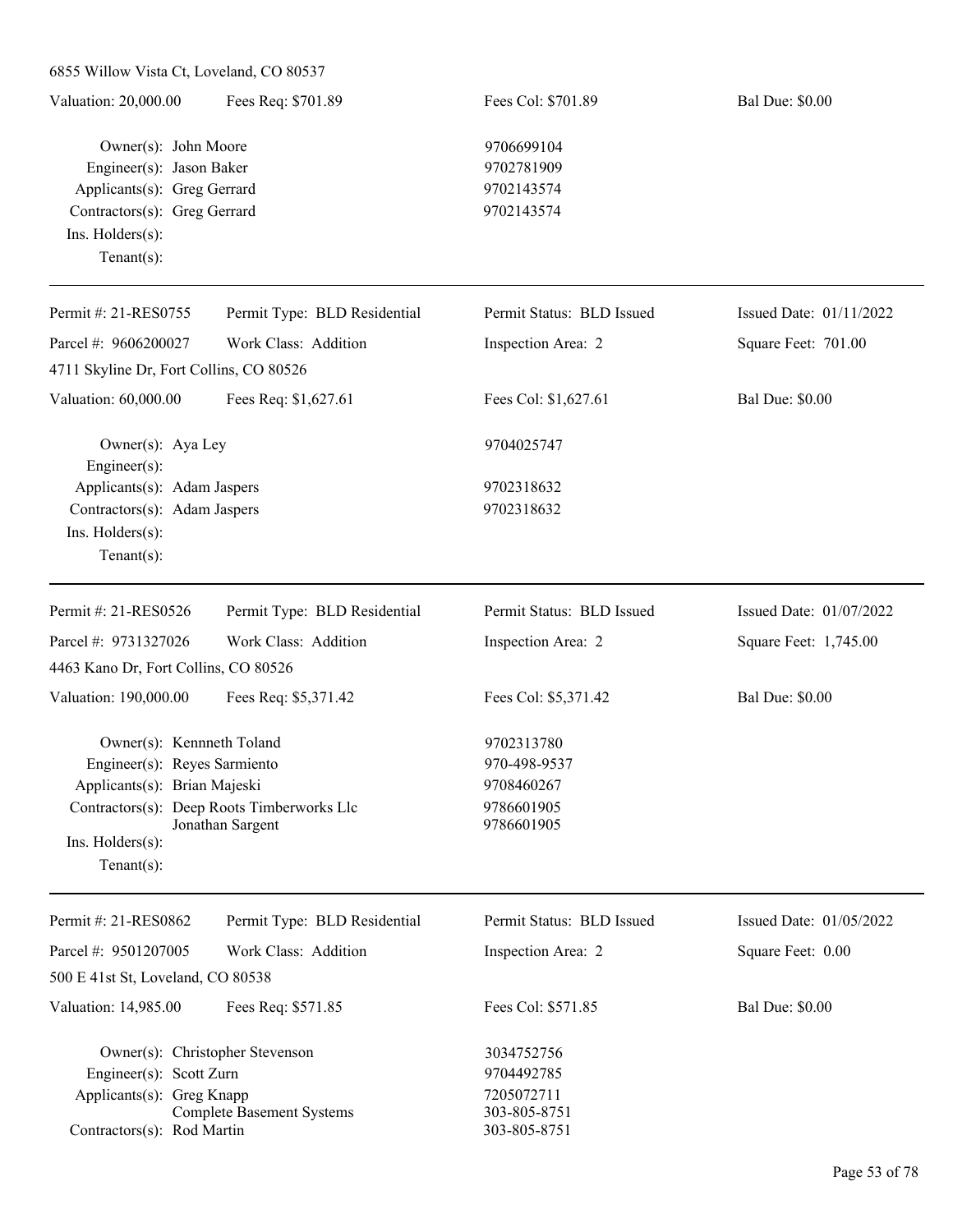Ins. Holders(s): Tenant(s):

| Permit #: 21-RES0365                                                                                                                                             | Permit Type: BLD Residential                           | Permit Status: BLD Issued                                              | Issued Date: 01/13/2022                      |
|------------------------------------------------------------------------------------------------------------------------------------------------------------------|--------------------------------------------------------|------------------------------------------------------------------------|----------------------------------------------|
| Parcel #: 9702200026                                                                                                                                             | Work Class: Addition                                   | Inspection Area: 1                                                     | Square Feet: 795.00                          |
| 1426 N Shields St, Fort Collins, CO 80524                                                                                                                        |                                                        |                                                                        |                                              |
| Valuation: 150,000.00                                                                                                                                            | Fees Req: \$3,051.46                                   | Fees Col: \$3,051.46                                                   | <b>Bal Due: \$0.00</b>                       |
| Owner(s): Seth Gallagher<br>Engineer(s): Jason Baker<br>Applicants(s): Timothy Wind<br>Contractors(s): Timothy Wind<br>Ins. $H$ olders $(s)$ :<br>Tenant $(s)$ : | Christin Gallagher                                     | 9704206666<br>9704206666<br>9702781909<br>9706857601<br>9706857601     |                                              |
| Permit #: 21-RES0839                                                                                                                                             | Permit Type: BLD Residential                           | Permit Status: BLD Issued                                              | Issued Date: 01/18/2022                      |
| Parcel #: 3404111019                                                                                                                                             | Work Class: Alteration                                 | Inspection Area: 4                                                     | Square Feet: 263.00                          |
| 2328 Aspen Brook Dr, Estes Park, CO 80517                                                                                                                        |                                                        |                                                                        |                                              |
| Valuation: 4,734.00                                                                                                                                              | Fees Req: \$269.98                                     | Fees Col: \$269.98                                                     | <b>Bal Due: \$0.00</b>                       |
| Owner(s): Laura Richins<br>$Engineering(s)$ :                                                                                                                    |                                                        | 9706906576                                                             |                                              |
| Applicants(s): Laura Richins<br>$Contractors(s)$ :<br>Ins. Holders(s):<br>Tenant $(s)$ :                                                                         |                                                        | 9706906576                                                             |                                              |
| Permit #: 21-RES0844                                                                                                                                             | Permit Type: BLD Residential                           | Permit Status: BLD Issued                                              | Issued Date: 01/20/2022                      |
| Parcel #: 3534332019                                                                                                                                             | Work Class: Alteration                                 | Inspection Area: 4                                                     | Square Feet: 910.00                          |
| 2399 Wild Bear Way, Estes Park, CO 80517                                                                                                                         |                                                        |                                                                        |                                              |
| Valuation: 38,909.00                                                                                                                                             | Fees Req: \$1,326.27                                   | Fees Col: \$1,326.27                                                   | <b>Bal Due: \$0.00</b>                       |
| Owner(s): Cynthia Vanbrunt<br>Engineer(s): Walter Steige<br>Applicants(s): Greg Scott<br>Contractors(s): Michael Kingswood<br>Ins. Holders(s):<br>Tenant $(s)$ : | Michael Vanbrunt                                       | 9705771670<br>9705771670<br>970-577-1070<br>9702197868<br>970-586-6551 |                                              |
| Permit #: 20-RES0685<br>Parcel #: 9836120015<br>2516 Farnell Rd, Fort Collins, CO 80524                                                                          | Permit Type: BLD Residential<br>Work Class: Alteration | Permit Status: BLD Issued<br>Inspection Area: 1                        | Issued Date: 01/12/2022<br>Square Feet: 0.00 |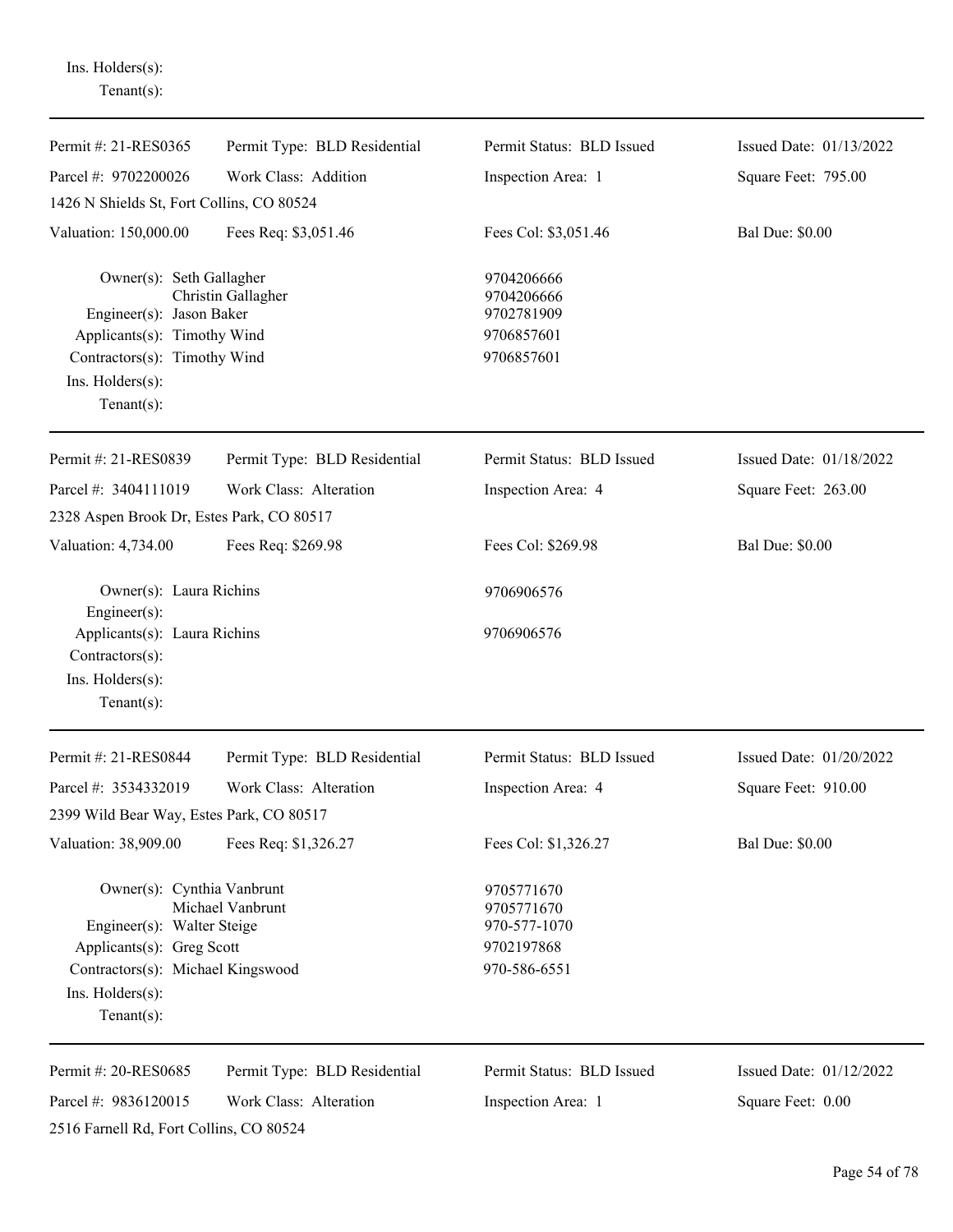| Valuation: 1,000.00                                                                                                                                                         | Fees Req: \$79.98            | Fees Col: \$79.98                                                        | <b>Bal Due: \$0.00</b>  |
|-----------------------------------------------------------------------------------------------------------------------------------------------------------------------------|------------------------------|--------------------------------------------------------------------------|-------------------------|
| Owner(s): Jeff Barina<br>Engineer(s):                                                                                                                                       |                              | 970-221-0094                                                             |                         |
| Applicants(s): Jeff Barina<br>$Contractors(s)$ :<br>Ins. Holders(s):<br>Tenant $(s)$ :                                                                                      |                              | 970-221-0094                                                             |                         |
| Permit #: 21-RES0818                                                                                                                                                        | Permit Type: BLD Residential | Permit Status: BLD Issued                                                | Issued Date: 01/25/2022 |
| Parcel #: 9801409005                                                                                                                                                        | Work Class: Alteration       | Inspection Area: 1                                                       | Square Feet: 1,573.00   |
| 7148 Daryn Ln, Fort Collins, CO 80524                                                                                                                                       |                              |                                                                          |                         |
| Valuation: 120,000.00                                                                                                                                                       | Fees Req: \$2,723.21         | Fees Col: \$2,723.21                                                     | <b>Bal Due: \$0.00</b>  |
| Owner(s): Andrew Newman<br>Engineer(s): Nicholas Reuter<br>Applicants(s): Jeffrey Schneider<br>Contractors(s): Jeffrey Schneider<br>$Ins.$ Holders $(s)$ :<br>$Tenant(s)$ : | Armstead Construction Inc    | 7752245774<br>9702069455<br>970-472-1113<br>970-472-1113<br>970-472-1113 |                         |
| Permit #: 21-RES0834                                                                                                                                                        | Permit Type: BLD Residential | Permit Status: BLD Issued                                                | Issued Date: 01/10/2022 |
| Parcel #: 3527306003                                                                                                                                                        | Work Class: Alteration       | Inspection Area: 4                                                       | Square Feet: 0.00       |
| 2130 Upper High Dr, Estes Park, CO 80517                                                                                                                                    |                              |                                                                          |                         |
| Valuation: 40,000.00                                                                                                                                                        | Fees Req: \$1,363.04         | Fees Col: \$1,363.04                                                     | <b>Bal Due: \$0.00</b>  |
| Owner(s): Scott Lehmkuhl<br>$Engineering(s)$ :<br>Applicants(s): Charles Grigg                                                                                              | David Lehmkuhl               | 3138063882<br>9704493023                                                 |                         |
| Contractors(s):<br>Ins. Holders(s):<br>Tenant $(s)$ :                                                                                                                       |                              |                                                                          |                         |
| Permit #: 22-RES0003                                                                                                                                                        | Permit Type: BLD Residential | Permit Status: BLD Issued                                                | Issued Date: 01/25/2022 |
| Parcel #: 8831428004<br>1924 Shelburne Ct, Fort Collins, CO 80524                                                                                                           | Work Class: Alteration       | Inspection Area: 1                                                       | Square Feet: 0.00       |
| Valuation: 80,000.00                                                                                                                                                        | Fees Req: \$2,016.71         | Fees Col: \$2,016.71                                                     | <b>Bal Due: \$0.00</b>  |
| Owner(s): Santiago Di Pietro<br>Engineer(s): Wayne Thompson<br>Applicants(s): Jason Norris<br>Contractors(s): Jason Norris<br>Ins. Holders(s):                              |                              | 970-492-5370<br>970-206-9455<br>$(406)$ 579-2675<br>$(406)$ 579-2675     |                         |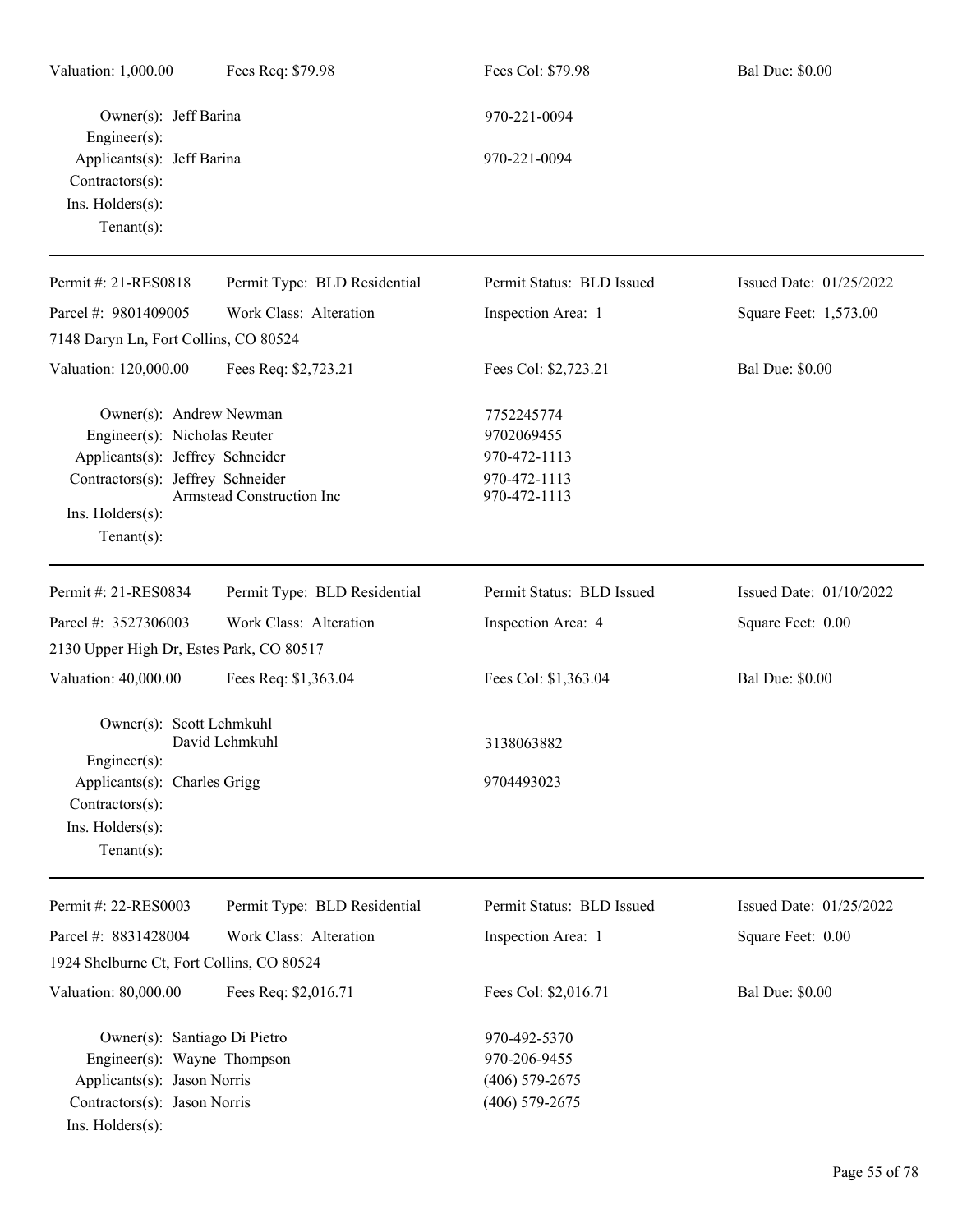| Permit #: 21-RES0836                                                                              | Permit Type: BLD Residential | Permit Status: BLD Issued  | Issued Date: 01/20/2022 |
|---------------------------------------------------------------------------------------------------|------------------------------|----------------------------|-------------------------|
| Parcel #: 3427000035                                                                              | Work Class: Alteration       | Inspection Area: 4         | Square Feet: 160.00     |
| 235 Goblins Castle Rd, Estes Park, CO 80517                                                       |                              |                            |                         |
| Valuation: 2,880.00                                                                               | Fees Req: \$423.10           | Fees Col: \$423.10         | <b>Bal Due: \$0.00</b>  |
| Owner(s): Christian Collinet<br>Engineer(s):                                                      |                              | 9705863333                 |                         |
| Applicants(s): Christian Collinet<br>Contractors(s):<br>Ins. Holders(s):<br>Tenant $(s)$ :        |                              | 9705863333                 |                         |
| Permit #: 21-RES0702                                                                              | Permit Type: BLD Residential | Permit Status: BLD Issued  | Issued Date: 01/11/2022 |
| Parcel #: 9921000017                                                                              | Work Class: Alteration       | Inspection Area: 1         | Square Feet: 0.00       |
| 9811 N County Road 19, Fort Collins, CO 80524                                                     |                              |                            |                         |
| Valuation: 30,492.00                                                                              | Fees Req: \$898.25           | Fees Col: \$898.25         | <b>Bal Due: \$0.00</b>  |
| Owner(s): James Vink<br>Engineer(s):                                                              |                              | 9705687968                 |                         |
| Applicants(s): Kelly Farris<br>Contractors(s): Kelly Farris<br>Ins. Holders(s):<br>Tenant $(s)$ : |                              | 3035015007<br>3035015007   |                         |
| Permit #: 22-RES0028                                                                              | Permit Type: BLD Residential | Permit Status: BLD Issued  | Issued Date: 01/31/2022 |
| Parcel #: 9519200009                                                                              | Work Class: Alteration       | Inspection Area: 3         | Square Feet: 1,120.00   |
| 6550 Chipper Ln, Loveland, CO 80537                                                               |                              |                            |                         |
| Valuation: 30,000.00                                                                              | Fees Req: \$1,141.33         | Fees Col: \$1,141.33       | <b>Bal Due: \$0.00</b>  |
| Owner(s): William Hange<br>Engineer(s):                                                           | Rene Hange                   | 9705673440<br>970-302-8855 |                         |
| Applicants(s): William Hange<br>Contractors(s):<br>Ins. Holders(s):<br>Tenant $(s)$ :             |                              | 9705673440                 |                         |
| Permit #: 21-RES0532                                                                              | Permit Type: BLD Residential | Permit Status: BLD Issued  | Issued Date: 01/18/2022 |
| Parcel #: 2118000015                                                                              | Work Class: Alteration       | Inspection Area: 6         | Square Feet: 0.00       |
| 385 N County Road 59, Livermore, CO 80536                                                         |                              |                            |                         |
| Valuation: 23,000.00                                                                              | Fees Req: \$766.79           | Fees Col: \$766.79         | <b>Bal Due: \$0.00</b>  |

## Tenant(s):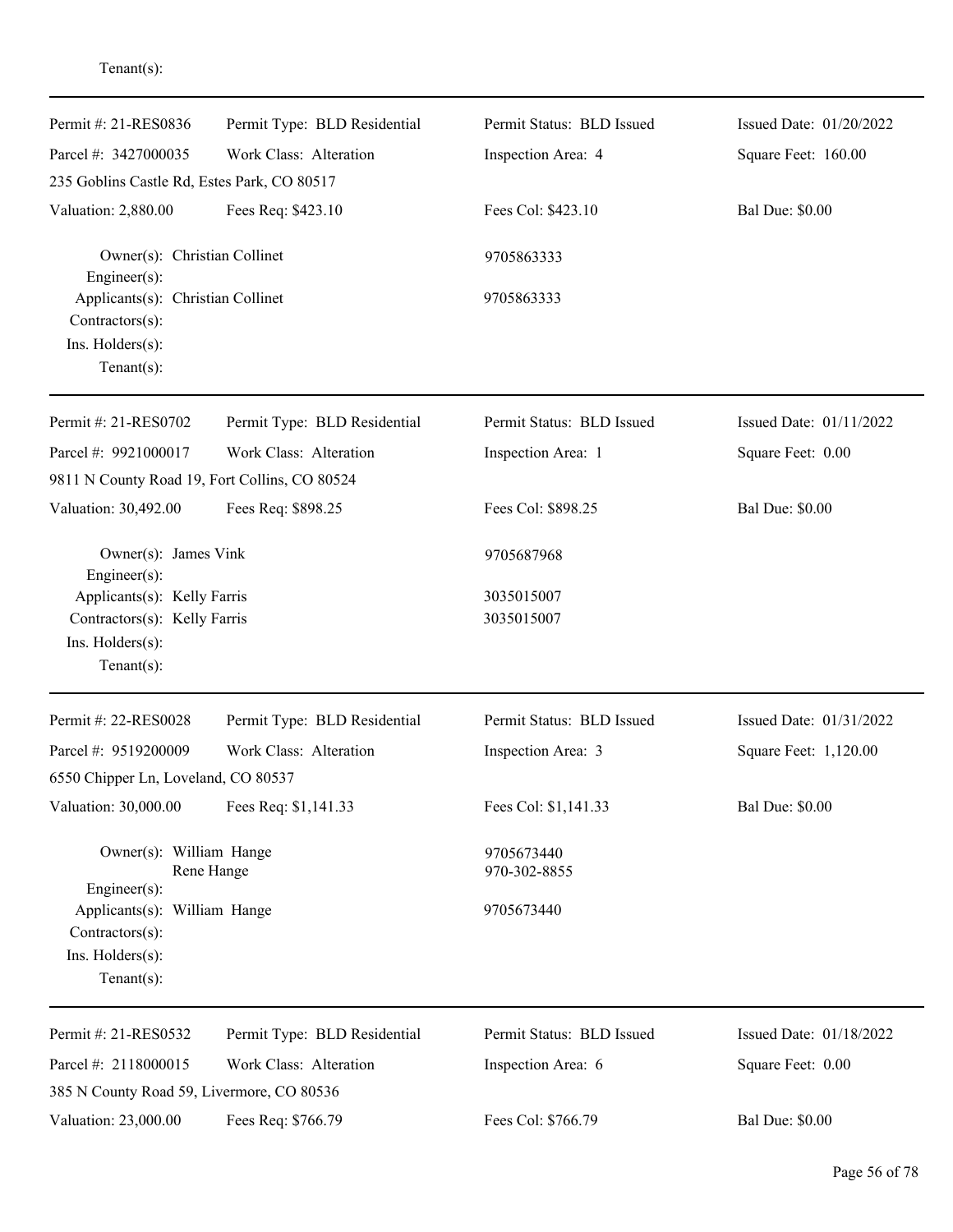| Owner(s): Sue Clymore<br>$Engineering(s)$ :<br>Applicants(s): Jason Wheeler<br>Contractors(s):<br>Ins. Holders(s):<br>Tenant $(s)$ :                   | Ilya Friedman                | 3103392481<br>3036672538               |                         |
|--------------------------------------------------------------------------------------------------------------------------------------------------------|------------------------------|----------------------------------------|-------------------------|
| Permit #: 21-RES0885                                                                                                                                   | Permit Type: BLD Residential | Permit Status: BLD Issued              | Issued Date: 01/27/2022 |
| Parcel #: 8023200010                                                                                                                                   | Work Class: Alteration       | Inspection Area: 1                     | Square Feet: 1,640.00   |
| 5120 Aldridge Rd, Wellington, CO 80549                                                                                                                 |                              |                                        |                         |
| Valuation: 34,341.60                                                                                                                                   | Fees Req: \$1,215.96         | Fees Col: \$1,215.96                   | <b>Bal Due: \$0.00</b>  |
| Owner(s): R Sterling Holman<br>Engineer(s):                                                                                                            |                              | 970-217-6424                           |                         |
| Applicants(s): R Sterling Holman<br>Contractors(s):<br>Ins. Holders(s):<br>Tenant $(s)$ :                                                              |                              | 970-217-6424                           |                         |
| Permit #: 21-RES0817                                                                                                                                   | Permit Type: BLD Residential | Permit Status: BLD Issued              | Issued Date: 01/18/2022 |
| Parcel #: 2626106032                                                                                                                                   | Work Class: Alteration       | Inspection Area: 4                     | Square Feet: 0.00       |
| 247 Dunraven Glade Rd, Glen Haven, CO 80532                                                                                                            |                              |                                        |                         |
| Valuation: 0.00                                                                                                                                        | Fees Req: \$335.86           | Fees Col: \$335.86                     | <b>Bal Due: \$0.00</b>  |
| Owner(s): Martha Johnson<br>Engineer(s): Arash Zandieh<br>Applicants(s): Ian Skor<br>Contractors(s): Andrew Lyle<br>Ins. Holders(s):<br>Tenant $(s)$ : | Alex Alvarez                 | 9016920431<br>8474522685<br>9136608581 |                         |
| Permit #: 21-RES0841                                                                                                                                   | Permit Type: BLD Residential | Permit Status: BLD LOC                 | Issued Date: 01/10/2022 |
| Parcel #: 8508105023                                                                                                                                   | Work Class: Alteration       | Inspection Area: 2                     | Square Feet: 0.00       |
| 2700 Virginia Dr, Loveland, CO 80538                                                                                                                   |                              |                                        |                         |
| Valuation: 40,000.00                                                                                                                                   | Fees Req: \$1,289.09         | Fees Col: \$1,289.09                   | <b>Bal Due: \$0.00</b>  |
| Owner(s): Lauonna Kress<br>Engineer(s):                                                                                                                |                              | 9704203810                             |                         |
| Applicants(s): Robert Keirns<br>Contractors(s): Robert Keirns<br>Ins. Holders(s):<br>$Tenant(s)$ :                                                     |                              | 970-566-0576<br>970-566-0576           |                         |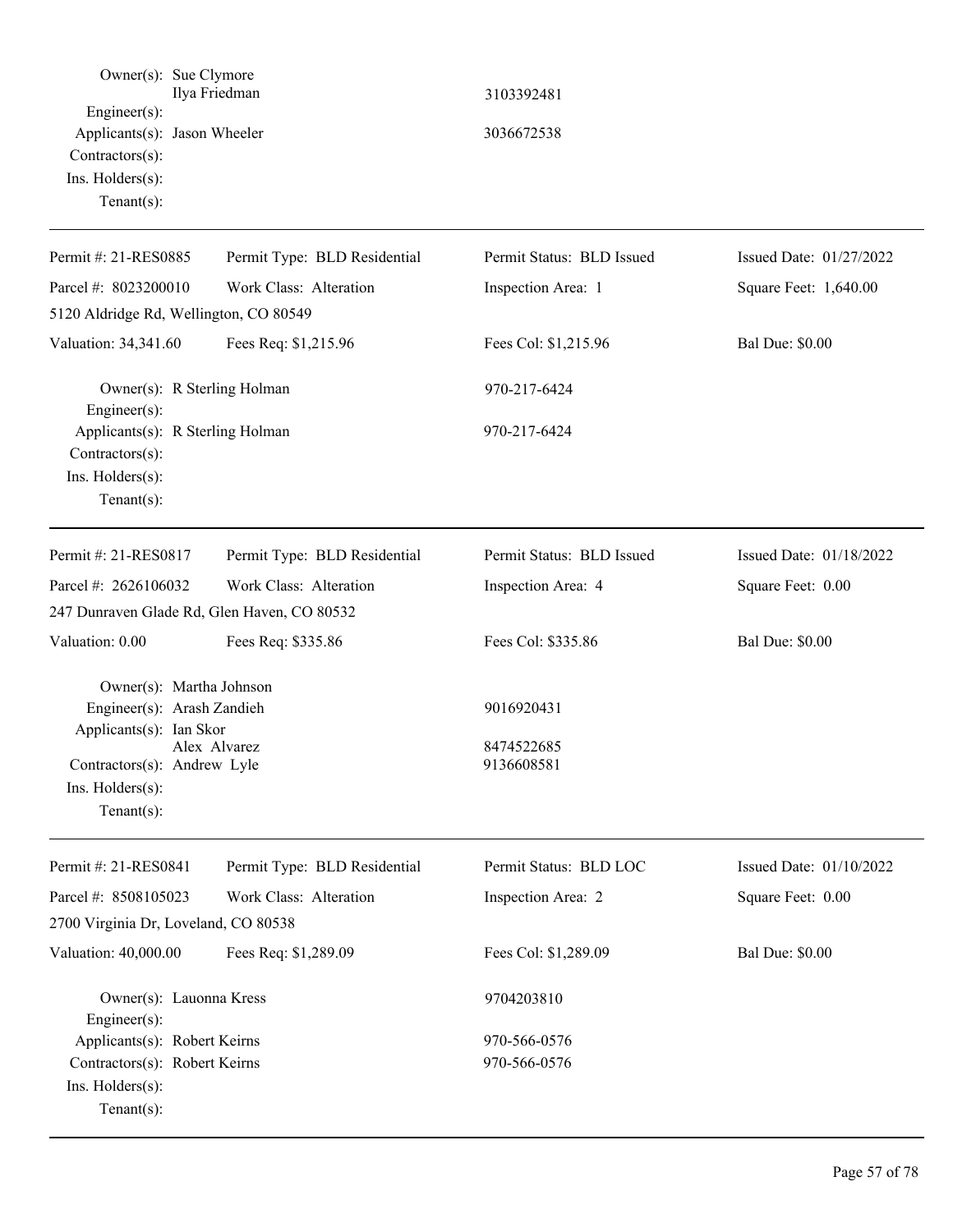| Permit #: 21-RES0822                                                                                     | Permit Type: BLD Residential | Permit Status: BLD Issued              | Issued Date: 01/12/2022 |
|----------------------------------------------------------------------------------------------------------|------------------------------|----------------------------------------|-------------------------|
| Parcel #: 9435005702                                                                                     | Work Class: Alteration       | Inspection Area: 3                     | Square Feet: 0.00       |
| 1933 S County Road 15, Berthoud, CO 80513                                                                |                              |                                        |                         |
| Valuation: 21,375.00                                                                                     | Fees Req: \$686.22           | Fees Col: \$686.22                     | <b>Bal Due: \$0.00</b>  |
| Owner(s): Sarah Jirkovsky<br>Engineer(s):                                                                | Hobert Bohm                  | 7202247148<br>7202247148               |                         |
| Applicants(s): Greg Knapp<br>Contractors(s):<br>Ins. Holders(s):<br>Tenant $(s)$ :                       |                              | 7205072711                             |                         |
| Permit #: 21-RES0835                                                                                     | Permit Type: BLD Residential | Permit Status: BLD Issued              | Issued Date: 01/14/2022 |
| Parcel #: 9520407009                                                                                     | Work Class: Alteration       | Inspection Area: 3                     | Square Feet: 565.00     |
| 1209 Eastlake Ct, Loveland, CO 80537                                                                     |                              |                                        |                         |
| Valuation: 80,000.00                                                                                     | Fees Req: \$2,059.09         | Fees Col: \$2,059.09                   | <b>Bal Due: \$0.00</b>  |
| Owner(s): Gina Thollot<br><b>Todd Thollot</b><br>Engineer(s):                                            |                              | 3036676788<br>3036676788               |                         |
| Applicants(s): Todd Thollot<br>Contractors(s): Jeremy Subia<br>Ins. $H$ olders $(s)$ :<br>Tenant $(s)$ : | Jeremy Subia                 | 3036676788<br>9704206909<br>9704206909 |                         |
| Permit #: 21-RES0282                                                                                     | Permit Type: BLD Residential | Permit Status: BLD Issued              | Issued Date: 01/31/2022 |
| Parcel #: 9525206014<br>209 Sierra Vista Dr, Loveland, CO 80537                                          | Work Class: Alteration       | Inspection Area: 3                     | Square Feet: 250.00     |
| Valuation: 5,235.00                                                                                      | Fees Req: \$404.87           | Fees Col: \$404.87                     | <b>Bal Due: \$0.00</b>  |
| Owner(s): Chris Smith<br>Engineer(s):                                                                    |                              | 7203205960                             |                         |
| Applicants(s): Chris Smith<br>Contractors(s):<br>Ins. Holders(s):<br>Tenant $(s)$ :                      |                              | 7203205960                             |                         |
| Permit #: 21-RES0867                                                                                     | Permit Type: BLD Residential | Permit Status: BLD Issued              | Issued Date: 01/12/2022 |
| Parcel #: 8508107004<br>2804 Valley Oak Dr, Loveland, CO 80538                                           | Work Class: Alteration       | Inspection Area: 2                     | Square Feet: 0.00       |
| Valuation: 4,995.00                                                                                      | Fees Req: \$211.02           | Fees Col: \$211.02                     | <b>Bal Due: \$0.00</b>  |
| Owner(s): Gary Hurd                                                                                      |                              | 9702130583                             |                         |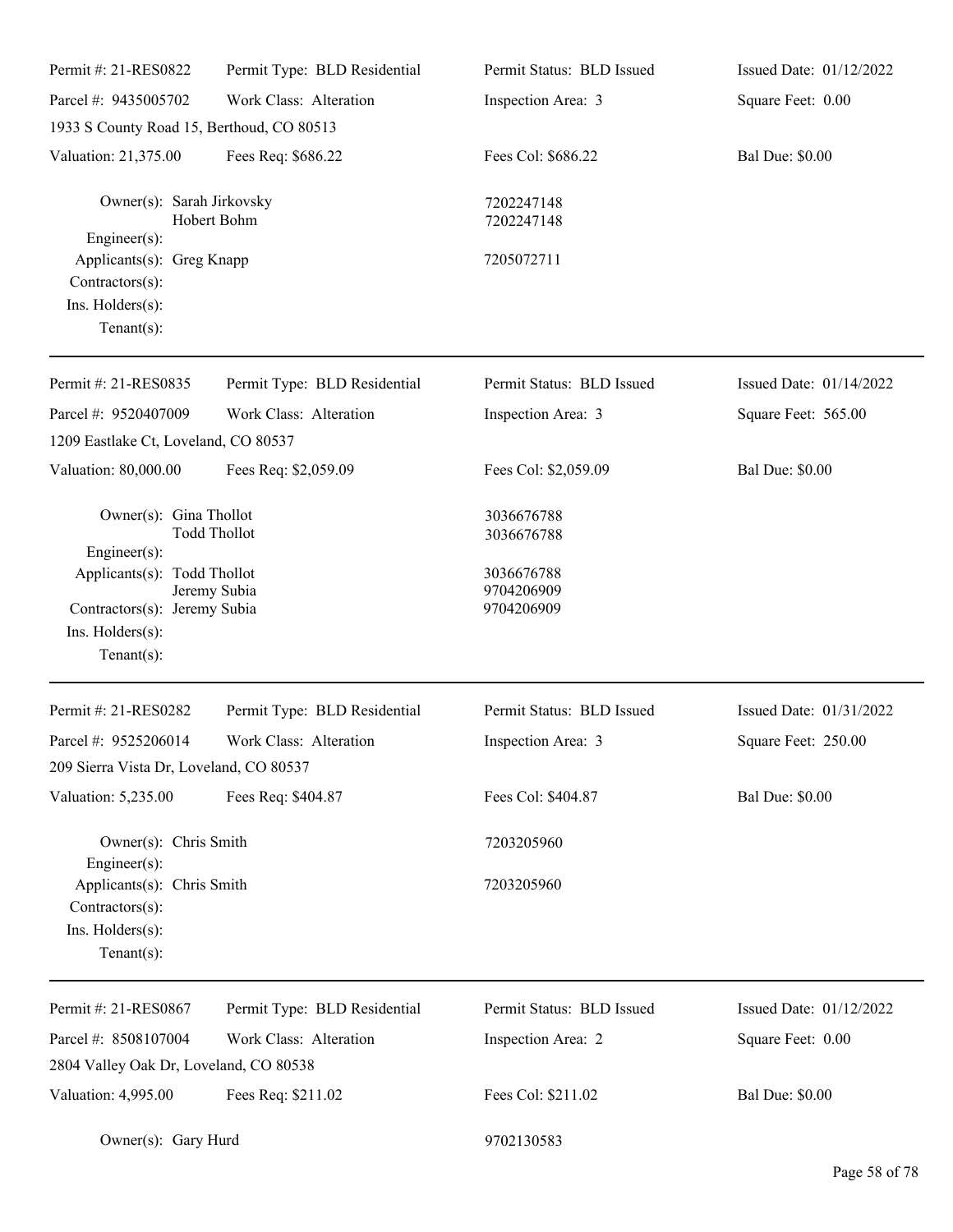Engineer(s): Applicants(s): Greg Knapp<br>Rod Martin 303-805-875 Contractors(s): Ins. Holders(s): Tenant(s):

## Rod Martin 303-805-8751

| Permit #: 21-RES0539                                                                            | Permit Type: BLD Residential        | Permit Status: BLD Issued  | Issued Date: 01/28/2022 |
|-------------------------------------------------------------------------------------------------|-------------------------------------|----------------------------|-------------------------|
| Parcel #: 9507400016                                                                            | Work Class: Alteration              | Inspection Area: 2         | Square Feet: 306.00     |
| 5502 Wild Ln, Loveland, CO 80538                                                                |                                     |                            |                         |
| Valuation: 15,000.00                                                                            | Fees Req: \$943.98                  | Fees Col: \$943.98         | <b>Bal Due: \$0.00</b>  |
| Engineer(s):                                                                                    | Owner(s): Gilberto Alvarez Sanchez  | 970-391-1646               |                         |
| Applicants(s): Gilberto Alvarez Sanchez<br>Contractors(s):<br>Ins. Holders(s):<br>$Tenant(s)$ : |                                     | 970-391-1646               |                         |
| Permit #: 22-RES0007                                                                            | Permit Type: BLD Residential        | Permit Status: BLD Issued  | Issued Date: 01/31/2022 |
| Parcel #: 9417108010                                                                            | Work Class: Alteration              | Inspection Area: 3         | Square Feet: 1,680.00   |
| 1260 Paramount Dr, Berthoud, CO 80513                                                           |                                     |                            |                         |
| Valuation: 80,000.00                                                                            | Fees Req: \$2,069.51                | Fees Col: \$2,069.51       | <b>Bal Due: \$0.00</b>  |
| Owner(s): Elysa M Sokol<br>Engineer(s):                                                         | Jeffrey Sokol                       | 352-988-3206<br>3529883206 |                         |
| Applicants(s): Scott Slaugh                                                                     |                                     | 9705873897                 |                         |
| Contractors(s): Scott Slaugh                                                                    |                                     | 9705873897                 |                         |
| Ins. Holders(s):<br>$Tenant(s)$ :                                                               |                                     |                            |                         |
| Permit #: 21-RES0804                                                                            | Permit Type: BLD Residential        | Permit Status: BLD Issued  | Issued Date: 01/14/2022 |
| Parcel #: 8702008704                                                                            | Work Class: Alteration              | Inspection Area: 1         | Square Feet: 2,543.00   |
| 1630 North Fork Ct, Fort Collins, CO 80524                                                      |                                     |                            |                         |
| Valuation: 130,074.45                                                                           | Fees Req: \$2,813.58                | Fees Col: \$2,813.58       | <b>Bal Due: \$0.00</b>  |
| $Owner(s)$ :<br>Engineer(s):                                                                    | Frank W Christensen Revocable Trust | 9704848784                 |                         |
| Applicants(s): Christian Renger                                                                 |                                     | 9708931329                 |                         |
| Contractors(s): Dwight Sailer<br>Ins. Holders(s):<br>Tenant $(s)$ :                             |                                     | 9704728100                 |                         |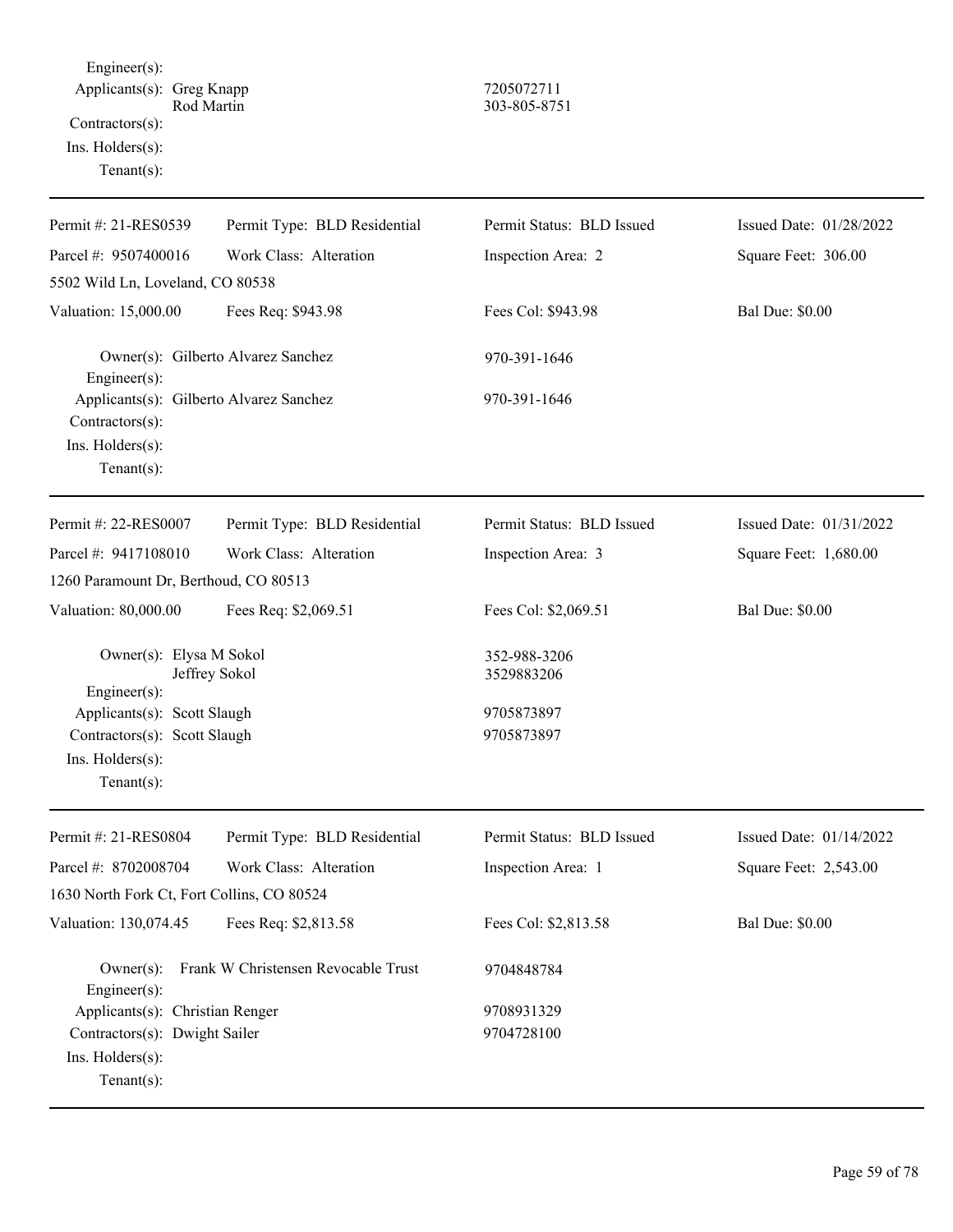| Permit #: 21-RES0858                                                                    | Permit Type: BLD Residential            | Permit Status: BLD Issued | Issued Date: 01/19/2022 |
|-----------------------------------------------------------------------------------------|-----------------------------------------|---------------------------|-------------------------|
| Parcel #: 9836400039                                                                    | Work Class: Alteration                  | Inspection Area: 1        | Square Feet: 1,557.00   |
| 717 Country Club Rd, Fort Collins, CO 80524                                             |                                         |                           |                         |
| Valuation: 77,164.92                                                                    | Fees Req: \$2,034.16                    | Fees Col: \$2,034.16      | <b>Bal Due: \$0.00</b>  |
| Owner(s): William Beach<br>Engineer(s): Samuel Caston                                   |                                         | 7196417252                |                         |
| Applicants(s): William Beach<br>Contractors(s):<br>Ins. Holders(s):<br>Tenant $(s)$ :   |                                         | 7196417252                |                         |
| Permit #: 21-RES0869                                                                    | Permit Type: BLD Residential            | Permit Status: BLD Issued | Issued Date: 01/20/2022 |
| Parcel #: 2923108045<br>104 Mount Massive Dr, Livermore, CO 80536                       | Work Class: Alteration                  | Inspection Area: 5        | Square Feet: 940.00     |
| Valuation: 50,000.00                                                                    | Fees Req: \$1,526.77                    | Fees Col: \$1,526.77      | <b>Bal Due: \$0.00</b>  |
| Owner(s): Vicki Edwards<br>Engineer(s):                                                 |                                         | 8056302794                |                         |
| Applicants(s): Vicki Edwards<br>Contractors(s):<br>Ins. Holders(s):<br>Tenant $(s)$ :   |                                         | 8056302794                |                         |
| Permit #: 21-RES0881                                                                    | Permit Type: BLD Residential            | Permit Status: BLD Issued | Issued Date: 01/27/2022 |
| Parcel #: 9534112011                                                                    | Work Class: Alteration                  | Inspection Area: 3        | Square Feet: 1,014.00   |
| 3155 Spring Mountain Ct, Loveland, CO 80537                                             |                                         |                           |                         |
| Valuation: 21,233.16 Fees Req: \$1,205.66                                               |                                         | Fees Col: \$1,205.66      | <b>Bal Due: \$0.00</b>  |
| Owner(s): Keven Aggers<br>Engineer(s):                                                  |                                         | 9706354552                |                         |
| Applicants(s): Keven Aggers<br>$Contractors(s)$ :<br>Ins. Holders(s):<br>Tenant $(s)$ : |                                         | 9706354552                |                         |
| Permit #: 21-RES0823                                                                    | Permit Type: BLD Residential            | Permit Status: BLD LOC    | Issued Date: 01/12/2022 |
| Parcel #: 9434115004                                                                    | Work Class: Alteration                  | Inspection Area: 3        | Square Feet: 0.00       |
| 1208 River Glen Way, Berthoud, CO 80513                                                 |                                         |                           |                         |
| Valuation: 23,310.00                                                                    | Fees Req: \$742.14                      | Fees Col: \$742.14        | <b>Bal Due: \$0.00</b>  |
| Engineer $(s)$ :                                                                        | Owner(s): * Phillipp Marie Living Trust | 9705323839                |                         |
| Applicants(s): Greg Knapp                                                               |                                         | 7205072711                |                         |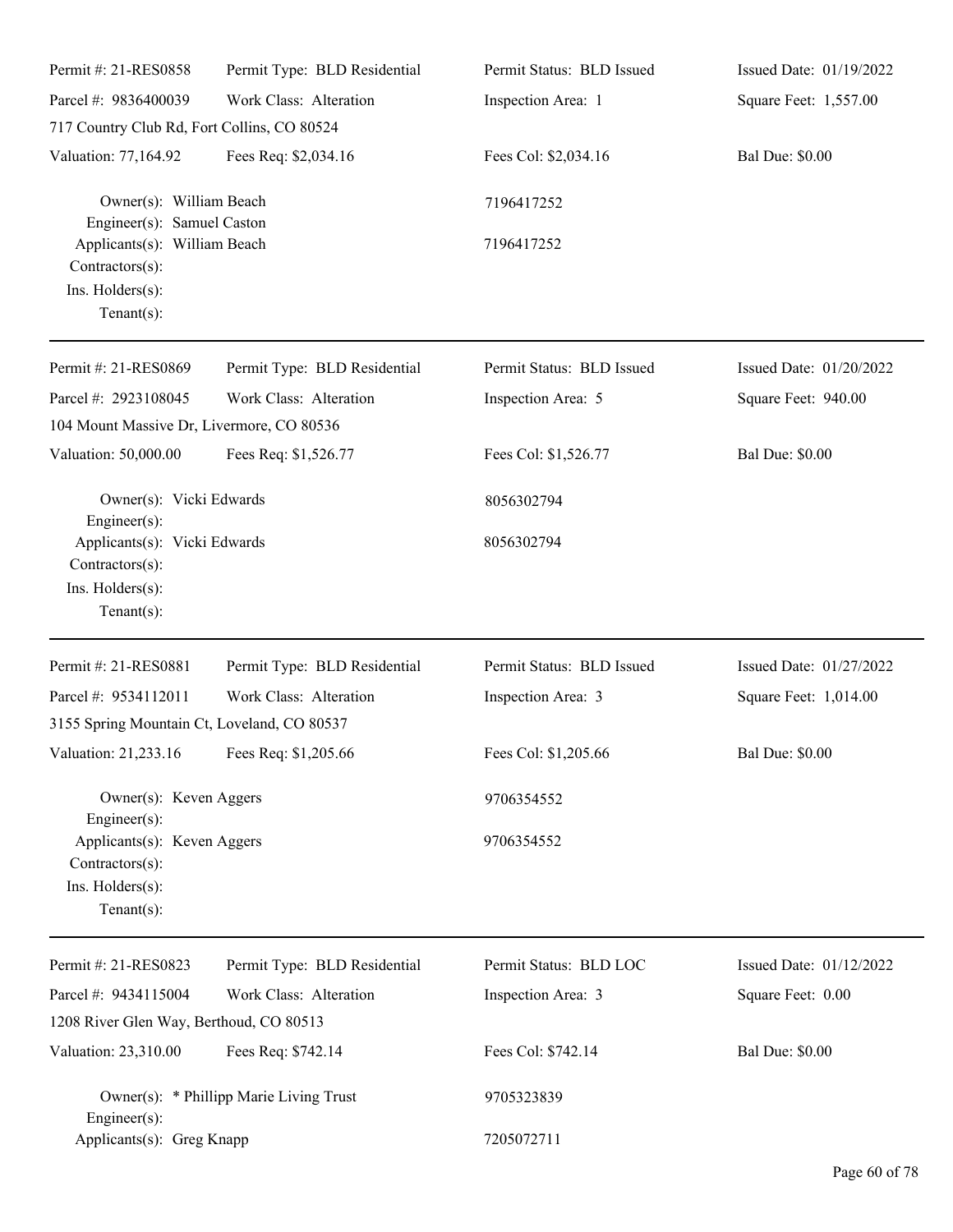Contractors(s): Ins. Holders(s): Tenant(s):

| Permit #: 21-RES0797                                                                                          | Permit Type: BLD Residential                        | Permit Status: BLD Issued | Issued Date: 01/05/2022 |
|---------------------------------------------------------------------------------------------------------------|-----------------------------------------------------|---------------------------|-------------------------|
| Parcel #: 3527206001                                                                                          | Work Class: Alteration                              | Inspection Area: 4        | Square Feet: 700.00     |
| 2211 Upper High Dr, Estes Park, CO 80517                                                                      |                                                     |                           |                         |
| Valuation: 150,000.00                                                                                         | Fees Req: \$3,194.71                                | Fees Col: \$3,194.71      | <b>Bal Due: \$0.00</b>  |
| Owner(s): Matthew Adam<br>Blair Adam<br>Engineer $(s)$ :                                                      |                                                     | 8165905263<br>9135308975  |                         |
| Applicants(s): Nathan Arganbright<br>Contractors(s): Nathan Arganbright<br>Ins. Holders(s):<br>Tenant $(s)$ : |                                                     | 7202446776<br>7202446776  |                         |
| Permit #: 21-RES0852                                                                                          | Permit Type: BLD Residential                        | Permit Status: BLD Issued | Issued Date: 01/27/2022 |
| Parcel #: 9823419085                                                                                          | Work Class: Alteration                              | Inspection Area: 1        | Square Feet: 333.00     |
| 415 Deerfield Cir, Fort Collins, CO 80524                                                                     |                                                     |                           |                         |
| Valuation: 6,973.02                                                                                           | Fees Req: \$387.14                                  | Fees Col: \$387.14        | <b>Bal Due: \$0.00</b>  |
| Engineer(s):                                                                                                  | Owner(s): Jacquelyn Eisenburg-Nelson<br>Sean Nelson | 3039213600<br>3039213600  |                         |
| Applicants(s): Andrew Pakiz<br>Contractors(s):<br>Ins. Holders(s):<br>Tenant $(s)$ :                          | Pakiz Construction Managment Llc                    | 7203058185<br>7203058185  |                         |
| Permit #: 21-RES0821                                                                                          | Permit Type: BLD Residential                        | Permit Status: BLD Issued | Issued Date: 01/20/2022 |
| Parcel #: 2226000029<br>521 Raspberry Ln, Livermore, CO 80536                                                 | Work Class: Alteration                              | Inspection Area: 6        | Square Feet: 288.00     |
| Valuation: 5,184.00                                                                                           | Fees Req: \$459.38                                  | Fees Col: \$459.38        | <b>Bal Due: \$0.00</b>  |
| Owner(s): Scott Jones<br>Engineer $(s)$ :                                                                     |                                                     | 518-281-5810              |                         |
| Applicants(s): Scott Jones<br>Contractors(s):<br>Ins. Holders(s):<br>Tenant $(s)$ :                           |                                                     | 518-281-5810              |                         |
| Permit #: 21-RES0754                                                                                          | Permit Type: BLD Residential                        | Permit Status: BLD Issued | Issued Date: 01/26/2022 |
| Parcel #: 2534206002                                                                                          | Work Class: Alteration                              | Inspection Area: 4        | Square Feet: 627.00     |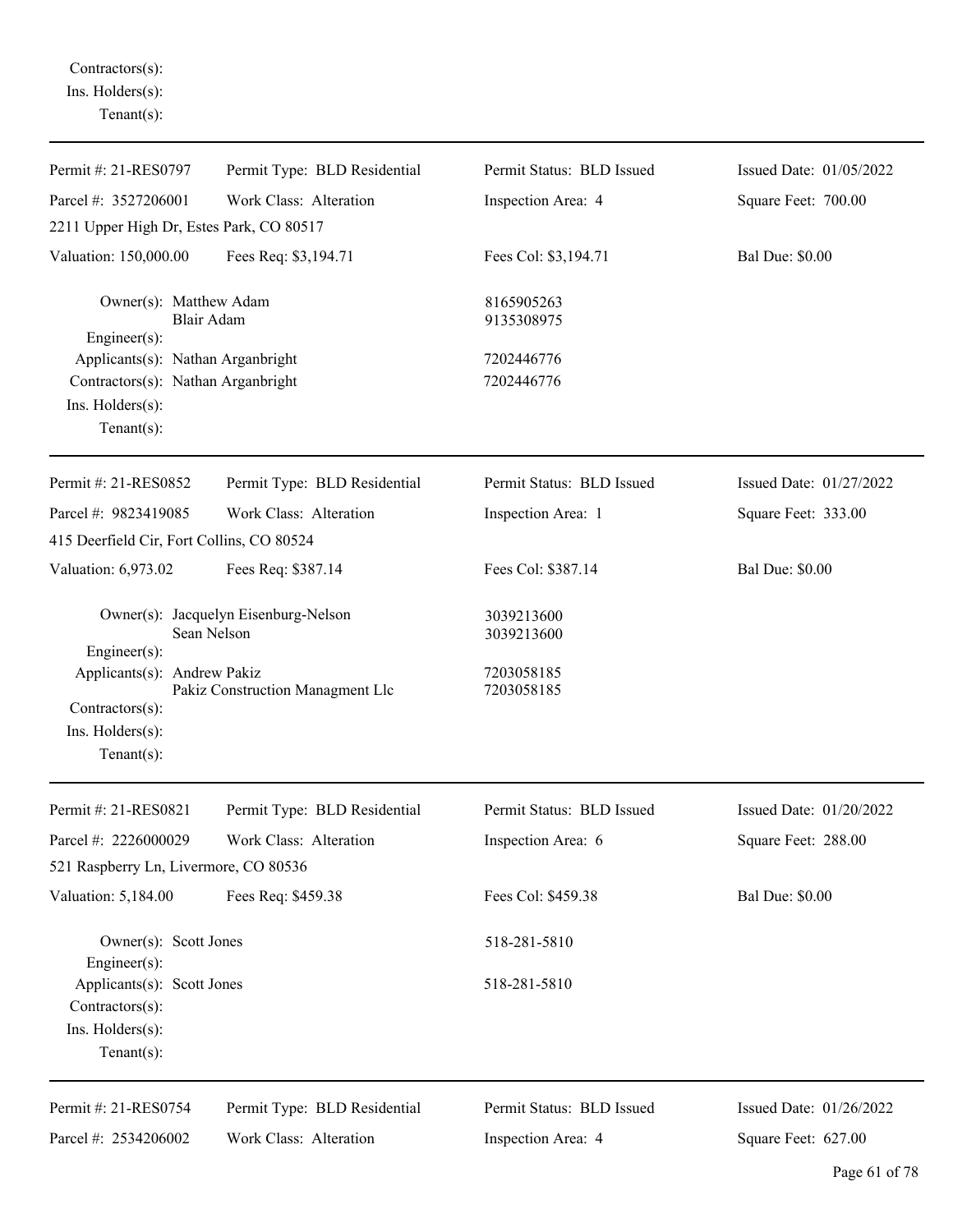| 18 Estes Valley View Ct, Estes Park, CO 80517                                                                                                                         |                              |                                        |                         |
|-----------------------------------------------------------------------------------------------------------------------------------------------------------------------|------------------------------|----------------------------------------|-------------------------|
| Valuation: 13,129.38                                                                                                                                                  | Fees Req: \$743.94           | Fees Col: \$743.94                     | <b>Bal Due: \$0.00</b>  |
| Owner(s): Jason Wigget<br>Engineer(s):                                                                                                                                |                              | 8155433031                             |                         |
| Applicants(s): Jason Wigget                                                                                                                                           | Jason Wigget                 | 8155433031<br>8155433031               |                         |
| Contractors(s):<br>Ins. Holders(s):<br>$Tenant(s)$ :                                                                                                                  |                              |                                        |                         |
| Permit #: 21-RES0883                                                                                                                                                  | Permit Type: BLD Residential | Permit Status: BLD Issued              | Issued Date: 01/28/2022 |
| Parcel #: 8831409045                                                                                                                                                  | Work Class: Alteration       | Inspection Area: 1                     | Square Feet: 482.00     |
| 1816 Kalmar Ct, Fort Collins, CO 80524                                                                                                                                |                              |                                        |                         |
| Valuation: 18,908.04                                                                                                                                                  | Fees Req: \$933.65           | Fees Col: \$933.65                     | <b>Bal Due: \$0.00</b>  |
| Owner(s): Kolby Dekkenga<br>Engineer(s): John McBride<br>Applicants(s): John "Jack" Cooney<br>Contractors(s): John "Jack" Cooney<br>Ins. Holders(s):<br>$Tenant(s)$ : |                              | 9704205316<br>6308774249<br>6308774249 |                         |
| Permit #: 21-RES0607                                                                                                                                                  | Permit Type: BLD Residential | Permit Status: BLD Issued              | Issued Date: 01/03/2022 |
| Parcel #: 8915000012                                                                                                                                                  | Work Class: Cabin            | Inspection Area: 1                     | Square Feet: 204.00     |
| 4821 E County Road 70, Wellington, CO 80549                                                                                                                           |                              |                                        |                         |
| Valuation: 15,000.00                                                                                                                                                  | Fees Req: \$552.03           | Fees Col: \$552.03                     | <b>Bal Due: \$0.00</b>  |
| Owner(s): Helmut Roy<br>Engineer(s):                                                                                                                                  |                              | 9705687486                             |                         |
| Applicants(s): Helmut Roy<br>Contractors(s):<br>Ins. Holders(s):<br>Tenant $(s)$ :                                                                                    |                              | 9705687486                             |                         |
| Permit #: 21-RES0608                                                                                                                                                  | Permit Type: BLD Residential | Permit Status: BLD Issued              | Issued Date: 01/03/2022 |
| Parcel #: 8915000012                                                                                                                                                  | Work Class: Cabin            | Inspection Area: 1                     | Square Feet: 204.00     |
| 4821 E County Road 70, Wellington, CO 80549                                                                                                                           |                              |                                        |                         |
| Valuation: 15,000.00                                                                                                                                                  | Fees Req: \$552.03           | Fees Col: \$552.03                     | <b>Bal Due: \$0.00</b>  |
| Owner(s): Helmut Roy<br>Engineer(s):                                                                                                                                  |                              | 9705687486                             |                         |
| Applicants(s): Helmut Roy<br>Contractors(s):<br>Ins. Holders(s):                                                                                                      |                              | 9705687486                             |                         |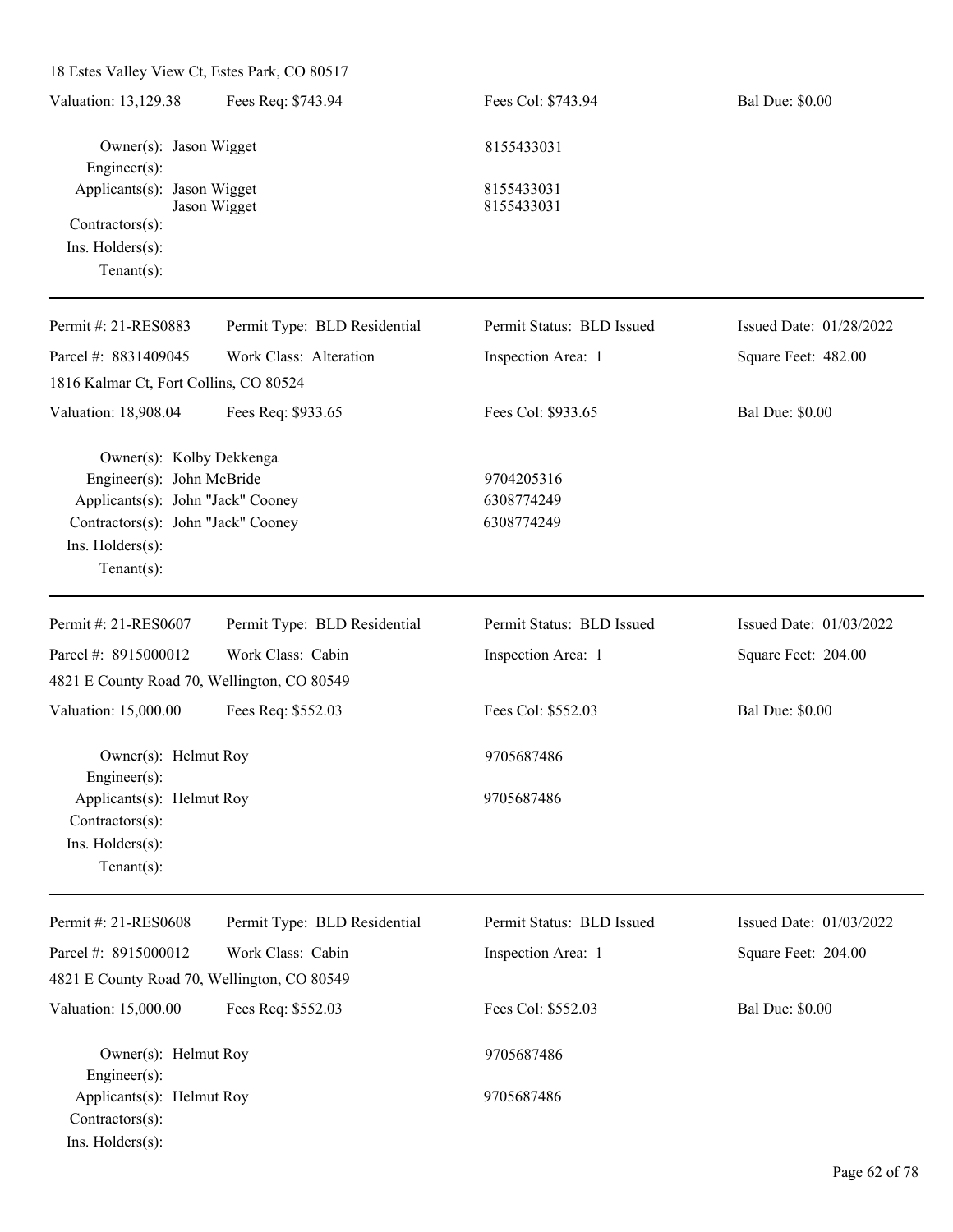| Permit #: 21-RES0656                                                                              | Permit Type: BLD Residential                                      | Permit Status: BLD Issued | Issued Date: 01/14/2022 |
|---------------------------------------------------------------------------------------------------|-------------------------------------------------------------------|---------------------------|-------------------------|
| Parcel #: 2724205025                                                                              | Work Class: Cabin                                                 | Inspection Area: 6        | Square Feet: 1,398.00   |
| 342 Powder Horn Trl, Bellvue, CO 80512                                                            |                                                                   |                           |                         |
| Valuation: 238,984.00                                                                             | Fees Req: \$4,273.47                                              | Fees Col: \$4,273.47      | <b>Bal Due: \$0.00</b>  |
| Owner(s): Neal Pfitzer<br>Engineer(s):                                                            |                                                                   |                           |                         |
| Applicants(s): Craig Way                                                                          |                                                                   | 970-217-0187              |                         |
| Contractors(s): Craig Way<br>Ins. Holders(s):                                                     |                                                                   | 970-217-0187              |                         |
| Tenant $(s)$ :                                                                                    |                                                                   |                           |                         |
| Permit #: 21-RES0604                                                                              | Permit Type: BLD Residential                                      | Permit Status: BLD Issued | Issued Date: 01/03/2022 |
| Parcel #: 8915000012                                                                              | Work Class: Cabin                                                 | Inspection Area: 1        | Square Feet: 204.00     |
| 4821 E County Road 70, Wellington, CO 80549                                                       |                                                                   |                           |                         |
| Valuation: 15,000.00                                                                              | Fees Req: \$552.03                                                | Fees Col: \$552.03        | <b>Bal Due: \$0.00</b>  |
| Owner(s): Helmut Roy                                                                              |                                                                   | 9705687486                |                         |
| Engineer(s):<br>Applicants(s): Helmut Roy<br>Contractors(s):<br>Ins. Holders(s):                  |                                                                   | 9705687486                |                         |
| Tenant $(s)$ :                                                                                    |                                                                   |                           |                         |
| Permit #: 21-RES0606                                                                              | Permit Type: BLD Residential                                      | Permit Status: BLD Issued | Issued Date: 01/03/2022 |
| Parcel #: 8915000012                                                                              | Work Class: Cabin                                                 | Inspection Area: 1        | Square Feet: 204.00     |
| 4821 E County Road 70, Wellington, CO 80549                                                       |                                                                   |                           |                         |
| Valuation: 15,000.00                                                                              | Fees Req: \$552.03                                                | Fees Col: \$552.03        | <b>Bal Due: \$0.00</b>  |
| Owner(s): Helmut Roy                                                                              |                                                                   | 9705687486                |                         |
| Engineer(s):<br>Applicants(s): Helmut Roy<br>Contractors(s):<br>Ins. Holders(s):<br>$Tenant(s)$ : |                                                                   | 9705687486                |                         |
| Permit #: 21-RES0878                                                                              | Permit Type: BLD Residential                                      | Permit Status: BLD Issued | Issued Date: 01/25/2022 |
| Parcel #: 3007207021                                                                              | Work Class: Conversion to Short-Term Inspection Area: 5<br>Rental |                           | Square Feet: 0.00       |
| 150 Biloxi Ct, Red Feather Lakes, CO 80545                                                        |                                                                   |                           |                         |
| Valuation: 0.00                                                                                   | Fees Req: \$300.00                                                | Fees Col: \$300.00        | <b>Bal Due: \$0.00</b>  |

Tenant(s):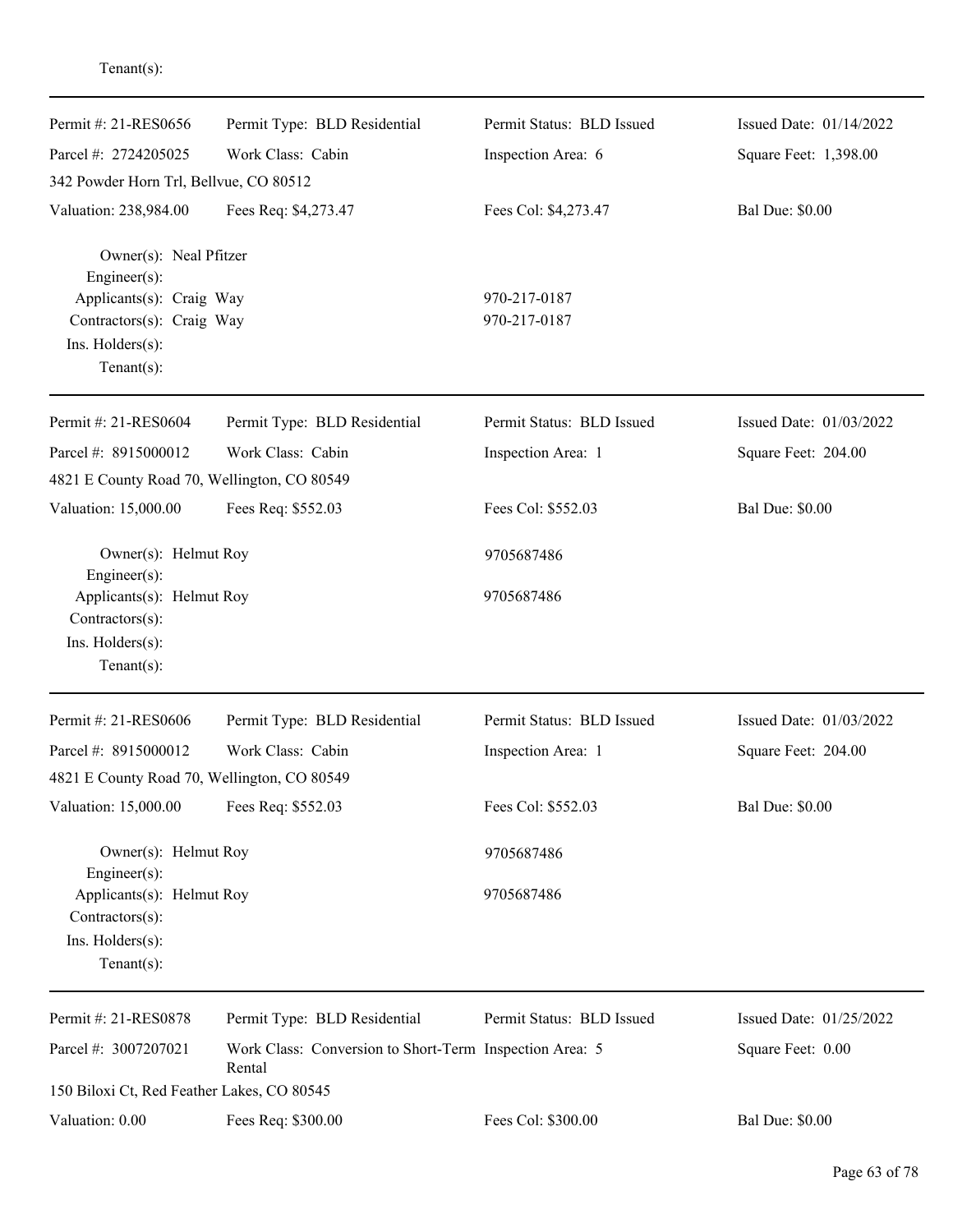| Owner(s): Dianne Holland                                                                               | Michael Holland                                                                             | 9704201741<br>9703918751  |                         |
|--------------------------------------------------------------------------------------------------------|---------------------------------------------------------------------------------------------|---------------------------|-------------------------|
| Engineer(s):<br>Applicants(s): Dianne Holland<br>Contractors(s):<br>Ins. Holders(s):<br>Tenant $(s)$ : |                                                                                             | 9704201741                |                         |
| Permit #: 21-RES0831                                                                                   | Permit Type: BLD Residential                                                                | Permit Status: BLD Issued | Issued Date: 01/03/2022 |
| Parcel #: 9709102021                                                                                   | Work Class: Conversion to Short-Term Inspection Area: 2<br>Rental                           |                           | Square Feet: 0.00       |
| 613 N Impala Dr, Fort Collins, CO 80521                                                                |                                                                                             |                           |                         |
| Valuation: 0.00                                                                                        | Fees Req: \$300.00                                                                          | Fees Col: \$300.00        | <b>Bal Due: \$0.00</b>  |
| Owner(s): Everett Stockton<br>Engineer(s):                                                             | Sharon Stockton                                                                             | 9704120289<br>9703108830  |                         |
| Applicants(s): Sharon Stockton<br>Contractors(s):<br>Ins. Holders(s):<br>Tenant $(s)$ :                |                                                                                             | 9703108830                |                         |
| Permit #: 21-RES0792                                                                                   | Permit Type: BLD Residential                                                                | Permit Status: BLD CO     | Issued Date: 01/07/2022 |
| Parcel #: 3403307019                                                                                   | Work Class: Conversion to Short-Term Inspection Area: 4<br>Rental                           |                           | Square Feet: 0.00       |
| 2965 Eaglecliff Dr, Estes Park, CO 80517                                                               |                                                                                             |                           |                         |
| Valuation: 0.00                                                                                        | Fees Req: \$300.00                                                                          | Fees Col: \$300.00        | <b>Bal Due: \$0.00</b>  |
| $Engineering(s)$ :                                                                                     | Owner(s): * Davis Family Revocable Trust                                                    | 5732684908                |                         |
| Applicants(s): Richard Chiappe<br>Contractors(s):<br>Ins. Holders(s):<br>Tenant $(s)$ :                |                                                                                             | 9705862181                |                         |
| Permit #: 21-RES0875                                                                                   | Permit Type: BLD Residential                                                                | Permit Status: BLD Issued | Issued Date: 01/31/2022 |
| Parcel #: 3427000035                                                                                   | Work Class: Conversion to Short-Term Inspection Area: 4<br>Rental                           |                           | Square Feet: 0.00       |
| 235 Goblins Castle Rd, Estes Park, CO 80517                                                            |                                                                                             |                           |                         |
| Valuation: 0.00                                                                                        | Fees Req: \$300.00                                                                          | Fees Col: \$300.00        | <b>Bal Due: \$0.00</b>  |
| Engineer(s):                                                                                           | Owner(s): * Collinet Christian J. and Diane H. Revocable 1 9702318570<br>Christian Collinet | 9705863333                |                         |
| Applicants(s): Karen Randinitis<br>Contractors(s):                                                     |                                                                                             | 9705565544                |                         |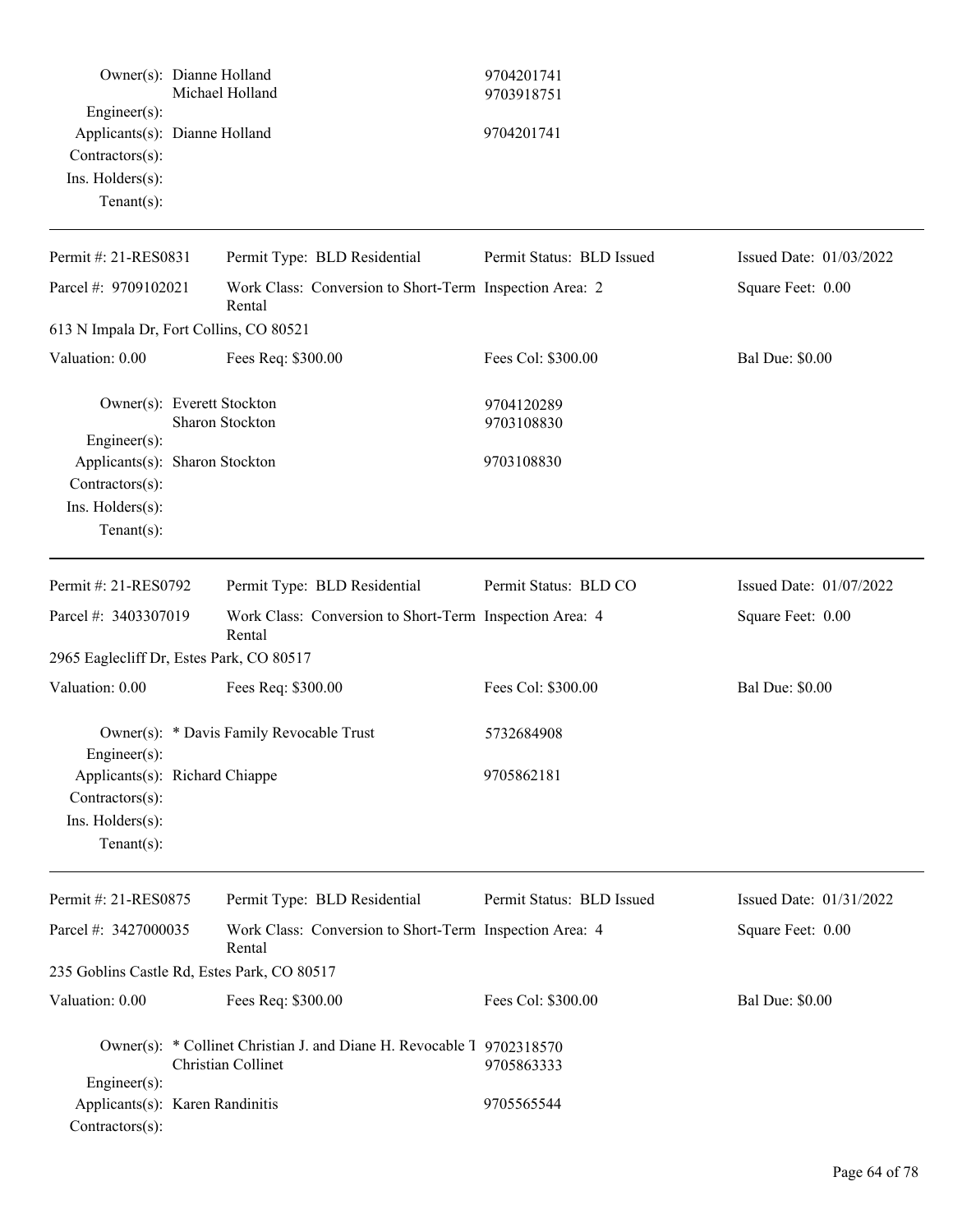Ins. Holders(s): Tenant(s):

| Permit #: 21-RES0865                                                                                                                                          | Permit Type: BLD Residential                                      | Permit Status: BLD Issued                                          | Issued Date: 01/31/2022 |
|---------------------------------------------------------------------------------------------------------------------------------------------------------------|-------------------------------------------------------------------|--------------------------------------------------------------------|-------------------------|
| Parcel #: 3401426031                                                                                                                                          | Work Class: Conversion to Short-Term Inspection Area: 4<br>Rental |                                                                    | Square Feet: 0.00       |
| 2839 Carriage Dr, Estes Park, CO 80517                                                                                                                        |                                                                   |                                                                    |                         |
| Valuation: 0.00                                                                                                                                               | Fees Req: \$300.00                                                | Fees Col: \$300.00                                                 | <b>Bal Due: \$0.00</b>  |
| Owner(s): Cari Ryan<br>Engineer(s):                                                                                                                           | Ryan Family Trust                                                 | 8053158035                                                         |                         |
| Applicants(s): Cari Ryan<br>Contractors(s):<br>Ins. Holders(s):<br>Tenant $(s)$ :                                                                             |                                                                   | 8053158035                                                         |                         |
| Permit #: 21-RES0507                                                                                                                                          | Permit Type: BLD Residential                                      | Permit Status: BLD Issued                                          | Issued Date: 01/20/2022 |
| Parcel #: 1433300011                                                                                                                                          | Work Class: Deck                                                  | Inspection Area: 4                                                 | Square Feet: 559.46     |
| 199 Elk Rd, Lyons, CO 80540                                                                                                                                   |                                                                   |                                                                    |                         |
| Valuation: 5,000.00                                                                                                                                           | Fees Req: \$261.04                                                | Fees Col: \$261.04                                                 | <b>Bal Due: \$0.00</b>  |
| Owner(s): Hilary Peddicord<br>John Dickey<br>Engineer(s): Scott Stanko<br>Applicants(s): John Dickey<br>Contractors(s):<br>Ins. Holders(s):<br>Tenant $(s)$ : |                                                                   | 6468729128<br>7202959982<br>9708462779<br>7202959982               |                         |
| Permit #: 21-RES0729                                                                                                                                          | Permit Type: BLD Residential                                      | Permit Status: BLD Issued                                          | Issued Date: 01/25/2022 |
| Parcel #: 9427409012                                                                                                                                          | Work Class: Deck                                                  | Inspection Area: 3                                                 | Square Feet: 156.00     |
| 1332 Sweetwater Ln, Berthoud, CO 80513                                                                                                                        |                                                                   |                                                                    |                         |
| Valuation: 20,000.00                                                                                                                                          | Fees Req: \$1,000.85                                              | Fees Col: \$1,000.85                                               | <b>Bal Due: \$0.00</b>  |
| Owner(s): Lacey Trokey<br>Engineer(s):<br>Applicants(s): James Helenihi<br>Contractors(s): James Helenihi                                                     | Zachary Trokey<br>Basement Dreams Colorado Llc                    | 3038188608<br>7209335698<br>7204092231<br>7204092231<br>7204092231 |                         |
| Ins. Holders(s):<br>Tenant $(s)$ :                                                                                                                            |                                                                   |                                                                    |                         |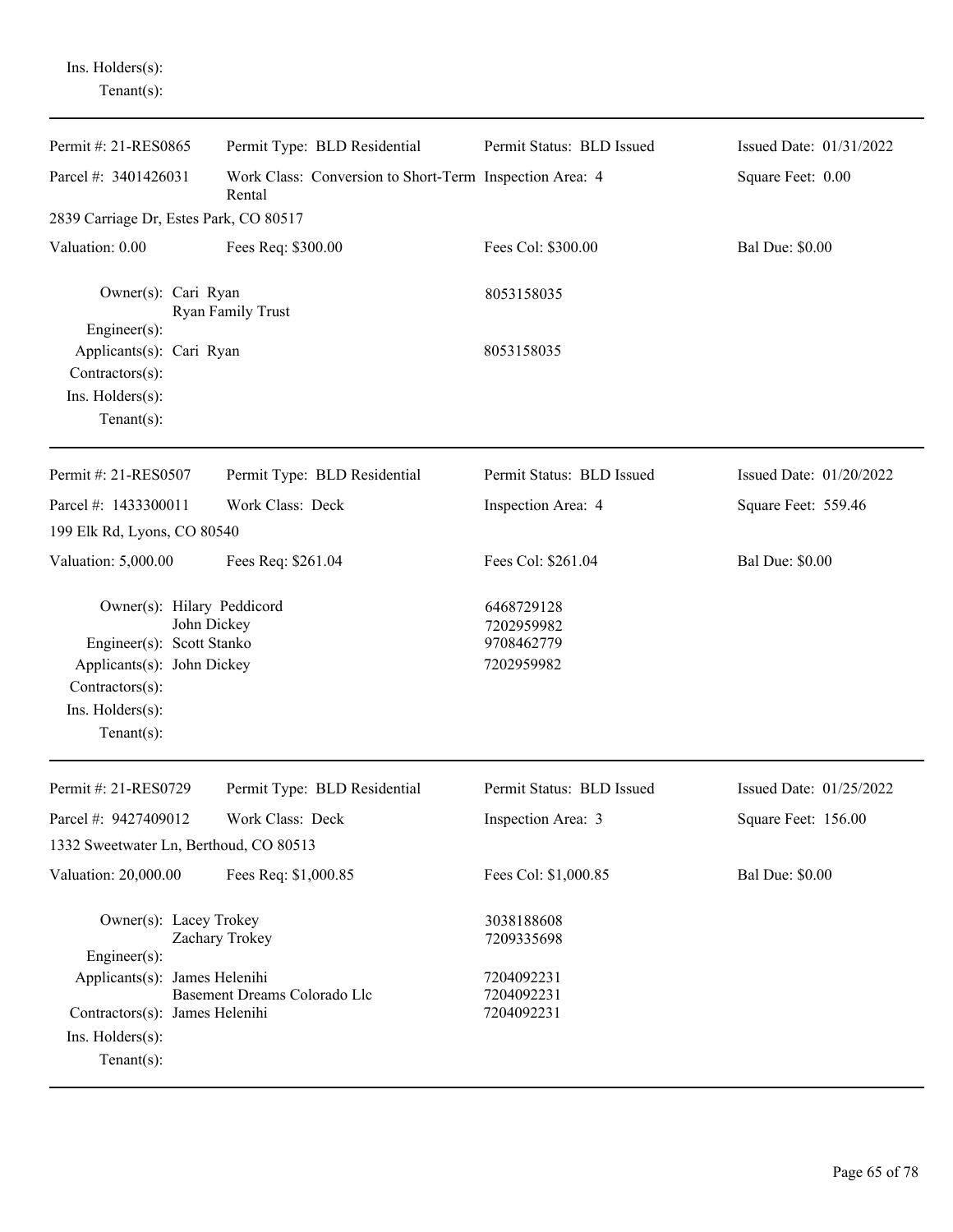| Permit #: 21-RES0584                                                                                      | Permit Type: BLD Residential          | Permit Status: BLD LOC    | Issued Date: 01/25/2022 |
|-----------------------------------------------------------------------------------------------------------|---------------------------------------|---------------------------|-------------------------|
| Parcel #: 9826115004                                                                                      | Work Class: Deck                      | Inspection Area: 1        | Square Feet: 150.00     |
| 3616 Terry Point Dr, Fort Collins, CO 80524                                                               |                                       |                           |                         |
| Valuation: 4,800.00                                                                                       | Fees Req: \$226.26                    | Fees Col: \$226.26        | <b>Bal Due: \$0.00</b>  |
| Owner(s): Laura Davis<br>$Engineering(s)$ :                                                               |                                       | 9705811361                |                         |
| Applicants(s): Christoph Justen<br>Contractors(s): Christoph Justen<br>Ins. Holders(s):<br>Tenant $(s)$ : |                                       | 9705675392<br>9705675392  |                         |
| Permit #: 21-RES0692                                                                                      | Permit Type: BLD Residential          | Permit Status: BLD Issued | Issued Date: 01/25/2022 |
| Parcel #: 8512000009                                                                                      | Work Class: Modular DW/SW with<br>Add | Inspection Area: 2        | Square Feet: 1,480.00   |
| 8466 Golden Fields Ln, Loveland, CO 80538                                                                 |                                       |                           |                         |
| Valuation: 57,336.32                                                                                      | Fees Req: \$6,104.06                  | Fees Col: \$6,104.06      | <b>Bal Due: \$0.00</b>  |
| Owner(s): Kathleen Cooney<br>Engineer(s):                                                                 |                                       | 970-313-8033              |                         |
| Applicants(s): Michael Lopez<br>Contractors(s): Michael Lopez<br>Ins. Holders(s):<br>Tenant $(s)$ :       |                                       | 3034726620<br>3034726620  |                         |
| Permit #: 20-RES0497                                                                                      | Permit Type: BLD Residential          | Permit Status: BLD Issued | Issued Date: 01/28/2022 |
| Parcel #: 1833400001                                                                                      | Work Class: New                       | Inspection Area: 1        | Square Feet: 3,268.00   |
| 17445 Rist Canyon Rd, Bellvue, CO 80512                                                                   |                                       |                           |                         |
| Valuation: 215,031.76                                                                                     | Fees Req: \$8,467.73                  | Fees Col: \$8,467.73      | <b>Bal Due: \$0.00</b>  |
| Owner(s): Jody Deschenes<br>$Engineering(s)$ :                                                            | David Shigekane                       | 9702177221<br>3037101829  |                         |
| Applicants(s): Jody Deschenes<br>Contractors(s):<br>Ins. Holders(s):<br>Tenant $(s)$ :                    |                                       | 9702177221                |                         |
| Permit #: 21-RES0657                                                                                      | Permit Type: BLD Residential          | Permit Status: BLD Issued | Issued Date: 01/10/2022 |
| Parcel #: 0528205003                                                                                      | Work Class: New                       | Inspection Area: 3        | Square Feet: 6,866.00   |
| 327 Reservoir Dr, Loveland, CO 80537                                                                      |                                       |                           |                         |
| Valuation: 715,000.00                                                                                     | Fees Req: \$19,500.14                 | Fees Col: \$19,575.14     | Bal Due: (\$75.00)      |
| Owner(s): Debi Hughes                                                                                     | Andy Hughes                           | 9705672740<br>9705672740  |                         |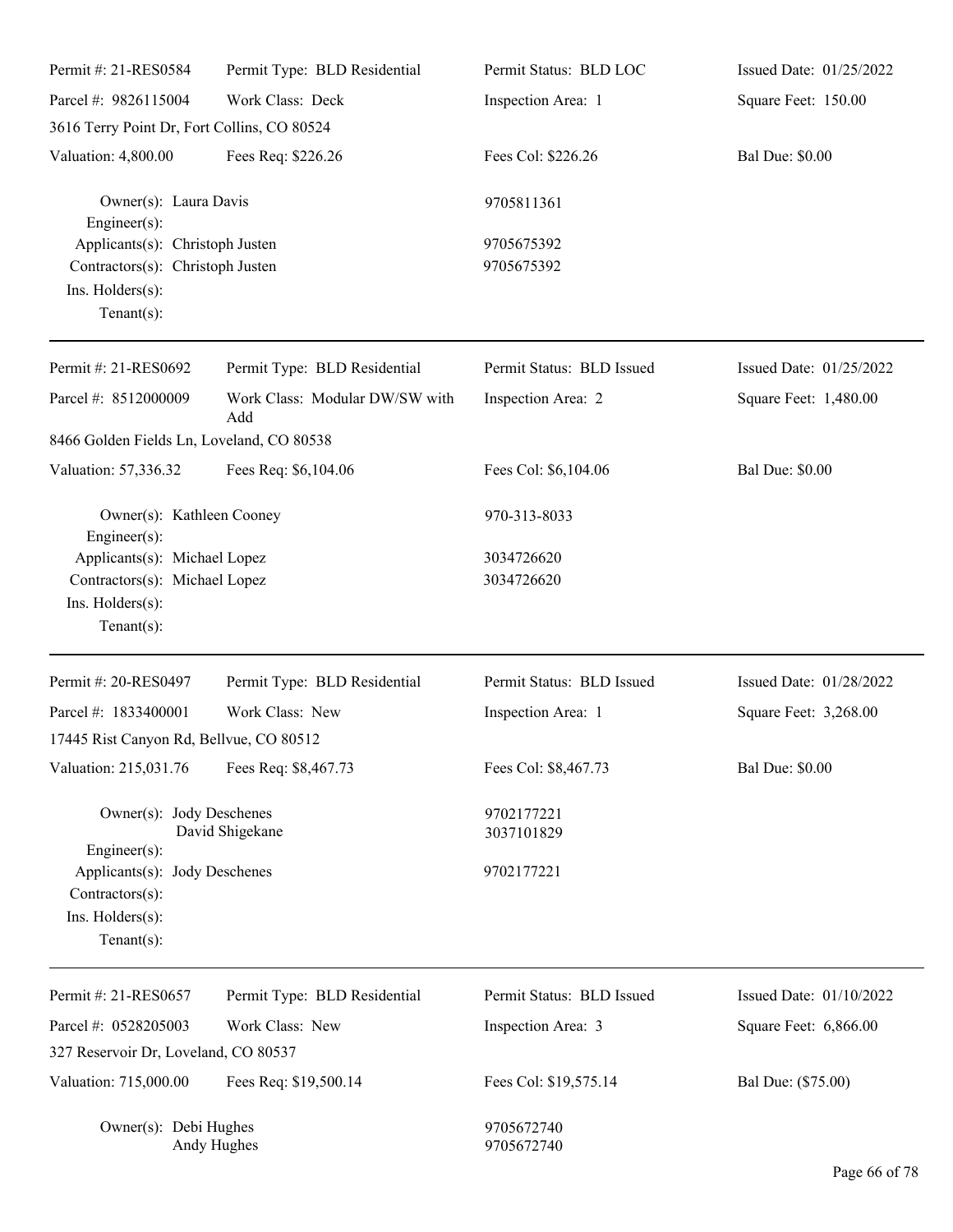Engineer(s): Applicants(s): David Ball 9705672740 Contractors(s): David Ball 9705672740 Ins. Holders(s): Tenant(s):

| Permit #: 21-RES0662                                                                                                                              | Permit Type: BLD Residential | Permit Status: BLD Issued                | Issued Date: 01/28/2022 |
|---------------------------------------------------------------------------------------------------------------------------------------------------|------------------------------|------------------------------------------|-------------------------|
| Parcel #: 2724205029                                                                                                                              | Work Class: New              | Inspection Area: 6                       | Square Feet: 3,230.00   |
| 468 Elk Horn Trl, Bellvue, CO 80512                                                                                                               |                              |                                          |                         |
| Valuation: 280,000.00                                                                                                                             | Fees Req: \$3,986.51         | Fees Col: \$3,986.51                     | <b>Bal Due: \$0.00</b>  |
| Owner(s): Robert Dalbotten<br>Engineer(s): Gary Weeks<br>Applicants(s): Robert Dalbotten<br>Contractors(s):<br>Ins. Holders(s):<br>Tenant $(s)$ : |                              | 3034283773<br>970-225-2422<br>3034283773 |                         |
| Permit #: 21-RES0625                                                                                                                              | Permit Type: BLD Residential | Permit Status: BLD Issued                | Issued Date: 01/19/2022 |
| Parcel #: 0534000016                                                                                                                              | Work Class: New              | Inspection Area: 3                       | Square Feet: 5,534.00   |
| 9614 Prairie Way, Loveland, CO 80537                                                                                                              |                              |                                          |                         |
| Valuation: 450,000.00                                                                                                                             | Fees Req: \$14,292.65        | Fees Col: \$14,292.65                    | <b>Bal Due: \$0.00</b>  |
| Owner(s): Suzanne Groos<br>$Engineering(s)$ :                                                                                                     |                              | 7196517222                               |                         |
| Applicants(s): Francisco Garcia Jr<br>Contractors(s): Francisco Garcia Jr<br>Ins. Holders(s):<br>$Tenant(s)$ :                                    |                              | 9705664958<br>9705664958                 |                         |
| Permit #: 18-RES0690                                                                                                                              | Permit Type: BLD Residential | Permit Status: BLD CO                    | Issued Date: 01/23/2019 |
| Parcel #: 9435309004                                                                                                                              | Work Class: New              | Inspection Area: 3                       | Square Feet: 19,418.00  |
| 606 Buehler Acres Dr, Berthoud, CO 80513                                                                                                          |                              |                                          |                         |
| Valuation: 1,200,000.00                                                                                                                           | Fees Req: \$23,536.41        | Fees Col: \$23,536.41                    | <b>Bal Due: \$0.00</b>  |
| Owner(s): Robert Vandenberghe<br>Engineer(s):                                                                                                     | Sabrina Vandenberghe         | 9706912366<br>9706912366                 |                         |
| Applicants(s): Robert Vandenberghe<br>Contractors(s):<br>Ins. Holders(s):<br>Tenant $(s)$ :                                                       |                              | 9706912366                               |                         |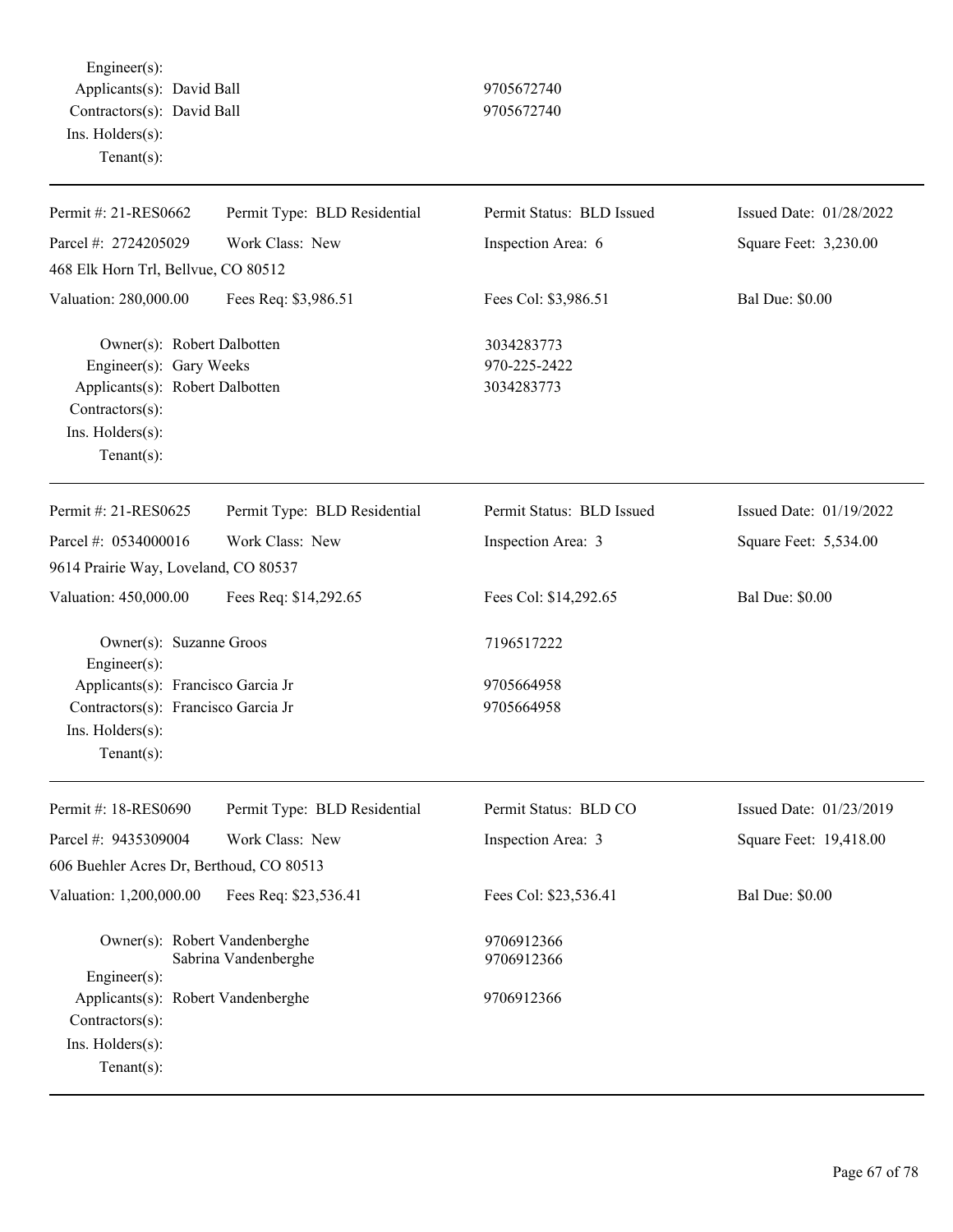| Permit #: 21-RES0730                                                                                                                                    | Permit Type: BLD Residential | Permit Status: BLD Issued                                  | Issued Date: 01/13/2022 |
|---------------------------------------------------------------------------------------------------------------------------------------------------------|------------------------------|------------------------------------------------------------|-------------------------|
| Parcel #: 0902000020                                                                                                                                    | Work Class: New              | Inspection Area: 5                                         | Square Feet: 5,599.00   |
| 1121 Soaring Eagle Dr, Laporte, CO 80535                                                                                                                |                              |                                                            |                         |
| Valuation: 950,000.00                                                                                                                                   | Fees Req: \$19,138.55        | Fees Col: \$19,138.55                                      | <b>Bal Due: \$0.00</b>  |
| Owner(s): Jeannette Cassalia<br>Engineer(s):                                                                                                            | Alan Cassalia                | 2672373844<br>7202385081                                   |                         |
| Applicants(s): Jeff Rhoades<br>Contractors(s): Jeff Rhoades<br>Ins. Holders(s):<br>Tenant $(s)$ :                                                       |                              | 6306058397<br>6306058397                                   |                         |
| Permit #: 21-RES0675                                                                                                                                    | Permit Type: BLD Residential | Permit Status: BLD Issued                                  | Issued Date: 01/03/2022 |
| Parcel #: 1433200016                                                                                                                                    | Work Class: New              | Inspection Area: 4                                         | Square Feet: 2,993.00   |
| 16 Estes Park Estates Dr, Lyons, CO 80540                                                                                                               |                              |                                                            |                         |
| Valuation: 500,000.00                                                                                                                                   | Fees Req: \$12,740.52        | Fees Col: \$12,740.52                                      | <b>Bal Due: \$0.00</b>  |
| Owner(s): Scott Ryan<br>Engineer(s): David Bangs<br>Applicants(s): Nathan Kinley<br>Contractors(s): Nathan Kinley<br>Ins. Holders(s):<br>Tenant $(s)$ : |                              | 4026137767<br>9703088221<br>970-227-4865<br>970-227-4865   |                         |
| Permit #: 21-RES0712                                                                                                                                    | Permit Type: BLD Residential | Permit Status: BLD Issued                                  | Issued Date: 01/31/2022 |
| Parcel #: 8602411001                                                                                                                                    | Work Class: New              | Inspection Area: 2                                         | Square Feet: 7,944.00   |
| 5328 S County Road 3F, Fort Collins, CO 80528                                                                                                           |                              |                                                            |                         |
| Valuation: 1,095,849.00                                                                                                                                 | Fees Req: \$24,208.69        | Fees Col: \$24,208.69                                      | <b>Bal Due: \$0.00</b>  |
| Owner(s): Alan Pallaoro<br>Engineer(s): Reyes Sarmiento<br>Applicants(s): Doug Buer<br>Contractors(s): Doug Buer<br>Ins. Holders(s):<br>Tenant $(s)$ :  |                              | 9705966332<br>970-498-9537<br>970-214-4245<br>970-214-4245 |                         |
| Permit #: 21-RES0788                                                                                                                                    | Permit Type: BLD Residential | Permit Status: BLD Issued                                  | Issued Date: 01/12/2022 |
| Parcel #: 0729400002                                                                                                                                    | Work Class: New              | Inspection Area: 2                                         | Square Feet: 6,349.00   |
| 12058 Puma Gulch Rd, Loveland, CO 80538                                                                                                                 |                              |                                                            |                         |
| Valuation: 700,000.00                                                                                                                                   | Fees Req: \$9,469.32         | Fees Col: \$9,469.32                                       | <b>Bal Due: \$0.00</b>  |
| Owner(s): Bradley Avedon<br>Engineer(s):                                                                                                                |                              | 9184062262                                                 |                         |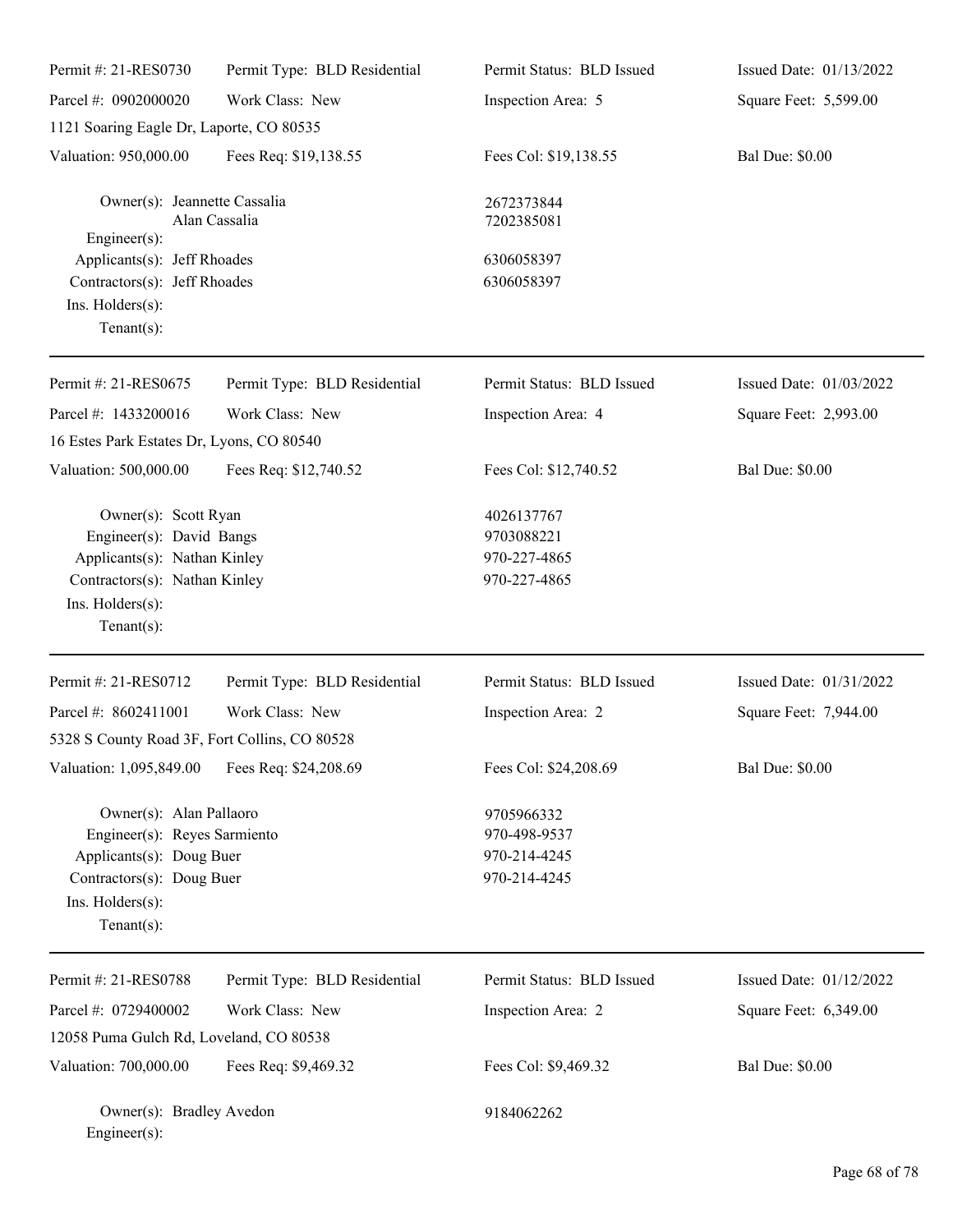| Permit #: 21-RES0543                                                                                                                                                              | Permit Type: BLD Residential    | Permit Status: BLD Issued                                              | Issued Date: 01/27/2022 |
|-----------------------------------------------------------------------------------------------------------------------------------------------------------------------------------|---------------------------------|------------------------------------------------------------------------|-------------------------|
| Parcel #: 9819411012                                                                                                                                                              | Work Class: New                 | Inspection Area: 1                                                     | Square Feet: 2,975.00   |
| 4490 Del Colina Way, Laporte, CO 80535                                                                                                                                            |                                 |                                                                        |                         |
| Valuation: 660,000.00                                                                                                                                                             | Fees Req: \$18,628.40           | Fees Col: \$18,628.40                                                  | <b>Bal Due: \$0.00</b>  |
| Owner(s): Young Eun Figi<br>Engineer(s):                                                                                                                                          |                                 | 7062019649                                                             |                         |
| Applicants(s): Mark Svoboda<br>Contractors(s): Mark Svoboda<br>Ins. Holders(s):<br>Tenant $(s)$ :                                                                                 | Svoboda & Sons Construction LLC | 970-962-9964<br>970-962-9964<br>970-962-9964                           |                         |
| Permit #: 21-RES0796                                                                                                                                                              | Permit Type: BLD Residential    | Permit Status: BLD Issued                                              | Issued Date: 01/31/2022 |
| Parcel #: 9034000017                                                                                                                                                              | Work Class: New                 | Inspection Area: 1                                                     | Square Feet: 6,097.00   |
| 1189 W County Road 76, Wellington, CO 80549                                                                                                                                       |                                 |                                                                        |                         |
| Valuation: 675,000.00                                                                                                                                                             | Fees Req: \$16,775.95           | Fees Col: \$16,775.95                                                  | <b>Bal Due: \$0.00</b>  |
| Owner(s): Marc Montgomery<br>Engineer(s): Reyes Sarmiento<br>Applicants(s): Marc Montgomery<br>Contractors(s): Kurt Thornton<br>Ins. Holders(s):<br>Tenant $(s)$ :                |                                 | 9703104821<br>970-498-9537<br>9703104821<br>9703012085                 |                         |
| Permit #: 21-RES0728                                                                                                                                                              | Permit Type: BLD Residential    | Permit Status: BLD Issued                                              | Issued Date: 01/04/2022 |
| Parcel #: 0613000016<br>6884 Stag Hollow Rd, Loveland, CO                                                                                                                         | Work Class: New                 | Inspection Area: 2                                                     | Square Feet: 5,901.00   |
| Valuation: 650,000.00                                                                                                                                                             | Fees Req: \$15,738.25           | Fees Col: \$15,738.25                                                  | <b>Bal Due: \$0.00</b>  |
| Owner(s): Graham Stephenson<br>Engineer(s): Reyes Sarmiento<br>Applicants(s): HighCraft Builders Inc<br>Contractors(s): Dwight Sailer<br>$Ins.$ Holders $(s)$ :<br>Tenant $(s)$ : | Zach Larrick                    | 9704728100<br>970-498-9537<br>970-472-8100<br>9702188600<br>9704728100 |                         |
| Permit #: 21-RES0717                                                                                                                                                              | Permit Type: BLD Residential    | Permit Status: BLD Issued                                              | Issued Date: 01/25/2022 |

Inspection Area: 3

Parcel #: 9433413001 Work Class: New Square Feet: 9,000.00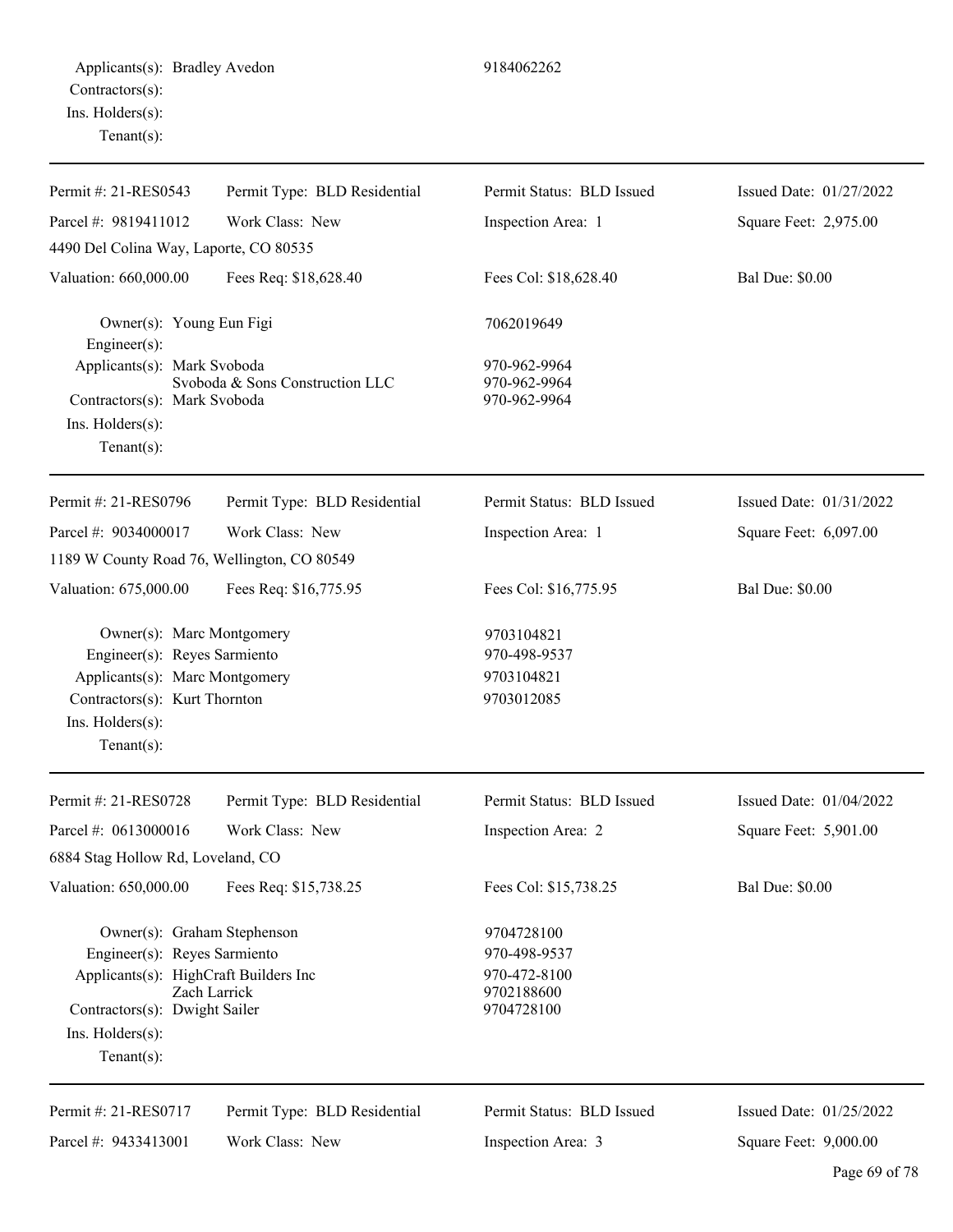| 2320 Ranchero Rd, Longmont, CO 80504                                                                                                                                |                                                               |                                                          |                         |
|---------------------------------------------------------------------------------------------------------------------------------------------------------------------|---------------------------------------------------------------|----------------------------------------------------------|-------------------------|
| Valuation: 700,000.00                                                                                                                                               | Fees Req: \$19,610.41                                         | Fees Col: \$19,610.41                                    | <b>Bal Due: \$0.00</b>  |
| Owner(s): Colleen Reese<br>Engineer(s):                                                                                                                             | Sean Woodward                                                 | 3073998542<br>3073998542                                 |                         |
| Applicants(s): Sigg Brothers Homes Llc<br>Doug Sigg<br>Contractors(s): Doug Sigg<br>Ins. Holders(s):<br>$Tenant(s)$ :                                               |                                                               | 3035793674<br>3035793674<br>3035793674                   |                         |
| Permit #: 21-RES0644                                                                                                                                                | Permit Type: BLD Residential                                  | Permit Status: BLD Issued                                | Issued Date: 01/26/2022 |
| Parcel #: 3401422003                                                                                                                                                | Work Class: New                                               | Inspection Area: 4                                       | Square Feet: 2,602.00   |
| 930 Ramshorn Dr, Estes Park, CO 80517                                                                                                                               |                                                               |                                                          |                         |
| Valuation: 500,000.00                                                                                                                                               | Fees Req: \$13,421.44                                         | Fees Col: \$13,421.44                                    | <b>Bal Due: \$0.00</b>  |
| Engineer(s): Wyatt Knutson<br>Applicants(s): Roy Johnson<br>Contractors(s): Michael Nilsen<br>Ins. Holders(s):<br>$Tenant(s)$ :                                     | Owner(s): Mountainview Vacations LLC                          | 9702277603<br>970-472-6255<br>9702277603<br>9703249809   |                         |
| Permit #: 22-SGN0001                                                                                                                                                | Permit Type: BLD Sign                                         | Permit Status: BLD Issued                                | Issued Date: 01/18/2022 |
| Parcel #: 9828400022                                                                                                                                                | Work Class: Freestanding/Monument                             | Inspection Area: 1                                       | Square Feet: 0.00       |
| 2520 W County Road 54g, Fort Collins, CO 80524                                                                                                                      |                                                               |                                                          |                         |
| Valuation: 29,701.00                                                                                                                                                | Fees Req: \$1,104.48                                          | Fees Col: \$1,104.48                                     | <b>Bal Due: \$0.00</b>  |
| Owner(s): WJY Enterprises LLC<br>Engineer(s): Michael Sullaway<br>Applicants(s): Randy Lerich<br>Contractors(s): Randy Lerich<br>Ins. Holders(s):<br>Tenant $(s)$ : |                                                               | 9703974733<br>8583125150<br>970-223-2124<br>970-223-2124 |                         |
| Permit #: 21-UTIL0081                                                                                                                                               | Permit Type: BLD Utility-Detached                             | Permit Status: BLD Issued                                | Issued Date: 01/21/2022 |
| Parcel #: 9035305003                                                                                                                                                | Work Class: Addition - Attached to<br><b>Utility Building</b> | Inspection Area: 1                                       | Square Feet: 0.00       |
| 820 W County Road 74, Wellington, CO 80549                                                                                                                          |                                                               |                                                          |                         |
| Valuation: 5,950.00                                                                                                                                                 | Fees Req: \$349.30                                            | Fees Col: \$349.30                                       | <b>Bal Due: \$0.00</b>  |

Owner(s): Roy Castanon 3108775022<br>Sheri Castanon 3108775022 Sheri Castanon Engineer(s): Shawn Greenwood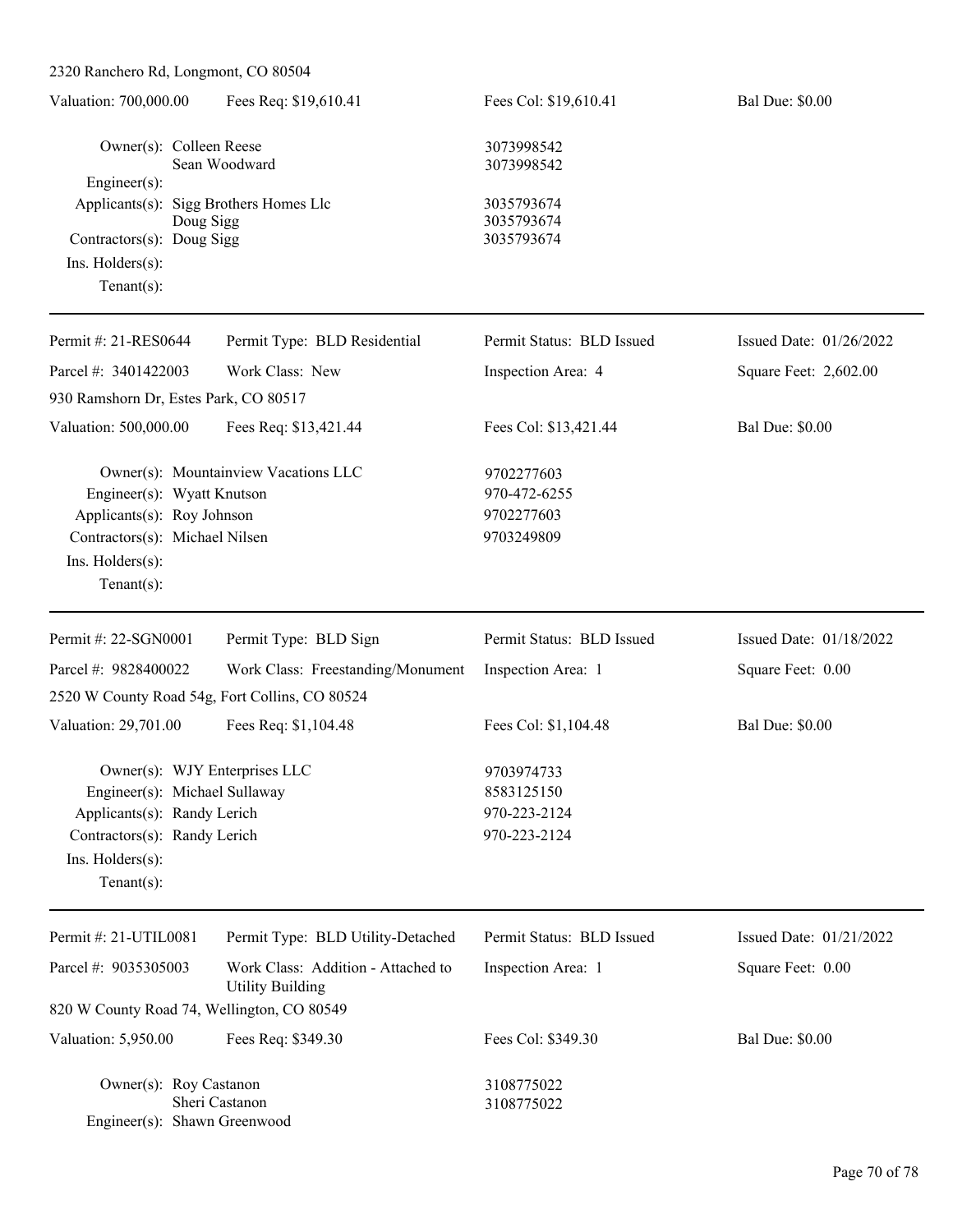| Applicants(s): Roy Castanon<br>Contractors(s):<br>Ins. Holders(s):<br>$Tenant(s)$ :                                                                      | Sheri Castanon                                                                                     | 3108775022<br>3108775022                        |                                                |
|----------------------------------------------------------------------------------------------------------------------------------------------------------|----------------------------------------------------------------------------------------------------|-------------------------------------------------|------------------------------------------------|
| Permit #: 21-UTIL0352<br>Parcel #: 0221300031<br>551 Harriman Dr, Livermore, CO 80536                                                                    | Permit Type: BLD Utility-Detached<br>Work Class: Addition - Attached to<br><b>Utility Building</b> | Permit Status: BLD Issued<br>Inspection Area: 6 | Issued Date: 01/13/2022<br>Square Feet: 288.00 |
| Valuation: 11,407.68                                                                                                                                     | Fees Req: \$671.63                                                                                 | Fees Col: \$671.63                              | <b>Bal Due: \$0.00</b>                         |
| Owner(s): Desert Primrose LLC<br>Engineer(s): Mark Benjamin<br>Applicants(s): Wolfgang Seidhoff<br>Contractors(s):<br>Ins. Holders(s):<br>Tenant $(s)$ : |                                                                                                    | 970-472-2394<br>9702241526                      |                                                |
| Permit #: 21-UTIL0385                                                                                                                                    | Permit Type: BLD Utility-Detached                                                                  | Permit Status: BLD LOC                          | Issued Date: 01/20/2022                        |
| Parcel #: 3402200031<br>730 Little Prospect Rd, Estes Park, CO 80517                                                                                     | Work Class: Alteration                                                                             | Inspection Area: 4                              | Square Feet: 420.00                            |
| Valuation: 1,000.00                                                                                                                                      | Fees Req: \$81.47                                                                                  | Fees Col: \$81.47                               | <b>Bal Due: \$0.00</b>                         |
| Owner(s): Tonya Ziegler<br>Joel Ziegler<br>Engineer(s):<br>Applicants(s): Joel Ziegler<br>Contractors(s):<br>Ins. Holders(s):<br>$Tenant(s)$ :           |                                                                                                    | 9702324919<br>9702324919                        |                                                |
| Permit #: 21-UTIL0384                                                                                                                                    | Permit Type: BLD Utility-Detached                                                                  | Permit Status: BLD Issued                       | Issued Date: 01/24/2022                        |
| Parcel #: 9534407013                                                                                                                                     | Work Class: Alteration                                                                             | Inspection Area: 3                              | Square Feet: 459.00                            |
| 3805 Lissa Dr, Loveland, CO 80537<br>Valuation: 7,300.00                                                                                                 | Fees Req: \$249.12                                                                                 | Fees Col: \$249.12                              | <b>Bal Due: \$0.00</b>                         |
| Owner(s): Daniel Cordova<br>Engineer(s):<br>Applicants(s): Daniel Cordova<br>Contractors(s):<br>Ins. Holders(s):<br>$Tenant(s)$ :                        | Elaine Cordova                                                                                     | 9708898607<br>9706633805<br>9708898607          |                                                |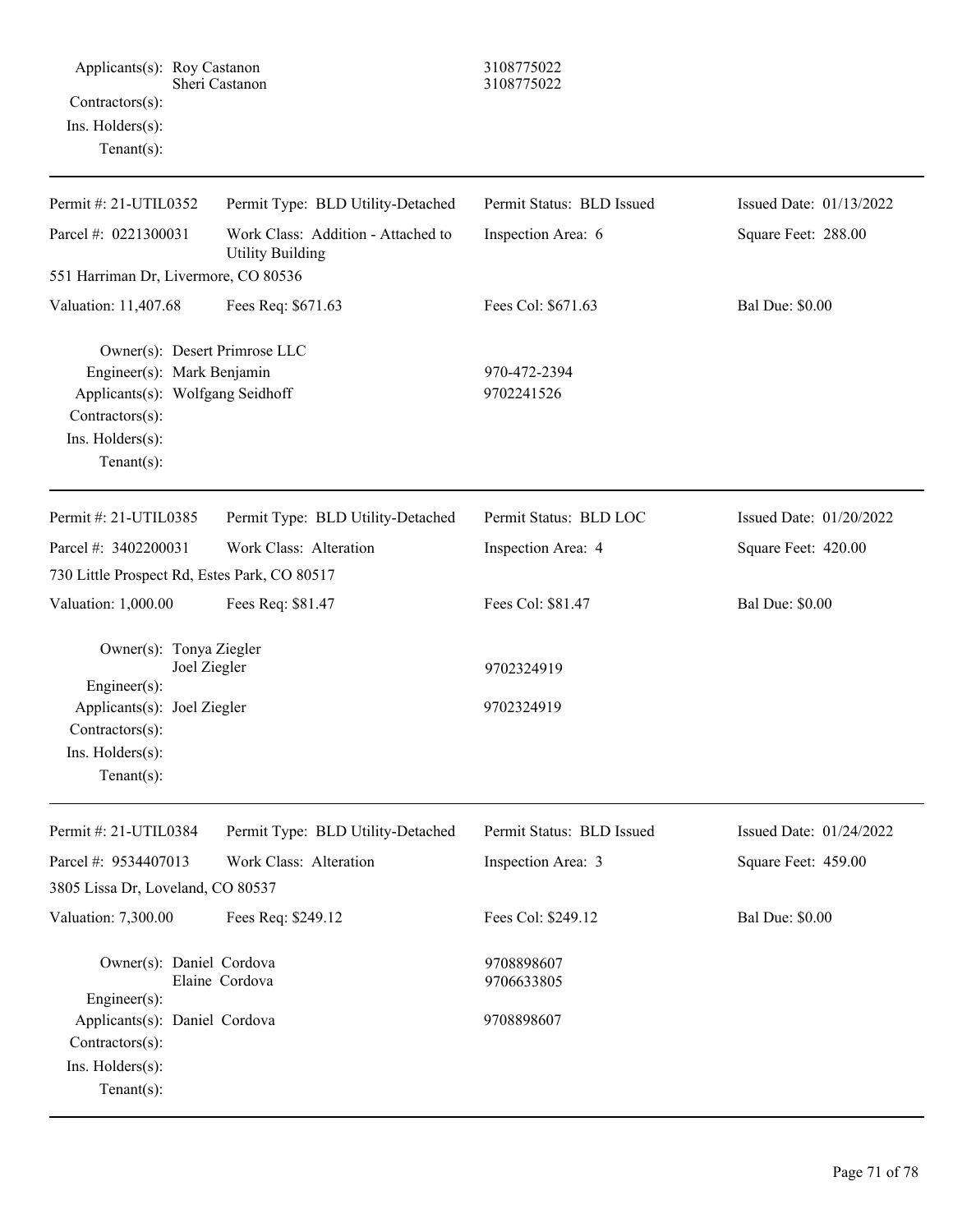| Permit #: 22-UTIL0009                                                                                                                                   | Permit Type: BLD Utility-Detached | Permit Status: BLD Issued                                              | Issued Date: 01/27/2022 |
|---------------------------------------------------------------------------------------------------------------------------------------------------------|-----------------------------------|------------------------------------------------------------------------|-------------------------|
| Parcel #: 1833000044                                                                                                                                    | Work Class: Bridges - Private     | Inspection Area: 1                                                     | Square Feet: 0.00       |
| 17007 Rist Canyon Rd, Bellvue, CO 80512                                                                                                                 |                                   |                                                                        |                         |
| Valuation: 300.00                                                                                                                                       | Fees Req: \$52.84                 | Fees Col: \$52.84                                                      | <b>Bal Due: \$0.00</b>  |
| Owner(s): Robert Edwards<br>Engineer(s):<br>Applicants(s): Robert Edwards<br>Contractors(s):<br>Ins. Holders(s):<br>$Tenant(s)$ :                       |                                   |                                                                        |                         |
| Permit #: 21-UTIL0261                                                                                                                                   | Permit Type: BLD Utility-Detached | Permit Status: BLD Issued                                              | Issued Date: 01/10/2022 |
| Parcel #: 2622206013<br>1557 Dunraven Glade Rd, Glen Haven, CO 80532                                                                                    | Work Class: New                   | Inspection Area: 4                                                     | Square Feet: 1,799.00   |
| Valuation: 80,500.00                                                                                                                                    | Fees Req: \$1,800.33              | Fees Col: \$1,800.33                                                   | <b>Bal Due: \$0.00</b>  |
| Owner(s): Heather Gooch<br>Engineer(s): David Bangs<br>Applicants(s): Devin Jacobs<br>Contractors(s): Devin Jacobs<br>Ins. Holders(s):<br>$Tenant(s)$ : | Nicolaus Gooch                    | 9702035458<br>9702227992<br>9703088221<br>970-586-8770<br>970-586-8770 |                         |
| Permit #: 21-UTIL0317                                                                                                                                   | Permit Type: BLD Utility-Detached | Permit Status: BLD Issued                                              | Issued Date: 01/26/2022 |
| Parcel #: 0411400045                                                                                                                                    | Work Class: New                   | Inspection Area: 3                                                     | Square Feet: 1,728.00   |
| 6433 Sedona Hills Dr, Berthoud, CO 80513                                                                                                                |                                   |                                                                        |                         |
| Valuation: 120,000.00                                                                                                                                   | Fees Req: \$2,339.32              | Fees Col: \$2,339.32                                                   | <b>Bal Due: \$0.00</b>  |
| Owner(s): Bradley Perry<br>Engineer(s):                                                                                                                 |                                   | 6302920844                                                             |                         |
| Applicants(s): Mark Sutton<br>Contractors(s): Mark Sutton<br>Ins. Holders(s):<br>$Tenant(s)$ :                                                          |                                   | 720-899-6338<br>720-899-6338                                           |                         |
| Permit #: 21-UTIL0371                                                                                                                                   | Permit Type: BLD Utility-Detached | Permit Status: BLD Issued                                              | Issued Date: 01/10/2022 |
| Parcel #: 8531206702                                                                                                                                    | Work Class: New                   | Inspection Area: 3                                                     | Square Feet: 3,600.00   |
| 3240 S County Road 13, Loveland, CO 80537                                                                                                               |                                   |                                                                        |                         |
| Valuation: 82,500.00                                                                                                                                    | Fees Req: \$1,610.04              | Fees Col: \$1,610.04                                                   | <b>Bal Due: \$0.00</b>  |
| Owner(s): Dillon Reimer<br>Engineer(s):                                                                                                                 |                                   | 9704435011                                                             |                         |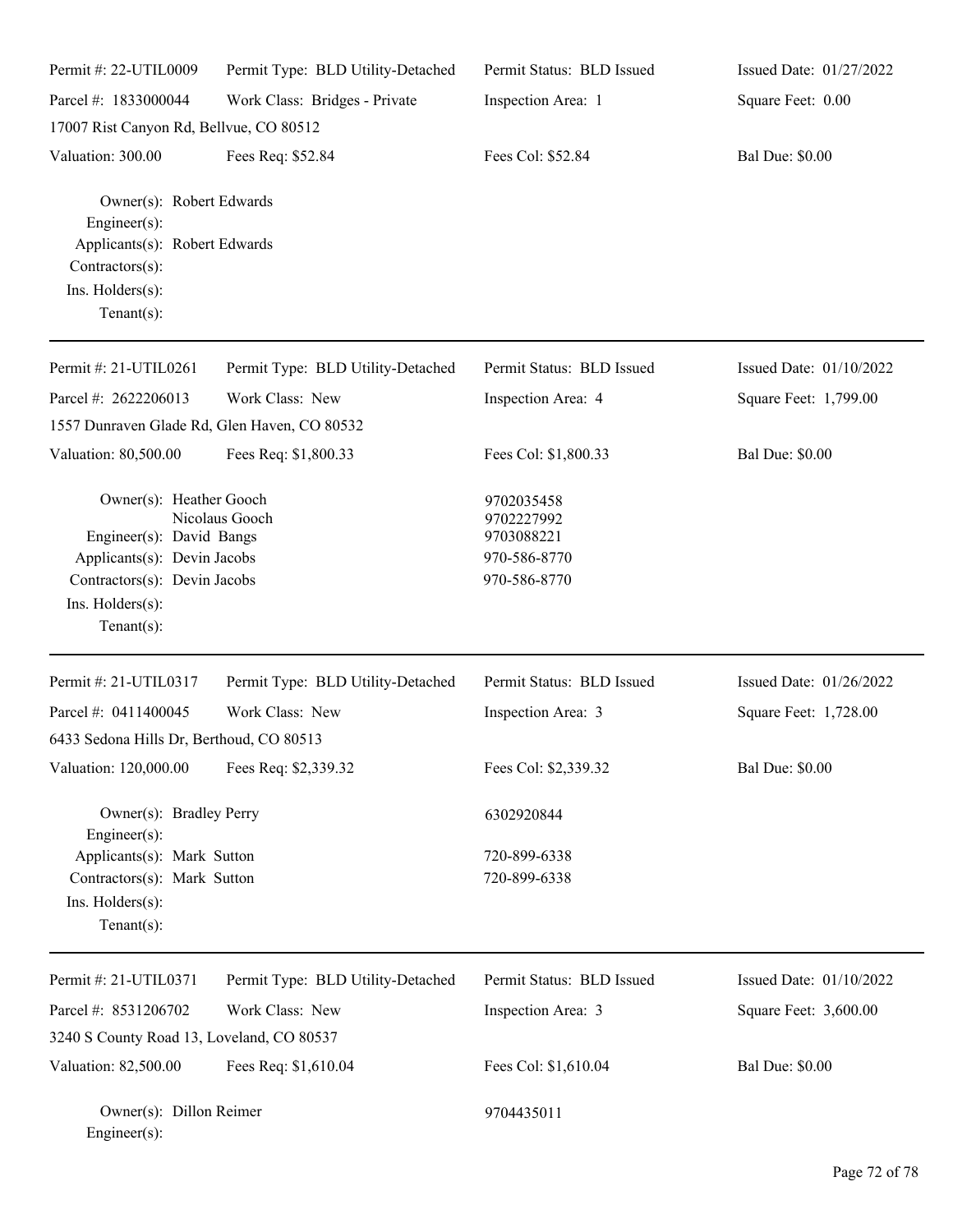Applicants(s): Jacob Renninger 970-305-7086 Contractors(s): Jacob Renninger 970-305-7086 Ins. Holders(s): Tenant(s):

| Permit #: 21-UTIL0362                                                                                                                              | Permit Type: BLD Utility-Detached | Permit Status: BLD Issued                                | Issued Date: 01/21/2022 |
|----------------------------------------------------------------------------------------------------------------------------------------------------|-----------------------------------|----------------------------------------------------------|-------------------------|
| Parcel #: 9624100024                                                                                                                               | Work Class: New                   | Inspection Area: 2                                       | Square Feet: 1,800.00   |
| 7965 S County Road 13, Fort Collins, CO 80525                                                                                                      |                                   |                                                          |                         |
| Valuation: 147,580.00                                                                                                                              | Fees Req: \$2,633.49              | Fees Col: \$2,633.49                                     | <b>Bal Due: \$0.00</b>  |
| Owner(s): Grace Williamson<br>Engineer(s): Michael Mccormick<br>Applicants(s): Greg Ure<br>Contractors(s): Greg Ure<br>Ins. Holders(s):            |                                   | $(970)$ 347-7371<br>9703708022<br>9703708022             |                         |
| Tenant $(s)$ :                                                                                                                                     |                                   |                                                          |                         |
| Permit #: 21-UTIL0379                                                                                                                              | Permit Type: BLD Utility-Detached | Permit Status: BLD Issued                                | Issued Date: 01/11/2022 |
| Parcel #: 9616205702                                                                                                                               | Work Class: New                   | Inspection Area: 2                                       | Square Feet: 288.00     |
| 2887 W Trilby Rd, Fort Collins, CO 80526                                                                                                           |                                   |                                                          |                         |
| Valuation: 5,074.56                                                                                                                                | Fees Req: \$232.21                | Fees Col: \$232.21                                       | <b>Bal Due: \$0.00</b>  |
| Owner(s): Robert Williams<br>Engineer(s): Mark Benjamin<br>Applicants(s): Robert Williams<br>Contractors(s):<br>Ins. Holders(s):<br>Tenant $(s)$ : |                                   | 7016908990<br>970-472-2394<br>7016908990                 |                         |
| Permit #: 21-UTIL0355                                                                                                                              | Permit Type: BLD Utility-Detached | Permit Status: BLD Issued                                | Issued Date: 01/18/2022 |
| Parcel #: 9420105004<br>420 Bothun Rd, Berthoud, CO 80513                                                                                          | Work Class: New                   | Inspection Area: 3                                       | Square Feet: 1,536.00   |
| Valuation: 40,000.00                                                                                                                               | Fees Req: \$966.98                | Fees Col: \$966.98                                       | <b>Bal Due: \$0.00</b>  |
| Owner(s): Brian Benson<br>Engineer(s): Gary Weeks<br>Applicants(s): John Esh<br>Contractors(s): John Esh<br>Ins. Holders(s):<br>Tenant $(s)$ :     |                                   | 3038107322<br>970-225-2422<br>970-232-8171<br>9702328171 |                         |
| Permit #: 21-UTIL0320                                                                                                                              | Permit Type: BLD Utility-Detached | Permit Status: BLD Issued                                | Issued Date: 01/11/2022 |
| Parcel #: 0420400001                                                                                                                               | Work Class: New                   | Inspection Area: 4                                       | Square Feet: 1,280.00   |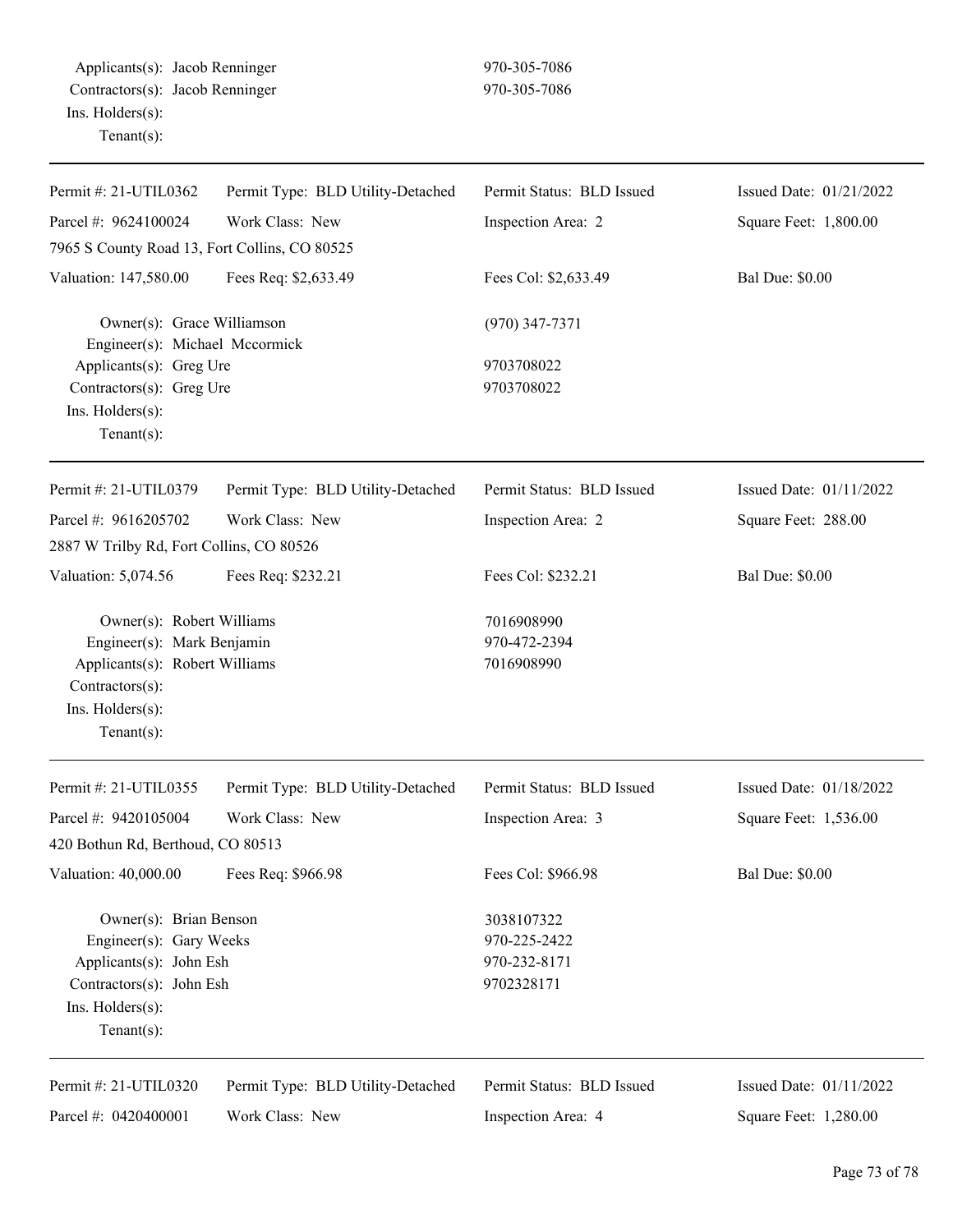930 Blue Mountain Trl, Lyons, CO 80540

| Valuation: 48,746.50                                                                                                                           | Fees Req: \$1,376.05              | Fees Col: \$1,376.05                                               | <b>Bal Due: \$0.00</b>  |
|------------------------------------------------------------------------------------------------------------------------------------------------|-----------------------------------|--------------------------------------------------------------------|-------------------------|
| Owner(s): Thomas Casanova<br>Engineer(s): Richard White<br>Applicants(s): James Price<br>Contractors(s):<br>Ins. Holders(s):<br>Tenant $(s)$ : | Keri Casanova<br>Thomas Casanova  | 6054211212<br>6054211212<br>9709882409<br>2019134706<br>6054211212 |                         |
| Permit #: 21-UTIL0283                                                                                                                          | Permit Type: BLD Utility-Detached | Permit Status: BLD Issued                                          | Issued Date: 01/03/2022 |
| Parcel #: 0901200001<br>714 Ranch Springs Rd, Laporte, CO 80535                                                                                | Work Class: New                   | Inspection Area: 5                                                 | Square Feet: 2,673.00   |
| Valuation: 56,000.00                                                                                                                           | Fees Req: \$1,271.74              | Fees Col: \$1,271.74                                               | <b>Bal Due: \$0.00</b>  |
| Owner(s): Ken Wayman<br>Engineer(s):                                                                                                           |                                   | 832-675-1209                                                       |                         |
| Applicants(s): Ken Wayman<br>Contractors(s): Jacob Renninger<br>Ins. Holders(s):<br>Tenant $(s)$ :                                             |                                   | 832-675-1209<br>970-305-7086                                       |                         |
| Permit #: 21-UTIL0337                                                                                                                          | Permit Type: BLD Utility-Detached | Permit Status: BLD Issued                                          | Issued Date: 01/13/2022 |
| Parcel #: 0803000030<br>6700 N County Road 29c, Bellvue, CO 80512                                                                              | Work Class: New                   | Inspection Area: 1                                                 | Square Feet: 344.52     |
| Valuation: 15,000.00                                                                                                                           | Fees Req: \$660.00                | Fees Col: \$660.00                                                 | <b>Bal Due: \$0.00</b>  |
| Owner(s): Tom Sale<br>Engineer(s): Saady Amin<br>Applicants(s): Tom Sale<br>Contractors(s):<br>Ins. Holders(s):<br>Tenant $(s)$ :              |                                   | 8662673790                                                         |                         |
| Permit #: 21-UTIL0311                                                                                                                          | Permit Type: BLD Utility-Detached | Permit Status: BLD Issued                                          | Issued Date: 01/26/2022 |
| Parcel #: 9534100034<br>1424 Del Sol Dr, Loveland, CO 80537                                                                                    | Work Class: New                   | Inspection Area: 3                                                 | Square Feet: 1,600.00   |
| Valuation: 30,000.00                                                                                                                           | Fees Req: \$783.27                | Fees Col: \$783.27                                                 | <b>Bal Due: \$0.00</b>  |
| Owner(s): Teresa De Guelle<br>Engineer(s):<br>Applicants(s): Teresa De Guelle                                                                  |                                   | 9706858634<br>9706858634                                           |                         |
| Contractors(s):                                                                                                                                |                                   |                                                                    |                         |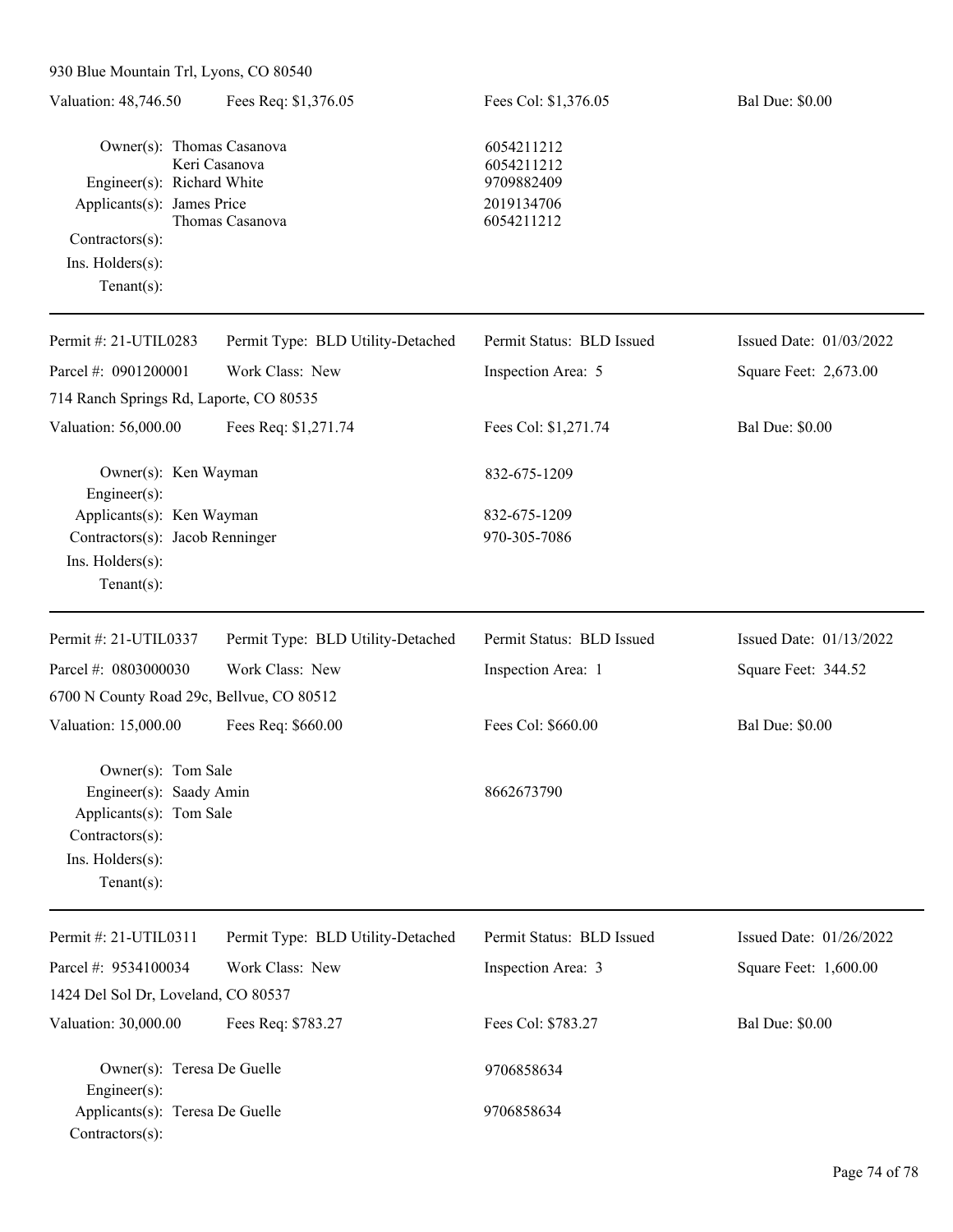| $Tenant(s)$ :                                                                        |                                                                          |                                        |                         |
|--------------------------------------------------------------------------------------|--------------------------------------------------------------------------|----------------------------------------|-------------------------|
| Permit #: 22-UTIL0004                                                                | Permit Type: BLD Utility-Detached                                        | Permit Status: BLD Issued              | Issued Date: 01/25/2022 |
| Parcel #: 9431205058                                                                 | Work Class: New                                                          | Inspection Area: 3                     | Square Feet: 357.00     |
| 1800 Front Range Ave, Berthoud, CO 80513                                             |                                                                          |                                        |                         |
| Valuation: 15,751.41                                                                 | Fees Req: \$475.09                                                       | Fees Col: \$475.09                     | <b>Bal Due: \$0.00</b>  |
| Owner(s): Matthew Romig<br>Engineer(s): Kevin Nolan                                  |                                                                          | 7204228649                             |                         |
| Applicants(s): Matthew Romig<br>Contractors(s):<br>Ins. Holders(s):<br>$Tenant(s)$ : |                                                                          | 7204228649                             |                         |
| Permit #: 21-UTIL0302                                                                | Permit Type: BLD Utility-Detached                                        | Permit Status: BLD LOC                 | Issued Date: 01/05/2022 |
| Parcel #: 0114400001                                                                 | Work Class: New                                                          | Inspection Area: 6                     | Square Feet: 4,160.00   |
| 5649 Hawk Canyon Rd, Wellington, CO 80549                                            |                                                                          |                                        |                         |
| Valuation: 75,000.00                                                                 | Fees Req: \$2,548.61                                                     | Fees Col: \$2,548.61                   | <b>Bal Due: \$0.00</b>  |
| Owner(s): John Graves<br>Engineer(s):                                                | <b>Brenda Graves</b><br><b>Brenda Graves</b><br>Hawk Canyon Colorado LLC | 9702860624<br>9702860624<br>9702860624 |                         |
| Applicants(s): Nick Varra<br>Contractors(s):<br>Ins. Holders(s):<br>$Tenant(s)$ :    | Varra Buildings Inc                                                      | 970-897-2484<br>970-897-2484           |                         |
| Permit #: 21-UTIL0268                                                                | Permit Type: BLD Utility-Detached                                        | Permit Status: BLD Issued              | Issued Date: 01/18/2022 |
| Parcel #: 4013109076                                                                 | Work Class: New                                                          | Inspection Area: 5                     | Square Feet: 1,710.00   |
| 4267 N County Road 73C, Red Feather, CO 80545                                        |                                                                          |                                        |                         |
| Valuation: 70,000.00                                                                 | Fees Req: \$1,556.55                                                     | Fees Col: \$1,556.55                   | <b>Bal Due: \$0.00</b>  |
| Owner(s): Brent Cooper<br>Engineer(s):                                               |                                                                          | 7192105132                             |                         |
| Applicants(s): Brent Cooper<br>Contractors(s):<br>Ins. Holders(s):<br>Tenant $(s)$ : |                                                                          | 7192105132                             |                         |
| Permit #: 21-UTIL0349                                                                | Permit Type: BLD Utility-Detached                                        | Permit Status: BLD Issued              | Issued Date: 01/20/2022 |
| Parcel #: 9430116004                                                                 | Work Class: New                                                          | Inspection Area: 3                     | Square Feet: 1,584.00   |

Ins. Holders(s):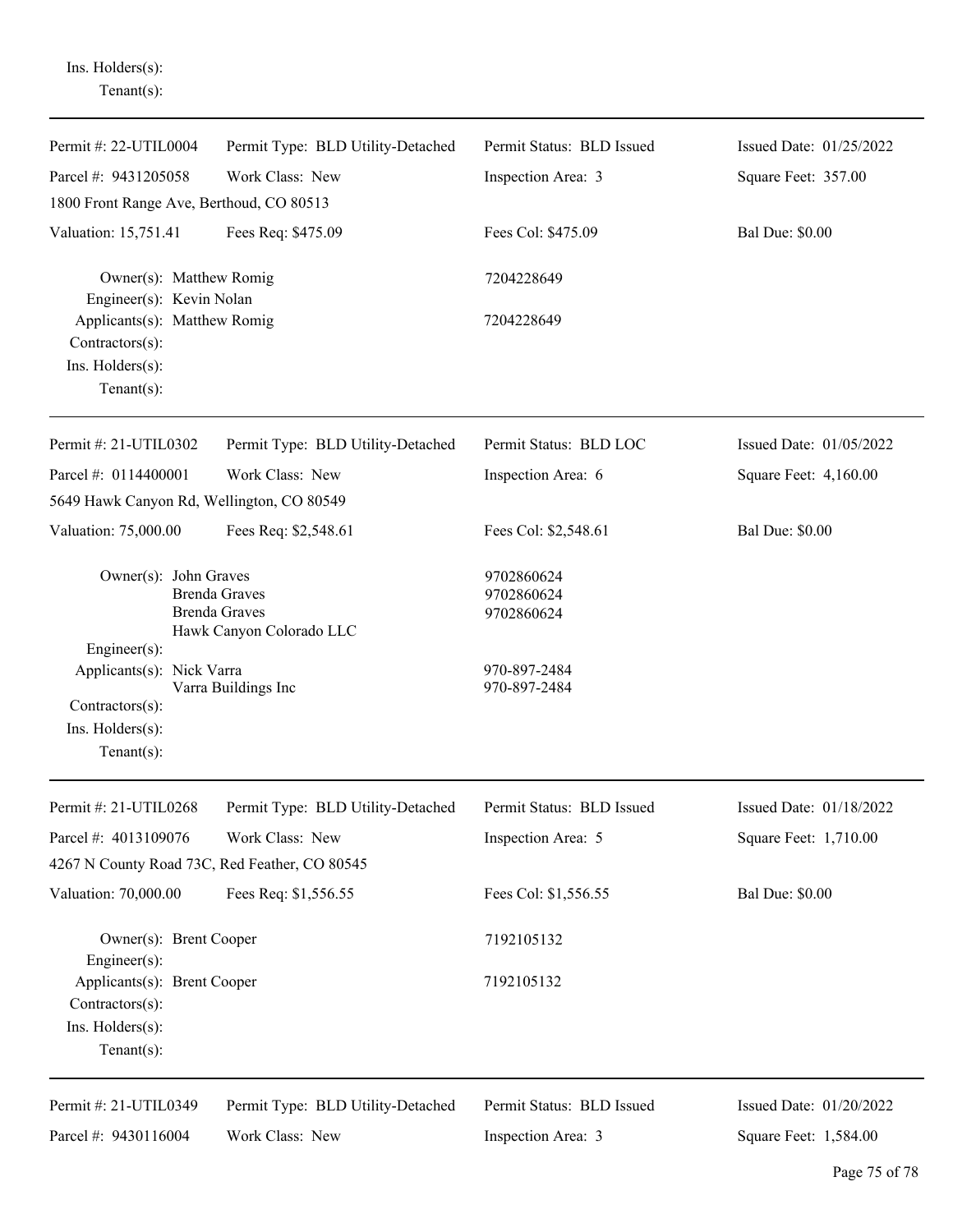| $4200$ Estate DI, Defundad, CO $80313$                                                                                                                                 |                                                   |                                                        |                         |
|------------------------------------------------------------------------------------------------------------------------------------------------------------------------|---------------------------------------------------|--------------------------------------------------------|-------------------------|
| Valuation: 80,000.00                                                                                                                                                   | Fees Req: \$1,712.05                              | Fees Col: \$1,712.05                                   | <b>Bal Due: \$0.00</b>  |
| Owner(s): Philip Jackson<br>Engineer(s): Kenneth Lee<br>Applicants(s): Rite Hand Construction Inc<br>Contractors(s): Dick Schantz<br>Ins. Holders(s):<br>$Tenant(s)$ : |                                                   | 3036655418<br>4137821739<br>9703979058<br>970-330-3375 |                         |
| Permit #: 21-UTIL0354                                                                                                                                                  | Permit Type: BLD Utility-Detached                 | Permit Status: BLD Issued                              | Issued Date: 01/07/2022 |
| Parcel #: 0501400044                                                                                                                                                   | Work Class: New                                   | Inspection Area: 2                                     | Square Feet: 600.00     |
| 3521 Glade Rd, Loveland, CO 80538                                                                                                                                      |                                                   |                                                        |                         |
| Valuation: 40,000.00                                                                                                                                                   | Fees Req: \$1,016.98                              | Fees Col: \$1,016.98                                   | <b>Bal Due: \$0.00</b>  |
| Owner(s): John Witt<br>Leah Witt<br>Engineer(s): Patrick Quinney<br>Applicants(s): John Witt<br>Contractors(s):<br>Ins. Holders(s):<br>$Tenant(s)$ :                   |                                                   | 9706911231<br>9705992181<br>3039213216<br>9706911231   |                         |
| Permit #: 21-UTIL0253                                                                                                                                                  | Permit Type: BLD Utility-Detached                 | Permit Status: BLD Issued                              | Issued Date: 01/28/2022 |
| Parcel #: 9507400016                                                                                                                                                   | Work Class: Stand Alone Structure -<br>New        | Inspection Area: 2                                     | Square Feet: 125.00     |
| 5502 Wild Ln, Loveland, CO 80538                                                                                                                                       |                                                   |                                                        |                         |
| Valuation: 30,000.00                                                                                                                                                   | Fees Req: \$1,318.03                              | Fees Col: \$1,318.03                                   | <b>Bal Due: \$0.00</b>  |
| Engineer(s): Robert Greenwald II<br>Applicants(s): Gilberto Alvarez Sanchez<br>Contractors(s):<br>Ins. Holders(s):<br>Tenant $(s)$ :                                   | Owner(s): Gilberto Alvarez Sanchez                | 970-391-1646<br>970-667-8010<br>970-391-1646           |                         |
| Permit #: 21-UTIL0382                                                                                                                                                  | Permit Type: BLD Utility-Detached                 | Permit Status: BLD Issued                              | Issued Date: 01/14/2022 |
| Parcel #: 8520000027                                                                                                                                                   | Work Class: Stand Alone Structure -<br><b>New</b> | Inspection Area: 3                                     | Square Feet: 364.00     |
| 3030 E 1st St, Loveland, CO 80537                                                                                                                                      |                                                   |                                                        |                         |
| Valuation: 85,290.00                                                                                                                                                   | Fees Req: \$1,824.72                              | Fees Col: \$1,824.72                                   | <b>Bal Due: \$0.00</b>  |
| Owner(s): Travis Erion<br>Engineer(s):                                                                                                                                 |                                                   | $(970)$ 443-5003                                       |                         |

Applicants(s): Daniel Glaser 3033049211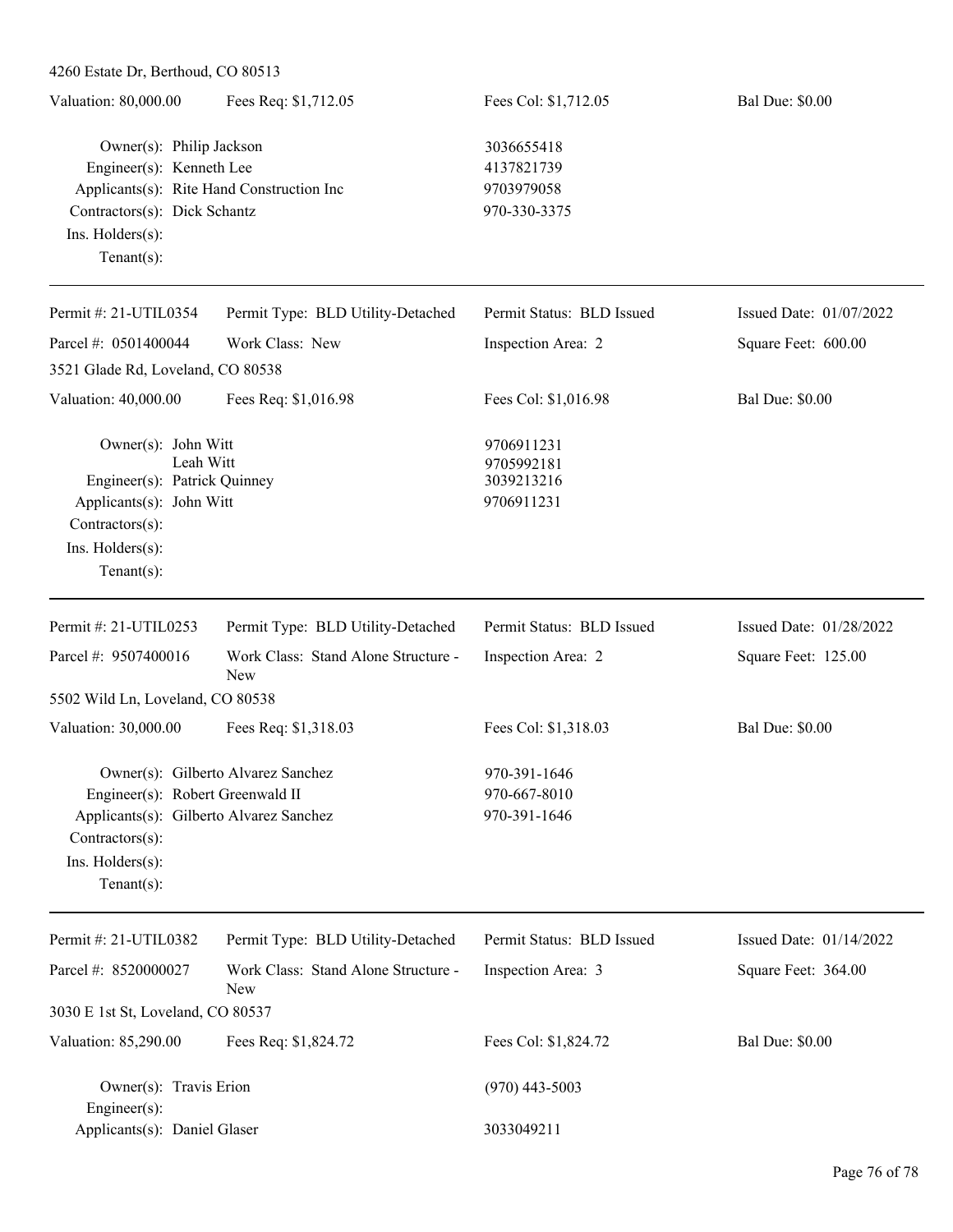| Contractors(s): Gus Robson |  |
|----------------------------|--|
| Ins. Holders(s):           |  |
| $Tenant(s)$ :              |  |

| Permit #: 21-UTIL0364                                                                                                                   | Permit Type: BLD Utility-Detached                 | Permit Status: BLD Issued | Issued Date: 01/26/2022 |
|-----------------------------------------------------------------------------------------------------------------------------------------|---------------------------------------------------|---------------------------|-------------------------|
| Parcel #: 8532105012                                                                                                                    | Work Class: Stand Alone Structure -<br>New        | Inspection Area: 3        | Square Feet: 0.00       |
| 3324 Fox Crossing Pl, Loveland, CO 80537                                                                                                |                                                   |                           |                         |
| Valuation: 49,900.00                                                                                                                    | Fees Req: \$1,324.25                              | Fees Col: \$1,324.25      | <b>Bal Due: \$0.00</b>  |
| Owner(s): Buer Homes<br>Engineer(s):<br>Applicants(s): Sean Shiers<br>Contractors(s): Sean Shiers<br>Ins. Holders(s):<br>Tenant $(s)$ : |                                                   | 9704081414<br>9704081414  |                         |
| Permit #: 22-UTIL0003                                                                                                                   | Permit Type: BLD Utility-Detached                 | Permit Status: BLD LOC    | Issued Date: 01/25/2022 |
| Parcel #: 9615000002                                                                                                                    | Work Class: Stand Alone Structure -<br><b>New</b> | Inspection Area: 2        | Square Feet: 320.00     |
| 7315 S Shields St, Fort Collins, CO 80526                                                                                               |                                                   |                           |                         |
| Valuation: 2,900.00                                                                                                                     | Fees Req: \$163.46                                | Fees Col: \$163.46        | <b>Bal Due: \$0.00</b>  |
| Owner(s): Ramona King<br>Engineer(s):                                                                                                   |                                                   | 9702266587                |                         |
| Applicants(s): Ramona King<br>Contractors(s):<br>Ins. Holders(s):<br>Tenant $(s)$ :                                                     |                                                   | 9702266587                |                         |
| Permit #: 21-UTIL0358                                                                                                                   | Permit Type: BLD Utility-Detached                 | Permit Status: BLD Issued | Issued Date: 01/24/2022 |
| Parcel #: 9525312002                                                                                                                    | Work Class: Temporary<br>Building/Structure       | Inspection Area: 3        | Square Feet: 297.00     |
| 2520 S Lincoln Ave, Loveland, CO 80537                                                                                                  |                                                   |                           |                         |
| Valuation: 10,920.17                                                                                                                    | Fees Req: \$619.80                                | Fees Col: \$619.80        | <b>Bal Due: \$0.00</b>  |
| Engineer(s):                                                                                                                            | Owner(s): South Lincoln Storage, LLC              | 3035898747                |                         |
| Applicants(s): James Zarecki                                                                                                            |                                                   | 7204906122                |                         |
| Contractors(s): James Zarecki<br>Ins. Holders(s):<br>Tenant $(s)$ :                                                                     |                                                   | 7204906122                |                         |